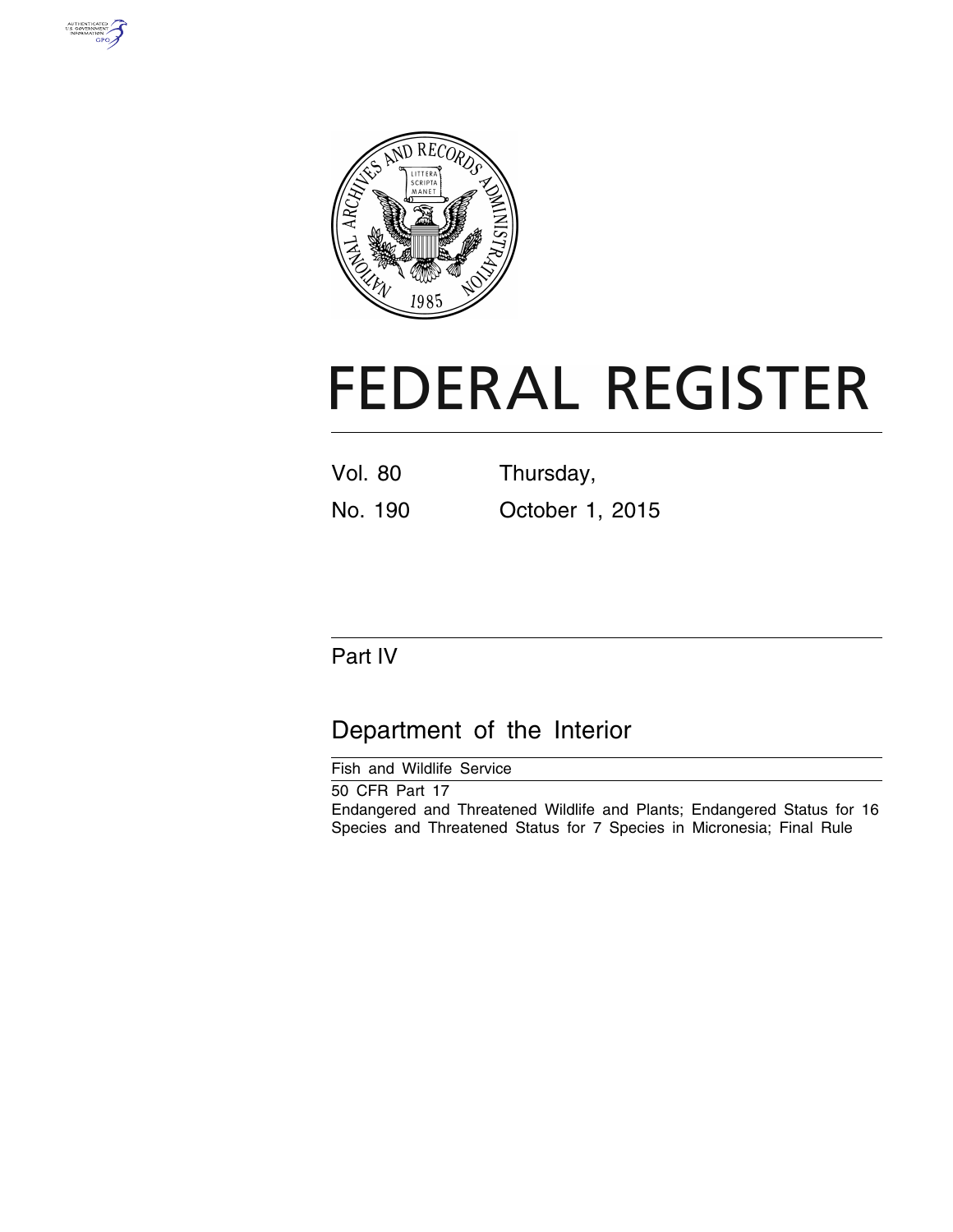# **DEPARTMENT OF THE INTERIOR**

# **Fish and Wildlife Service**

### **50 CFR Part 17**

**[Docket No. FWS–R1–ES–2014–0038; 4500030113]** 

# **RIN 1018–BA13**

# **Endangered and Threatened Wildlife and Plants; Endangered Status for 16 Species and Threatened Status for 7 Species in Micronesia**

**AGENCY:** Fish and Wildlife Service, Interior.

#### **ACTION:** Final rule.

**SUMMARY:** We, the U.S. Fish and Wildlife Service, determine endangered status under the Endangered Species Act of 1973, as amended, for 16 plant and animal species from the Mariana Islands (the U.S. Territory of Guam and the U.S. Commonwealth of the Northern Mariana Islands). We also determine threatened status for seven plant species from the Mariana Islands and greater Micronesia in the U.S. Territory of Guam, the U.S. Commonwealth of the Northern Mariana Islands, the Republic of Palau, and the Federated States of Micronesia (Yap). The effect of this regulation will be to add these 23 species to the Federal Lists of Endangered and Threatened Wildlife and Plants.

**DATES:** This rule becomes effective November 2, 2015.

**ADDRESSES:** This final rule is available on the Internet at *[http://](http://www.regulations.gov) [www.regulations.gov](http://www.regulations.gov)* and *[http://](http://www.fws.gov/pacificislands) [www.fws.gov/pacificislands](http://www.fws.gov/pacificislands)*. Comments and materials we received, as well as some of the supporting documentation used in preparing this final rule, are available for public inspection at *[http://](http://www.regulations.gov)  [www.regulations.gov](http://www.regulations.gov)*. All of the comments, materials, and documentation that we considered in this rulemaking are available, by appointment, during normal business hours, at: U.S. Fish and Wildlife Service, Pacific Islands Fish and Wildlife Office, 300 Ala Moana Boulevard, Room 3–122, Honolulu, HI 96850; by telephone at 808–792–9400; or by facsimile at 808–792–9581.

**FOR FURTHER INFORMATION CONTACT:**  Kristi Young, Acting Field Supervisor, U.S. Fish and Wildlife Service, Pacific Islands Fish and Wildlife Office, 300 Ala Moana Boulevard, Room 3–122, Honolulu, HI 96850; by telephone at 808–792–9400; or by facsimile at 808– 792–9581. Persons who use a telecommunications device for the deaf (TDD) may call the Federal Information Relay Service (FIRS) at 800–877–8339. **SUPPLEMENTARY INFORMATION:** 

#### **Executive Summary**

*Why we need to publish a rule.* Under the Endangered Species Act of 1973, as amended (Act or ESA), a species may warrant protection through listing if it is endangered or threatened throughout all or a significant portion of its range. Listing a species as an endangered or threatened species can only be completed by issuing a rule. Critical habitat shall be designated, to the maximum extent prudent and determinable, for any species determined to be an endangered or threatened species under the Act.

This rule will finalize the listing of 23 species from the Mariana Islands as endangered or threatened species, one of which (*Cycas micronesica*) also occurs in the Republic of Palau and the Federated States of Micronesia (Yap). For the sake of brevity, throughout this document we refer to these 23 species simply as the 23 Mariana Islands species. Sixteen of these species are listed as endangered species: Seven plants—*Eugenia bryanii* (no common name (NCN)), *Hedyotis megalantha* (pau dedu, pao doodu), *Heritiera longipetiolata* (ufa halumtanu, ufa halom tano), *Phyllanthus saffordii*  (NCN), *Psychotria malaspinae*  (aplokating palaoan), *Solanum guamense* (Biringenas halumtanu, birengenas halom tano), and *Tinospora homosepala* (NCN); and nine animals the Pacific sheath-tailed bat (Mariana subspecies, *Emballonura semicaudata rotensis;* payeyi, paischeey), Slevin's skink (*Emoia slevini;* gualiik halumtanu, gholuuf), Mariana eight-spot butterfly (*Hypolimnas octocula marianensis;*  ababbang, libweibwogh), Mariana wandering butterfly (*Vagrans egistina;*  ababbang, libweibwogh), Rota blue damselfly (*Ischnura luta;* dulalas Luta, dulalas Luuta), fragile tree snail (*Samoana fragilis;* akaleha dogas, denden), Guam tree snail (*Partula radiolata;* akaleha, denden), humped tree snail (*Partula gibba;* akaleha, denden), and Langford's tree snail (*Partula langfordi;* akaleha, denden). Seven plant species—*Bulbophyllum guamense* (siboyas halumtanu, siboyan halom tano), *Dendrobium guamense* (no common name (NCN), *Cycas micronesica* (fadang, faadang), *Maesa walkeri* (NCN), *Nervilia jacksoniae*  (NCN), *Tabernaemontana rotensis*  (NCN), and *Tuberolabium guamense*  (NCN)—are listed as threatened species.

Delineation of critical habitat requires, within the geographical area occupied by the species, identification of the physical or biological features essential to the species' conservation. Information regarding the life functions and habitats associated with these life functions is complex, and informative data are largely lacking for the 23 Mariana Islands species. A careful assessment of the areas that may have the physical or biological features essential for the conservation of the species and that may require special management considerations or protections, and thus qualify for designation as critical habitat, will require a thorough assessment. We require additional time to analyze the best available scientific data in order to identify specific areas appropriate for critical habitat designation. Accordingly, we find designation of critical habitat to be ''not determinable'' at this time.

*The basis for our action.* Under the Endangered Species Act, we can determine that a species is an endangered or threatened species based on any of five factors: (A) The present or threatened destruction, modification, or curtailment of its habitat or range; (B) Overutilization for commercial, recreational, scientific, or educational purposes; (C) Disease or predation; (D) The inadequacy of existing regulatory mechanisms; or (E) Other natural or manmade factors affecting its continued existence. We have determined that the 23 Mariana Islands species are experiencing population-level impacts as the result of the following current and ongoing threats:

• Habitat loss and degradation due to development, military activities, and urbanization; nonnative feral ungulates (hoofed mammals, for example, deer, pigs, and water buffalo) and nonnative plants; rats; snakes; wildfire; typhoons; water extraction; and the synergistic effects of future climate change.

• Predation or herbivory by nonnative feral ungulates, rats, snakes, monitor lizards, slugs, flatworms, ants, and wasps.

• The inadequacy of existing regulatory mechanisms to prevent the introduction and spread of nonnative plants and animals.

• Direct impacts from ordnance and live-fire from military training, recreational vehicles, and exacerbated vulnerability to threats and, consequently, extinction, due to small numbers of individuals and populations.

*Peer review and public comment.* We sought comments from independent specialists to ensure that all of our determinations are based on scientifically sound data, assumptions, and analyses. We also considered all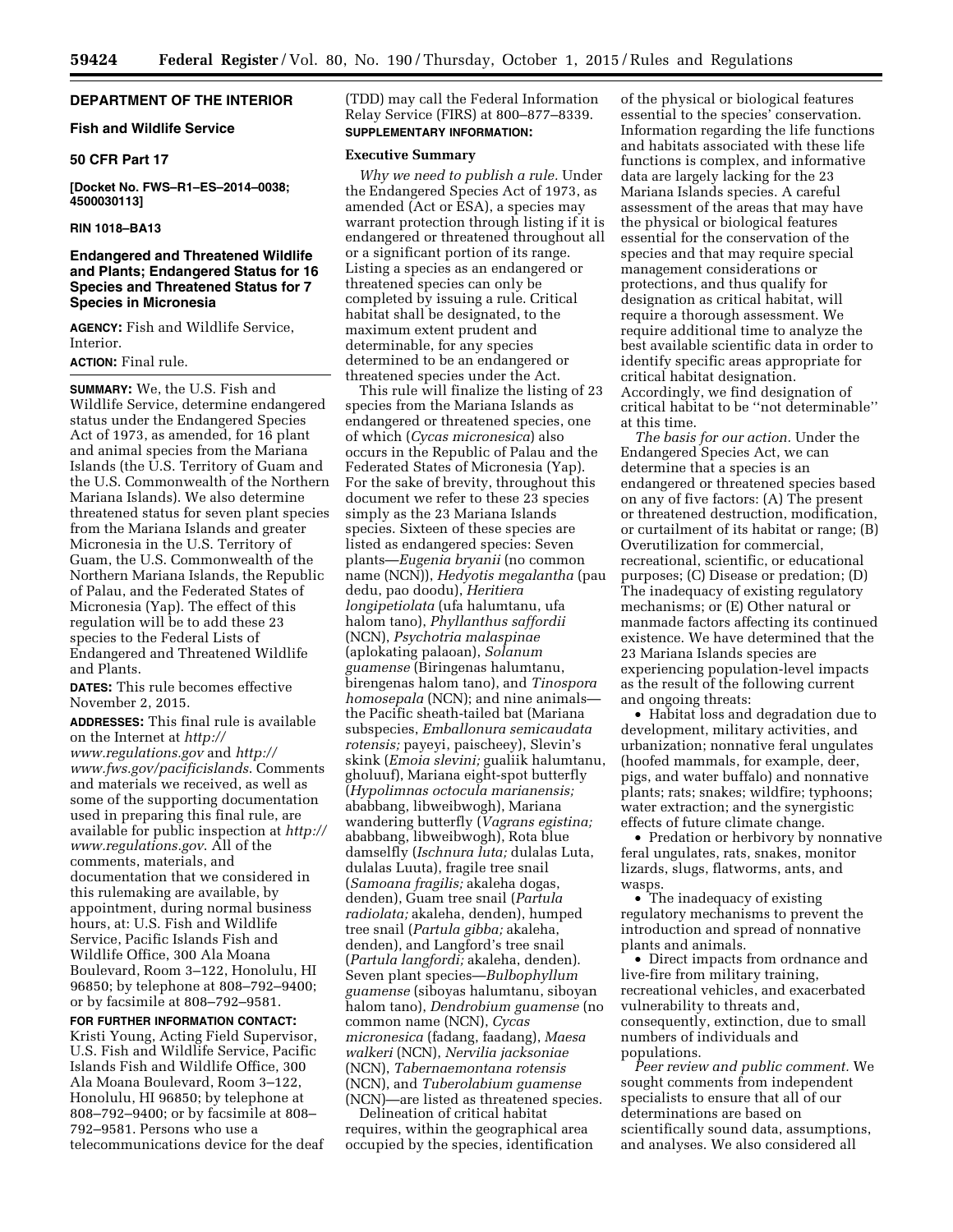comments and information received during the comment periods and public hearings.

# **Previous Federal Actions**

Please refer to the proposed listing rule, published in the **Federal Register**  on October 1, 2014 (79 FR 59364), for previous Federal actions for these species prior to that date. The publication of the proposed listing rule opened a 60-day comment period, beginning on October 1, 2014, and closing on December 1, 2014. In addition, we published a public notice of the proposed rule on October 18, 2014, in the Marianas Variety, Marianas Variety Guam, and the Guam Pacific Daily News newspapers. On January 12, 2015 (80 FR 1491), we reopened the comment period for an additional 30 days and announced two public hearings, each preceded by public information meetings (January 27, 2015, on Guam; and January 28, 2015, on Saipan); and two separate public information meetings, one each on Rota (January 29, 2015) and Tinian (January 31, 2015). This second comment period closed on February 11, 2015. We published public notices in the local Marianas Variety and Pacific Daily News on January 23, 2015, in order to inform the public about the hearings and information meetings, as well as the reopening of the comment period. In total, we accepted public comments on the October 1, 2014, proposed rule (79 FR 59364) for 90 days.

# **Summary of Changes From Proposed Rule**

In preparing this final rule, we reviewed and fully considered comments from the peer reviewers and public on the proposed listings for 23 species. This final rule incorporates the following substantive changes to our proposed rule, based on the comments we received:

(1) The proposed rule described the status of five plant species (four orchids: *Bulbophyllum guamense, Dendrobium guamense, Nervilia jacksoniae,* and *Tuberolabium guamense;* and a plant in the family Primulaceae, *Maesa walkeri*) as meeting the definition of an endangered species under section 3(6) of the Act (any species which is in danger of extinction throughout all or a significant portion of its range). However, new information from further surveys has shown that these five plant species are more numerous on the island of Rota than previous data indicated, each with a population structure consisting of seedlings, juveniles, and adults. This new information indicates that these five

plant species are not quite as imperiled throughout their ranges as previously understood at the time of the proposed rule. However, these species are still susceptible to habitat destruction and modification by nonnative plants and animals, fire, and the future effects of climate change on Rota. Additionally, at least 50 percent of their respective ranges occur on the island of Guam, where these species once occurred in abundance but now exist in very low numbers of individuals, and face similar threats as on Rota, in addition to habitat destruction and modification by urban development, military development and training, brown treesnakes (*Boiga irregularis*), and feral pigs (*Sus scrofa*).

The Act defines an endangered species as ''any species which is in danger of extinction throughout all or a significant portion of its range,'' and a threatened species as ''any species which is likely to become an endangered species within the foreseeable future throughout all or a significant portion of its range.'' Therefore, because the four orchid species (*Bulbophyllum guamense, Dendrobium guamense, Nervilia jacksoniae,* and *Tuberolabium guamense*) and *Maesa walkeri* appear relatively healthy on Rota, but face threats throughout all of their ranges, and have declined across at least 50 percent of their ranges (*i.e.,* on Guam), we have retained them in this final listing determination but have changed their status to threatened species, as they are at risk of becoming endangered within the foreseeable future throughout all of their ranges. All new data received during the comment period for these five species have been added to Description of the 23 Mariana Islands Species and Summary of Biological Status and Threats Affecting the 23 Mariana Islands Species, below. Further, our rationale for listing each of these five species as threatened species, versus endangered species, is discussed under Determination, below.

(2) We updated the section titled ''Historical and Ongoing Human Impacts'' under *The Mariana Islands,*  below, to include recent changes in proposed military actions.

(3) We have corrected our original description of the political division of Micronesia. See ''Political Division'' under *The Mariana Islands,* below.

(4) We have added new island occurrences for three species addressed in this final rule. *Dendrobium guamense*  was recently discovered on the island of Aguiguan—a brand new island record (Zarones 2015a, in litt.); the humped tree snail was recently observed on Tinian, an island on which the humped

tree snail was previously thought to be extirpated (Naval Facilities Engineering Command Pacific (NavFac, Pacific) 2014, pp. 5–5, 5–7); and one individual of *Heritiera longipetiolata* was reported from Rota, an island on which it was thought this species was extirpated (Cook 2010, pers. comm. cited in CNMI Department of Land and Natural Resources (DLNR) 2014, in litt.). These three island additions have been placed under *Islands in the Mariana Archipelago,* Description of the 23 Mariana Islands Species, and Table 1, below.

(5) We have corrected the common names for many of the plant and animal species addressed in this final rule after consultation with a Chamorro and Carolinian language expert and a comment received from a peer reviewer. These changes can be observed in Table 1 and under Description of the 23 Mariana Islands Species, below.

(6) We have added the parenthetical ''(Mariana subspecies)'' to the common name of the Pacific sheath-tailed bat addressed in this rule, specifically the subspecies *Emballonura semicaudata rotensis,* to allow the reader to more easily distinguish between the four subspecies of Pacific sheath-tailed bats that are known by the same common name.

(7) Due to a comment we received from a peer reviewer, we have changed our general description of partulid (referring to a genus of tree snails in the Pacific) characteristics (see Description of the 23 Mariana Islands Species) to include that the mobility of partulids is more related to ambient precipitation and humidity, rather than with the time of day. Previous reports indicated that partulids are primarily nocturnal.

(8) Due to comments received from a peer reviewer and new information, we have expanded our description of the negative impacts associated with the manokwari flatworm, also known as the New Guinea flatworm (*Platydemus manokwari*), on the four tree snails under *Flatworm Predation on Tree Snails* under Summary of Biological Status and Threats Affecting the 23 Mariana Islands Species, below. This new information suggests that we had greatly underestimated the severity and scope of the threat posed by the manokwari flatworm in the proposed rule.

(9) Due to comments received by the U.S. Navy, and in light of the new 2014 Draft Supplemental Environmental Impact Statement (SEIS) and subsequent 2015 Final EIS, we updated the description of the Marine Corps relocation under ''Historical and Ongoing Human Impacts,'' below. We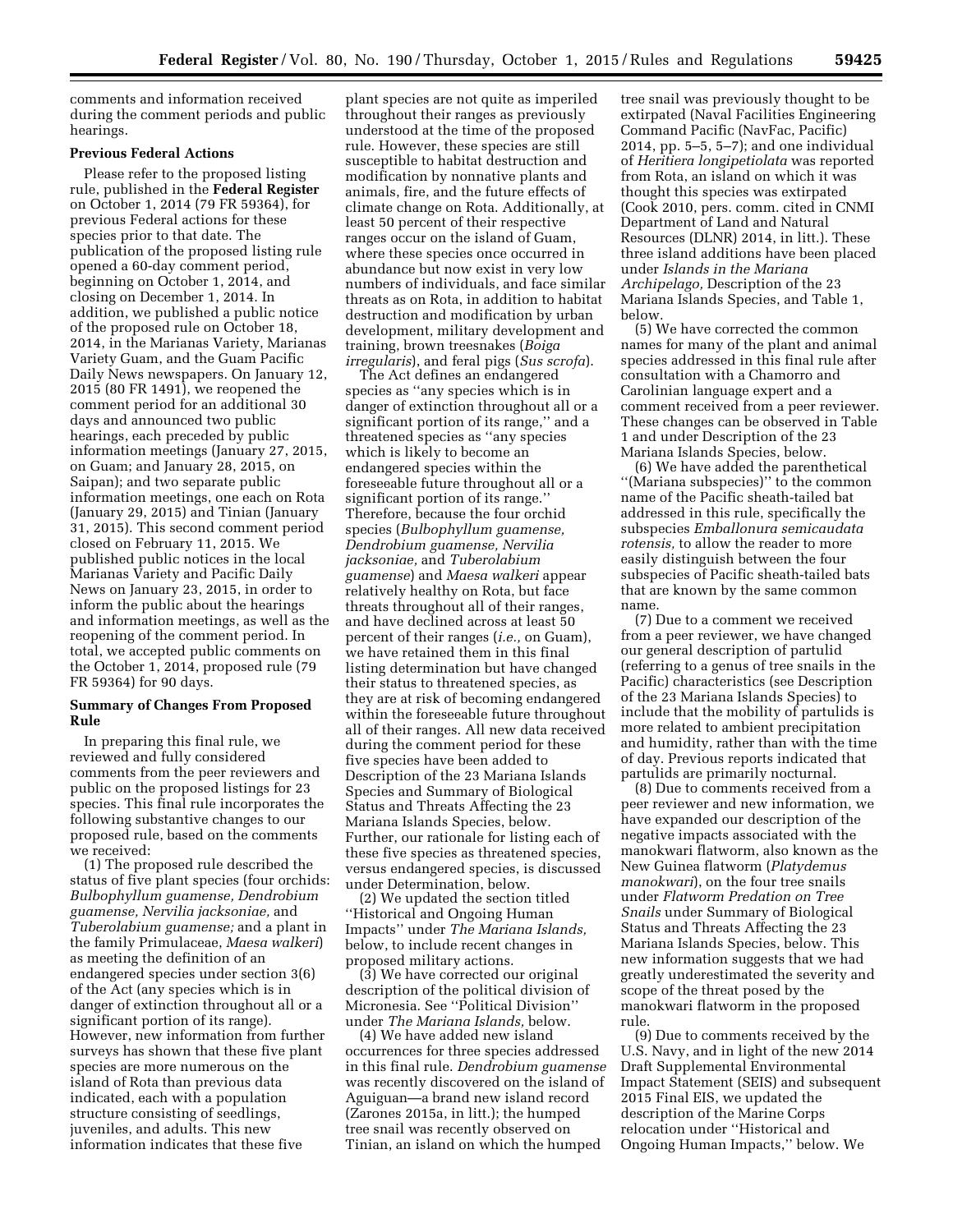cited the Final Supplemental EIS (SEIS) released in July of 2015, and associated changes, which include a proposal to construct and operate facilities on Guam (not Tinian) to support the training and operations of Marines and the removal of the proposal to create four ranges on Tinian since the associated training requirements satisfied by those four ranges are now the subject of another EIS (Commonwealth of the Northern Mariana Islands Joint Military Training (CJMT) EIS, described below). We also dropped ''and Tinian'' in the description of the revised proposed actions associated with the 2015 Final SEIS associated with the relocation. Additionally, we removed the construction of a deep-draft wharf in Apra Harbor and facilities to support the U.S. Missile Defense Task Force since this is no longer proposed on Guam (and is not addressed in the revised proposed action covered in the 2014 Draft SEIS or 2015 Final SEIS).

(10) Due to comments received by the U.S. Navy, and in light of the new 2015 Final SEIS, we updated the description of the Marine Corps relocation under ''Historical and Ongoing Human Impacts,'' below. The updates include the construction of a Marine Corps cantonment (main base) at Naval Computer and Telecommunications Station Finegayan, family housing on Andersen Air Force Base (AAFB), and a live-fire training range on AAFB– Northwest Field as the preferred alternatives. We noted that Orote Point, Pati Point, and Navy Barrigada are no longer preferred locations for any facilities to support the Marine Corps move.

(11) We have edited the section titled ''Ordnance and Live-Fire Training'' under *Factor E. Other Natural or Manmade Factors Affecting Their Continued Existence,* below. We changed the physical location of the ordnance and live-fire training, and subsequently the species impacted by this threat, due to changes presented in the Navy's 2014 Draft SEIS (Joint Guam Program Office (JGPO)–NavFac, Pacific 2014, p. ES–1) and 2015 Final SEIS (JGPO–NavFac, Pacific 2015, p. ES–11; *<http://www.guambuildupeis.us/>*), and the 2015 CNMI Joint Military Training Draft EIS/Overseas EIS (OEIS) (*[http://](http://www.cnmijointmilitarytrainingeis.com/about) [www.cnmijointmilitarytrainingeis.com/](http://www.cnmijointmilitarytrainingeis.com/about) [about](http://www.cnmijointmilitarytrainingeis.com/about)*). In this final rule, the species that are considered to be negatively impacted by ordnance and live-fire include the plants *Cycas micronesica, Heritiera longipetiolata, Psychotria malaspinae,* and *Tabernaemontana rotensis* and the humped tree snail, Mariana eight-spot butterfly, and Slevin's skink. This change is also noted under ''Historical and Ongoing Human Impacts'' and Table 3, below.

(12) We added new information to ''Conservation Efforts to Reduce Disease and Predation'' and ''Conservation Efforts to Reduce Habitat Destruction, Modification, or Curtailment of Its Range,'' below. In 2013, the U.S. Navy erected five new exclosures on Tinian, each with 1,000 mature individuals of *Cycas micronesica.* In 2014, the U.S. Navy funded \$5.1 M towards brown treesnake projects in the Mariana Islands.

(13) Due to new data we received during the comment period, we added the Mariana eight-spot butterfly, Mariana wandering butterfly, and the Pacific sheath-tailed bat (Mariana subspecies) to ''Small Number of Individuals and Populations,'' below. A recent genetic analysis found no heterogeneity exists between three separate populations of the Mariana eight-spot butterfly on Guam (Lindstrom and Benedict 2014, p. 27). In fact, they found the genetic sequences studied to be identical, which is indicative that little population structure exists among these mobile insects, and that they have recently experienced a population bottleneck limiting genetic diversity for this species on Guam (Lindstrom and Benedict 2014, p. 27). Additionally, since there are no recent observations of the Mariana wandering butterfly, we have deduced that if a population exists, it does so in very small numbers and, therefore, faces the same threat of reduced genetic diversity as the Mariana eight-spot butterfly. A recent genetic analysis of the Pacific sheath-tailed bat (Mariana subspecies) found no genetic diversity among the only known extant population of this species (Oyler-McCance *et al.* 2013, pp. 1,034–1,035). This new data, combined with the observed decrease in range from five islands formerly (Guam, Rota, Saipan, Tinian, and Aguiguan) to just one at present (Aguiguan), has led the Service to conclude that the Pacific sheathtailed bat (Mariana subspecies) is at risk from low numbers of individuals and populations. We have added the two butterflies and bat addressed in this rule to the threat of small number of individuals and populations under Table 3, and *Factor E. Other Natural or Manmade Factors Affecting Their Continued Existence* ''Small Number of Individuals and Populations,'' below. Additionally, we added the fragile tree snail under the section titled ''Small Number of Individuals and Populations,'' below, as it was noted in Table 3, but missing from the discussion under Factor E.

(14) Due to a comment from a peer reviewer, we have made a change regarding the life-cycle of Slevin's skink under Description of the 23 Mariana Islands Species, below. In the proposed rule, we cited Brown (1991, pp. 14–15) as stating that Slevin's skinks are viviparous (lay their eggs internally and give birth to live young). We have corrected this statement to reflect more recent observations indicating that Slevin's skinks are oviparous (lay eggs that mature and hatch externally) (Zug 2013, p. 184; Rodda 2014, in litt.).

(15) Due to new information received during the comment period, we have added a new occurrence for the Rota blue damselfly. Zarones (*et al.* 2015b, in litt.) reported a new observation of an individual of the Rota blue damselfly, located at a stream east of the Water Cave that is not connected to the Water Cave (Okgok) Stream. This finding was confirmed by U.S. Fish and Wildlife Service (Service) entomologists. This new occurrence has been added under Description of the 23 Mariana Islands Species, below.

(16) According to new information we received during the comment period, we corrected the name of I-Chenchon Park, which is now the Mariana Crow Conservation Area; added the Sabana Heights and Talakhaya conservation areas under the Sabana Wildlife Conservation Area on Rota; and added the newly established Nightingale Reedwarbler Conservation Area and the Micronesian Megapode Conservation area to conservation areas on Saipan (see *Islands in the Mariana Archipelago,*  below).

(17) After further analysis, we have concluded that feral cattle are not a threat to the plant *Heritiera longipetiolata* on the island of Tinian, nor are feral cattle considered present in large enough numbers to be assigned to the island of Tinian in Table 4, below. The humped tree snail was believed to be extirpated from Tinian at the time of the proposed rule and, therefore, was not previously assigned this threat on Tinian. Both feral and domestic cattle have been present on Tinian for centuries and have reportedly caused broad-ranging negative impacts to the forest ecosystem (*i.e.,* erosion, trampling, and grazing); however, the number of feral cattle on Tinian has declined in recent times (Wiles *et al.*  1990, pp. 167–180; Flores 2015, in litt.). Cattle ranching on Tinian is on the rise, and depending on the location and amount of land allotted to cattle ranching, negative impacts to the forest ecosystem may be observed in the future. However, at the time of this final rule, neither feral nor domestic cattle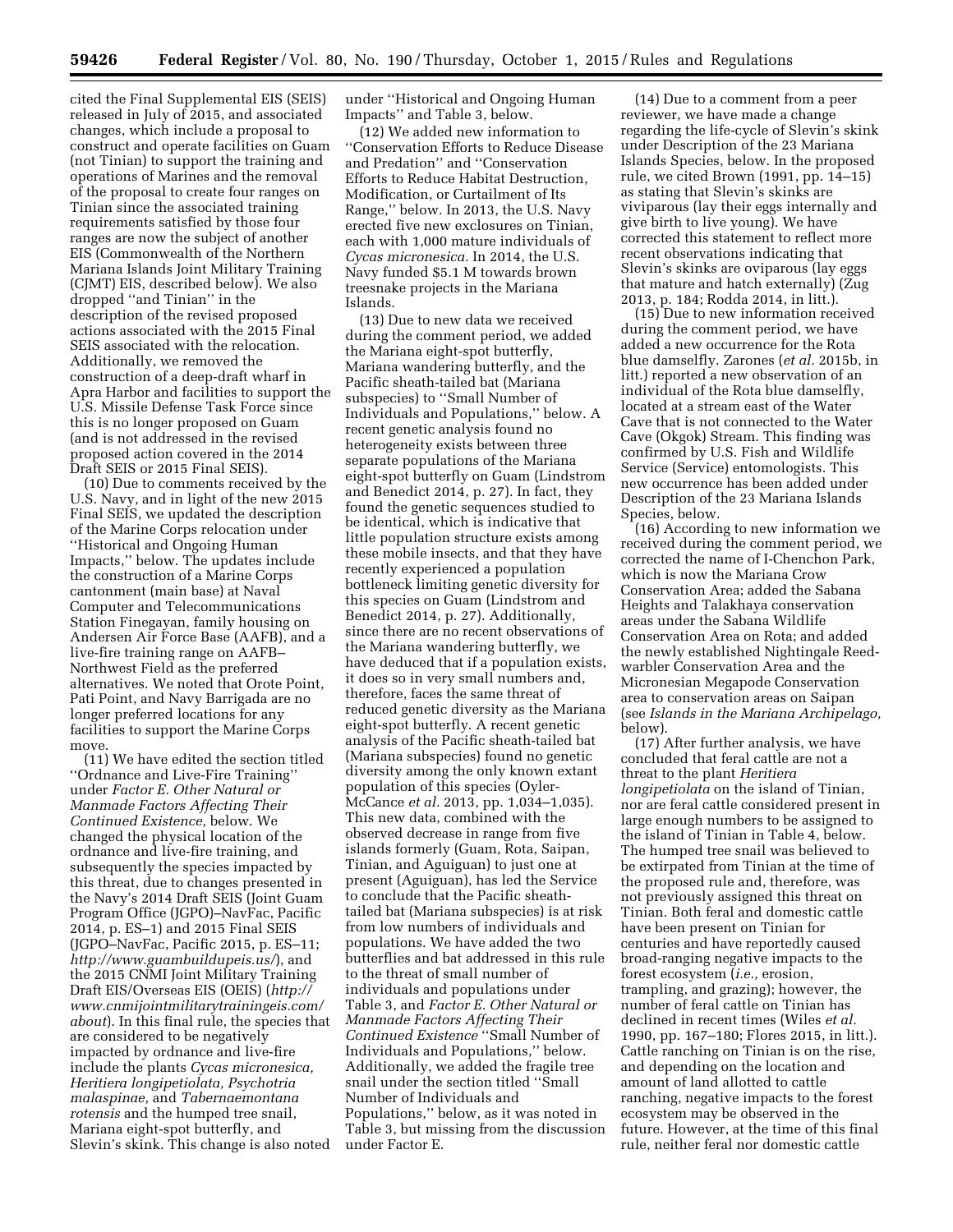are considered a threat to the plant *Heritiera longipetiolata* or the humped tree snail on the island of Tinian.

(18) In the Regulation Promulgation section of the proposed rule, we identified the historic range of *Cycas micronesica* as Guam and the Mariana Islands. We have corrected the historic range of *Cycas micronesica* in this final rule to additionally include the

sovereign island nation of the Federated States of Micronesia (the island of Yap), and the independent island nation of the Republic of Palau.

#### **Background**

*Mariana Islands Species Addressed in This Final Rule* 

Table 1 below provides the scientific name, common name, listing status, and range (islands on which the species is found) for the 23 Mariana Islands species that are the subjects of this final rule. Following the table, Figure 1 provides a map of the islands that comprise the Mariana archipelago.

|  | TABLE 1—THE 23 MARIANA ISLANDS SPECIES ADDRESSED IN THIS FINAL RULE |
|--|---------------------------------------------------------------------|
|--|---------------------------------------------------------------------|

| Scientific name                         | Common name(s)                                                                                                    | Listing status | Range                                                                                                         |
|-----------------------------------------|-------------------------------------------------------------------------------------------------------------------|----------------|---------------------------------------------------------------------------------------------------------------|
| <b>PLANTS</b>                           |                                                                                                                   |                |                                                                                                               |
| Bulbophyllum guamense                   | wild onion siboyas halumtanu <sup>Ch</sup> , siboyan<br>halom tano <sup>CI</sup> .                                | Threatened     | Guam, Rota, Saipan (H), Pagan (H).                                                                            |
| Cycas micronesica                       |                                                                                                                   | Threatened     | Guam, Rota, Pagan <sup>‡</sup> , Palau <sup>*</sup> , Yap.*                                                   |
| Dendrobium guamense                     |                                                                                                                   | Threatened     | Guam, Rota, Saipan (H), Tinian, Aguiguan,<br>Agrihan (H).                                                     |
| Eugenia bryanii                         |                                                                                                                   | Endangered     | Guam.                                                                                                         |
| Hedyotis megalantha                     | pao dedu Ch, pao doodu Cl                                                                                         | Endangered     | Guam.                                                                                                         |
| Heritiera longipetiolata                | ufa halumtanu Ch, ufa halom tano Cl                                                                               | Endangered     | Guam, Saipan, Tinian, Rota.                                                                                   |
| Maesa walkeri                           |                                                                                                                   | Threatened     | Guam, Rota.                                                                                                   |
| Nervilia jacksoniae                     |                                                                                                                   | Threatened     | Guam, Rota.                                                                                                   |
| Phyllanthus saffordii                   |                                                                                                                   | Endangered     | Guam.                                                                                                         |
| Psychotria malaspinae                   |                                                                                                                   | Endangered     | Guam.                                                                                                         |
| Solanum guamense                        | Biringenas halumtanu <sup>Ch</sup> , birengenas<br>halom tano <sup>CI</sup> .                                     | Endangered     | Guam, Rota (H), Saipan (H), Tinian (H),<br>Asuncion (H), Guguan (H), Maug (H).                                |
| Tabernaemontana rotensis                |                                                                                                                   | Threatened     | Guam, Rota.                                                                                                   |
| Tinospora homosepala                    |                                                                                                                   | Endangered     | Guam.                                                                                                         |
| Tuberolabium quamense<br><b>ANIMALS</b> |                                                                                                                   | Threatened     | Guam, Rota, Tinian (H), Aguiguan (H).                                                                         |
| Emballonura semicaudata<br>rotensis.    | Pacific sheath-tailed bat (Mariana sub-<br>species), payeyi Ch, paischeey Cl.                                     | Endangered     | Aguiguan, Guam (H), Rota (H), Tinian (H),<br>Saipan (H), Anatahan (H <sup>§</sup> ), Maug (H§).               |
| Emoia slevini                           | Slevin's skink, Marianas Emoia, Mari-<br>anas skink, gualiik halumtanu <sup>Ch</sup> ,<br>gholuuf <sup>Cl</sup> . | Endangered     | Guam (H), Cocos Island, Rota (H), Tinian<br>(H), Aguiguan (H), Sarigan, Guguan,<br>Pagan, Alamagan, Asuncion. |
| Hypolimnas octocula<br>marianensis.     | Mariana<br>eight-spot<br>butterfly,<br>ababbang Ch, Libweibwogh Cl.                                               | Endangered     | Guam, Saipan (H).                                                                                             |
| Vagrans egistina                        | Mariana<br>wandering<br>butterfly,<br>ababbang Ch, Libweibwogh Cl.                                                | Endangered     | Rota, Guam (H).                                                                                               |
| Ischnura luta                           | Rota blue damselfly, dulalas Luta <sup>Ch</sup> ,<br>dulalas Luuta <sup>CI</sup> .                                | Endangered     | Rota.                                                                                                         |
| Partula gibba                           | humped tree snail, akaleha Ch, denden Cl                                                                          | Endangered     | Guam, Rota, Aguiguan, Alamagan, Pagan,<br>Sarigan, Saipan, Tinian, Anatahan (H).                              |
| Partula langfordi                       | Langford's<br>akaleha <sup>Ch</sup> .<br>tree<br>snail,<br>$dendenCl$ .                                           | Endangered     | Aguiguan.                                                                                                     |
| Partula radiolata                       | Guam tree snail, akaleha Ch, denden Cl                                                                            | Endangered     | Guam.                                                                                                         |
| Samoana fragilis                        | fragile tree snail, akaleha dogas Ch,<br>denden $Cl$ .                                                            | Endangered     | Guam, Rota.                                                                                                   |

NCN = no common name.

(H) = historical occurrence (20 years or more prior to present date).

 $(H<sub>S</sub>)$  = possible historical occurrence.

Ch = Chamorro name.

CI = Carolinian name.

 $=$  range outside of the Mariana Islands.

‡ = Tentative occurrence.

Translations courtesy of the Chamorro/Carolinian Language Policy Commission.

Bold type in the Listing Status and Range columns indicates a change in range from the proposed rule.

**BILLING CODE 4310–55–P**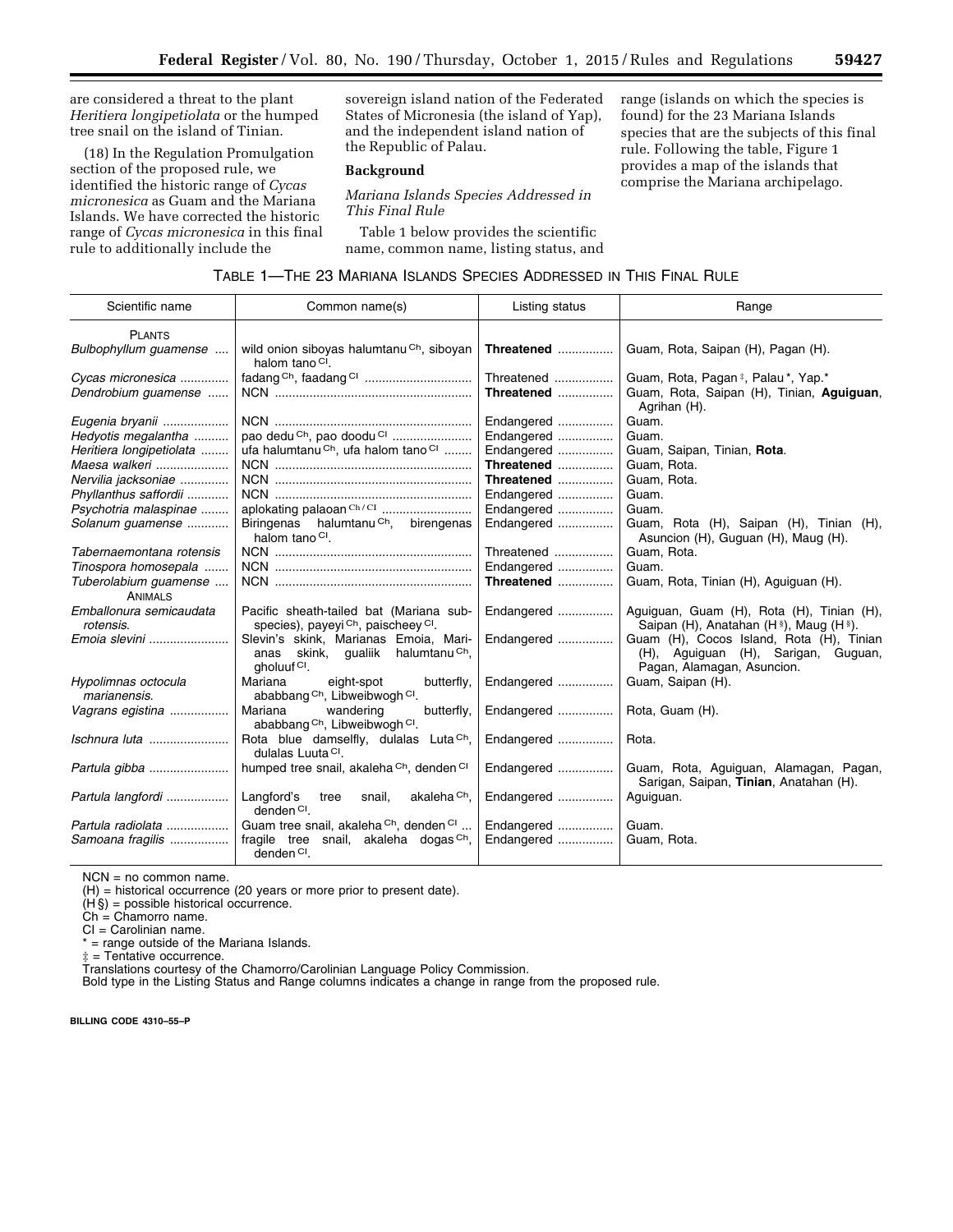



#### **BILLING CODE 4310–55–C**

#### *The Mariana Islands*

Here we discuss only background information pertinent to the Mariana Islands that has changed since the proposed rule. Please see the proposed

rule (79 FR 59364; October 1, 2014) for a description of the general geography, geology, vegetation, hydrology, climate, biogeography, and pre-historic human impact. We would like to acknowledge a spelling error in the proposed rule

under ''Hydrology,'' where we incorrectly spelled Talofofo as Tolofofo. Talofofo is the correct spelling for this hydrological region in Guam. Additionally, we have made substantial changes from the proposed rule to the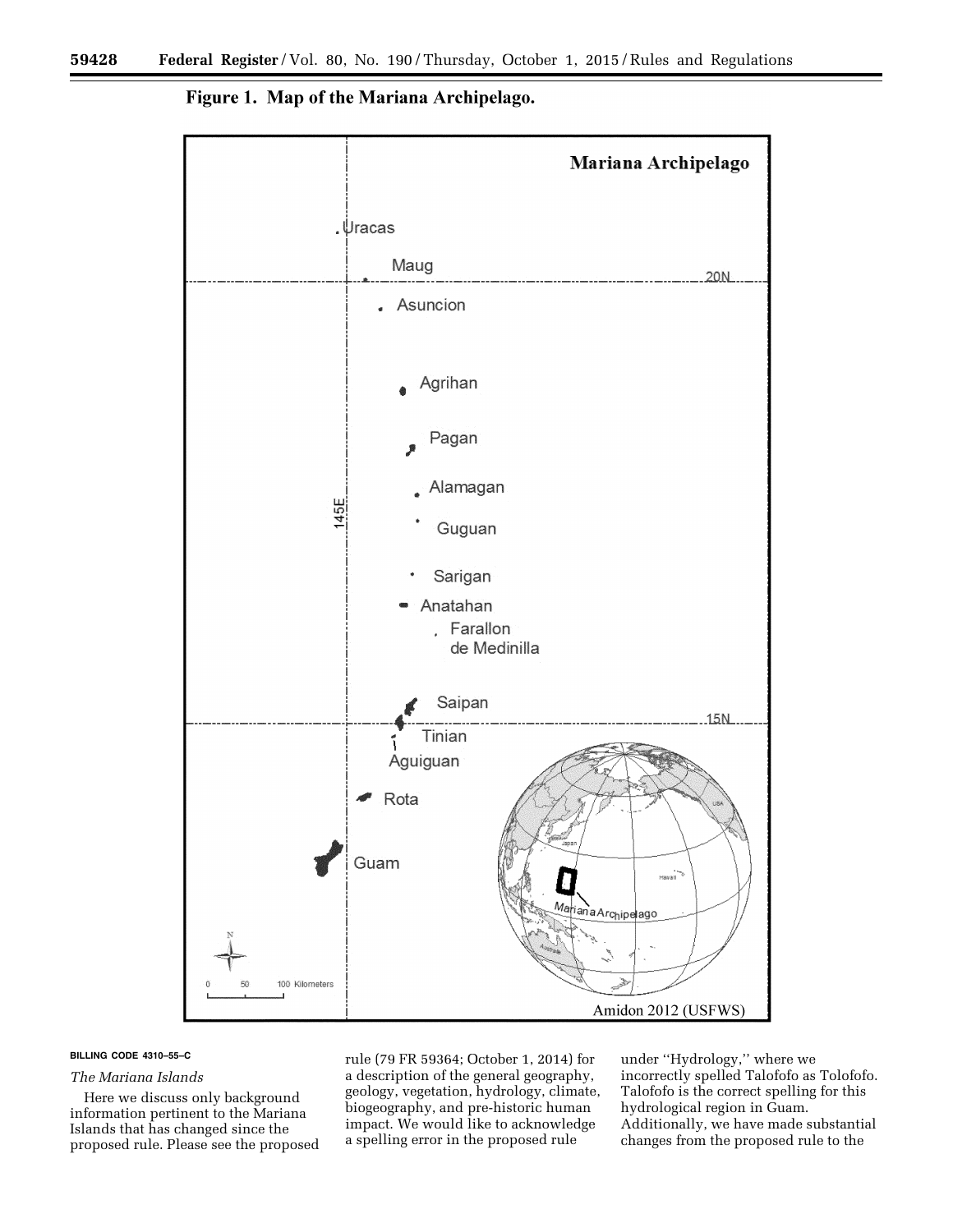below section, Historical and Ongoing Human Impacts, for the reasons described above in the section Summary of Changes from Proposed Rule.

#### Historical and Ongoing Human Impacts

After the initial Chamorro modifications for agriculture and villages, the flora and fauna on the Mariana Islands continued to undergo alterations due not only to ongoing volcanic activity in the northern islands, but also to land use activities and nonnative species introduced by European colonialists. The arrival of the Spanish in 1591 further imposed degradation of the ecosystems of the Mariana Islands with the introduction of numerous nonnative animals and plants. The Spanish occupied the Mariana Islands for nearly 300 years (SIO 2014, in litt.). In 1899, Spain sold the Mariana Islands to Germany, with the exception of Guam, which was ceded to the United States as a result of the Spanish-American war (SIO 2012, in litt.; Encyclopedia Britannica 2014, in litt.).

The German administration altered the forest ecosystem on Rota, Saipan, and Tinian, and on some of the northern islands, by means of *Cocos nucifera*  (coconut) farming, which was encouraged for the production of copra (the dried fleshy part of a coconut used to make coconut oil) (Russell 1998, pp. 94–95). Upon the start of World War I, the Japanese quickly took over German occupied islands and accelerated the alteration of the landscape by clearing large areas of native forest on Rota, Saipan, and Tinian, for growing *Saccharum officinarum* (sugarcane) and building associated refineries, and for planting *Acacia confusa* (sosugi) to provide fuel wood (CNMI–SWARS 2010, pp. 6–7). The Japanese drastically altered the islands of Saipan and Tinian, and to a lesser extent on Rota, leaving little native forest. Military activities during World War II further altered the landscape on Saipan and Tinian. Rota was a notable exception, left relatively untouched (CNMI–SWARS 2010, p. 7). Japan also occupied Guam at the onset of World War II; however, by 1944 the United States neutralized the Mariana Islands with the recapture of Saipan, Tinian, and Guam (Encyclopedia Britannica 2014, in litt.). Since World War II, the U.S. military has developed a strong presence in the Mariana Islands, particularly on the island of Guam, where both the U.S. Navy and U.S. Air Force operate large military installations. The island of Farallon de Medinilla is used for military ordnance training (Berger *et al.* 2005, p. 130).

Currently, the U.S. Department of Defense is implementing a project referred to as the ''Guam and Commonwealth of the Northern Mariana Islands Military Relocation'' (Joint Guam Program Office (JGPO)–Naval Facilities Engineering command, Pacific (JGPO–NavFac, Pacific) 2010a, p. ES–1; JGPO–NavFac, Pacific 2013, pp. 1–1— 1–3; JGPO–NavFac, Pacific 2014, pp. ES–1—ES–34; JGPO–NavFac, Pacific 2015, pp. ES–1—ES–40; *[http://](http://guambuildupeis.us/) [guambuildupeis.us/](http://guambuildupeis.us/)*). This military relocation proposes: (1) The relocation of a portion of the U.S. Marine Corps (Marine Corps) currently in Okinawa, Japan, which consists of up to 5,000 Marines and their 1,300 dependents, as revised in the Draft Supplemental Environmental Impact Statement (SEIS) (JGPO–NavFac, Pacific 2014, p. ES–3) and Final SEIS (JGPO–NavFac, Pacific 2015, pp. ES–1—ES–40; *[http://](http://guambuildupeis.us/) [guambuildupeis.us/](http://guambuildupeis.us/)*); (2) the development of facilities and infrastructure (*i.e.,* cantonment, family housing, and associated infrastructure) on Guam to support the relocation of military personnel and their dependents (JGPO–NavFac, Pacific 2015, p. ES–3; *<http://guambuildupeis.us/>*); and (3) the development and construction of facilities and infrastructure on Guam to support training and operations for the relocated Marines, specifically a Live-Fire Training Range Complex (LFTRC) (JGPO–NavFac, Pacific 2015, p. ES–3; *<http://guambuildupeis.us/>*)

The Final 2015 SEIS focuses on changes to the proposed actions and alternatives identified in the 2010 Final EIS (JGPO–NavFac, Pacific 2014, p. ES– 1) and 2014 Draft SEIS (JGPO–NavFac, Pacific 2015, pp. ES–1—ES–40; *[http://](http://guambuildupeis.us/) [guambuildupeis.us/](http://guambuildupeis.us/)*). The preferred alternative sites on Guam for the implementation of the Marine relocation efforts and development of an LFTRC now include Alternative E Finegayan (Navy Base Guam)–Andersen Air Force Base (AFB) and Alternative 5 Northwest Field on Andersen AFB, respectively. Alternative E is a new alternative not presented in the 2014 Draft SEIS. The 2014 Draft SEIS had listed Alternative A Finegayan as the preferred alternative for cantonment and housing, and the new preferred Alternative E places the cantonment on Finegayan and family housing on Andersen AFB. This new Alternative E was added to reduce the amount of vegetation that would have to be cleared, present additional opportunities for forest enhancement mitigation, maintain the natural buffer area between developed areas and nearby sensitive coastal resources (*e.g.,*  Haputo Ecological Reserve Area), and

leverage existing family housing support facilities already in place at Andersen AFB (JGPO–NavFac, Pacific 2015, p. ES–15; *<http://guambuildupeis.us/>*). Finegayan and Northwest Field on Andersen AFB collectively support 16 of the 23 species or their habitats (11 of the 14 plants: *Bulbophyllum guamense, Cycas micronesica, Dendrobium guamense, Eugenia bryanii, Heritiera longipetiolata, Maesa walkeri, Nervilia jacksoniae, Psychotria malaspinae, Solanum guamense, Tabernaemontana rotensis,* and *Tuberolabium guamense;*  and 5 of the 9 animals: The Mariana eight-spot butterfly, the Mariana wandering butterfly, the Guam tree snail, the humped tree snail, and the fragile tree snail) (JGPO–NavFac, Pacific 2014, pp. ES–18—ES–22; JGPO–NavFac, Pacific 2015, p. ES–11; *[http://](http://guambuildupeis.us/) [guambuildupeis.us/](http://guambuildupeis.us/)*).

The Final SEIS describes: (1) More moderate construction activity over 13 years instead of a 7-year intense construction boom; (2) a significant reduction in projected peak population increase (from 79,000 to less than 10,000) and steady state population increase (from 33,000 to approximately 7,400); (3) a reduction in the project area at Finegayan from 2,580 ac (1,044 ha) to 1,213 ac (491 ha); (4) utilization of 510 ac (206 ha) of existing infrastructure on Andersen AFB for family housing; (5) no new land acquisition; (6) a reduction in project area at Northwest Field (instead of Route 15); and (7) an overall decrease in power and water demands (JGPO–NavFac, Pacific 2014, p. ES–3; JGPO–NavFac, Pacific 2015, p. ES–11; *<http://guambuildupeis.us/>*).

Concurrent with the relocation efforts discussed above, the U.S. Marine Corps (the Executive Agent designated by the U.S. Pacific Command) published their ''Commonwealth of the Northern Mariana Islands (CNMI) Joint Military Training (CJMT) Draft Environmental Impact Statement (EIS)–Overseas Environmental Impact Statement (OEIS)'' (herein referred to as the ''CJMT Draft EIS–OEIS'') (CNMI Joint Military Training Draft EIS–OEIS at *[http://](http://www.cnmijointmilitarytrainingeis.com/about) [www.cnmijointmilitarytrainingeis.com/](http://www.cnmijointmilitarytrainingeis.com/about) [about](http://www.cnmijointmilitarytrainingeis.com/about)*). The 2015 Draft CJMT EIS–OEIS informs the public that the military has proposed plans to use Tinian and Pagan to establish a series of live-fire range training areas, training courses, and maneuver areas to reduce existing joint service training deficiencies and meet the U.S. Pacific Command Service Components' unfilled unit level and combined level training requirements in the Pacific (2015 CNMI Joint Military Training Draft EIS–OEIS at *[http://www.](http://www.cnmijointmilitarytrainingeis.com/about) [cnmijointmilitarytrainingeis.com/](http://www.cnmijointmilitarytrainingeis.com/about) [about](http://www.cnmijointmilitarytrainingeis.com/about)*).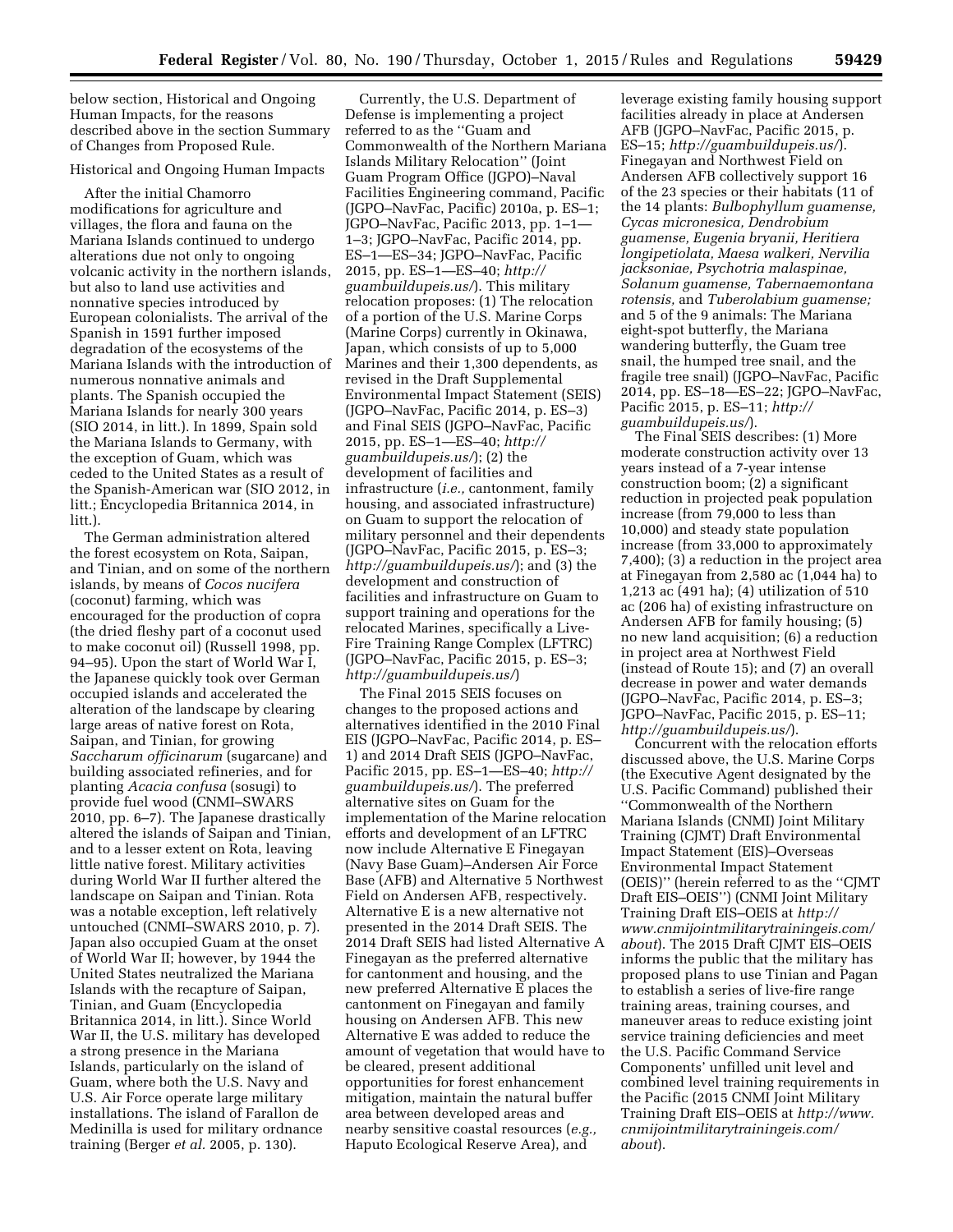The northern two-thirds of Tinian are leased to the Department of Defense (DOD), and the development of these lands will negatively impact the habitat of 2 of the 23 species addressed in this final rule, the plant *Heritiera longipetiolata,* and the humped tree snail. Likewise, live-fire training on Tinian will negatively impact the habitat and individuals of *H. longipetiolata* and the humped tree snail. On Pagan, both Alternative 1 and Alternative 2 claim the entire island for training purposes, with the north dedicated to live-fire maneuver areas, and the south dedicated to non-live-fire maneuver areas (CJMT Draft EIS–OEIS *[http://www.cnmijointmilitary](http://www.cnmijointmilitarytrainingeis.com/about) [trainingeis.com/about](http://www.cnmijointmilitarytrainingeis.com/about)*). If the entire island of Pagan is used for training purposes, it will negatively impact 2 of the 16 species listed as endangered species in this final rule, Slevin's skink and the humped tree snail, and their habitats. Additionally, *Cycas micronesica* may be present on Pagan, although this is not yet confirmed. If *Cycas micronesica* is confirmed on Pagan, then this species would be considered negatively impacted by ordnance and live-fire training on both Guam and Pagan.

Additionally the entire Mariana archipelago is located within the Mariana Islands Training and Testing (MITT) Study Area, which comprises air, land, and sea space, and includes the existing Mariana Islands Range Complex (MIRC), its surrounding seas, and a transit corridor between the MIRC and the Navy's Hawaii Range Complex, where training and testing activities may occur. The MIRC is the only Navy range complex in the MITT Study Area (JGPO–NavFac, Pacific 2013, pp. 1–3; Mariana Islands Training and Testing *[http://mitt-eis.com/EISOEIS/](http://mitt-eis.com/EISOEIS/Background.aspx) [Background.aspx](http://mitt-eis.com/EISOEIS/Background.aspx)*). The MITT Study Area opens up every island within the Mariana Archipelago as a potential training site (*Mariana Islands Training and Testing [http://mitt-eis.com/](http://mitt-eis.com/EISOEIS/Background.aspx) [EISOEIS/Background.aspx](http://mitt-eis.com/EISOEIS/Background.aspx)*), which subsequently may result in negative impacts to any number of the 23 species addressed in this final rule. Proposed actions include increases in training activities on Guam, Rota, Saipan, Tinian, Farallon de Medinilla (increase in bombing), and Pagan. Likely negative impacts include, but are not limited to, direct damage to individuals from livefire training and ordnance, wildfire resulting from live-fire and ordnance, direct physical damage (*e.g.,* trampling by humans, helicopter landing, etc.) to individuals, and spread of nonnative species. Additionally, water purification training is proposed for all of these islands, except Farallon de Medinilla, which may be particularly damaging to the Rota blue damselfly, for which the only known location exists along the freshwater streams of the Talakhaya watershed.

In addition to military spending, Guam's economy depends on tourism. More than one million tourists visit Guam annually, mostly arriving from Japan, Korea, and other Asian countries. In the early 1960s, military contributions to Guam's economy approached 60 percent, with tourism adding almost another 30 percent. There was a downturn in military presence in the 70s and 80s. Also at this time, the growth of a private economy occurred, fueled by tourism (Guampedia *[http://](http://www.guampedia.com/evolution-of-the-tourism-industry-on-guam-2/) [www.guampedia.com/evolution-of-the](http://www.guampedia.com/evolution-of-the-tourism-industry-on-guam-2/)[tourism-industry-on-guam-2/](http://www.guampedia.com/evolution-of-the-tourism-industry-on-guam-2/)*, Accessed April 23, 2015). Currently, tourism accounts for about 60 percent of Guam's annual business revenue and 30 percent of all non-Federal jobs (Guam Visitor Bureau 2014, p. 3; *[http://](http://www.guamvisitorsbureau.com/) [www.guamvisitorsbureau.com/](http://www.guamvisitorsbureau.com/)*, accessed April 25, 2014; *[http://](http://guampedia.com/evolution-of-the-tourism-industry-on-guam-2/#toc-consequences-and-conclusions) [guampedia.com/evolution-of-the](http://guampedia.com/evolution-of-the-tourism-industry-on-guam-2/#toc-consequences-and-conclusions)tourism-industry-on-guam-2/#toc[consequences-and-conclusions](http://guampedia.com/evolution-of-the-tourism-industry-on-guam-2/#toc-consequences-and-conclusions)*, accessed April 25, 2014).

An increase in human population, whether from tourism or a military presence, also increases the type and intensity of stressors on endangered and threatened species. These stressors range from increased development, which results in loss of habitat, to increased risk for introduction of harmful nonnative species, which directly or indirectly impact native species and their habitats. As Guam is seeking a ''no visa required'' status for visitors from Russia and China (Guam Visitor Bureau 2014, p. 33), monitoring of sea ports and airports against inadvertent introduction of harmful and invasive species is especially important (see ''*Factor D. The Inadequacy of Existing Regulatory Mechanisms''*). The proposed increase in military training activities throughout the Marianas heightens the importance for enhanced monitoring at these sites.

#### Political Division

Micronesia is made up of six island groups: (1) Mariana Islands; (2) Caroline Islands, consisting of the sovereign island nation of the Federated States of Micronesia (Yap, Chuuk, Pohnpei, and Kosrae) and the independent island nation of the Republic of Palau; (3) Gilbert Islands (politically the Republic of Kiribati); (4) Marshall Islands (politically the Republic of the Marshall Islands); (5) Nauru (politically the

Republic of Nauru, the world's smallest republic, consisting of a single phosphate rock island); and (6) Wake Island (also known as Wake Atoll, an unorganized, unincorporated territory of the United States). Micronesia, together with Polynesia, is described as the ''Polynesia-Micronesia Hotspot,'' reflecting the fact that these island groups contain an exceptional concentration of endemic (found nowhere else in the world) species, and are currently experiencing exceptional habitat loss (Myers *et al.* 2000, pp. 853– 858) (see Summary of Biological Status and Threats Affecting the 23 Mariana Islands Species, below).

#### *Islands in the Mariana Archipelago*

Please see the proposed rule (79 FR 59364; October 1, 2014) for a description of each of the 14 Mariana Islands; a map of the islands is included here as Figure 1. The below island descriptions are included in this final rule because they include at least one substantial change since publication of the proposed rule. These sections reflect new information received during the two comment periods on the proposed rule.

### Guam

Guam is the largest and southernmost island of the Mariana Islands. It is nearly 31 miles (mi) (50 kilometers (km)) long and from 4 to 9 mi (7 to 15 km) wide, with a peak elevation of 1,332 feet (ft) (406 meters (m)) at Mt. Lamlam (Muller-Dombois and Fosberg 1998, p. 269). Guam is located in the northwestern Pacific Ocean, 1,200 mi (1,930 km) east of the Philippines, 3,500 mi (5,632 km) west of the Hawaiian Islands, and 54 mi (87 km) south of Rota. The northern and southern regions of the island show marked contrast due to their geologic history. The northern region is an extensive, upraised, terraced, limestone plateau or ''mesa'' between 300 and 600 ft (90 and 180 m) above sea level interrupted by a few low hills, of which two (Mataguac and Mt. Santa Rosa) are volcanic in nature, while others are exclusively coralline limestone (*e.g.,* Barrigada Hill and Ritidian Point (Stone 1970, p. 12)). The southern region is primarily volcanic material (*e.g.,* basalts) with several areas capped by a layer of limestone (Stone 1970, p. 12).

Of all the Mariana Islands, Guam contains the most extensive stream and drainage systems, particularly in the Talofofo Region (Stone 1970, p. 13; Muller-Dombois and Fosberg 1998, p. 269). Fairly extensive wetland areas are located on both coasts of the southern region as well as at Agana Swamp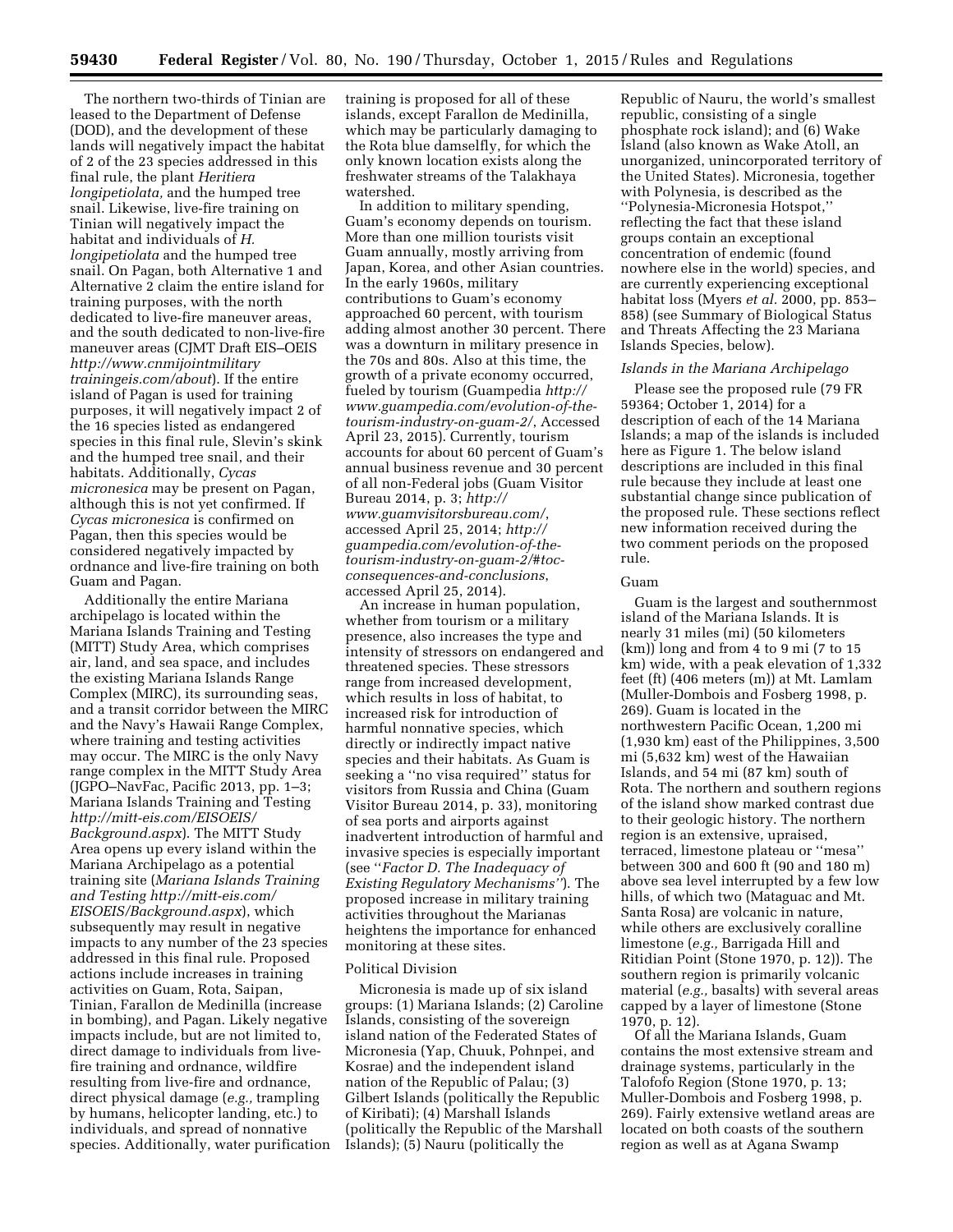located in the middle of the island. Guam is also the most populated of all the Mariana Islands, with an estimated 170,000 residents. Guam has experienced impacts from at least 4,000 years of human contact, starting with the Chamorro, followed by the Spanish, Germans, Japanese, and Americans (see ''Pre-Historical Human Impact'' and ''Historical Human Impact,'' above). World War II and subsequent U.S. military activity have also negatively impacted natural habitats on Guam; however, the buffer zones around the U.S. Navy and Air Force bases on Guam and conservation areas designated on these bases support some of the last remaining intact native habitats and subsequently some of the last remaining individuals of the rarest species. There are three conservation areas on the island designated by the Guam Department of Aquatic and Wildlife Resources (GDAWR): (1) Anao Conservation Area; (2) Bolanos Conservation Area; and, (3) Cotal Conservation Area (GDAWR 2006, p. 39; Sablan Environmental, Inc. 2008, p. 3). Guam supports the forest, savanna, stream, and cave ecosystems (see ''Mariana Islands Ecosystems,'' below). Twenty of the 23 species addressed in this final rule occur on Guam (all 14 plants: *Bulbophyllum guamense, Cycas micronesica, Dendrobium guamense, Eugenia bryanii, Hedyotis megalantha, Heritiera longipetiolata, Maesa walkeri, Nervilia jacksoniae, Phyllanthus saffordii, Psychotria malaspinae, Solanum guamense, Tabernaemontana rotensis, Tinospora homosepala,* and *Tuberolabium guamense;* and 5 of the 9 animals: Slevin's skink (Cocos Island, off Guam), the Mariana eight-spot butterfly, the Guam tree snail, the humped tree snail, and the fragile tree snail. The Pacific sheath-tailed bat (Mariana subspecies) and the Mariana wandering butterfly occurred on Guam historically.

#### Rota

Just northeast of Guam (36 mi; 58 km) and southwest of Aguiguan (47 mi; 76 km), Rota is the fourth largest island in the Mariana Islands, measuring 33 square miles (mi2) (96 square kilometers (km2)) in land area (Mueller-Dombois and Fosberg 1998, p. 265; CNMI Statewide Assessment and Resource Strategy Council (CNMI–SWARS) 2010, p. 6). The highest point on the island is Mount Sabana (also referred to as the Sabana plateau or simply the Sabana), at just over 1,600 ft (488 m) (Mueller-Dombois and Fosberg 1998, p. 265). The Sabana plateau is characterized by a savanna ringed by forest that extends onto the surrounding karst limestone

cliffs and down the rugged slopes that encircle all sides of the Sabana (Mueller-Dombois and Fosberg 1998, pp. 265–266). Rota consists primarily of terraced limestone surrounding a volcanic core that protrudes from the topmost plateau, or Sabana. The Sabana is noticeably wetter than the rest of the island and is the only location known to support all four orchids listed as threatened species in this final rule (*Bulbophyllum guamense, Dendrobium guamense, Nervilia jacksoniae,* and *Tuberolabium guamense*) (Harrington *et al.* 2012, in litt.).

Rota has experienced land alterations since the arrival of the first Chamorro more than 4,000 years ago. When the Mariana Islands were occupied by the Japanese (1914–1944), they cleared forest areas to plant large sugarcane plantations and conducted phosphate mining on the Sabana plateau (Amidon 2000, pp. 4–5; Engbring *et al.* 1986, pp. 10, 27). Although Rota was never invaded during World War II, it was heavily bombed by U.S. military forces (Engbring *et al.* 1986, pp. 8, 11). Rota has a population of approximately 3,000 people. In recent years, three terrestrial conservation areas have been designated on Rota by the CNMI Department of Land and Natural Resources (DLNR): (1) The Sabana Wildlife Conservation Area (which includes the Sabana Heights Conservation Area and the Talakhaya Conservation Area); (2) Mariana Crow Conservation Area and Bird Sanctuary; and (3) Wedding Cake Wildlife Conservation Area (Berger *et al.* 2005, p. 14). Rota supports the forest, savanna, stream, and cave ecosystems. Eleven of the 23 species addressed in this final rule currently occur on Rota (8 of the 14 plants: *Bulbophyllum guamense, Cycas micronesica, Dendrobium guamense, Heritiera longipetiolata* (recently rediscovered; formerly thought extirpated from Rota), *Maesa walkeri, Nervilia jacksoniae, Tabernaemontana rotensis,* and *Tuberolabium guamense;*  and 4 of the 9 animals: The Mariana wandering butterfly, the Rota blue damselfly, the fragile tree snail, and the humped tree snail). The plant *Solanum guamense,* and the Pacific sheath-tailed bat (Mariana subspecies), were known from Rota historically.

#### Aguiguan

Aguiguan is known as ''Goat Island'' due to the presence of a large feral goat population (Engbring *et al.* 1986, p. 8). Located approximately 8 km (5 mi) southwest of Tinian, Aguiguan is a small uninhabited island measuring 7 mi2 (18 km2) in land area with a peak elevation of 515 ft (157 m) at Mt. Alutom (CNMI–SWARS 2010, p. 6).

This island was historically inhabited by the Chamorro people (Russell 1998, pp. 90–91). Aguiguan is entirely limestone, with very steep cliffs fringing nearly the entire island, making access difficult (Berger *et al.* 2005, p. 36). There are no streams on the island (Engbring *et al.* 1986, p. 8). During the Japanese occupation, large areas of native forest were cleared for sugarcane plantations, a large runway and other war-related structures (Engbring *et al.*  1986, p. 8; Mueller-Dombois and Fosberg 1998, p. 264). Ecosystem types on Aguiguan include forest and cave. Four of the 23 species addressed in this final rule occur on Aguiguan: the plant *Dendrobium guamense* (recently discovered for the first time on Aguiguan); and the Pacific sheath-tailed bat (Mariana subspecies), humped tree snail, and Langford's tree snail. The plant *Tuberolabium guamense* was known from Aguiguan historically.

#### Tinian

Located approximately 3 mi (5 km) southeast of Saipan and 7 mi (9 km) north of Aguiguan, Tinian is the third largest island in the Mariana Islands, measuring 40 mi2 (101 km2) in area, with a peak elevation of 584 ft (178 m) at Lasso Hill (Engbring *et al.* 1986, p. 5). The island of Tinian has a population of over 3,000 residents. Tinian's climate is the same as that of Guam (see ''*The Mariana Islands,''* above). The island is predominantly limestone with low-lying plateaus and ridges, and lacks surface streams (Stafford *et al.* 2005, p. 15; Engbring *et al.* 1986, p. 5). There are two small wetland areas, heavily overgrown with no open water, Hagoi Marsh and Marpo Swamp, which serve as a domestic water source (Engbring *et al.*  1986, p. 5). Tinian has lost most of its primary (native) forest, due initially to clearing for agriculture by the Chamorro, followed by agricultural endeavors of German colonialists in the early 1900s (*e.g.,* coconut plantations) and then by Japanese settlers after 1914 (*e.g.,* sugarcane plantations) (Berger *et al.* 2005, pp. 36–37). Impacts to Tinian's native vegetation were then compounded by impacts from military activities during World War II (Mueller-Dombois and Fosberg 1998, p. 262; Russell 1998, p. 98; CNMI–SWARS 2010, pp. 6–7, 28–29). Currently, approximately 5 percent of primary (native) forest remains on Tinian (Engbring *et al.* 1986, p. 25), predominantly along the southeastern portion of Tinian (Spaulding 2013, in litt.; Spaulding 2015, in litt.). Tinian supports the forest and cave ecosystems. Tinian currently has no designated conservation areas. Three of the 23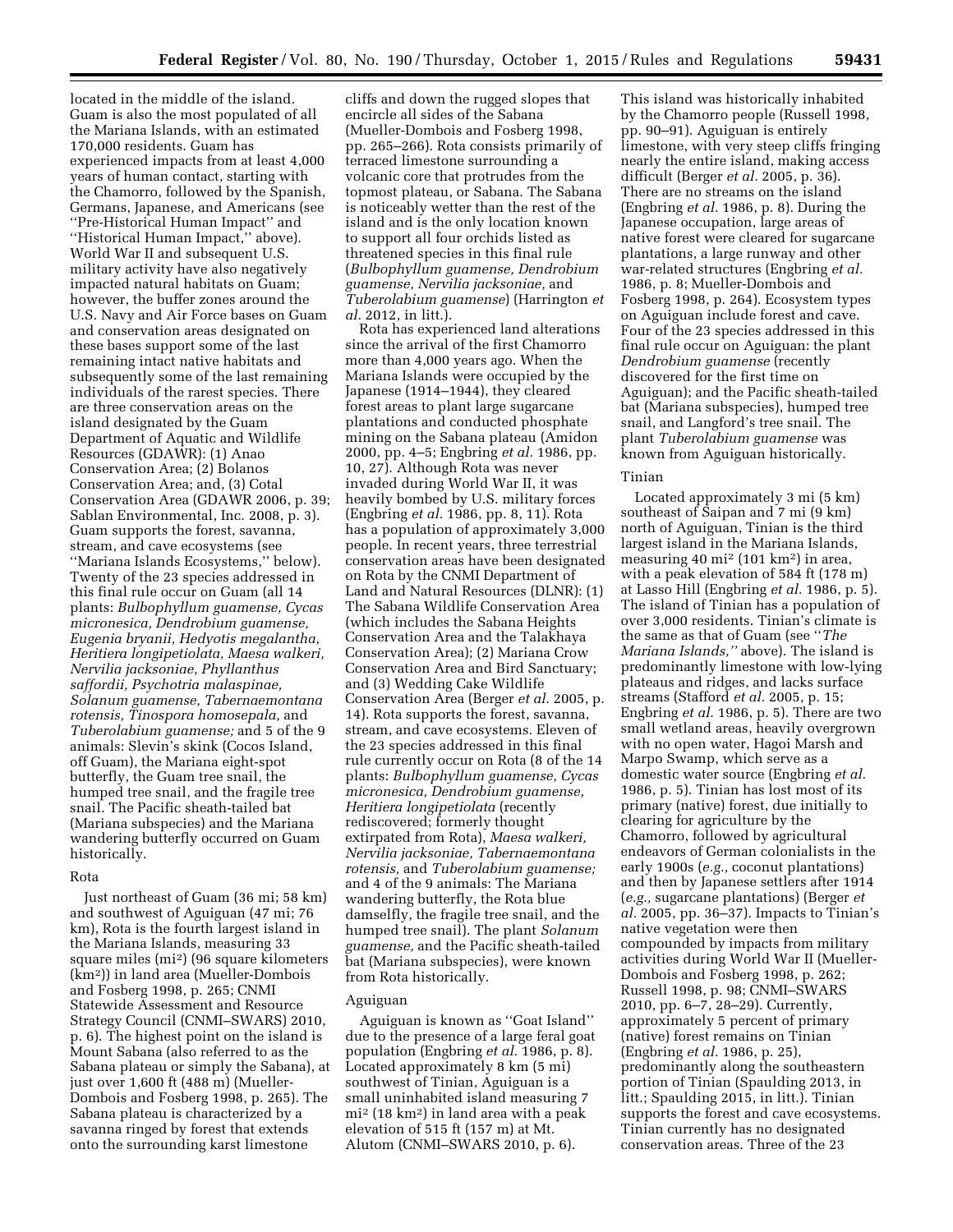species addressed in this final rule occurs on Tinian, the plants *Dendrobium guamense* and *Heritiera longipetiolata* and the humped tree snail (recently rediscovered; formerly thought extirpated from Tinian). The plants *Solanum guamense* and *Tuberolabium guamense* and the Pacific sheath-tailed bat (Mariana subspecies) were known from Tinian historically.

#### Saipan

Located approximately 3 mi (4.5 km) northeast of Tinian, Saipan is the second largest and second most populous of the Mariana Islands, measuring  $44 \text{ mi}^2 (115 \text{ km}^2)$  with a peak elevation of 1,555 ft (474 m) at Mt. Tapochau (Mueller-Dombois and Fosberg 1998, p. 256). The island is composed primarily of terraced limestone peaks, with exposed volcanic ridges and slopes (Mueller-Dombois and Fosberg 1998, p. 256). Saipan supported a large population of Chamorro people for thousands of years, followed by the Spanish, Germans, Japanese, and the U.S. military forces, and was also heavily impacted by World War II. Saipan is the site of one of the largest battles in the Pacific between U.S. and Japanese forces. Much of Saipan's forests were destroyed during World War II, with only pockets of native forest surviving (Engbring *et al.* 1986, pp. 3–5, 10–12; Berger *et al.* 2005, pp. 38–39). Due to this widespread destruction of native forests and subsequent erosion, the nonnative tree *Leucaena leucocephala* (tangantangan) was seeded for erosion control (Berger *et al.* 2005, p. 32). Tangantangan is now a dominant tree species on the island, and the CNMI Division of Forestry has suggested it forms a unique mixed forest habitat on Saipan not reported from the other islands (CNMI–SWARS 2010, p. 7). There are six conservation areas on Saipan: (1) Bird Island Wildlife Conservation Area; (2) Kagman Wildlife Conservation Area and Forbidden Island Sanctuary; (3) Marpi Commonwealth Forest; (4) Nightingale Reed-Warbler Conservation Area; (5) Micronesian Megapode Conservation Area; and (6) the Saipan Upland Mitigation Bank (Berger *et al.* 2005, p. 14). Ecosystem types on Saipan include forest, savanna, and cave. One of the 23 species addressed in this final rule occurs on Saipan, the humped tree snail. The plants *Bulbophyllum guamense, Dendrobium guamense,* and *Solanum* 

*guamense,* the Pacific sheath-tailed bat (Mariana subspecies), and the Mariana eight-spot butterfly were known from Saipan historically.

### Pagan

Located 42 mi (68 km) from Agrihan and 30 mi (48 km) from Alamagan, Pagan is the fifth largest island in the Marianas archipelago, and the largest of the northern Mariana Islands, with an area of 19 mi2 (48 km2) (Ohba 1994, p. 17). Four volcanoes comprise Pagan: Mt. Pagan in the north, and an unnamed complex of three older volcanoes to the south (Ohba 1994, p. 17; Smithsonian Institution 2014a, in litt.). These volcanoes are connected by a narrow isthmus. The highest point on this island is Mt. Pagan, which rises 1,870 ft (570 m) above sea level. Mt. Pagan is one of the most active volcanoes in the Mariana Islands, with its most recent eruption in 2012 (Smithsonian Institution 2014b, in litt.). The largest eruption during historical times took place in 1981, when lava buried 10 percent of the island, and ash covered the entire island, forcing the 53 residents to flee to Saipan (Smithsonian Institution 2014b, in litt.). The island of Pagan supports the forest and savanna ecosystems. Two of the 23 species are known to occur on Pagan, the animals Slevin's skink and the humped tree snail. The tree *Cycas micronesica* also likely occurs on Pagan; however, this is not yet confirmed (see *Cycas micronesica* under Description of the 23 Mariana Islands Species, below). The plant *Bulbophyllum guamense* occurred historically on Pagan.

The descriptions for each of the remaining northern islands in the Mariana Archipelago remain unchanged from the proposed rule and, therefore, are not included in this final rule. Please refer to the proposed rule (79 FR 59364; October 1, 2014) for further information.

### **An Ecosystem-Based Approach to Organizing This Listing Rule**

In the Mariana Islands, as within most archipelagos, native species that occur in the same habitat types (ecosystems) depend on many of the same biological features and the successful functioning of that ecosystem to survive. We have, therefore, organized the species addressed in this final rule by common ecosystems. Although the listing determination for each species is

analyzed separately, we have organized the individual analysis for each species within the context of the broader ecosystem in which it occurs for efficiency and to reduce repetition for the reader. In addition, native species that share ecosystems often face a suite of common factors that may be a threat to them, and ameliorating or eliminating these threats for each individual species often requires the same management actions in the same areas. Cost-effective management of these threats often requires implementation of conservation actions at the ecosystem level to enhance or restore critical ecological processes and provide long-term viability of species and their habitat. Organizing the 23 Mariana Islands species by shared ecosystems may also set the stage for a conservation management approach of protecting, restoring, and enhancing critical ecological processes at an ecosystem scale for the long-term viability of all associated native species in a given ecosystem type and locality, thus potentially preventing the future imperilment of any additional species that may require protection.

Based on the best available scientific and commercial data, including information received during the comment period on our proposed rule (79 FR 59364; October 1, 2014), we are listing the plants *Eugenia bryanii, Hedyotis megalantha, Heritiera longipetiolata, Phyllanthus saffordii, Psychotria malaspinae, Solanum guamense,* and *Tinospora homosepala;*  and the animals Pacific sheath-tailed bat (Mariana subspecies), Slevin's skink, Mariana eight-spot butterfly, Mariana wandering butterfly, Rota blue damselfly, humped tree snail, Langford's tree snail, Guam tree snail, and fragile tree snail from the Mariana Islands, as endangered species. We are listing the plants *Bulbophyllum guamense, Cycas micronesica, Dendrobium guamense, Maesa walkeri, Nervilia jacksoniae, Tabernaemontana rotensis,* and *Tuberolabium guamense,*  from the Mariana Islands and greater Micronesia, as threatened species.

These 23 Mariana Islands species are found in four ecosystem types: Forest, savanna, stream, and cave (Table 2). Of the 23 species, only the Pacific sheathtailed bat (Mariana subspecies) is found in more than one ecosystem type (forest and cave).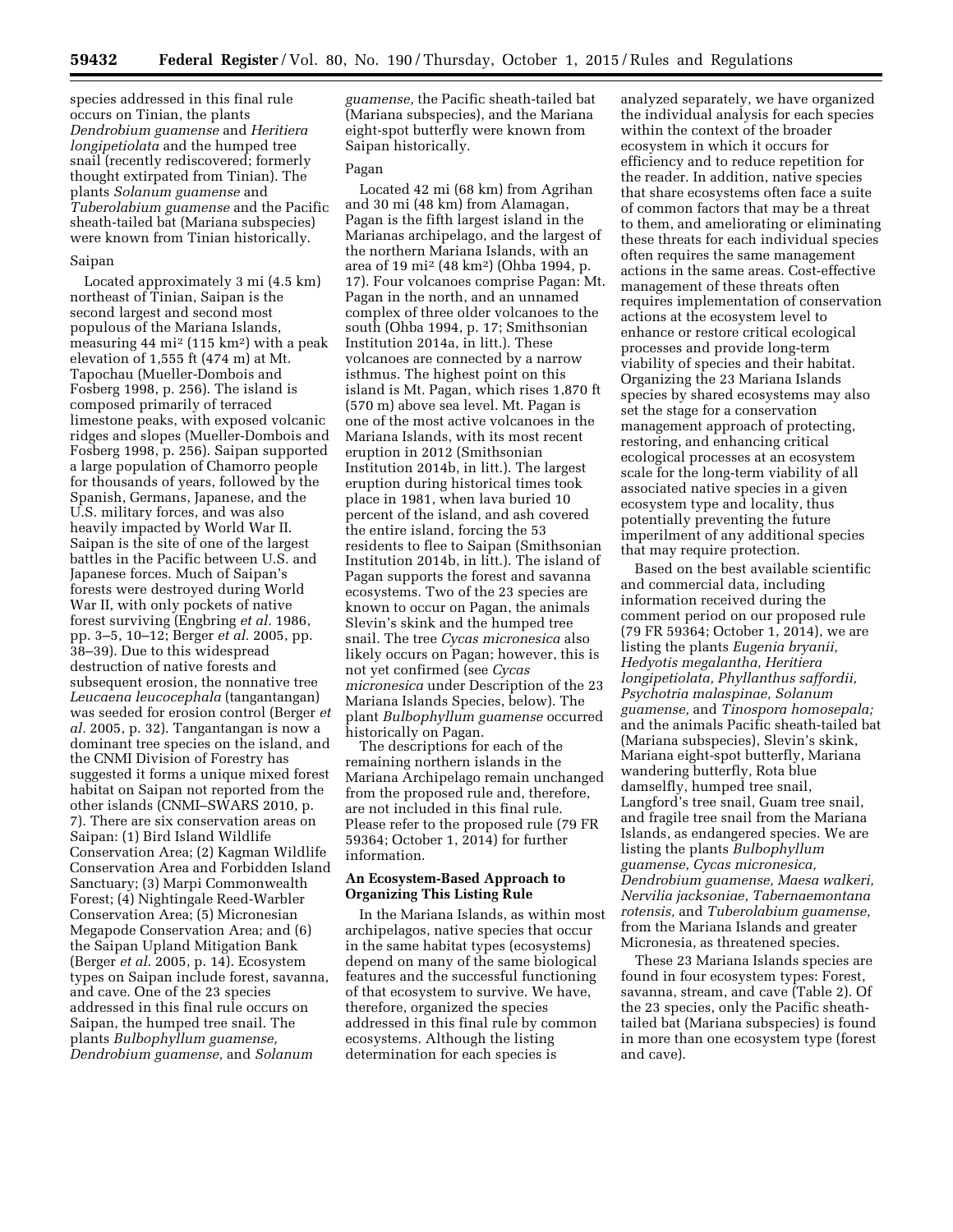|                    | Species                                                                                           |                                                                                                                                                                                                                                |  |  |  |  |  |  |
|--------------------|---------------------------------------------------------------------------------------------------|--------------------------------------------------------------------------------------------------------------------------------------------------------------------------------------------------------------------------------|--|--|--|--|--|--|
| Ecosystem          | Plants                                                                                            | Animals                                                                                                                                                                                                                        |  |  |  |  |  |  |
|                    | Solanum guamense.<br>Tabernaemontana rotensis.<br>Tinospora homosepala.<br>Tuberolabium quamense. | Pacific sheath-tailed bat (Mariana subspecies).<br>Slevin's skink.<br>Mariana eight-spot butterfly.<br>Mariana wandering butterfly.<br>Humped tree snail.<br>Langford's tree snail.<br>Guam tree snail.<br>Fragile tree snail. |  |  |  |  |  |  |
| Savanna            | Hedyotis megalantha.<br>Phyllanthus saffordii.                                                    |                                                                                                                                                                                                                                |  |  |  |  |  |  |
| Stream<br><br>Cave |                                                                                                   | Rota blue damselfly.<br>Pacific sheath-tailed bat (Mariana subspecies).                                                                                                                                                        |  |  |  |  |  |  |

TABLE 2—THE 23 MARIANA ISLANDS SPECIES AND THE ECOSYSTEMS UPON WHICH THEY DEPEND

For each species, we identified and evaluated those factors that are threats to each individual species specifically (species-specific threats), as well as those factors which pose common threats to all of the species of a given ecosystem type (ecosystem-level threats). For example, the degradation of habitat by nonnative ungulates is considered a direct or indirect threat to 17 of the 23 species listed as endangered or threatened in this final rule. We have labeled such threats that are shared by all species within the same ecosystem as ''ecosystem-level threats,'' because they impact all species inhabiting that ecosystem type in terms of the nature of the impact, its severity, timing, and scope. Beyond ecosystem-level threats, we further identified and evaluated species-specific threats that may be unique to certain species, and not shared by all other species in the same ecosystem. For example, the threat of predation by nonnative flatworms is unique and specific to the four tree snails addressed in this final rule.

#### *Mariana Islands Ecosystems*

As noted above, for the purposes of organizing our threats discussion for the 23 species by shared habitats, we have identified four broad Mariana Islands ecosystems: forest, savanna, stream, and cave, based on physical features, elevation, substratum, vegetation type, and hydrology (see *The Mariana Islands,* above; and the proposed rule (79 FR 59364; October 1, 2014)). We acknowledge the presence of other ecosystems (*e.g.,* coastal, wetland) in the Mariana Islands, however, we limit our discussion to these four because they are the relevant ecosystems that support the 23 species listed as endangered or threatened species in this final rule.

These four ecosystems are described in the proposed rule (79 FR 59364; October 1, 2014) and these descriptions are hereby incorporated into this final rule, with the exception of a revised description of the forest ecosystem, below; see Table 2 (above) for a list of the species that occur in each ecosystem type.

#### Forest Ecosystem

There are two substrate types in the forest ecosystem, limestone and volcanic (Stone 1970, pp. 9, 14, 18–24; Falanruw *et al.* 1989, pp. 6–9; Ohba 1994, pp. 19–29; Mueller-Dombois and Fosberg 1998, p. 243). The annual rainfall in the forest ecosystem lies within the archipelago average, ranging from 78 to 100 inches (in) (2,000 to 2,500 millimeters (mm)), with a rainy season from June or July through October or November. The temperature of the forest ecosystem mirrors the archipelago monthly averages, between 75 degrees Fahrenheit (°F) and 82 °F (24 degrees Celsius (°C) and 28 °C), with extremes of 64 °F and 95 °F (18 °C and 35 °C). There are multiple plant species present throughout the forest ecosystem, and on most of the islands; however, variations in species structure are observed (Fosberg 1960, pp. 37, 56–59, plates 1–40; Falanruw *et al.* 1989, pp. 6– 9; Ohba 1994, pp. 19–29; Mueller-Dombois and Fosberg 1998, pp. 257, 268, 270–271).

Native canopy species in the forest ecosystem (as defined here) include but are not limited to: *Artocarpus mariannensis, Barringtonia asiatica, Claoxylon* spp., *Cordia subcordata, Cyanometra ramiflora, Elaeocarpus joga, Ficus prolixa, Hernandia labyrinthica, H. sonora, Merrilliodendron megacarpum,* 

*Ochrosia mariannensis, O. oppositifolia, Pandanus dubius, P. tectorius, Pisonia grandis, Pouteria obovata,* and *Premna obtusifolia* (Falanruw *et al.* 1989, pp. 6– 9; Raulerson and Rinehart 1991, pp. 6– 7, 11, 14, 20, 24, 28, 33, 50, 52–53, 62– 63, 72, 91, 96, 104; Ohba 1994, pp. 19– 29; Mueller-Dombois and Fosberg 1998, pp. 257, 268, 270–271; Wiewel *et al.*  2009, pp. 206–207). Native subcanopy species include but are not limited to: *Aglaia mariannensis, Aidia cochinchinensis, Allophylus timoriensis, Eugenia palumbis, E. reinwardtiana, Hibiscus tiliaceus, Maytenus thompsonii, Meiogyne cylindrocarpa, Psychotria mariana,* and *Xylosma nelsonii* (Stone 1970, pp. 9, 14, 18–24; Falanruw *et al.* 1989, pp. 6–9; Raulerson and Rinehart 1991, pp. 13, 47, 56, 59, 68–69, 77, 84, 88; Ohba 1994, pp. 19–29; Mueller-Dombois and Fosberg 1998, pp. 252–253, 257, 268, 272); and native understory species include but are not limited to: *Discocalyx megacarpa, Hedyotis* spp., *Nephrolepis bisserrata, N. hirsutula, Phyllanthus marianus,* and *Piper guamense* (Falanruw *et al.* 1989, pp. 6– 9; Ohba 1994, pp. 19–29; Mueller-Dombois and Fosberg 1998, pp. 247, 268). Further, in select areas of the forest ecosystem, usually where the forest is situated such that it receives and retains more moisture, the canopy trees are covered in various mosses and epiphytic ferns and orchids (Mueller-Dombois and Fosberg 1998, p. 268).

Dominant canopy, subcanopy, and understory species can vary from one location to the next on the same island, and from island to island. These species can be endemic to one island, occur on one or more of the southern islands, or occur on one or more of the northern islands. In addition, biologists have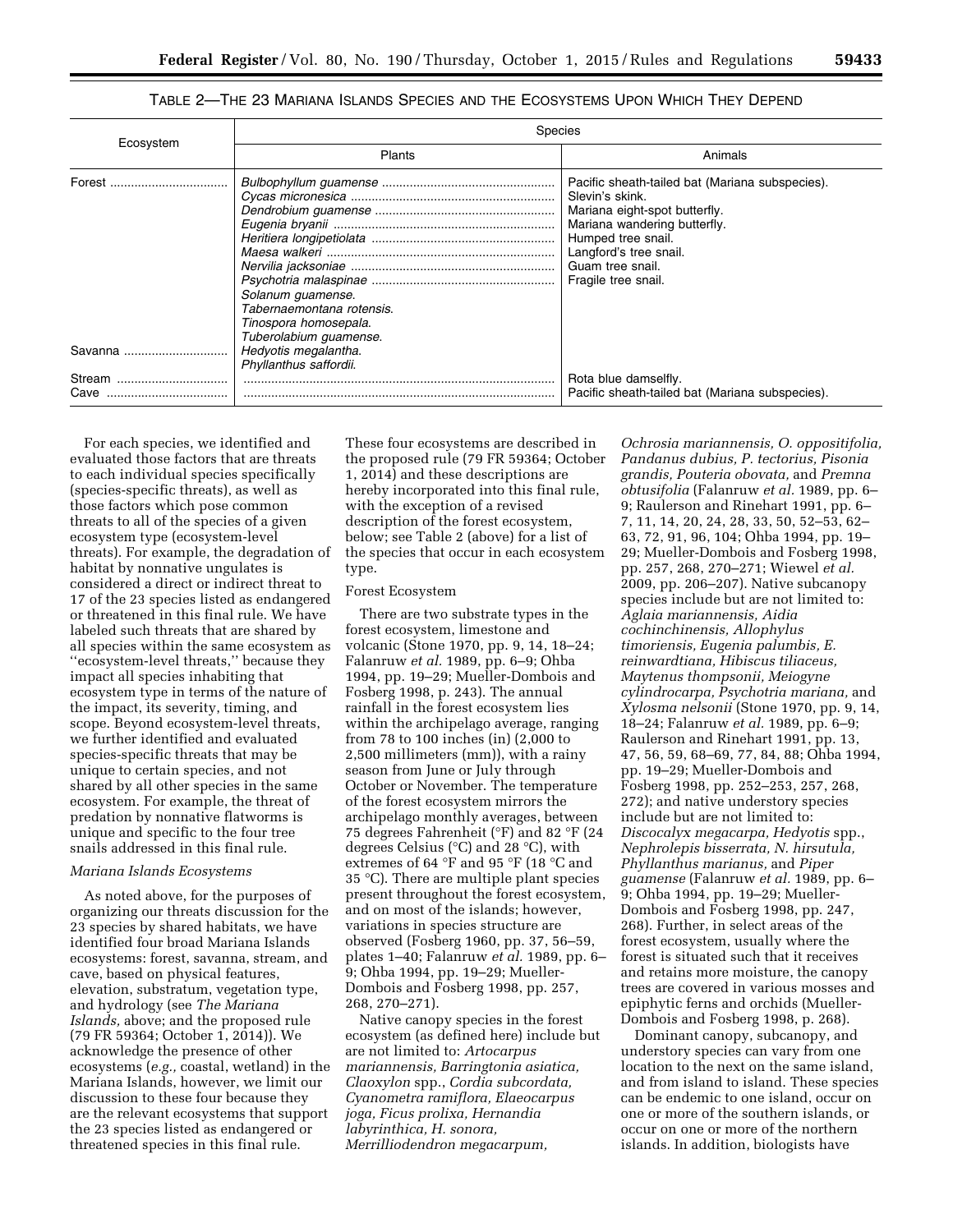observed overlap of forest species on limestone and volcanic substrata, suggesting that physical properties may be more important than chemical properties of these substrates in determining vegetation characteristics (Mueller-Dombois and Fosberg 1998, p. 243). Elevation also contributes to variations in vegetation, as observed on Mt. Alutom, Mt. Almagosa, Mt. Lamlam, and Mt. Bolanus on Guam; the Rota Sabana; and on the slopes of the northern islands (Stone 1970, pp. 9, 14, 18–24; Falanruw 1989, pp. 4–6; Mueller-Dombois and Fosberg 1998, pp. 262–264); although in some cases there is no definite correlation with elevation (*i.e.,* the moisture-retaining, moss- and epiphyte-covered sections of the forest ecosystem are found near the coast in some areas and also at mid to high elevations) (Fosberg 1960, p. 30). Additionally, biologists have observed a change in distribution of *Hernandia*  species with elevation. For example, *H. sonora,* dominant on the coastal side of the forest ecosystem, changes distinctly to *H. labyrinthica* as the elevation increases (Falanruw *et al.* 1989, p. 8; Amidon 2000, p. 49). The significance of these interpretations of forestassociated species in the Mariana archipelago to the 14 plants in this rule is not adequately definitive to subclassify a forest type for each of the species in this rule; therefore, we describe a general forest ecosystem here, with the substrate, temperatures, precipitation, and associated native canopy, subcanopy, and understory species, listed above. The forest ecosystem supports 20 of the 23 species listed as endangered or threatened species in this final rule (all except the plants *Hedyotis megalantha* and *Phyllanthus saffordii,* which occur only in the savanna ecosystem, and the Rota blue damselfly, which occurs only in the stream ecosystem).

# **Description of the 23 Mariana Islands Species**

# *Plants*

In order to avoid confusion regarding the number of populations of each species (*i.e.,* because we do not consider an individual plant to represent a viable population), we use the word ''occurrence'' instead of ''population.'' Additionally, we use the word occurrence to refer only to wild (*i.e.,* not propagated and outplanted) individuals because of the uncertainty of the persistence to at least the second generation (F2) of the outplanted individuals. A population consists of mature, reproducing individuals forming populations that are selfsustaining (as indicated, for example, by the presence of individuals representing multiple life-history stages). Also, there is a high potential that one or more of the outplanted populations may be eliminated by normal or random adverse events, such as fire, nonnative plant invasion, or disease, before a seed bank can be established.

*Bulbophyllum guamense* (siboyas halumtanu, siboyan halom tano), an epiphyte in the orchid family (Orchidaceae), is known from widely distributed occurrences on the southern Mariana Islands of Guam and Rota, in the forest ecosystem (Ames 1914, p. 13; Raulerson and Rinehart 1992, p. 90; Costion and Lorence 2012, pp. 54, 66; Global Biodiversity Information Facility (GBIF) 2012a—*Online Herbarium Database;* Zarones *et al.* 2015c, in litt.). *Bulbophyllum guamense* was recorded historically on Guam from clifflines encircling the island, and on the slopes of Mt. Lamlam and Mt. Almagosa. As recently as 1992, this species was reported to occur in large mat-like formations on trees ''all over the island,'' (Guam) (Raulerson and Rinehart 1992, p. 90). Currently, there are 12 known occurrences (3 on Guam and 9 on Rota) totaling fewer than 250 individuals on Guam and at least 261 individuals on Rota. At the time of the proposed rule, our information indicated that there were likely fewer than 30 individuals of this species on Rota. However, a recent survey team on Rota reported at least 261 individuals of *B. guamense* along the Sabana tableland and slopes above 980 ft (300 m) elevation with a population structure consisting of seedlings, juveniles, and flowering adults. This survey team estimated the overall number of individuals could be as high as 16,000. This latter estimate appears to be an assumption based on the premise that *B. guamense* is uniformly distributed across the region in preferred habitat areas (Zarones *et al.* 2015c, in litt.).

The Service does not concur that there are enough data to determine that this species is uniformly distributed across the Sabana, and subsequently cannot support the extrapolation of numbers for this species to be as high as 16,000, although it is possible. The healthy population structure of *B. guamense* recently observed on Rota, with multiple generations of plants present, does show that the status of this species is better on this island than previously understood. Historically, there are a couple of herbarium records of *B. guamense* occurring on Pagan (last observed in 1984) and Saipan (last observed in 1970), however, these are considered outliers and not within the

accepted endemic range of *B. guamense.*  Due to the common occurrence of errors detected throughout the herbaria records and literature, the Service recognizes Guam and Rota as the most scientifically credible range for this species. *Bulbophyllum guamense* has declined in number of populations and individuals on Guam, which represents half of its known range, and the species exists in a specialized niche habitat within the forest ecosystem on Rota. The remaining individuals of *B. guamense* are vulnerable to the effects of continued habitat loss and destruction from agriculture, urban development, nonnative animals and plants, fires, and typhoons, combined with predation by nonnative invertebrates such as slugs. We anticipate the effects of climate change will further exacerbate many of these threats in the future.

*Cycas micronesica* (fadang, faadang), a cycad in the cycad family (Cycadaceae), is known from Guam, Rota, and tentatively on Pagan, as well as Palau (politically the independent Republic of Palau) and Yap (geographically part of the Caroline Islands; politically part of the Federated States of Micronesia), in the forest ecosystem (Hill *et al.* 2004, p. 280; Keppel *et al.* 2008, p. 1,006; Cibrian-Jaramillo *et al.* 2010, pp. 2,372–2,375; Marler 2013, in litt.).

Just 10 years ago, *Cycas micronesica*  was ubiquitous on the island of Guam, and similarly common on Rota. *Cycas micronesica* is currently under attack by a nonnative insect, the cycad aulacaspis scale (*Aulacaspis yasumatsui*) that is causing rapid mortality of plants at all locations (Marler 2014, in litt.). As of January 2013, *C. micronesica* mortality reached 92 percent on Guam, and cycads on Rota are experiencing a similar fate (Marler 2013, in litt.). All seedlings of *C. micronesica* in a study area were observed to die within 9 months of infestation by *A. yasumatsui*  (see ''*Factor C. Disease and Predation,''*  below for further discussion) (Marler and Muniappan 2006, p. 3; Marler and Lawrence 2012, p. 233; Western Pacific Tropical Research Center 2012, p. 4; Marler 2013, pers. comm.).

Currently, there are 15 to 20 occurrences of *Cycas micronesica*  totaling 900,000 to 950,000 individuals on the Micronesian Islands of Guam, Rota, Yap, and Palau. There may be a small number of individuals on Pagan; however, this is not yet confirmed. On Guam and Rota there are fewer than 630,000 (Marler 2013, pers. comm.). These totals do not distinguish between successfully reproducing adults and juveniles (Marler 2013, pers. comm.),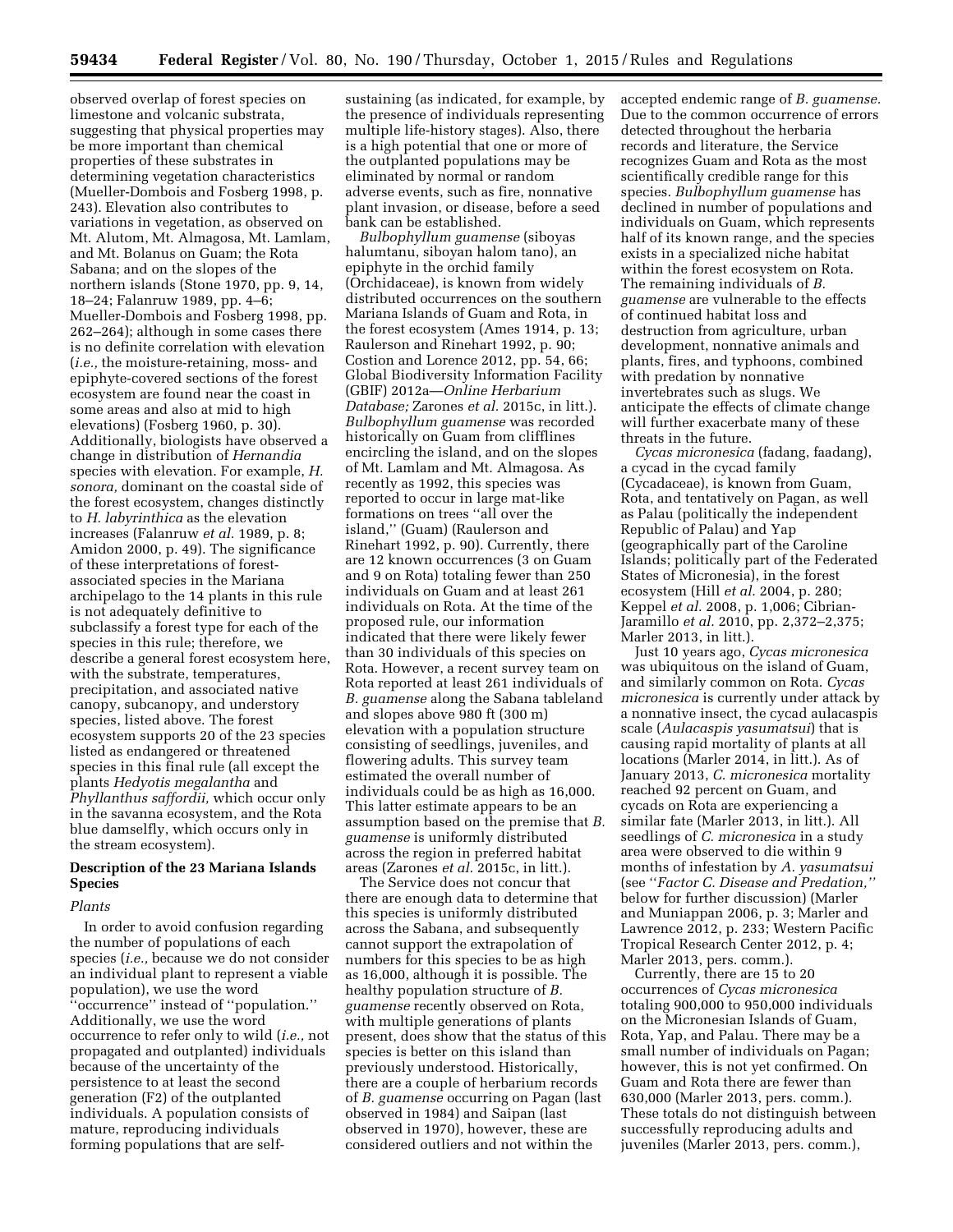which, because of the effects of the cycad aulacaspis scale, implies that the number of extant individuals that can successfully reproduce is much lower. On Guam, there are four fragmented occurrences, totaling fewer than 516,000 individuals: One occurrence along the shoreline to the base of the limestone cliffs on the north side; a second occurrence beginning at the forest edge along the cliffs and continuing into the forest on the north side; a third occurrence on the northern plateau; and a fourth occurrence along the ravines and rock outcrops on the southern side, with a few individuals occurring across the savanna.

On Rota, there are four known occurrences within the forest ecosystem, totaling fewer than 111,500 individuals (Marler 2013, in litt.). On the northeast shore the first occurrence totals fewer than 25,500 individuals; the second occurrence, on the northwest shore, totals fewer than 21,600 individuals; the third occurrence on the south shore totals fewer than 63,600 individuals; and the fourth occurrence on Wedding Cake peninsula totals fewer than 300 individuals.

There are likely a relatively limited number of individuals of *Cycas micronesica* on Pagan. In recent surveys, Pratt (2011, pp. 33–42) reported finding *Cycas circinalis* in a ravine on the southwest part of the island. Cycas *micronesica* was once merged with *C. rumphii* or *C. circinalis,* but is now considered a separate species (Hill 1994, pp. 543–567; Hill *et al* 2004, p. 280). It is more likely that this cycad species on Pagan is *C. micronesica;* however, until identification is confirmed, we consider this a tentative location.

Yap consists of a group of four islands, three of which are separated by water but share a common reef, with a total land area of 39 mi2 (102 km2). On Yap, there are three occurrences of *Cycas micronesica,* totaling 288,450 individuals (Marler 2013, in litt). Palau consists of three larger islands, Babeldaob, Koror, and Ngeruktabel, and between 250 and 300 smaller islands referred to as the ''Rock Islands.'' The total land area is 177 mi2 (458 km2). On Palau, there are four occurrences of *C. micronesica* totaling fewer than 2,500 individuals: (1) Two occurrences on Ngeruktabel Island, totaling fewer than 900 individuals, (2) one occurrence on Ngesomel Island totaling fewer than 600 individuals, and (3) possibly as many as 1,000 individuals scattered on the Rock Islands (Marler 2013, in litt.). The aulacaspis scale was observed on the main islands of Palau in 2008 (Marler 2014, in litt.), and is expected to reach Yap as well (Marler 2013, in litt.).

The nonnative cycad aulacaspis scale quickly causes mortality of all life stages of *C. micronesica,* preventing reproduction of *C. micronesica,* and leading to its extirpation (see ''Factor C. Disease and Predation,'' below). The magnitude of the ongoing threats of predation by the scale and nonnative animals, secondary infestations by other insects, and loss of habitat due to development, typhoons, and direct damage and destruction by military livefire training is large, and these threats are imminent. We anticipate the effects of climate change will further exacerbate many of these threats in the future. Although *C. micronesica*  presently is found in relatively high numbers, the factors affecting this species can result in very rapid mortality of large numbers of individuals. A study by Marler and Lawrence (2012, pp. 239—240) shows that if the ongoing negative population density trajectory for *C. micronesica*  established over 4 years is sustained, extirpation of *C. micronesica* from Guam and Rota will occur by 2019. Marler and Lawrence's data show that it is reasonable to conclude that, unless an effective biocontrol is discovered, the scale will similarly impact the three populations of *C. micronesica* in the Rock Islands of Palau within several years. Additionally, frequent travel between Guam and Yap increases the likelihood that the scale will reach Yap in the foreseeable future.

*Dendrobium guamense* (no common name (NCN)), an epiphyte and occasional lithophyte in the orchid family (Orchidaceae), is known from the forest ecosystem on Guam, Rota, Saipan (historically), and Tinian, and was recently recorded for the first time on Aguiguan (Ames 1914, p. 14; Raulerson and Rinehart 1992, p. 98; Quinata 1994, in litt.; Raulerson 2006, in litt.; Costion and Lorence 2012, p. 66; Zarones *et al.*  2015a, in litt.; Zarones *et al.* 2015c, in litt.). Raulerson (2006, in litt.) cites *D. guamense* as also occurring on Agrihan, however, a voucher record or survey report to support this location could not be found. As recently as the 1980s, this species was common in trees on Guam and Rota, with more than 12 occurrences on Guam and 17 occurrences on Rota (Raulerson and Rinehart 1992, p. 98; Consortium Pacific Herbarium (CPH) 2012a—*Online Herbarium Database,* 5 pp.).

Currently, there are at least 21 occurrences totaling approximately 1,250 individuals distributed on the islands of Guam, Rota, Tinian, and Aguiguan; this is more than twice as many individuals as were known at the time of the proposed rule. On Guam,

there are 4 occurrences totaling fewer than 250 individuals (Quinata *et al.*  1994, p. 8; Harrington *et al.* 2012, in litt). On Rota, at least 15 occurrences of *D. guamense* are now known, and a recent survey team reported more than 700 individuals of *D. guamense* on the western third of Rota, represented by seedlings, juveniles, and flowering adults (Harrington *et al.* 2012, in litt.; Zarones *et al.* 2015c, in litt.). The presence of multiple generations in a healthy population structure indicates that the status of *D. guamense* on Rota is better than previously known. This survey team indicated that *D. guamense*  is abundant across its preferred habitat on Rota, and subsequently suggested that the actual number of individuals could be as high as 35,000 (Zarones *et al.* 2015c, in litt.). The Service supports the finding that the number of *D. guamense* individuals on Rota is in the thousands, although we do not agree that it is reasonable to assume the species is evenly distributed across the island. However, this species is the most abundant of the three epiphytic orchids listed as threatened species in this final rule.

Additionally, Zarones *et al.* (2015a, in litt.) discovered three individuals of *D. guamense* on the island of Aguiguan, a new island record for this species. Zarones *et al.* (2015a, in litt.) hypothesize that more individuals may be found on Aguiguan and other northern islands within CNMI if more in-depth surveys were attempted. There are two reported occurrences on the island of Tinian, with an unknown number of individuals (Quinata 1994, in litt.; Raulerson 2006, in litt.; CPH 2012a—*Online Herbarium Database,* 5 pp.). Historically, *D. guamense* was also known from Saipan, in the forest ecosystem (Raulerson 1987, in litt.; Raulerson 2006, in litt.; CPH 2012a— *Online Herbarium Database,* 5 pp.). Formerly relatively common on Guam, the remaining few populations of *D. guamense* and habitat for population enhancement or restoration on Guam is at risk; additionally, *D. guamense*  occurrences are limited to just a few individuals on Tinian and Aguiguan, with no confirmed individuals on Saipan at this time. *Dendrobium guamense* appears stable and healthy on Rota, however, Raulerson and Rinehart (1992, p. 87) warned that, although the endemic orchids on Rota appear abundant, they occupy specialized habitat that are in fact rare.

On all islands on which it is known to occur (historically or present), *D. guamense* faces two or more of the following impacts: Habitat loss and destruction from agriculture, urban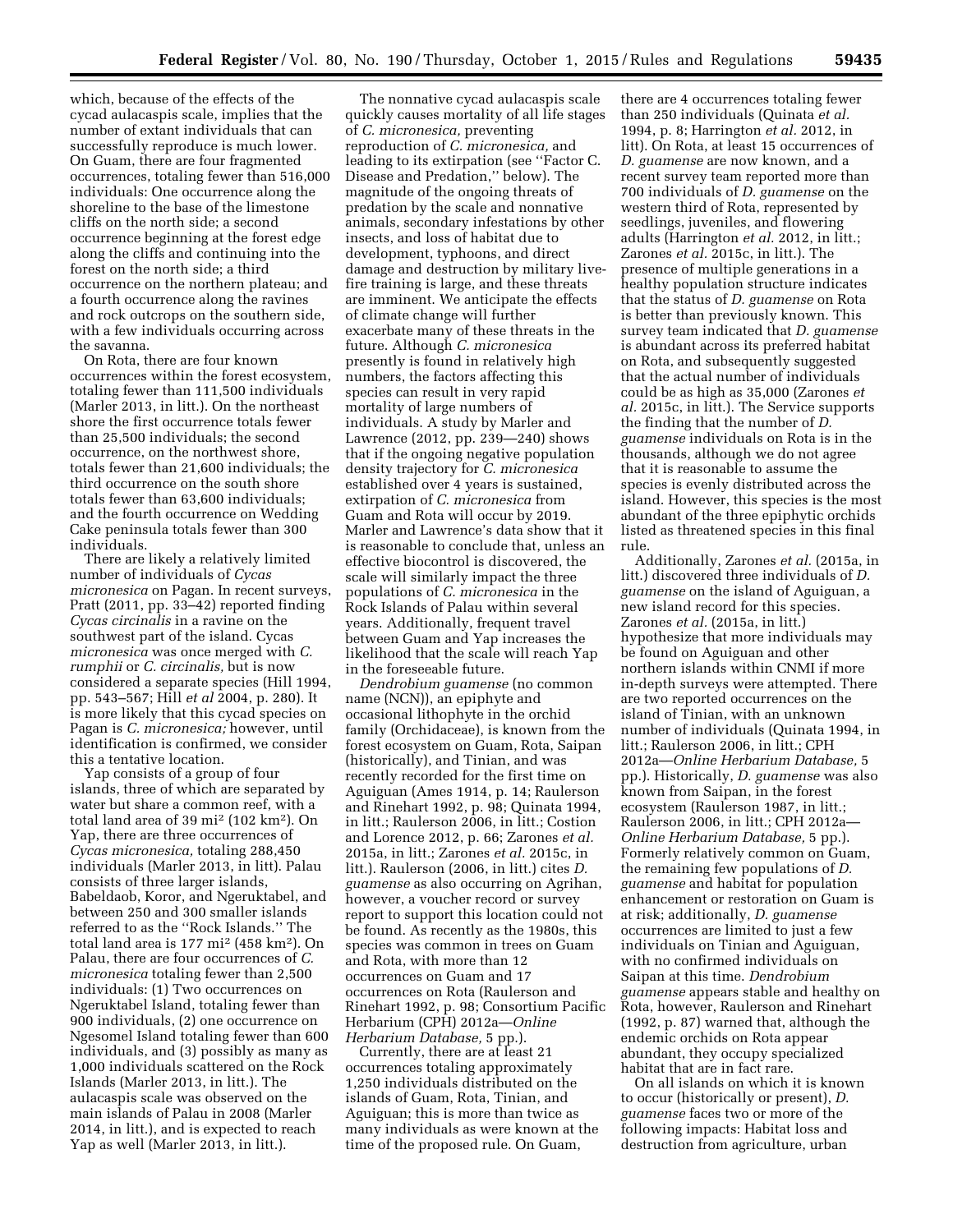development, nonnative animals and plants, fire, and typhoons, combined with herbivory by nonnative invertebrates such as slugs. We anticipate the effects of climate change will further exacerbate many of these threats in the future.

*Eugenia bryanii* (NCN), a perennial shrub in the Myrtle family (Myrtaceae), is known only from Guam. Historically, *E. bryanii* occurred on windy, exposed clifflines along the west and east coasts of the island, and from along the Pigua River, in the forest ecosystem (Costion and Lorence 2012, p. 82; Gutierrez 2012, in litt.). Currently, *E. bryanii* is known from 5 occurrences totaling fewer than 420 individuals (Gutierrez 2014, in litt.). Populations of *E. bryanii,* a single island endemic, are decreasing from initial numbers observed on Guam, and these remaining small populations are at risk, due to continued habitat loss and destruction from agriculture, urban development, nonnative animals and plants, and typhoons, combined with herbivory by deer. We anticipate the effects of climate change will further exacerbate many of these threats in the future.

*Hedyotis megalantha* (pao dedu, pao doodu), a perennial herb in the coffee family (Rubiaceae), is known only from the savanna ecosystem on Guam. Historically, *H. megalantha* was reported solely from Guam; however, because several herbarium records reported this species on Rota and Saipan, we investigated other reports and taxonomic and genetic analyses concerning the range of this species. We believe the Rota and Saipan reports are misidentifications or herbarium errors of one or more of the other *Hedyotis*  species also found in the Mariana Islands (Fosberg *et al.* 1993, pp. 63–79; CPH 2012b—*Online Herbarium Database;* World Checklist of Select Plant Families (WCSP) 2012a—*Online Herbarium Database*). Between 1911 and 1966, this species ranged from the mid-central mountains and west coast of Guam, south to Mt. Lamlam (Bishop Museum 2013—*Online Herbarium Database*).

Currently, *H. megalantha* is known from one large scattered occurrence totaling fewer than 1,000 individuals on southern Guam (Costion and Lorence 2012, pp. 54, 86; Gutierrez 2012, in litt.; Bishop Museum 2013—*Online Herbarium Database;* Gutierrez 2013, in litt.). *Hedyotis megalantha* typically occurs as lone individuals rather than in patches or groups (Gutierrez 2013, in litt.). In sum, the single known occurrence of *H. megalantha,* a single island endemic, is decreasing from initial numbers observed on Guam, and

the remaining individuals are at continued risk due to ongoing habitat loss and destruction from agriculture, urban development, nonnative animals and plants, fires, and typhoons, combined with habitat destruction and direct damage by recreational vehicles. We anticipate the effects of climate change will further exacerbate many of these threats in the future.

*Heritiera longipetiolata* (ufa halumtanu, ufa halom tano; looking glass tree), a tree in the hibiscus family (Malvaceae), is known only from the Mariana Islands. A few herbarium records have cited *H. longipetiolata* on Palau, Chuuk, Pohnpei, and the Eastern Caroline Islands; however, upon a thorough review of the literature and herbarium records, and conferring with local botanical experts, we conclude that these few outlying occurrences are actually *H. littoralis,* not *H. longipetiolata* (Stone 1970, pp. 23, 420– 421; Raulerson and Rinehart 1991, p. 94; Wiles 2012, in litt.; Center for Plant Conservation 2010, in litt.; CPH 2012c— *Online Herbarium Database;* Global Biodiversity Information Facility (GBIF) 2014—*Online Herbarium Database;*  Harrington *et al.* 2012, in litt.; Lorence 2013, in litt.).

Historically, *Heritiera longipetiolata*  is reported from Guam, Rota, Saipan, and Tinian, in the forest ecosystem (Stone 1970, p. 420; Raulerson and Rinehart 1991, p. 94; CPH 2012c— *Online Herbarium Database;* GBIF 2014—*Online Herbarium Database*). By 1997, there were about 1,000 individuals on Guam, several hundred on Tinian, and fewer than 100 on Saipan, with no known remaining individuals on Rota at that time (Wiles in International Union for Conservation of Nature (IUCN) Red List 2014, in litt.). Currently, *H. longipetiolata* is known from 10 occurrences totaling approximately 200 individuals, on Guam, Saipan, Tinian, and Rota, all within the forest ecosystem (M and E Pacific, Inc., pp. 6, 8, 31, 78; Harrington *et al.* 2012, in litt; Grimm 2013, in litt). On Guam, *H. longipetiolata* is presently known from 4 occurrences, totaling approximately 90 individuals; on Tinian, there are between 30 and 40 individuals of *H. longipetiolata,* and possibly more in adjacent forested areas (Spaulding 2013, in litt.; Williams 2013, in litt.; Spaulding 2015, in litt.); on Saipan, *H. longipetiolata* is known from 3 occurrences, totaling at least 53 individuals, with several hundred seedlings beneath the trees (Camacho and Micronesian Environmental Services (MES) 2002, pp. 38–39); and on Rota, more recent information indicates that there is at least one known

individual of *H. longipetiolata* (Cook 2010, in litt. cited in CNMI–DLNR 2015, in litt.).

Although Wiles stated that there is strong evidence that *H. longipetiolata* is not regenerating, and that seedlings and seeds are eaten by ungulates and crabs, this observation appears to have been made on Guam where feral deer and feral pigs are abundant and have been observed to eat seedlings of *H. longipetiolata* (Guam Comprehensive Wildlife Conservation Strategy 2005, p. 117; Rogers 2012, in litt.; Wiles in IUCN Red List 2014, in litt.). *Heritiera longipetiolata* is on Guam's endangered species list, listed as Vulnerable on IUCN's Red List of Threatened Species, and is also a species of concern for Guam's Plant Extinction Prevention Program. With roughly 200 individuals remaining across its range (Guam, Saipan, Tinian, and Rota), both *Heritiera longipetiolata* and habitat for the recovery of this species are at risk due to ongoing habitat loss and destruction from agriculture, urban development, nonnative animals and plants, and typhoons. We anticipate the effects of climate change will further exacerbate many of these threats in the future. Herbivory by pigs and deer, and habitat and direct destruction by military livefire training also negatively impact *H. longipetiolata.* 

*Maesa walkeri* (NCN), a shrub or small tree in the primrose family (Primulaceae), is found only in the Mariana Islands. Historically, *M. walkeri*  is known from the islands of Guam and Rota, within the forest ecosystem (Fosberg and Sachet 1979, pp. 368–369; M and E Pacific, Inc. 1998, pp. 31, 79; Raulerson and Rinehart 1991, p. 67; Costion and Lorence 2012, p. 84; CPH 2012d—*Online Herbarium Database;*  GBIF 2012b—*Online Herbarium Database;* Wagner *et al.* 2012—*Flora of Micronesia*). Several voucher specimens (preserved and labeled representative whole plants or plant parts, used to compare and correctly identify plant species, usually kept as part of an herbarium collection) report *M. walkeri*  from the Carolinian Island of Pohnpei, but after careful review of the best available data (cited above), we conclude that *M. walkeri* is endemic to the Mariana Islands.

Historically, *M. walkeri* was known from at least 13 occurrences on Guam and 9 occurrences on Rota (Bishop Museum 2014—*Online Herbarium Database*). Currently, *M. walkeri* is known from 5 occurrences in the forest ecosystem on Guam and Rota, totaling at least 686 individuals. This is a significant increase over numbers of individuals that were known at the time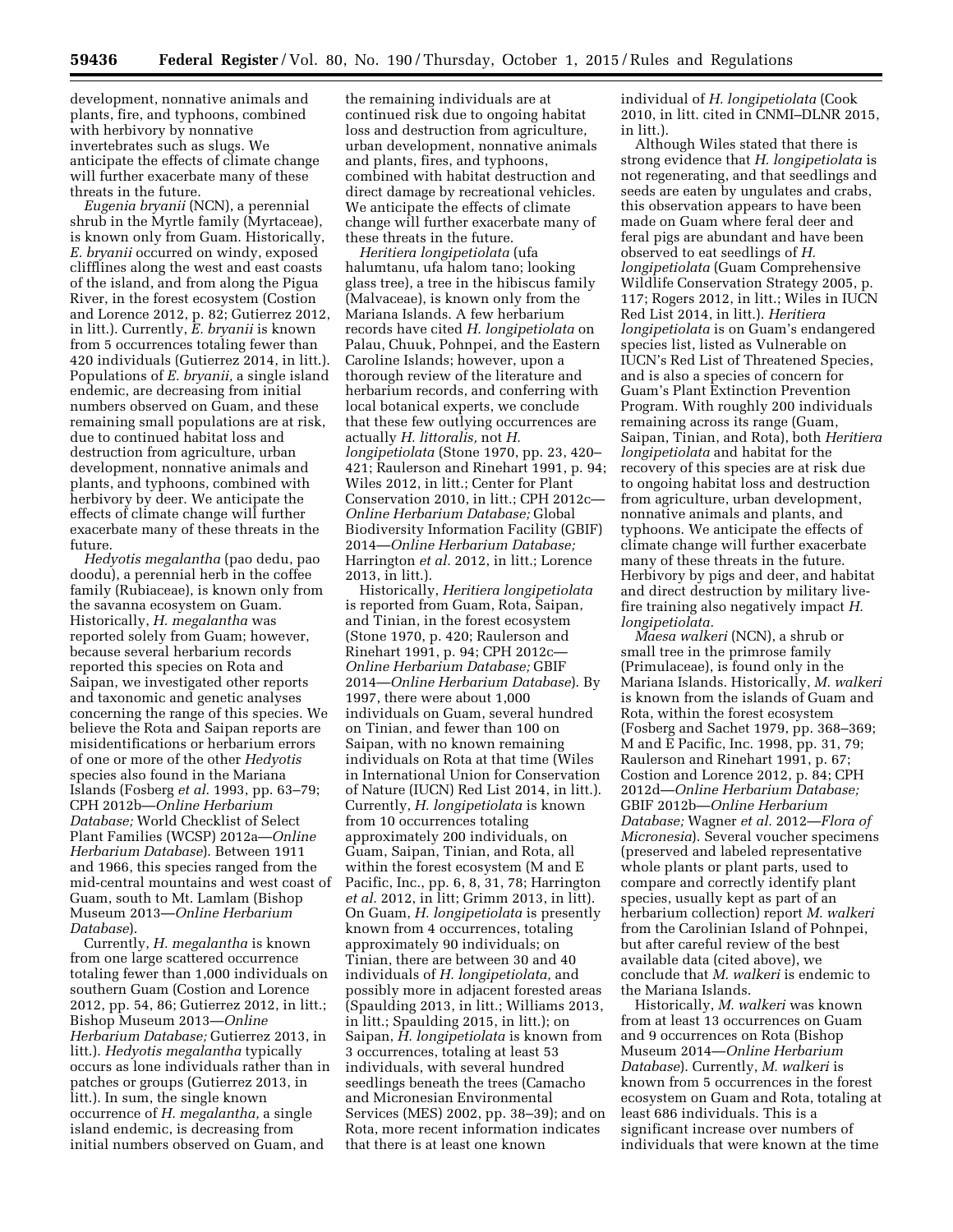of the proposed rule (estimated at fewer than 60). On Guam, there are two individuals (M and E Pacific, Inc. 1998, pp. 31, 79; Grimm 2013, in litt.); and on Rota, there are at least 684 individuals spread out across the Sabana, with a healthy population structure consisting of seedlings, juveniles, and adults (Harrington *et al.* 2012, in litt.; Gawel 2013, in litt.; Liske-Clark *et al.* 2015, in litt.). The presence of multiple generations of the species indicates that the status of *M. walkeri* is much better on Rota than previously understood. The number of individual *Maesa walkeri* plants on Rota has been estimated to be in the thousands across the Sabana region in small canopy gaps amidst the Pandanus forest and along the forest edge; however, this is assuming *M. walkeri* is evenly distributed (Ulloa 2015, pers. comm. cited in Liske-Clark *et al.* 2015, in litt.; Liske-Clark *et al.* 2015, in litt.).

The Service supports the conclusion that there may be several thousand more individuals across the Sabana. The cumulative data indicate that *Maesa walkeri* was once relatively abundant on Guam and Rota, and has since declined substantially on Guam. The only healthy extant population of *M. walkeri*  remains on the Rota Sabana within a very specialized niche habitat that is experiencing habitat loss and degradation from nonnative animals (deer and rats) and plants, and fire; and is at risk from impacts associated with typhoons and future climate change (*e.g.,* potential shift in range to accommodate changes in temperature, precipitation, humidity, etc., until the range no longer exists). Additionally, habitat on Guam that is essential for the recovery of *M. walkeri* continues to be affected by ongoing habitat loss and destruction from agriculture, urban development, nonnative animals and plants, fires, and typhoons. The effects of future climate change will likely exacerbate many of these impacts. *Maesa walkeri* is a species of concern for Guam's Plant Extinction Prevention Program.

*Nervilia jacksoniae* (NCN), a small herb in the orchid family (Orchidaceae), is found only in the Mariana Islands. Historically, *N. jacksoniae* occurred on the islands of Guam and Rota, in the forest ecosystem, and ranged from northern to southern Guam and on the Sabana region of Rota (Rinehart and Fosberg 1991, pp. 81–85; Raulerson and Rinehart 1992, p. 118; Costion and Lorence 2012, p. 67). Currently, there are approximately 15 occurrences totaling at least 520 individuals on the islands of Guam and Rota, in the forest ecosystem (Harrington *et al.* 2012, in

litt.; Zarones *et al.* 2015d, in litt.). On Guam, *N. jacksoniae* is known from 2 occurrences totaling fewer than 200 individuals (M and E Pacific, Inc. 1998, p. 58; Grimm 2012, in litt.; McConnell 2012, pers. comm.). On Rota, *N. jacksoniae* is known from 13 scattered occurrences totaling at least 320 individuals in the forest ecosystem (Rinehart and Fosberg 1991, pp. 81–85; Raulerson and Rinehart 1992, p. 118; Costion and Lorence 2012, p. 67; CPH 2012e—*Online Herbarium Database;*  GBIF 2012c—*Online Herbarium Database;* McConnell 2012, pers. comm.; Zarones *et al.* 2015d, in litt.).

Zarones *et al.* (2015d, in litt.) recently conducted a small survey on Rota, reporting 167 individuals of *N. jacksoniae* along four transects in just 1.5 hours, and estimated that there may be as many as 100,000 individuals distributed across the Pandanus forest on the Rota Sabana. This estimate, however, appears to be based on the premise that this species is uniformly distributed across area. There are also a few scattered occurrences along the areas adjacent to the Sabana (Zarones *et al.* 2015d, in litt.). Our records indicate that this species occurs in a more patchy distribution, in specialized niche habitat (Harrington *et al.* 2015, in litt.). Similarly, Falanruw *et al.* (1989, pp. 6– 7) noted variation in the distribution of native species across the Sabana, referring to the observed variations in forest structure as phases of limestone forest. However, we do concur that the number of *N. jacksoniae* individuals is likely to be much higher than what has been observed by field biologists on Rota in the past, as this species can occur deep within forested areas in the Sabana region that are difficult to access due to extremely rugged karst and thick *Pandanus* forest. Thus, although exact numbers are not known, the best available scientific data do indicate that *N. jacksoniae* is likely more abundant than was understood at the time of the proposed rule. Nonetheless, the habitat for *N. jacksoniae* in the Sabana region is experiencing habitat destruction and modification by nonnative animals (*i.e.,*  Philippine deer and rats) and plants, fire, and typhoons. Additionally, *N. jacksoniae* is preyed upon by nonnative invertebrates such as slugs.

Data indicate that populations of *N. jacksoniae* are decreasing from their initial abundance observed on Guam (Rinehart and Fosberg 1991, p. 84; Cook 2012, in litt.; Harrington *et al.* 2012, in litt.), primarily due to habitat loss and destruction from agriculture and urban development; in addition to nonnative animals (*i.e.,* pigs, water buffalo, Philippine deer, and brown treesnake)

and plants, fires, and typhoons, and predation by nonnative invertebrates such as slugs. We anticipate the effects of climate change will further exacerbate many of these threats in the future.

*Phyllanthus saffordii* (NCN), a woody shrub in the Phyllanthaceae family, is historically known only from the southern part of Guam within the savanna ecosystem. Several literature and database sources report this species from the northern Mariana Islands (Costion and Lorence 2012, pp. 82–83; Wagner 2012—*Flora of Micronesia;* U.S. Department of Agriculture—Agriculture Research Service—Germplasm Resources Information Network (USDA– ARS–GRIN) 2013—*Online Database;*  WCSP 2012b—*Online Database*); however, a thorough review of the literature, databases, and herbaria records revealed recorded occurrences only on Guam (Merrill 1914, pp. 104– 105; Glassman 1948, p. 181; Stone 1970, pp. 387–388; Pratt 2011, p. 59; Gutierrez 2012, in litt.; GBIF 2012d—*Online Herbarium Database;* Bishop Museum 2013—*Online Herbarium Database;*  Smithsonian Institution 2014—*Flora of Micronesia Database*). Until the early 1980s, *P. saffordii* ranged from central to southern Guam (Bishop Museum 2014— *Herbarium Database*). Currently, *P. saffordii* is known from 4 scattered occurrences on southern Guam, totaling fewer than 1,400 individuals (Gutierrez 2013, in litt.; Gawel *et al.* 2013, in litt.). Populations of *P. saffordii,* a single island endemic, are thus decreasing from initial numbers observed on Guam, and are at risk, due to continued habitat loss and destruction from agriculture, urban development, nonnative animals and plants, fires, and typhoons, combined with habitat destruction and direct damage by recreational vehicles. We anticipate the effects of climate change will further exacerbate many of these threats in the future.

*Psychotria malaspinae* (aplokating palaoan), a shrub or small tree in the coffee family (Rubiaceae), is known only from Guam. Historically, *P. malaspinae*  was known from scattered occurrences on the northeast and southwest sides of Guam, in the forest ecosystem (Merrill 1914, pp. 148–149; Stone 1970, pp. 554– 555; Raulerson and Rinehart 1991, p. 83; Fosberg *et al.* 1993, pp. 111–112; Costion and Lorence 2012, pp. 54, 85– 86; Bishop Museum 2014—*Online Database;* Wagner 2012—*Flora of Micronesia;* WCSP 2012c—*Online Database*). Currently, *P. malaspinae* is known from only four occurrences, three with only a single individual each (M and E Pacific, Inc. 1998, pp. 67, 79; Grimm 2012, in litt.), none of which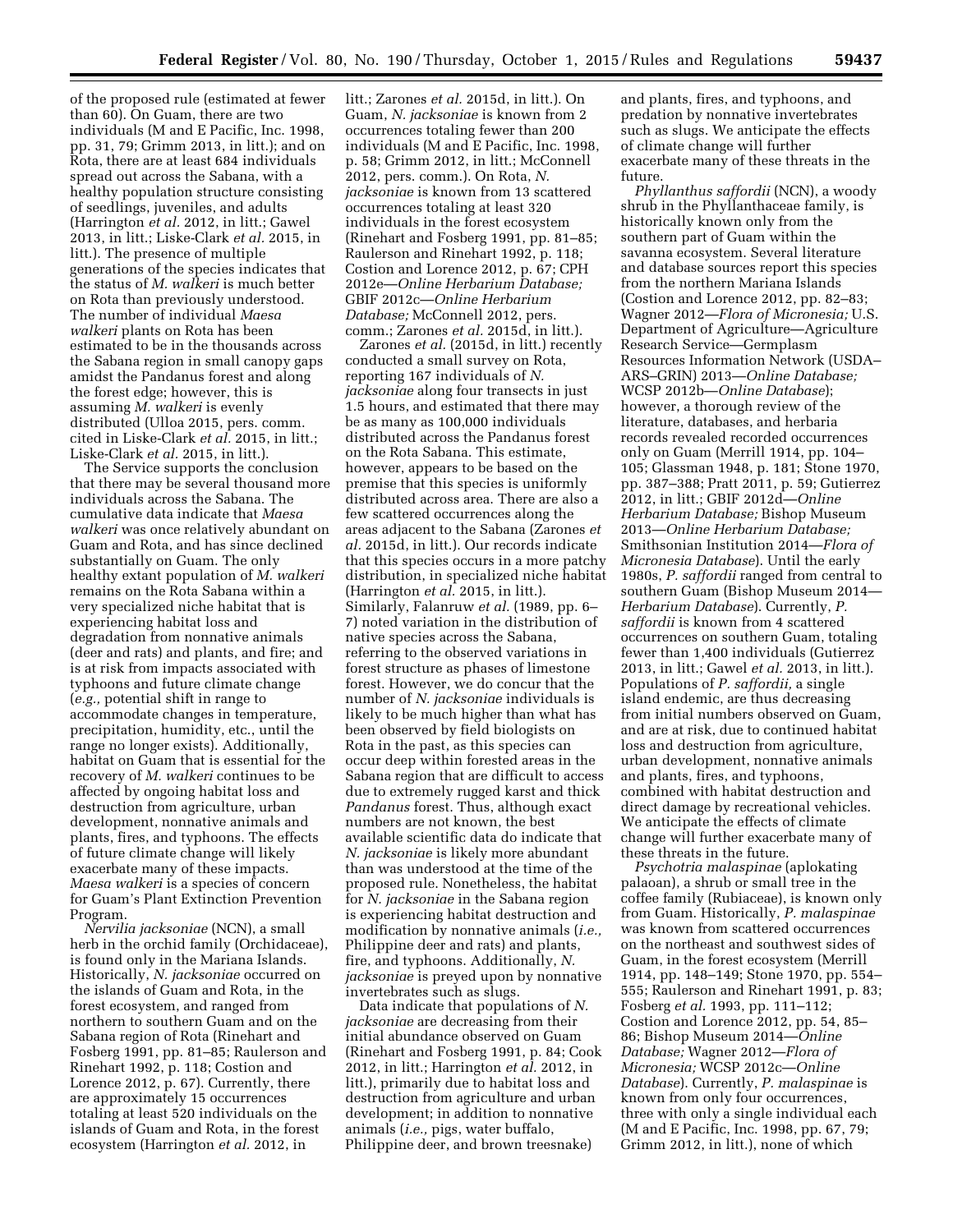have been observed for at least 5 years; and a fourth recently discovered occurrence with three individuals (Guam Plant Extinction Prevention Program 2015, in litt.). Biologists searched for this species during rare plant surveys conducted in July 2012; however, none of the occurrences reported prior to July 2012 were relocated (Harrington *et al.* 2012, in litt.). The tentative specimen of *P. malaspinae* collected from the Ritidian National Wildlife Refuge on Guam in August 2013, cited in the proposed rule as pending identification, turned out to be *P. hombroniana*—another rare endemic species that may warrant conservation actions (Gawel *et al.* 2013, in litt.; Gawel 2015, in litt.). *Psychotria malaspinae* is also a species of concern for Guam's Plant Extinction Prevention Program.

In summary, the species *Psychotria malaspinae,* a single island endemic, has been reduced to an estimated five individuals in the wild, and possibly fewer since several of these individuals have not been observed for several years, rendering this species vulnerable to extinction. There are likely a few scattered individuals or small occurrences such as that recently discovered; however, these remaining individuals are at risk, due to continued habitat loss and destruction from agriculture, urban development, nonnative animals and plants, and typhoons. We anticipate the effects of climate change will further exacerbate many of these threats in the future. Herbivory by pigs and deer, damage by ordnance and live-fire training, combined with the effects of low numbers of individuals, which results in loss of vigor and genetic representation, and limits its ability to compete with other species and adapt to changes in environmental conditions, contribute to the decline of *P. malaspinae.* 

*Solanum guamense* (Biringenas halumtanu, birengenas halom tano), a small shrub in the nightshade family (Solanaceae), is known only from the Mariana Islands (Merrill 1914, pp. 139– 140; Stone 1970, p. 521; Costion and Lorence 2012, p. 89). Historically, *S. guamense* was reported from Guam, Rota, Saipan, Tinian, Asuncion, Guguan, and Maug (Stone 1970, p. 521; GBIF 2012e—*Online Database;* Bishop Museum 2014—*Online Database*). Currently, *S. guamense* is known from a single occurrence of one individual on Guam, in the forest ecosystem (Perlman and Wood 1994, pp. 135–136).

Once ranging across multiple islands, *Solanum guamense* is now highly vulnerable to extinction, as there is only

one known extant individual of this species. There is a possibility that remaining individuals of *S. guamense*  may occur on Asuncion, Guguan, or Maug; or any combination of these three islands, possibly even on Uracas, as these four islands are designated Wildlife Conservation Areas (also referred to as sanctuary islands) by the CNMI constitution (Article IX[2]) (Williams *et al.* 2009, p. 3). This article states that no hunting, habitation, nor introduction of any nonnative species is allowed (2NMIAC § 85–30.1 330) (Williams *et al.* 2009, p. 3). Further, Maug, Asuncion, Guguan, and Uracas are not frequently visited for scientific purposes due to their remoteness and the associated logistical challenges of planning and cost. *Solanum guamense,*  and habitat for its recovery on Guam, Rota, Saipan, and Tinian, are at risk, due to continued habitat loss and destruction from agriculture, urban development, nonnative animals and plants, and typhoons. We anticipate the effects of climate change will further exacerbate many of these threats in the future. Herbivory by pigs and deer, combined with the effects of low numbers of individuals, which results in loss of vigor and genetic representation, and limits its ability to compete with other species and adapt to changes in environmental conditions, contribute to the decline of *S. guamense.* 

*Tabernaemontana rotensis* (NCN), a small to medium-sized tree in the dogbane family (Apocynaceae), is historically known from Guam and Rota, in the forest ecosystem (University of Guam (UOG) 2007, p. 6). The genus is widespread throughout tropical and subtropical regions. We originally proposed to list *T. rotensis* in January of 2004 (69 FR 1560, January 9, 2004); however, in April 2004 (69 FR 18499) we declined to do so because an authoritative monographic work on the genus incorporated this species into an expansive interpretation of the widespread species *T. pandacaqui.* In 2011, a genetic study was conducted on specimens from Rota, Guam, Asia, and the Pacific, to determine if those individuals on the Mariana Islands are a monophyletic lineage. The study determined that *T. rotensis* is a valid species, distinct from the widespread *T. pandacaqui* (Reynaud 2012, 27 pp. + appendices).

In 2004, *T. rotensis* was known from 8 individuals on Rota, and at least 250 individuals on Guam (69 FR 1560; January 9, 2004). In 2007, more than 21,000 individuals were found throughout Andersen AFB on Guam, with a population structure representing

seedling, juveniles, and reproductive, mature individuals (UOG 2007 p. 4). In 2014, the CNMI DLNR completed a survey of all known locations of naturally occurring and outplanted individuals of *T. rotensis* on Rota, and found nine living naturally occurring individuals and one dead individual (CNMI DLNR 2014, in litt.). These were spread across the western, southern, and eastern parts of the island. Additionally, there are 30 surviving outplanted individuals, ranging in size from 4 to 23 ft (1.3 to 7 m), spread out across the island (J. Manglona, T. Reyes, R. Ulloa, pers. comm. 2014 cited in CNMI DLNR 2014, in litt.). Therefore, the best scientific data currently available indicate that on Guam, *T. rotensis* is known from 6 occurrences totaling approximately 21,000 individuals (M and E Pacific, Inc. 1998, p. 61; UOG 2007, pp. 32–42), and on Rota, *T. rotensis* is known from 9 individuals (CNMI DLNR 2014, in litt.).

Despite the increased number of known individuals of *Tabernaemontana rotensis,* populations of this species on Guam and Rota are at risk due to continued habitat loss and destruction from agriculture, urban development, nonnative animals and plants, fires, and typhoons; combined with ordnance and live-fire training. We anticipate the effects of climate change will further exacerbate many of these threats in the future. The greatest concern regarding this species is not of population size or structure, but the close proximity of occurrences to an area that is likely to be developed according to the proposed AFB and Navy base expansions (UOG 2007, p. 5; JGPO–NavFac Pacific 2010a, 2010b; JGPO–NavFac Pacific 2014; JGPO–NavFac Pacific 2015; *[http://](http://guambuildupeis.us/) [guambuildupeis.us/](http://guambuildupeis.us/)*).

*Tinospora homosepala* (NCN), a vine in the moonseed family (Menispermaceae), is historically known only from Guam (Merrill 1914, p. 83; Stone 1970, pp. 27, 277; Costion and Lorence 2012, pp. 92–93). Currently, *T. homosepala* is known from 3 occurrences totaling approximately 30 individuals, in the forest ecosystem (Yoshioka 2008, p. 15; Gawel *et al.* 2013, in litt.). There is discussion among botanists as to whether or not *T. homosepala* is either the same as a commonly occurring species found throughout Malaysia and the Philippines or a variety of that species (*T. glabra*) (Costion and Lorence 2012, pp. 92–93; Gawel *et al.* 2013, in litt.). *Tinospora homosepala* differs from *T. glabra* in having equal-sized sepals (petal-like structures of the calyx) as opposed to the outer sepals being much smaller than inner sepals as in *T. glabra*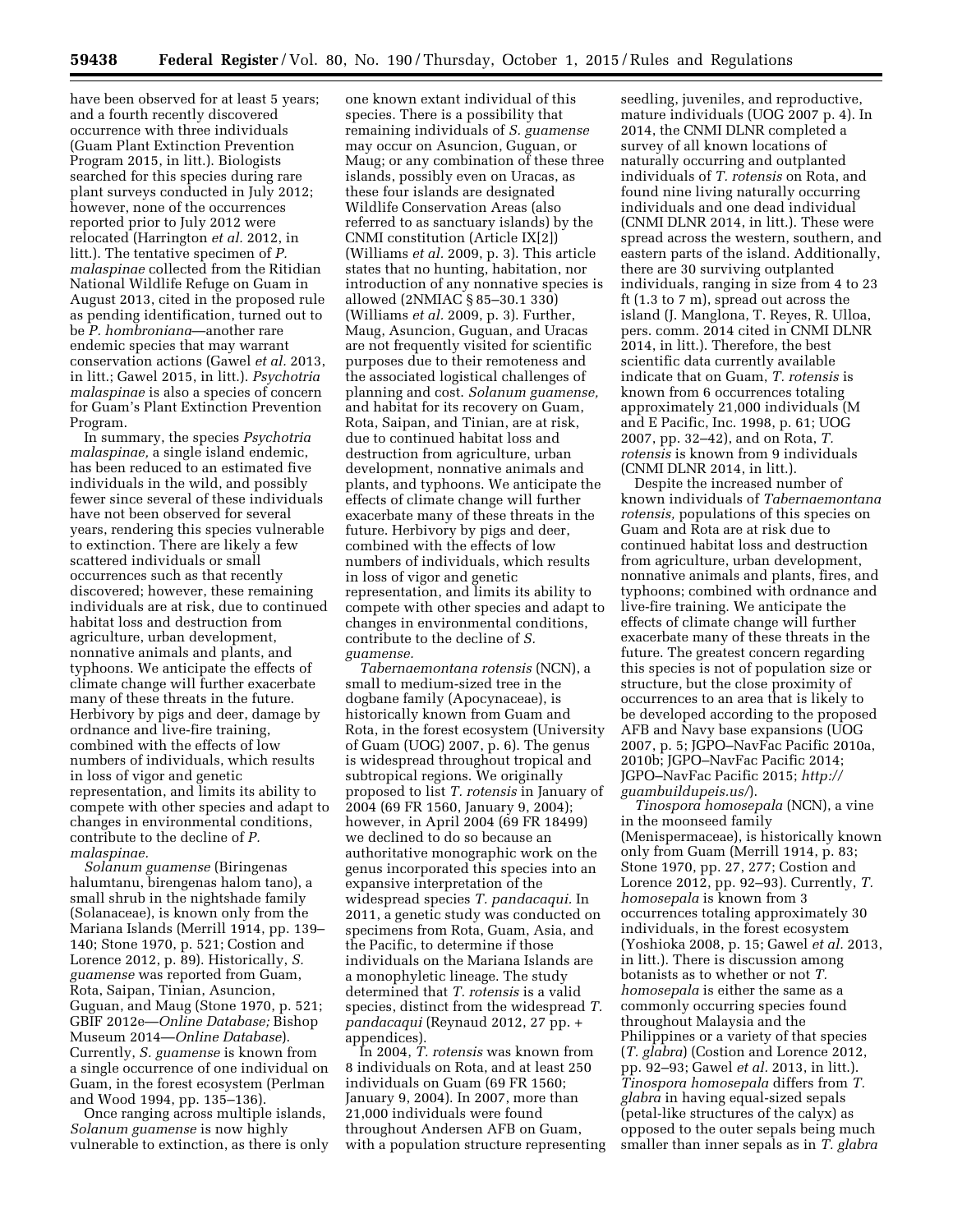(Forman 1981, pp. 381, 417, and 419; Costion and Lorence 2012, p. 93).

While these discussions note that additional research on the taxonomy of *Tinospora homosepala* is appropriate to address questions, no changes to the currently accepted taxonomy have been proposed. Though Forman (1981, p. 419) notes that if fruits of *T. homosepala*  are discovered and they are indistinguishable from *T. glabra,* it may be preferable to reduce *T. homosepala*  to subspecific rank under *T. glabra.* It should also be noted that any future reduction in rank from full species status to that of a subspecies or variety would not, in itself, disqualify this taxon from protection under the Act. All known individuals of *T. homosepala* on Guam are said to be males that reproduce clonally (Yoshioka 2008, p. 15; Gawel *et al.* 2013, in litt.). Clonal reproduction limits genetic diversity, reducing the ability of the species to form new genetic combinations to fit changing environmental conditions (Stebbins 1957, p. 352).

In summary, the species *T. homosepala,* a single island endemic, has been reduced to roughly 30 individuals on Guam, and it is possible that no female representatives of this species remain. These few remaining individuals of the species are at risk of extinction, due to continued habitat loss and destruction from nonnative animals and plants, and typhoons, and by genetic limitations as a result of the possible loss of potential sexual reproduction. We anticipate the effects of climate change will further exacerbate many of these threats in the future.

*Tuberolabium guamense* (NCN) (*Trachoma guamense* is a synonym), an epiphyte in the orchid family (Orchidaceae), is known only from the Mariana Islands. Historically, *T. guamense* was reported from the islands of Guam, Rota, Tinian, and Aguiguan (Raulerson and Rinehart 1992, p. 127; CPH 2012f—*Online Herbarium Database;* GBIF 2012f—*Online Database*). The Royal Botanical Gardens at Kew's online database (WCSP 2012d—*Online Database*) describes the range for *T. guamense* as the Mariana Islands and the Cook Islands; however, we were unable to confirm this with herbarium specimens as there is not a single voucher that cites the Cook Islands as a collection site (CPH 2012f— *Online Herbarium Database;* GBIF 2012f—*Online Database;* Smithsonian Institution 2014—*Online Herbarium Database*). In 1992, *T. guamense* was found in ''trees and shrubs all over the island'' (Raulerson and Rinehart 1992, p. 127), and the Consortium of Pacific

Herbaria has records of 22 collections from Guam, 5 collections from Rota, 15 collections from Tinian, and 3 collections from Aguiguan (CPH 2012f— *Online database*).

Currently, *T. guamense* is known from seven occurrences: one occurrence of one individual on Guam and six occurrences on Rota, in the forest ecosystem (Gawel *et al.* 2013, in litt.; Harrington *et al.* 2012, in litt.; Zarones *et al.* 2015c, in litt.). It is possible that a few more individuals are scattered across native forests on Guam. The number of occurrences on Rota represents an increase over those known at the time of the proposed rule. A recent survey on Rota (Zarones *et al.*  2015c, in litt.) reported finding 239 individuals of *Tuberolabium guamense*  along 6 of 18 transects surveyed on the Sabana, with a healthy population structure consisting of seedlings, juveniles, and flowering adults. Zarones *et al.* (2015c, in litt.) estimate that the actual number of *T. guamense*  individuals on the Sabana may be as high as 14,600; however, this appears to assume that *T. guamense* is evenly distributed across the Sabana region. The Service does not concur that this species is evenly or uniformly distributed across the Sabana, consequently we conclude that 14,600 individuals is likely an overestimate. For example, a particularly noteworthy observation from these recent surveys is that *T. guamense* seems to occur solely in native canopy trees, with the majority of individuals found on *Hernandia labyrinthica, Premna obtusifolia,* and *Elaeocarpus joga* (Zarones *et al.* 2015c, in litt.). As these native canopy trees are not distributed uniformly across the landscape, neither would we expect *T. guamense* to be evenly or continuously distributed across the Sabana. However, we do agree that the survey results of Zarones *et al.* (2015c, in litt.) indicate that the species *Tuberolabium guamense* is currently more abundant on Rota than previously known.

In summary, populations of *Tuberolabium guamense* are decreasing from their initial abundance observed on Guam, and although new data show a higher number of *T. guamense*  individuals than previously thought on Rota, *T. guamense* still occupies very specialized niche habitat in the Sabana region. More than 20 years ago, Raulerson and Rinehart (1992, p. 87) stated that although the orchids may appear abundant on the limestone ridges of Guam and Rota, ''the habitats are limited and in reality these orchids are very rare.'' Additionally, they wrote, ''The islands are small and habitats are rapidly being destroyed by human

activity'' (Raulerson and Rinehart 1992, p. 87). Although numbers of *T. guamense* are estimated to be possibly in the thousands on Rota (Zarones *et al.*  2015c, in litt.), because of the specialized niche habitat occupied by this species we are not in full agreement with this estimate, which relies on an assumption of uniform distribution. Furthermore, habitat for the recovery of this species is considered at risk across its range. The remaining representatives of this species and its habitat are vulnerable to ongoing threats posed by the continued habitat loss and destruction from agriculture, urban development, nonnative animals and plants, fires, typhoons, and herbivory by slugs. We anticipate the effects of climate change will further exacerbate many of these threats in the future.

# *Animals*

Pacific Sheath-Tailed Bat (Mariana Subspecies)

The Mariana subspecies of the Pacific sheath-tailed bat (*Emballonura semicaudata rotensis*) (payeyi, paischeey) is a small, insectivorous (insect-feeding), sac-winged bat in the family *Emballonuridae,* an old-world group with an extensive tropical distribution. It is a relatively small bat species with an approximate forearm length of about 1.8 in (45 mm) long. Males weigh 0.2 ounces (oz.) (5.5 grams (g)) on average, and females weigh about 0.24 oz. (6.9 g) (Wiles *et al.* 2011, p. 303). The pelage varies in color from brown to dark brown dorsally with a paler underbody (Walker and Paradiso 1983, p. 211). The common name ''sheath-tailed'' bat refers to the nature of the tail attachment, which involves a short, narrow tail emerging from a more anterior sheath-like membrane (Walker and Paradiso 1983, p. 209).

Taxonomically, four subspecies of Pacific sheath-tailed bats are currently recognized: *Emballonura semicaudata rotensis,* endemic to the Mariana Islands (Guam and the CNMI, referred to here as the Mariana subspecies); *E. s. sulcata*  in Chuuk and Pohnpei (Pohnpei subspecies); *E. s. palauensis* in Palau (Palau subspecies); and *E. s. semicaudata* in American and Independent Samoa, Tonga, Fiji, and Vanuatu (South Pacific subspecies) (Koopman 1997, pp. 358–360; Oyler-McCance *et al.* 2013, pp. 1,030–1,036). Recent genetic analysis conducted by Oyler-McCance *et al.* (2013, p. 1,030) found notable genetic differences between *E. s. rotensis, E. s. palauensis,*  and *E. s. semicaudata;* the magnitude of these differences was greater than what is typically reported between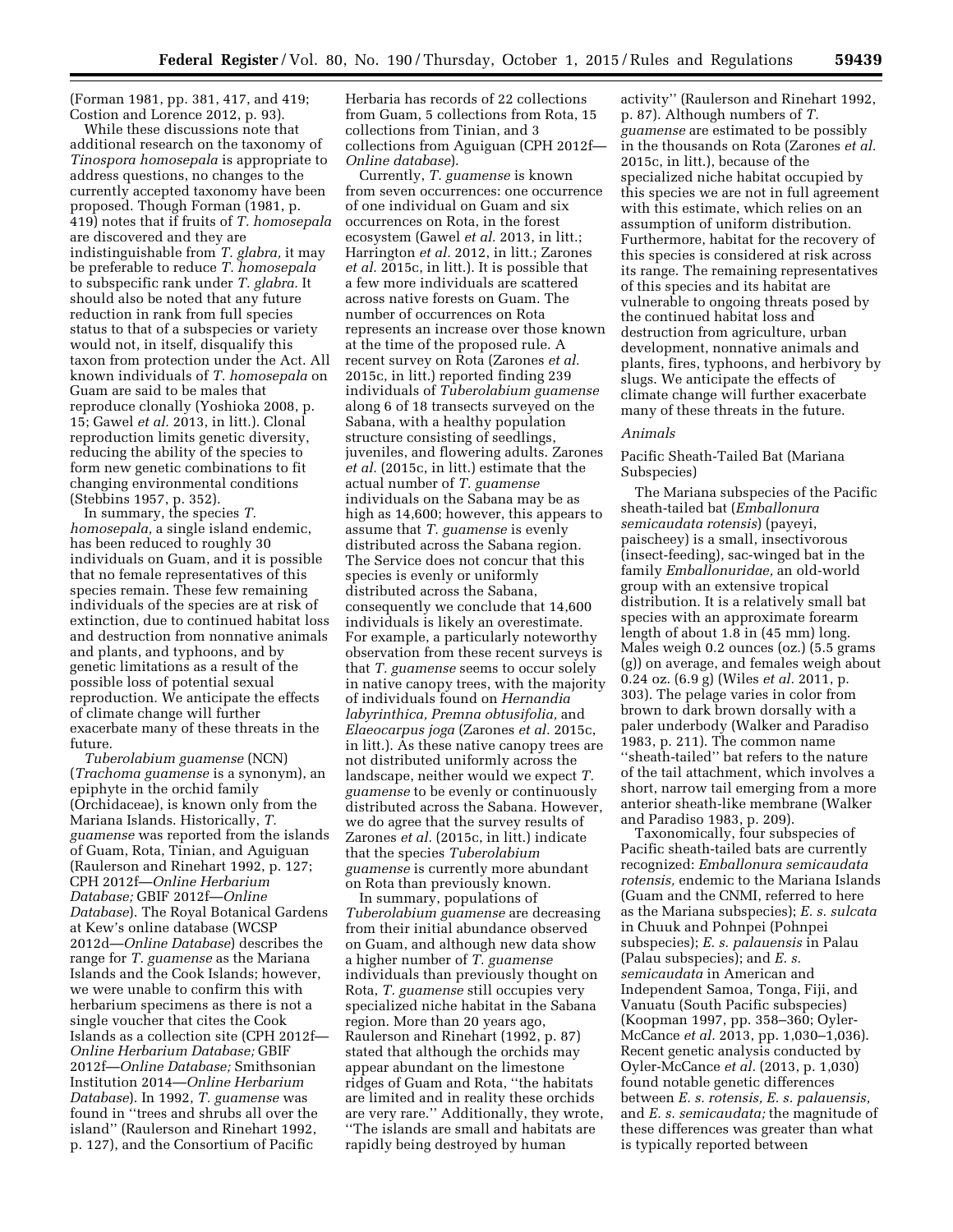mammalian subspecies. In addition to divergence from the other three subspecies, which would argue against reintroduction efforts based on translocations of individuals between subspecific localities, the study found no genetic variation between the 12 *E. s. rotensis* individuals collected and examined (Oyler-McCance *et al.,* 2013, p. 1,035), which increases the risks associated with small number of individuals and populations.

Once common and widespread throughout Polynesia and Micronesia, the Pacific sheath-tailed bat, represented by the four subspecies, is the only insectivorous bat recorded from a large part of this area (Hutson *et al.* 2001, p. 138; Gorresen *et al.* 2009, p. 331; Wiles *et al..* 2011, p. 299; Oyler-McCance *et al.*  2013, p. 1,030; Valdez *et al.* 2013, p. 301). In the Caroline Islands, large numbers of individuals of the sheathtailed bat subspecies *Emballonura semicaudata palauensis* were readily observed by Wiles *et al.* during studies in the 1990s (1997, p. 224). However, the other three subspecies of the bat have declined dramatically, including in Independent and American Samoa and Fiji (Bruner and Pratt 1979, p. 3; Grant *et al.* 1994, pp. 133–134; Wiles *et al.* 1997, pp. 222–223; Wiles and Worthington 2002, pp. 17–19). In American Samoa, a decrease in populations of the sheath-tailed bat subspecies *E. s. semicaudata* was noted as early as the 1970s (Grant *et al.* 1994, pp. 133–134). Researchers have identified several possible factors for the past and ongoing decline of the Pacific sheath-tailed bat throughout its range, including human disturbance of caves for guano mining and shelter during World War II, bombing and shelling during World War II, indiscriminate use of pesticides, predation by monitor lizards, rats, and brown treesnakes, increasingly isolated populations, and loss of foraging habitat due to human conversion and destruction and alteration by typhoons and nonnative plants and animals (Gorresen *et al.*  2009, p. 339; Valdez *et al.* 2011, p. 302; Wiles *et al.* 2011, pp. 306–307; and Oyler-McCance *et al.* 2013, p. 1,035).

In the Mariana Islands, fossil evidence indicates the Mariana subspecies (*Emballonura semicaudata rotensis*) (hereafter simply referred to as the Pacific sheath-tailed bat or simply ''bat,'' unless noted otherwise), was common on both Guam and Rota, and somewhat less common on the island of Tinian (Steadman 1999, p. 321; Wiles and Worthington 2002, pp. 1–3; Wiles *et al.* 2011, p. 299). Historically, populations of the Pacific sheath-tailed bat were reported from Saipan (Wiles *et* 

*al.* 2011, p. 299), and possibly on Anatahan and Maug as well (Lemke 1986, pp. 743–745). The Mariana subspecies of the Pacific sheath-tailed bat is now restricted to a single remaining population on the small (2.7 square-mile (sq mi; 7 square-kilometer (sq km)) island of Aguiguan, where it was first observed in 1984 (Wiles *et al.*  2011, p. 299). The bat has clearly experienced a precipitous reduction from its wider historical range in the Mariana Islands (formerly Guam, Rota, Saipan, Tinian, and Aguiguan), which can reasonably be assumed to be coincident with a significant decline in abundance of individuals.

Currently, the Aguiguan bat population consists of several roosting colonies estimated to number between 359 to 466 individuals (Wiles and Worthington 2002, p. 15; Wiles 2007, pers. comm.; O'Shea and Valdez 2009, pp. 2–3; Wiles *et al.* 2011, p. 299; Oyler-McCance *et al.* 2013, p. 1,030). During several field surveys between 1995 and 2008, Wiles *et al.* (2011, pp. 299–305), examined a total of 114 caves on the island, of which approximately 8 caves contained roosting bats, with 4 caves consistently occupied during the 13 year study period. Colonies ranged in size from 333 bats in the largest colony, to between 1 and 64 one bats in the other colonies (Wiles *et al.* 2011, pp. 301–303).

Despite observed declines in populations of most Pacific sheathtailed bat subspecies elsewhere, as well as with the Marianas subspecies in general across the Marianas Archipelago, researchers have recorded a small increase in the observed number of bats on Aguiguan in past years, starting with 98 individuals in 1995, up to 285 to 364 bats in 2003, and 359 to 466 bats in 2008 (Wiles *et al.* 2011, p. 304). The researchers used population growth models to ensure that this apparent increase is biologically plausible, as opposed to a potential artifact of variable survey methods; they conclude that the increase is most likely real, while cautioning that additional data and analysis are needed. They also suggest that the single remaining population of the Mariana subspecies of Pacific sheath-tailed bat on Aguiguan is more likely limited by foraging habitat, and not by roosting habitat (Wiles *et al.*  2011, pp. 304–305). Although this very small population on the tiny island of Aguiguan appears to be relatively healthy, it has limited foraging habitat, which is threatened by feral goats, nonnative plants, development, and typhoons; and the bats are at risk from predation by rats, monitor lizards, and brown treesnakes.

Breeding of Pacific sheath-tailed bats is timed to coincide with offspring born during the onset of the rainy season when there are predictably greater numbers of insect prey. Pacific sheathtailed bat females produce one pup per litter annually, which translates into relatively low fecundity for the species (Wiles *et al.* 2011, p. 303). The bats are nocturnal and roost during the day in a wide range of cave-types, including overhanging cliffs, limestone solution caves, crevices, and lava tubes, (Grant *et al.* 1994, pp. 134–135; O'Shea and Valdez 2009, pp. 105–108), and emerge shortly before sunset to forage on insects (Craig *et al.* 1993, p. 51; Wiles and Worthington 2002, p. 13; Wiles *et al.*  2011, pp. 301–303). Unlike the Pohnpei subspecies, which utilizes hollow trees for roosting (Wiles *et al.* 2011, p. 305), the Mariana subspecies of the Pacific sheath-tailed bat appears to be cavedependent on Aguiguan, which has approximately 114 caves of various sizes classified from small to large (Wiles *et al.* 2011, pp. 301–302). On the Northern Mariana Islands, which contain far fewer caves due to their relatively young geologic age and volcanic origin, it is possible that the presence of the predatory monitor lizard may preclude the use of hollow trees as roosting sites by the Pacific sheathtailed bat (Wiles 2011, p. 306).

The Pacific sheath-tailed bat is also known to share roosting caves with Mariana swiftlets (birds, *Aerodramus*  spp.) (Lemke 1986, pp. 744–745; Tarburton 2002, pp. 106–107; and Wiles and Worthington 2002, pp. 7, 13; Wiles *et al.* 2011, p. 302). During several field studies between 1995 and 2008, Wiles *et al.* (2011, pp. 302–303), observed Mariana swiftlets roosting in seven out of eight caves co-occupied by the bat, albeit within somewhat segregated portions of the cave. In the same 1995– 2008 study, Wiles *et al.* (2011, p. 302) also determined that bats on Aguiguan prefer caves characterized as ''large'' (over 1,076 ft<sup>2</sup> (100 m<sup>2</sup>) in floor area with ceiling heights reaching 16 to 98 ft (5 to 30 m)) (see ''Cave Ecosystem,'' in the proposed rule (79 FR 59364; October 1, 2014), for further cave description). Researchers also found occupied caves to be fairly constant in both temperature and humidity, with conditions homogenous and consistent between occupied caves, including most seemingly suitable, unoccupied caves (Wiles *et al.* 2011, p. 305).

Some information about the Pacific sheath-tailed bat's biology and life history, including reproduction, habitat use, diet, and limiting factors, has been historically difficult to observe and collect due to a variety of factors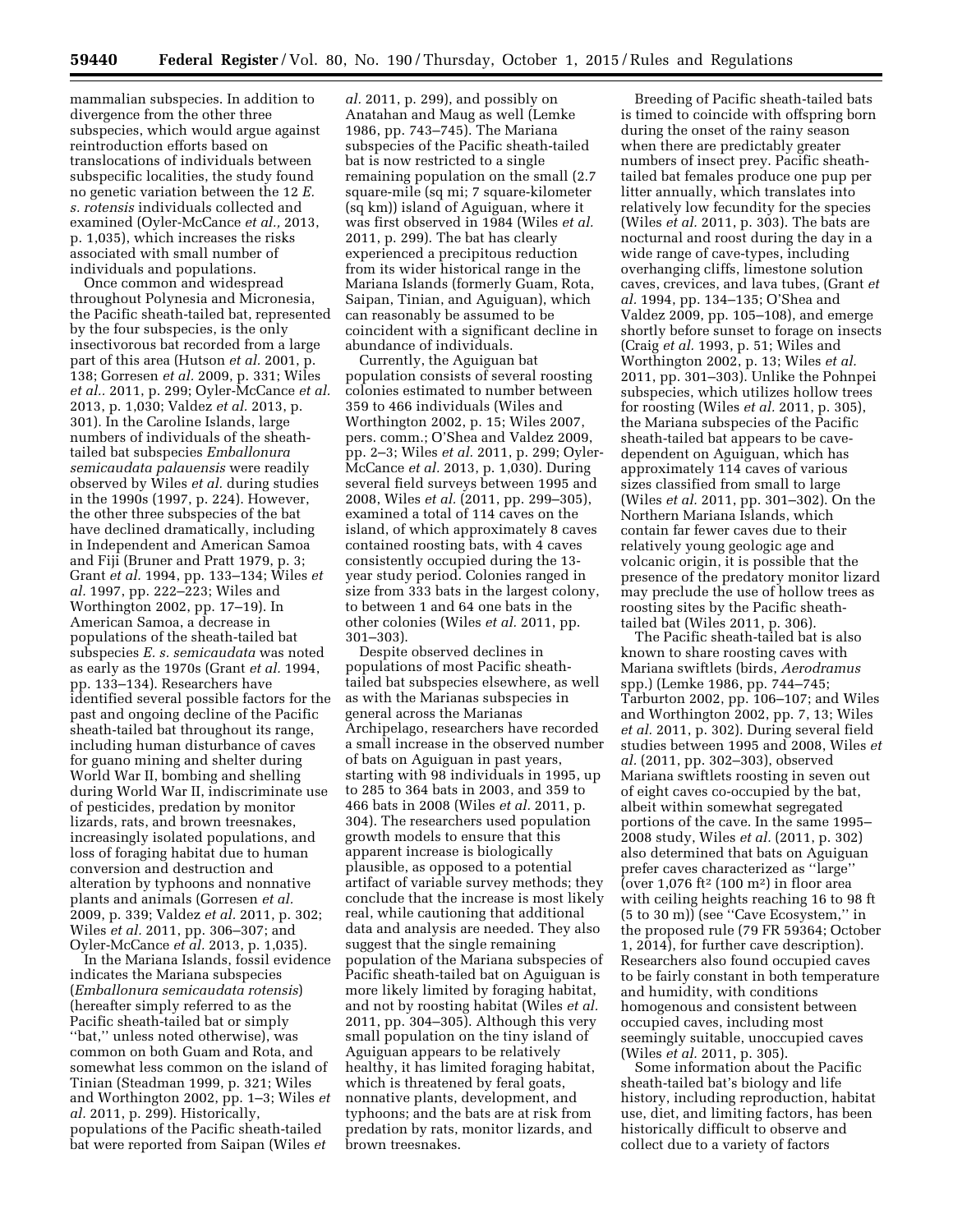including the bat's small size, secretive habits, difficulty of capture, nonspecific roosting sites, and—following its extirpation from most of the islands in its range in the Marianas—the remoteness of the sole remaining population (Wiles and Worthington 2002, p. 19; Esselstyn *et al.* 2004, p. 304; Wiles *et al.* 2011, p. 305). Funded by the Department of the Navy and the Service, more recent studies including Gorresen *et al.* 2009 (pp. 331–340), O'Shea and Valdez 2009 (pp. 95–97), Valdez *et al.*  2011 (pp. 301–309), Wiles *et al.* 2011 (pp. 299–309), and Oyler-McCance *et al.*  2013 (pp. 1,030–1,036), have provided us with new information about the species. For example, we now know from fecal pellets collected from caves on Aguiguan that Pacific sheath-tailed bats there consume a diverse array of small-sized (0.078–0.314 in (2–8 mm)) insects, including ants, bees, and wasps (Hymenoptera), moths (Lepidoptera), and beetles (Coleoptera), as their primary prey (O'Shea and Valdez 2009, pp. 63–65; Valdez *et al.* 2011, pp. 301– 307).

Earlier surveys of habitat use on Aguiguan in 2003 revealed that the Pacific sheath-tailed bat forages almost entirely in native and nonnative forests near their roosting caves, ignoring nonforested habitats on the island (Esselstyn *et al.* 2004, p. 307). Outside of the Mariana Islands, Bruner and Pratt (1979, p. 3) observed similar behavior, with the other subspecies of Pacific sheath-tailed bats (*Emballonura semicaudata semicaudata, E. s. sulcata,*  and *E. s. palauensis*) foraging only in native forests. New evidence from recent studies appears to confirm prior observations regarding the association between bat foraging and native limestone forest. For example, the aforementioned dietary study by Valdez *et al.* 2011 (pp. 301–307), showed that the bat feeds on certain insects, including barklice (Pscoptera) and fungus-feeding beetles, each very specific to forest habitat on Aguiguan. A 2008 study analyzed the bat's specific method of echolocation (use of sonar to navigate) and flight pattern, both of which are similar to other insect-eating, forest-foraging bats, to identify a correlation between foraging activity and roosting site proximity to native forest canopy and the height and nature of that forest canopy (O'Shea and Valdez 2009, pp. 105–108; Gorresen *et al.* 2009, p. 331). The Gorresen *et al.*  study (2009, p. 336) as well as Wiles *et al.* (2011 p. 305), point to the high number of unoccupied caves on Aguiguan and suggest it is likely the amount of native forest cover, not the

number of suitable roost sites, that may be the main factor currently limiting the island's Pacific sheath-tailed bat population. Some researchers go further to point out that insectivorous bats relying on forested areas for foraging are at greater risk of extinction than those which employ a wider range of foraging methods (Gorresen *et al.* 2009, p. 339). Researchers familiar with the status of the Pacific sheath-tailed bat readily identify an almost complete lack of native forest regeneration on Aguiguan and the ever-present possibility of forest destruction by hurricanes as two factors threatening the species' continued existence in the Mariana Islands (Gorresen *et al.* 2009, p. 339; Wiles *et al.*  2011, pp. 306–307).

In summary, the Mariana subspecies of the Pacific sheath-tailed bat (*Emballonura semicaudata rotensis*), now reduced to a single, remaining population on Aguiguan, has shown a clear and significant decline from its original wide range across at least four, and possibly as many as six, of the Mariana Islands. With recent research suggesting inter-genetic homogeneity within its own population, we now understand that the Mariana Islands Pacific sheath-tailed bat is at especially great risk due to its small population size and isolation from other subspecies. Despite the small increases in abundance of the sole remaining population noted in recent years, the Mariana subspecies of the Pacific sheath-tailed bat faces threats of continued habitat loss and destruction. Additionally, predation by monitor lizards, and potential predation by the brown treesnake, may contribute to the further decline of the species.

#### Slevin's Skink

Slevin's skink (*Emoia slevini,* gualiik halumtanu, ghóluuf) is a small lizard in the reptile family Scincidae, the largest lizard family in number of worldwide species. Slevin's skink was first described in 1972 by Walter C. Brown and Marjorie V.C. Falanruw, which is the most recent and accepted taxonomy (Brown and Falanruw 1972, p. 107). It is the only lizard endemic to the Mariana Islands and is on the Government of Guam's Endangered Species List (Fritts and Rodda 1993, p. 3; Rodda *et al.* 1997, p. 568; Rodda 2002, p. 2; CNMI Division of Fish and Wildlife (DFW) 2005, p. 174; GDAWR 2006, p. 107; Guam Department of Agriculture 2014, in litt.). Slevin's skink previously occurred on the southern Mariana Islands (Guam, Cocos Island, Rota, Tinian, and Aguiguan), where it is now extirpated, except from Cocos Island off Guam, where it was recently

rediscovered (Fritts and Rodda 1993, p. 2; Steadman 1999; Lardner 2013, in litt.). Local skink experts hypothesize that the individuals on Cocos Island may be a distinct species or subspecies from Slevin's skinks in the northern islands, and are currently conducting a genetic analysis to determine the taxonomic status (Reed 2015, in litt.).

Surveys conducted in the 1980s and 1990s show that Slevin's skink was once present on the northern islands of Sarigan, Guguan, Alamagan, Pagan, and Asuncion (Vogt 1997, in litt.; Berger *et al.* 2005, pp. 174–175; GDAWR 2006, p. 107); however, none were captured on Anatahan or Agrihan or ever reported historically from these islands (Rodda *et al.* 1991, p. 202; Berger *et al.* 2005, p. 175). The skink has not yet been reported from the southern island of Saipan, or the northern islands of Farallon de Medinilla, Maug, or Uracas. The densest population was on Alamagan (island area of 2,800 ac; 1,130 ha) in the early 1990s, but researchers believe that overgrazing by introduced ungulates may preclude the long-term viability of that population (Fritts and Rodda 1993, p. 1; Rodda 2002, pp. 1– 3). The most recent surveys of Alamagan were completed in 2000. Based on their survey efforts, Cruz *et al.* (2000, pp. 24, 26) reported a capture rate of approximately 0.019 Slevin's skinks per trap hour for Alamagan, which was lower than the capture rate of 0.033 per trap hour reported by McCoid *et al.*  (1995, as cited in Cruz *et al.* 2000, p. 24) 5 years earlier. The authors state that this may be indicative of a decline in the population of Slevin's skink on the island, but also note that it may be due to seasonal fluctuations (sampling was limited to only 2 nights at a single location in June 2000); they conclude that more surveys are needed (Cruz *et al.* 2000, p. 26).

After the eradication of feral ungulates from the island of Sarigan in 1998, the catch rate of skinks (number of lizards captured per hour) roughly quadrupled in a survey conducted in 2007 (Vogt 2007, p. 5–5; Kessler 2011, p. 322), which indicates the skinks are doing much better on Sarigan and that ungulates played a role in their prior decline. Numbers of Slevin's skinks trapped on Asuncion in surveys conducted in 2008 were quite low; only 3 individuals were captured following 350 hours of effort at 20 trap stations, translating to 0.008 per trap hour (Williams *et al.* 2008, pp. 36). Recent intensive surveys on Pagan conducted in 2010 by Reed *et al.* (2010, pp. 22, 27) found no Slevin's skinks, leading some experts to postulate that Slevin's skink may be potentially extirpated on Pagan,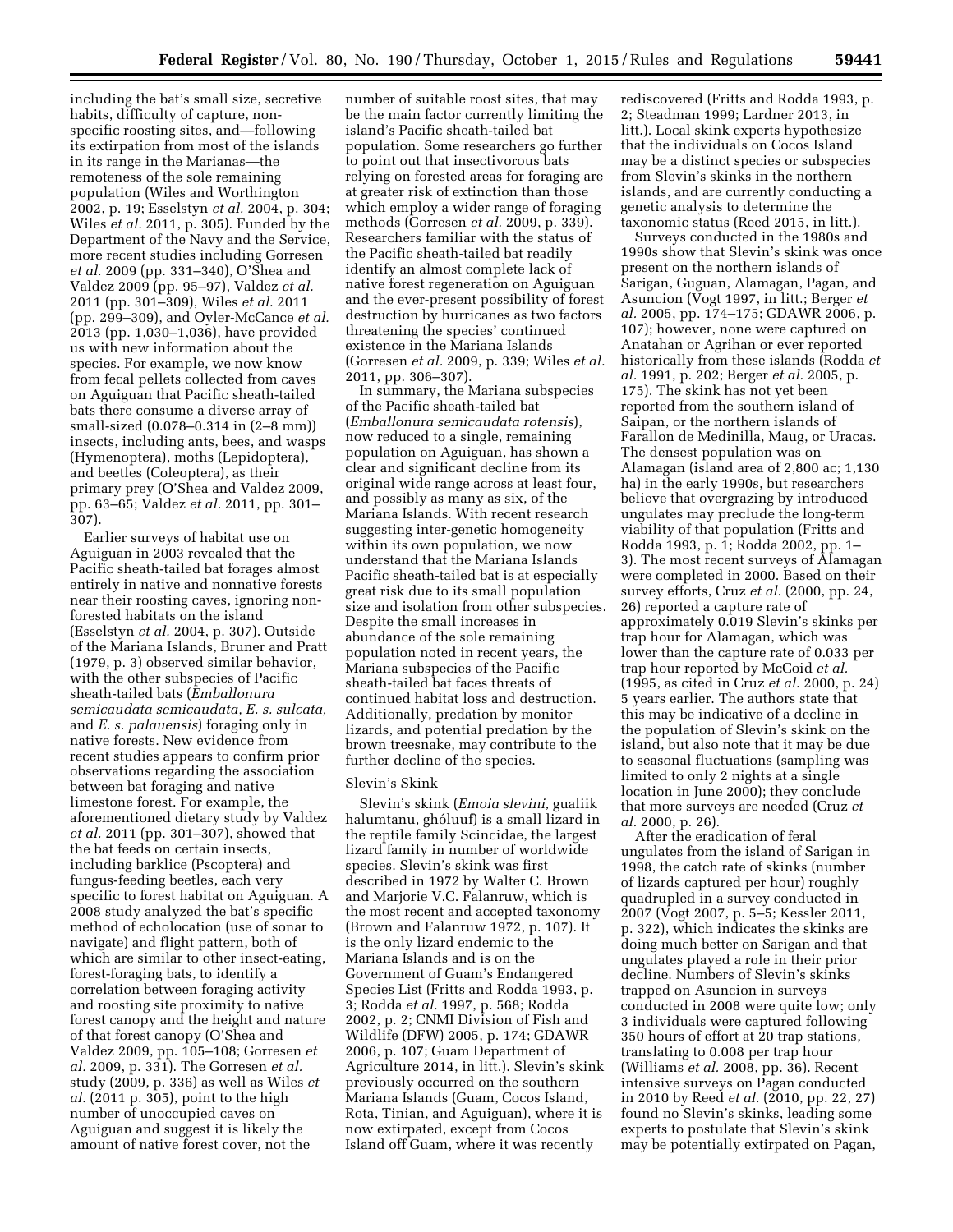if not certainly rare, but ultimately concluding that it is too early to make a definitive judgment (Rodda 2014, in litt.). The current status of Slevin's skink on Guguan is unknown.

Slevin's skink measures 3 in (77 mm) from snout to cloaca vent (the opening for reproductive and excretory ducts), although length can vary slightly (Vogt and Williams 2004, p. 65). Fossil remains indicate its prehistoric size was much larger, up to 4.3 in (110 mm) in length (Rodda 2010, p. 3). Slevin's skink is darkly colored, from olive to brown, with darker flecks in a checkerboard pattern, and a light orange to bright yellow underside (Vogt and Williams 2004, p. 65). Their skin tends to be shiny, and is very durable and tough. Juveniles may appear cream-colored (Vogt and Williams 2004, p. 65; Rodda 2010, p. 3).

Slevin's skink is a fast-moving, alert, insectivorous lizard, typically found on the ground or at ground level, and is active during the day. The species occurs in the forest ecosystem, with most individuals observed on the forest floor using leaf litter as cover (Brown and Falanruw 1972, p. 110; Cruz *et al.*  2000, p. 21; GDAWR 2006, p. 107; Lardner 2013, in litt.). Occasionally, individuals were observed in low hollows of tree trunks (Brown and Falanruw 1972, p. 110). It is a social species, seen often in the company of other individuals, including other nonnative skink species (Vogt and Williams 2004, pp. 59, 65). The females are oviparous, with a normal clutch size of two (Zug 2013, p. 184; Rodda 2014, in litt.). Other specific life-history or habitat requirements of Slevin's skink are not well documented (Rodda 2002, p. 3; Zug 2013, p. 184).

Slevin's skink was most numerous in the Mariana Islands before the introduction of other competing lizards and predators, and loss of native forest (Vogt and Williams 2004, p. 65; Berger *et al.* 2005, p. 175). After World War II, Slevin's skink had notably vanished from the larger southern Mariana Islands (Fritts and Rodda 1993, p. 4), which suggests the species may be sensitive to habitat destruction or changes in land use practices (Fritts and Rodda 1993, p. 4; Berger *et al.* 2005, p. 174). Likewise, as noted above, the observed four-fold increase in captures of Slevin's skink on Sarigan following the removal of nonnative ungulates from that island (Vogt 2007, p. 5–5; Kessler 2011, p. 322) indicates that nonnative ungulates have a negative impact on the species. Slevin's skink had not been recorded on Guam since 1945 and had not been observed on Cocos Island since the early 1990s (Rodda and Fritts 1992,

p. 171; Campbell 2011, in litt.), until a specimen was captured on Cocos Island in January of 2011 (following eradication of rats from that island; Campbell 2011, pers. comm.). Over half of Cocos Island is developed for a hotel, and it is a tourist destination (Fritts and Rodda 1993, p. 2). Only about 25 ac (10 ha) of suitable habitat for Slevin's skink is available on Cocos Island, and this is periodically overwashed during typhoons (Fritts and Rodda 1993, pp. 2, 5), thus there is little if any stable suitable habitat permanently available on the island.

The northern islands of its known occurrence provide less than 19,843 ac (8,030 ha) of land area, not all of which is suitable habitat. Slevin's skink is no longer found on the larger southern islands of Guam, Rota, and Tinian, which, combined, provided the great majority of its formerly occupied range, totaling an estimated 179,900 ac (72,800 ha). Even without considering its potential recent extirpation from Pagan, based on these numbers it is apparent that Slevin's skink has likely been reduced to just 10 percent of its overall historical range, and its remaining suitable habitat is a subset of that area.

In summary, once widespread, the remaining known populations of Slevin's skink are made up of a few individuals on Cocos Island, where habitat is limited and subject to overwashing, and occurrences of undetermined numbers of individuals on Alamagan, Guguan, Sarigan, and Asuncion. Slevin's skink persists in low numbers observed on Cocos Island, is possibly extirpated from Pagan, and has not been reobserved on Guam, Rota, Tinian, or Aguiguan. Of the nine islands from which it was formerly known, Slevin's skink is known to be recovering to some degree from the effects of past threats (nonnative ungulates) only on the island of Sarigan; however, other threats remain on this island (*e.g.,* rats). Overall, Slevin's skink has been lost from 90 percent of its former range. Because populations are reduced in distribution and likely small, we conclude the remaining populations of Slevin's skink are at risk, due to continued habitat loss and destruction from agriculture, development, nonnative animals (feral pigs, cows, and goats), and typhoons. We anticipate the effects of future climate change will further exacerbate many of these threats in the future. Predation by rats, monitor lizards, and possible predation by the brown treesnake (if the snake is introduced to other islands), also pose ongoing threats to Slevin's skink.

#### Mariana Eight-Spot Butterfly

The Mariana eight-spot butterfly (*Hypolimnas octocula marianensis*) (abbabang, libweibwogh), a butterfly in the Nymphalidae family, is known solely from the islands of Guam and Saipan, in the forest ecosystem (Schreiner and Nafus 1996, p. 2; Schreiner and Nafus 1997, p. 26). It may be extirpated from Saipan (Schreiner and Nafus 1997, p. 26). This subspecies was originally described by Butler and is recognized as a distinct taxon in Swezey (1942, p. 35), the most recent and accepted taxonomy for this species. Like most nymphalid butterflies, orange and black are the two primary colors exhibited by this subspecies. The males are smaller than the females by at least a third or more in size. Males are predominantly black with an orange stripe running vertically on each wing. The stripe on the hindwings exhibits small black dots in a vertical row. Overall, the females appear more orange in color than the males, and black bands across the apical (top) margins of both pair of wings are exhibited. Along the inner margin of these black bands, large white spots are exhibited across the entire length of the wings (Schreiner and Nafus 1997, pp. 15, 26–27). The caterpillar larva of this species is black in color with red spikes and a black head, differentiating it from similarappearing caterpillars including *Hypolimnas bolina* and *H. anomala*  (Schreiner and Nafus 1996, p. 10; Schreiner and Nafus 1997, p. 26).

The larvae of this butterfly feed on two native plants, *Procris pedunculata*  (no common name) and *Elatostema calcareum* (tapun ayuyu) (Schreiner and Nafus, 1996, p. 1). Both of these forest herbs (family Urticaceae) are found only on karst substrate within the forest ecosystem, draped over boulders and small cliffs (Schreiner and Nafus 1996, p. 1; Rubinoff 2013, in litt.). Surveys show that these two host plants are no longer observed in places where nonnative ungulates can reach them easily, and in the rare case that a plant grows long enough to extend beyond the protection of the extremely rugged limestone karst, browsing damage is observed (Rubinoff 2013, in litt.; Lindstrom and Benedict 2014, pp. 29, 32–35; Rubinoff 2014, in litt.). The eradication of ungulates would allow these host plants to expand their range onto less rugged karst, consequently increasing their availability for the Mariana eight-spot butterfly. When adult butterflies were observed, they were always in proximity to the host plants (Rubinoff 2011, in litt.; Rubinoff 2013, p. 1). The two host plants have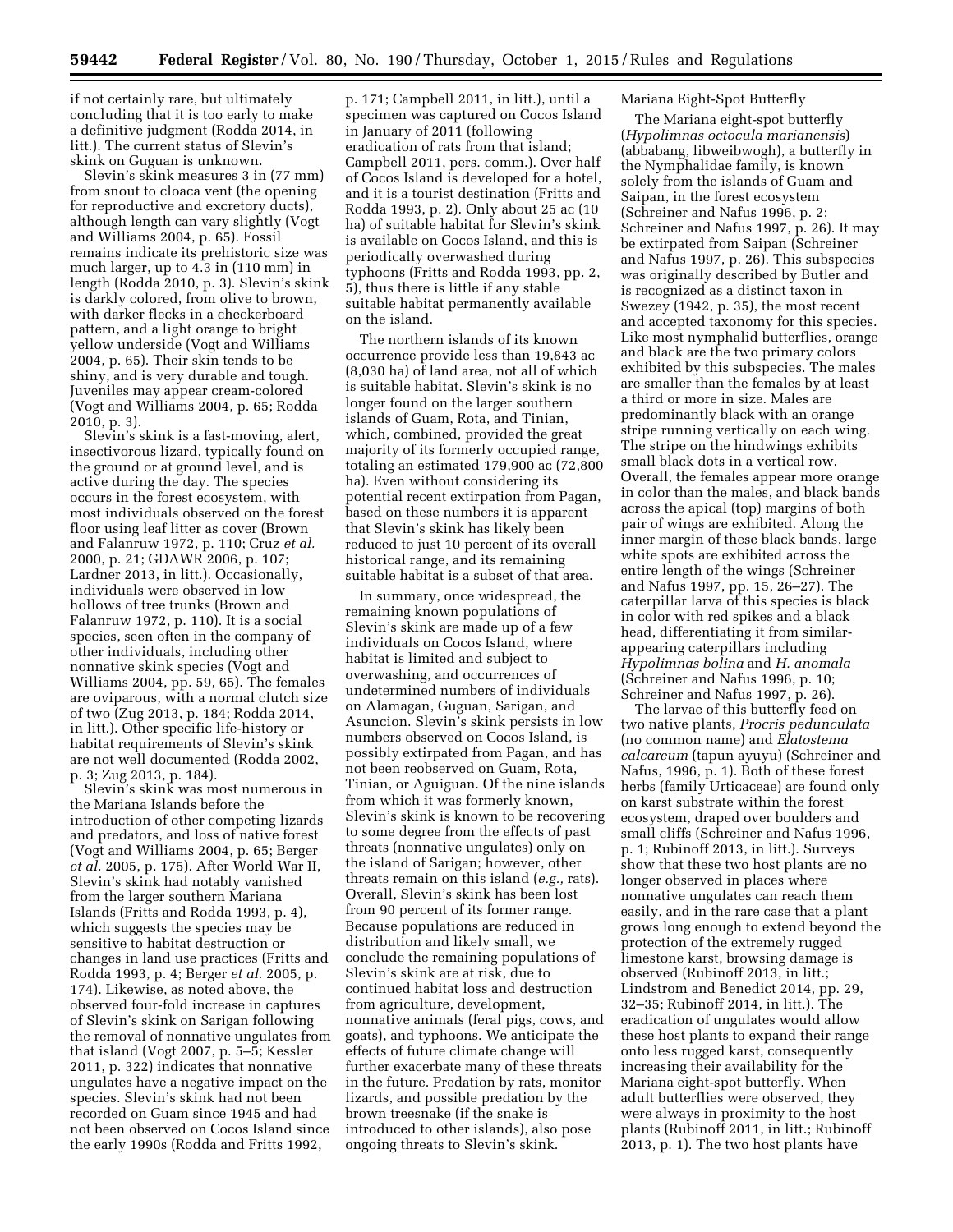been recorded on the islands of Guam, Rota, Saipan, and Tinian (Schreiner and Nafus 1996, p. 2; Schreiner and Nafus 1997, p. 26; Harrington *et al.* 2012, in litt.; Rubinoff and Haines 2012, in litt.; Rubinoff, in litt. 2013). However, despite recent surveys (2011–2013) on Rota, Tinian, and Saipan, the Mariana eight-spot butterfly is currently known only from the island of Guam (Schreiner and Nafus 1996, p. 2; Schreiner and Nafus 1997, p. 26; Rubinoff and Haines 2012, in litt.; Rubinoff 2013, in litt.).

Recent surveys conducted across Guam confirmed the occurrence of the Mariana eight-spot butterfly in six areas on the island (Lindstrom and Benedict 2014, p. 9). This survey report did not provide estimates for the number of individuals per population. Lindstrom and Benedict (2014, p. 9) stated that there are currently only 6 populations of this species, not the 11 populations cited in the October 1, 2014, proposed rule (79 FR 59364). We do not believe this difference reflects a reduction in the number of populations since the publication of the proposed rule, however. In part, this discrepancy in numbers may lie in the definition of a ''current population.'' We distinguish populations as separate if they are 3,280 ft (1,000 m) or more apart, and define *current* as a report within 20 years from the present date. In addition, although quite extensive, the surveys conducted by Lindstrom and Benedict and colleagues (2014, pp. 1–44) did not survey all previously cited current occurrences for the Mariana eight-spot butterfly on Guam (Schreiner and Nafus 1996, p. 2; Schreiner and Nafus 1997, p. 26; Rubinoff 2011, in litt.; Rubinoff and Haines 2012, in litt.; Rubinoff 2013, in litt.), so some may have been overlooked. Finally, a lack of observation on select transects at previously reported sites does not necessarily translate to a complete absence of the species at that location; the lack of observation may be more indicative that the species exists in very low numbers. Especially if the site is visited only once, it is easy to miss an observation if individuals are quite rare.

On Saipan, several areas were found that supported host plants in 2011 and 2012; however, no individuals of the Mariana eight-spot butterfly were seen, and it may be extirpated on Saipan (Schreiner and Nafus 1997, p. 26; Harrington *et al.* 2012, in litt., p. 19; Rubinoff 2014, in litt.). It is possible that small undetected populations of the Mariana eight-spot butterfly still occur on islands previously recorded (Lindstrom and Benedict 2014, p. 34), or even on the more isolated northern islands on which it has not previously

been recorded (Rubinoff 2014, in litt.); however, without any evidence, this remains postulation.

In summary, the Mariana eight-spot butterfly is now found in only six populations on the island of Guam. This butterfly is dependent upon two relatively rare host plant species, both of which are susceptible to the effects of ungulate grazing. The Mariana eightspot butterfly is vulnerable to the impacts of continued habitat loss and destruction from agriculture, urban development, nonnative animals and plants, and typhoons. We anticipate the effects of climate change will further exacerbate many of these threats in the future. Herbivory of its host plants by nonnative animals, combined with direct predation by ants and parasitic wasps, contribute to the decline of the Mariana eight-spot butterfly.

#### Mariana Wandering Butterfly

The Mariana wandering butterfly (*Vagrans egistina*) (abbabang, libweibwogh) is endemic to the islands of Guam and Rota in the Mariana archipelago, in the forest ecosystem. This butterfly was originally named *Issoria egistina* (Swezey 1942, p. 35). In 1934, Hemming published the genus *Vagrans* as a replacement name for the genus *Issoria.* Schreiner and Nafus (1997) recognize this species as *Vagrans egistina,* which is the most recent and accepted taxonomy.

Like most nymphalid butterflies, the Mariana wandering butterfly is primarily orange and black in coloration. This species is largely black in appearance with a prominent orange irregular pattern extending from the forewings to the hindwings. Obvious stripes or rows of spots are lacking (Schreiner and Nafus 1997, plate 9). The caterpillar larva life stage of this species is brown in color with black-colored spikes (Schreiner and Nafus 1996, p. 10).

Mariana wandering butterflies are known to be good fliers, and in earlier times, probably existed as a series of meta-populations (Harrison *et al.* 1988, p. 360), with considerable movement and interbreeding between local and stable populations and continued colonization and extinction in disparate localities. The larvae of this butterfly feed on the plant species *Maytenus thompsonii* (luluhut) in the Celastraceae family, which is endemic to the Mariana Islands (Swezey 1942, p. 35; Schreiner and Nafus 1996, p. 1). The host plant *M. thompsonii* is known to occur within the forest ecosystem on Guam, Rota, Saipan, and Tinian (Vogt and Williams 2004, p. 121).

Historically, the Mariana wandering butterfly was originally collected and described from the island of Guam where it was considered to be rare, but widespread (Swezey 1942, p. 35). The species has not been observed on Guam since 1979, where it was last collected in Agana. Currently, it is considered likely extirpated from Guam (Schreiner and Nafus 1996, pp. 1–2; Rubinoff 2013, in litt.). The Mariana wandering butterfly was first collected on Rota in the 1980s (Schreiner and Nafus 1996, p. 10). During several 1995 surveys on Rota, it was recorded at only one location among six different sites surveyed (Schreiner and Nafus 1996, pp. 1–2). From June through October 2008, extensive surveys for the Mariana wandering butterfly were conducted on the island of Tinian under the direction of the Service. While several *Maytenus thompsonii* host plant population sites were identified in limestone forest habitat, no life stages of the Mariana wandering butterfly were observed (Hawley in litt., 2008, pp. 1–9). Despite extensive surveys on Guam in 2013 for the Mariana wandering butterfly and several other candidate species, no evidence (*i.e.,* egg, larva, or adult) of the Mariana wandering butterfly was found (Lindstrom and Benedict 2014, pp. 21– 41)

Although considered extirpated from Guam, whether the Mariana wandering butterfly continues to exist on Rota is unknown, since the island has not been surveyed specifically for this butterfly since 1995. It is possible this species occurs on the northern islands where host plants are found (Rubinoff 2014, in litt.), although there is no record of its presence. Several years of seasonal surveys are needed to determine the status of this species, but if it persists, it is likely in very low numbers as it has not been observed in many years. Any remaining populations of the Mariana wandering butterfly continue to be at risk from ongoing habitat loss and destruction by rats and typhoons. We anticipate the effects of climate change will further exacerbate many of these threats in the future. Herbivory of its host plant by nonnative animals, combined with direct predation by ants and parasitic wasps, contribute to the decline of the Mariana wandering butterfly.

### Rota Blue Damselfly

The Rota blue damselfly (*Ischnura luta*) (dulalas Luta, dulalas Luuta) is a small damselfly endemic to the island of Rota and found within the stream ecosystem. Grouped together with dragonflies in the order Odonata, damselflies fall within the suborder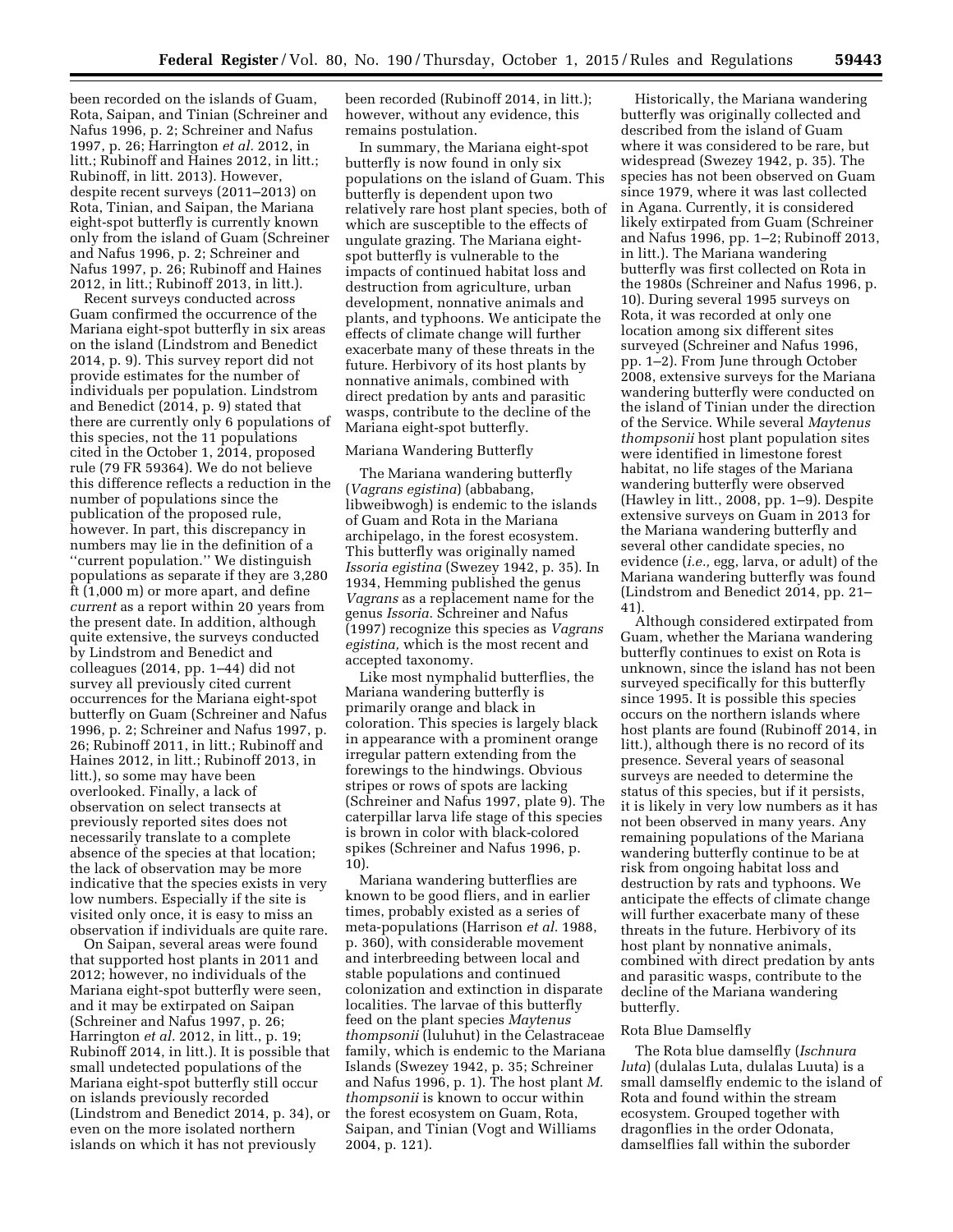Zygoptera. The Rota blue damselfly belongs to the family Coenagrionidae, and it is the only known damselfly species endemic to the Mariana Islands. This species was first described in 2000 (Polhemus *et al.* 2000, pp. 1–2) based upon specimens collected in 1996. The species is relatively small in size, with males measuring 1.3 in (34 mm) in body length, with forewings and hindwings 0.7 in (18 mm) and 0.67 in (17 mm) in length, respectively. Both sexes are predominantly blue in color, particularly the thorax and portions of the male's abdomen are brilliant, iridescent blue. Both sexes have a yellow and black head with some yellow coloration on the abdomen. Females of this species may be distinguished by their slightly smaller size and somewhat paler blue body color (Polhemus *et al.* 2000, pp. 1–8).

Resembling slender dragonflies, damselflies are readily distinguished by their trait of folding their wings parallel to the body while at rest rather than holding them out perpendicular to the body. The general biology of narrowwinged damselflies includes territorial males that guard areas of habitat where females will lay eggs (Moore 1983a, p. 89; Polhemus and Asquith 1996, pp. 2– 7). During copulation, and often while the female lays eggs, the male grasps the female behind the head with terminal abdominal appendages to guard the female against rival males; thus males and females are frequently seen flying in tandem. Adult damselflies are predaceous and feed on small flying insects such as midges and other flies.

The immature larval life stages (naiads) of the vast majority of damselfly species are aquatic, breathe through flattened abdominal gills, and are predaceous, feeding on small aquatic invertebrates or fish (Williams 1936, p. 303). Females lay eggs in submerged aquatic vegetation or in mats of moss or algae on submerged rocks, and hatching occurs in about 10 days (Williams 1936, pp. 303, 306, 318; Evenhuis *et al.* 1995, p. 18). Naiads may take up to 4 months to mature (Williams 1936, p. 309), after which they crawl out of the water onto rocks or vegetation to molt into winged adults, typically remaining close to the aquatic habitat from which they emerged. Adults have been observed in association only with the single perennial stream on Rota; therefore, we believe the larval stage of the Rota blue damselfly is aquatic.

The Rota blue damselfly was first discovered in April 1996, when a few individuals were observed and one male and one female specimen were collected outside the Talakhaya Water Cave (also known as Sonson Water Cave) located

below the Sabana plateau (Camacho *et al.* 1997, p. 4; Polhemus *et al.* 2000, pp. 1–8). The size of the population at the time of discovery was estimated to be small and limited to the stream area near the mouth of the cave. The primary source of the stream is spring water emerging at the limestone-basalt interface below the highly permeable limestone of the Sabana plateau (Polhemus *et al.* 2000, pp. 1–8; Keel *et al.* 2011, p. 1). This spring also serves as the main source of fresh water supply for the population of Rota (Polhemus *et al.* 2000, pp. 1–8; Keel *et al.* 2011, p. 1). A concrete collection structure with associated piping has been built into and surrounding the entrance of the water cave. This catchment system and a smaller, adjacent catchment deliver approximately 2.7 to 3.8 million litersper-day (0.7 to 1 million gallons) of water to Rota's municipal system (Keel *et al.* 2011, pp. 29–30) (see ''Stream Ecosystem,'' in the proposed rule (79 FR 59364; October 1, 2014), and Water Extraction under *Factor E. Other Natural or Manmade Factors Affecting Their Continued Existence,* below, for further discussion).

Eighteen years elapsed between the original discovery of the species in 1996 and the next known survey for the Rota blue damselfly. In January 2014, two male specimens were observed flying above a portion of the stream located at approximately 770 ft (235 m) in elevation, and below the Talakhaya (Sonson) Water Cave (Richardson 2014, in litt.). No specimens were observed immediately in the vicinity of the water cave entrance, and no fish were observed in the stream immediately below the cave entrance (Richardson 2014, in litt.). This is a notable observation because many damselfly species endemic to Pacific islands are known to be susceptible to predation by nonnative fish species that eat the naiad life stage of the damselfly. In November 2015, Zarones *et al.* (2015b, in litt.) conducted a survey on Rota looking for the Rota blue damselfly and found one individual along a stream 744 yards (680 m) to the west of Water Cave area, not connected to the stream at the Water Cave. Zarones *et al.* (2015b, in litt.) did not report whether or not any native or nonnative fish were observed in the stream.

Predation by nonnative fish is a serious threat to the Hawaiian *Megalagrion* damselfly naiads (Englund 1999, pp. 235–236). Eggs laid in vegetation or on rocks in streams hatch in about 10 days and develop into naiads. Naiads take approximately 4 months to mature before emerging from the water (Williams 1936, pp. 303, 306,

309, 318). Fish predation has been an important factor in the evolution of behavior in damselfly naiads in continental systems (Johnson 1991, p. 8), and damselflies in the wider-ranging *Ishnura* (as opposed to the Hawaiian *Megalagrion*) may have developed avoidance behaviors (Polhemus 2014, pers. comm.). On a survey of the stream (Okgok River, also known as Babao) fed by the Talakhaya (Sonson) Water Cave, the presence of four native fish species was noted: The eel *Anguilla marmorata,*  the mountain gobies *Stiphodon elegans*  and *Sicyopus leprurus,* and the flagtail, or mountain bass, *Kuhlia rupestris*  (Camacho *et al.* 1997, p. 8). Densities of these native fish were low, especially in areas above the waterfall. Gobies can maneuver in areas of rapidly flowing water by using ventral fins that are modified to form a sucking disk (Ego 1956, in litt.). The flagtails were abundant only in the lower reach of the stream. Freshwater gobies in Hawaii are primarily browsers and bottom feeders, often eating algae off rocks and boulders, with midges and worms being their primary food items (Ego 1956, in litt.; Kido *et al.* 1993, p. 47). It can only be speculated that the Rota blue damselfly may have adapted its behavior to avoid the benthic feeding habits of native fish species. The release of aquarium fish into streams and rivers of Guam is well documented, but currently, no nonnative fish have been found in the Rota stream (Tibbatts 2014, in litt.).

The Rota blue damselfly appears to be extremely limited in range and researchers remain perplexed by its absence from other Mariana Islands (Polhemus *et al.* 2000, p. 8). Particularly striking is the fact that it has never been collected on Guam, despite the islands' larger size and presence of over 100 rivers and streams. The Rota blue damselfly's population site (Talakhaya watershed area) is afforded some protection from human impact by its remote and relatively inaccessible location; however, a reduction or removal of stream flow due to increased interception for municipal usage, and from lower water quantities resulting from the effects of future climate change, could eliminate one of the only two known populations of the species (see ''Stream Ecosystem,'' in the proposed rule (79 FR 59364; October 1, 2014), and Water Extraction under *Factor E. Other Natural or Manmade Factors Affecting Their Continued Existence,* below, for further discussion). Introduction of nonnative fish into the stream could also impact or eliminate the Rota blue damselfly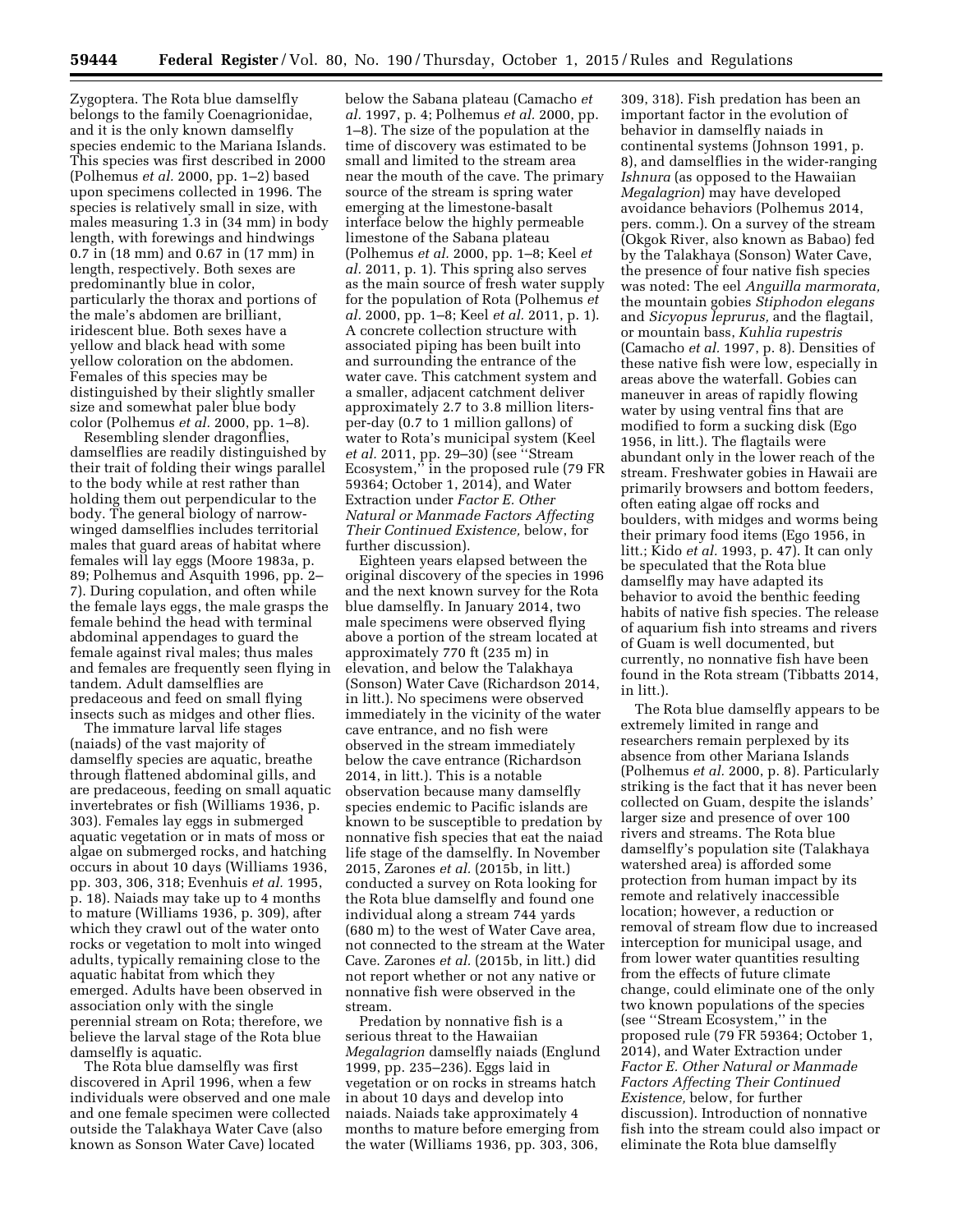naiads, leading to its extirpation. In addition, low numbers of individuals results in loss of vigor and genetic representation, and contributes to the vulnerability of the single known population of the Rota blue damselfly.

#### Humped Tree Snail

The humped tree snail (*Partula gibba;*  akaleha, denden), in the Partulidae family, is endemic to the forest ecosystem on the Mariana Islands of Guam, Rota, Saipan, Tinian, Aguiguan, Anatahan, Sarigan, Alamagan, and Pagan. The humped tree snail was first collected on Guam in 1819 by Quoy and Gaimard during the Freycinet Uranie expedition of 1817–1819 and was once considered the most abundant tree snail on Guam (Crampton 1925, pp. 8, 25, 60). Currently, the humped tree snail is known from the islands of Guam, (Hopper and Smith 1992, p. 81; Smith *et al.* 2009, pp. 10, 12, 16), Rota (Smith 1995, p. 1; Bauman 1996, pp. 15, 18), Saipan (Hadfield 2010, pp. 20–21), Tinian (NavFac, Pacific 2014, pp. 5-5-5–7), Sarigan (Hadfield 2010, p. 21), Alamagan (Bourquin 2002, p. 30), and Pagan (Hadfield 2010, pp. 8–14), in the forest ecosystem. The humped tree snail may occur on Aguiguan, but was not relocated on a survey by Smith in 2006 (Smith 2013, p. 14). This species is no longer extant on Anatahan due to volcanic activity in 2003 and 2005 (Kessler 2011, pp. 321, 323).

The shell of the humped tree snail can be left- or right-coiling, conic-ovate, translucent, with evenly spaced spiral sculpturing (Cowie 2014, in litt.). The color ranges from white to brown, and a pointed apex is colored rose-red, with a milky white suture. Adult snails are from 0.6 to 0.7 in (14 to 18 mm) long, and 0.4 to 0.6 in (10 to 14 mm) wide, with 4.5 whorls, the last of which is the largest (Pilsbry 1909–1910, in Crampton 1925, p. 60; Smith *et al.* 2009, p. 2). In general, partulid snails may live up to 5 years. They reproduce in less than 1 year, at which time they can produce up to 18 young each year. Partulids are ovoviviparous (give birth to live young), more mobile during higher ambient humidity and precipitation and less mobile during dry periods, live on bushes or trees, and feed primarily on dead or decaying plant material (Cowie 1992, p. 167; Hopper 2014, in litt.).

The humped tree snail occurs in cool, shaded forest habitat as first observed by Crampton (Crampton 1925, pp. 31, 61), with high humidity and reduced air movement that prevents excessive water loss. Crampton (1925, pp. 31, 61) described the habitat requirements of the partulid tree snails as having ''sufficiently high and dense growth to

provide shade, to conserve moisture, and to effect the production of a rich humus. Hence the limits to the areas occupied by tree snails are set by the more ultimate ecological conditions which determine the distribution of suitable vegetation.'' Crampton further notes that the Mariana Islands partulid tree snails live on subcanopy vegetation and are not found in high canopy. Although tree snails in the Mariana Islands likely evolved to live upon native vegetation, there is no clear indication of obligate relationships with any particular type of tree or plant (Fiedler 2014, in litt.). Further, Mariana partulid snail species are observed to use nonnative ''home plants'' to which they have apparently adapted (Fiedler 2014, in litt.). Although it has been suggested that native crabs may prey on Mariana partulid snails (Fiedler 2014, in litt.), they are not regarded as a major threat to these tree snails compared to alien carnivorous flatworms (*i.e.,* the manokwari flatworm) and snails (*i.e.,*  the rosy wolf snail *Euglandina rosea*  and *Gonaxis* spp.) (Cowie 1992, p. 175). Nonnative mites and ants have also raised some concerns about their impacts on Mariana partulid snails (Fiedler 2014, in litt.); however, these are only potential threats at this time.

Following is a brief historical overview of the humped tree snail in the Mariana archipelago. Crampton (1925, pp. 8, 25, 60) first observed the humped tree snail on Guam, in at least 39 sites, totaling more than 3,000 individuals. In 1989, Hopper and Smith (1992, p. 81) resurveyed 34 of Crampton's 39 sites and did not locate any live individuals; however, they discovered individuals at a new site not noted by Crampton. In 2009, the number of individuals of the humped tree snail on Guam was thought to have declined from hundreds to fewer than 50 individuals (Smith *et al.*  2009, p. 11); however, in 2014, a previously undocumented population consisting of approximately 100 individuals was discovered (Fiedler 2014, in litt.; Myounghee Noh and Associates 2014, pp. 1–28, and Appendices A and B), which brings the total number of confirmed individuals on Guam to fewer than 150.

Bauman (1996, pp. 15, 18) surveyed Rota and reported finding live humped tree snails at 5 out of 25 former sites. The largest of these populations may have totaled as many as 1,000 snails. However, this population was located along the main road of Rota and was subsequently cleared for development (Miller 2007, pers. comm.), thus we conclude this population is no longer extant since its suitable habitat at this site was removed. Four other

populations on Rota in 2007 were small and totaled fewer than 600 individuals, collectively. Crampton was unable to visit Tinian, although he states that tree snails were known from that island (Crampton 1925, p. 6). Smith reported finding only very old shells on two surveys (2006 and 2008) of Tinian (Smith 2013, p. 6). The humped tree snail was thought to be extirpated from Tinian, until a recent survey located a single colony in a very isolated spot on the island (NavFac 2014, pp. 5–5—5–7).

The humped tree snail was discovered on Aguiguan in 1952, in six colonies (biologists often refer to snail populations as ''colonies'') (Kondo 1970, pp. 75, 81). In 1992, two separate surveys reported snails observed at four locations on Aguiguan (Craig and Chandran 1992, p. 8; Smith 1995, pp. 13–14), but by 2008, no live snails were found on this island (Smith 2013, p. 14). On Saipan, Crampton collected almost 7,000 humped tree snails in 1925 (Crampton 1925, p. 62). By 1991, Smith and Hopper (1994, p. 11) could not find any live snails at 12 sites visited on the island; however, 2 small populations were later discovered, one in 2002, in the central forest area, and another in a mangrove wetland in 2010 (Bourquin 2002, in litt.; Hadfield 2010, pp. 20–21).

In 1994, Kurozumi reported approximately 20 individuals from Anatahan; however, these were possibly extirpated due to violently destructive volcanic eruptions between 2003 and 2005 (Kessler 2011, p. 321). Kurozumi also reported humped tree snails from Sarigan in 1994, and the population appears to be increasing as a result of the removal of ungulates. A survey of Sarigan in 2006 found the healthiest population in native forest at an elevation of approximately 1,300 ft (400 m) (Smith 2006 in Martin *et al.* 2008, p. 8–1). The species was first reported on Alamagan by Kondo in 1949, with over 50 individuals collected from wet forest (Easley 1970, p. 87). The populations have declined on Alamagan by more than 70 percent for individuals and approximately 27 percent for populations since that time (Kurozumi 1994, pp. 115–116). The humped tree snail was first reported from Pagan by Kondo in 1949 (Easley 1970, p. 87). Populations persist on Pagan, although declines similar to those on Alamagan have been observed (Kurozumi 1994, pp. 115–116).

In summary, populations of the humped tree snail are rapidly decreasing from initial numbers observed, and with continued habitat loss and predation by nonnative species, are at risk. The effects of future climate change are likely to have negative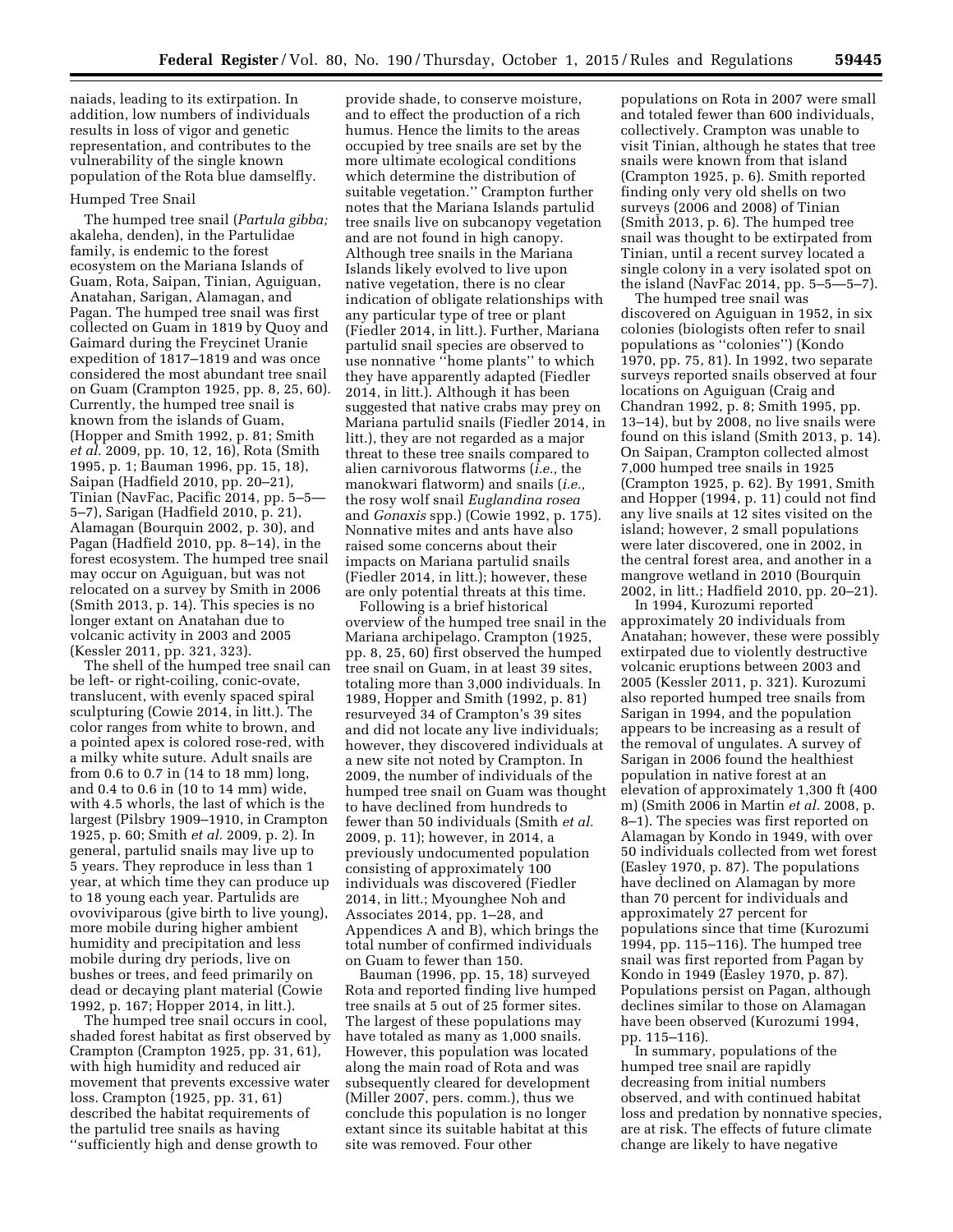impacts on the habitat of the humped tree snail, and further exacerbate other threats to the species, such as threats from typhoons to small, isolated populations. The populations on Sarigan may be relatively more stable due to the removal of ungulates (see ''Conservation Efforts to Reduce Habitat Destruction, Modification, or Curtailment of Its Range,'' below), but predation by rats remains a threat on that island (Kessler 2011, p. 320), as does the potential introduction of other harmful nonnative species (Hopper 2014, in litt.). Collecting of snail shells for trade may also contribute to the decline of the humped tree snail (USFWS 2012, in litt.).

Preliminary new data, soon to be published but still under review, suggest that the individuals identified as humped tree snails on Rota may be a different species (Hadfield 2010, pp. 20– 21; Sischo and Hadfield 2015, under review). The species description for this newly identified partulid on Rota, tentatively named *Partula lutaensis,*  will be published in a separate paper currently being drafted (Sischo 2015, in litt.). However, we must make our determination based on the best scientific data available, and at this point in time the humped tree snail is recognized as a single species. Our determination is that the humped tree snail, as currently described, warrants listing as an endangered species. If taxonomic changes are made in the future, we may reevaluate the status of any newly recognized species or subspecies at that point in time.

#### Langford's Tree Snail

Langford's tree snail (*Partula langfordi;* akaleha, denden), in the Partulidae family, is endemic to the forest ecosystem of the island of Aguiguan. Langford's tree snail was first collected and described by Kondo while working on biological control agents in the early 1950s (Kondo 1970, 18 pp.). Kondo's taxonomic work is the most recent and accepted taxonomy for this species. This tree snail has not been observed in the wild since 1992, when one live individual was observed on the northwest terrace of the island (Berger *et al.* 2005, p. 154). Surveys conducted in 2006 and 2008 revealed only old shells of dead *P. langfordi* (Smith 2013, p. 14).

Langford's tree snail has a dextral (to the right or clockwise from the opening of the shell at the lower right, as opposed to sinistral, to the left, or counterclockwise) shell, described by Kondo (1970, pp. 75–77) as being ovateconic and moderately thin. The holotype of this species has a length of 0.6 in (14 mm), a diameter of 0.4 in (9

mm), and an aperture length of 0.3 in (8 mm). It has a spire of five whorls that are slightly convex, with an obtuse apex. Its aperture is oblong-ovate with the white mouth projections thickened and expanded. It is buff colored superimposed by maroon.

Although much less studied than related partulid snails from the Mariana Islands, the biology of Langford's tree snail is believed to be the same. See ''Humped tree snail (*Partula gibba*),'' above, for details.

Historically, Langford's tree snail is known only from the island of Aguiguan. In the 1970 survey of Aguiguan, it was noted that Langford's tree snail was collected from an area where it occurred sympatrically with the humped tree snail (Easely 1970, p. 89). The mixed populations were not uniformly distributed, but occurred in small colonies with large unoccupied areas between the colonies. In five of the sites, the Langford's tree snail outnumbered the humped tree snail, and it appeared that humped tree snails were more numerous and dominant in the western portion of the site while Langford's tree snails were dominant in the eastern portion of the site (Kondo 1970, p. 81). Three other colonies of Langford's tree snail were collected, two on the north coast and one on the west end of Aguiguan (Kondo 1970, p. 81). A total of 464 adults were collected from 7 sites (Kondo 1970, p. 81). In 1985, five adult Langford's tree snails were collected from the west end of the island (Smith 1995). The last survey in which the species was detected in the wild was conducted in 1992, and one live snail was observed on the northwest terrace of the island (Smith 1995). Surveys of Aguiguan in 2006 and 2008 failed to locate any live Langford's tree snails (Smith 2013, p. 14).

In 1993, the University of Nottingham in England had six young and four adult Langford's tree snails in captivity. By 1994, two adult snails remained. Unfortunately, at the end of 1994, the last two Langford's tree snails died (Pearce-Kelly *et al.* 1995, pp. 647–660).

The 2005 Comprehensive Wildlife Conservation Strategy for CNMI (Division of Fish and Wildlife) (Berger *et al.* 2005) states that ''all partulid snails are selected as a species of special conservation need'' (p. 153), and that ''[Crampton] found as many as 31 snails on the underside of a single leaf of caladium'' (p. 155) (demonstrating that it would be easy to miss a large number of snails if that one particular leaf were missed during a survey). This strategy outlines conservation actions for Langford's tree snail, including more numerous and intensive surveys,

removal of goats from Aguiguan island, control of nonnative species, and reforestation with native plants (Berger *et al.* 2005, pp. 158–159). Given that so few surveys have been conducted on Aguiguan, and only previously surveyed sites were ever revisited, it is possible Langford's tree snail may be found.

In summary, Langford's tree snail is at risk from threats associated with small numbers of individuals and populations (*e.g.,* population declines through loss of vigor and genetic representation), habitat loss and degradation by nonnative animals (goats and rats) and development, and predation by nonnative animals (rats and flatworms). Due to the small number of individuals and populations, natural events such as typhoons also pose a threat, as a single catastrophic event could potentially result in the extinction of the species. Further, the collection of snail shells for trade may also contribute to the decline of the humped tree snail (USFWS 2012, in litt.). Although not all of the negative impacts that will result from climate change can be predicted, the cumulative data suggest that climate change will impact Langford's tree snails, likely by means of alteration of habitat to less favorable conditions.

#### Guam Tree Snail

The Guam tree snail (*Partula radiolata;* akaleha, denden), in the Partulidae family, is endemic to the forest ecosystem of Guam; this species is not found on any other island. The Guam tree snail was first collected by Quoy and Gaimard during the French *Astrolabe* expedition of 1828 and was initially named *Bulimus* (*Partula*) *radiolatus* by Pfeiffer in 1846, which he changed to *Partula radiolata* in 1849 (Crampton 1925, p. 34). Crampton's 1925 taxonomic work is the most recent and accepted taxonomy for this species.

The shell of the Guam tree snail is pale straw-colored with darker streaks and brown lines, and has impressed spiral lines. Adult length is 0.5 to 0.7 in (13 to 18.5 mm), width is 0.3 to 0.5 in (8 to 12 mm), with five slightly convex whorls (Pilsbry 1909–1910 in Crampton 1925, p. 35; Smith *et al.* 2008 in Kerr 2013, p. 10). Juvenile Guam tree snails are sometimes mistakenly identified as *Samoana fragilis* (Fielder 2014, in litt.). The biology of the Guam tree snail is very similar to that of the humped tree snail (see ''Humped tree snail (*Partula gibba*),'' above, for further description). The Guam tree snail prefers the same cool, shaded forest habitat as the humped tree snail and Langford's tree snail, described above.

Historically, suitable habitat for the Guam tree snail was widely available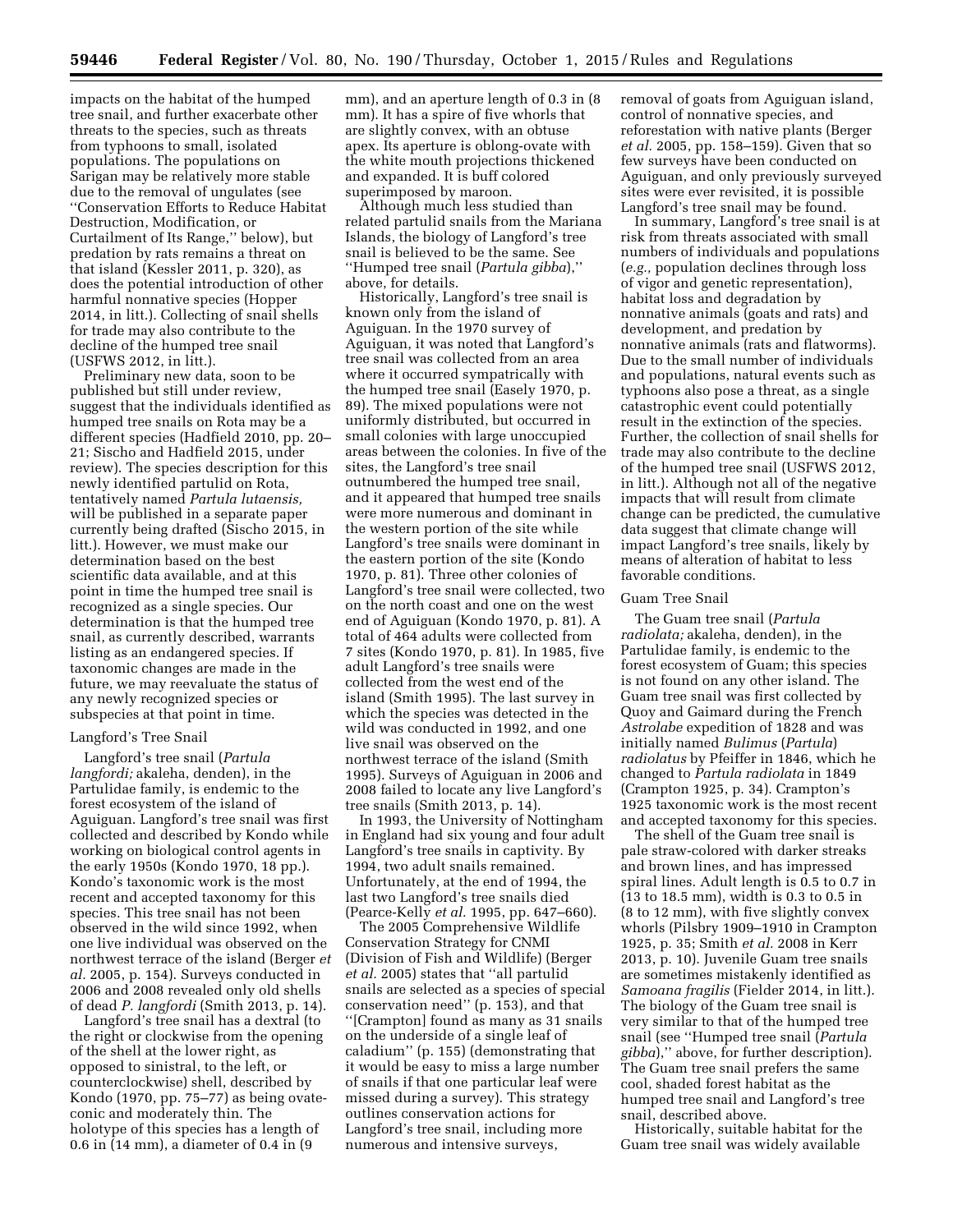prior to World War II, and included strand vegetation, forested river borders, and lowland and highland forests; as Crampton (1925, pp. 36–37) described, ''it occurs almost everywhere on the island where suitable vegetation exists,'' although historical population numbers are unknown. Crampton (1925, pp. 38– 40) found the Guam tree snail at 37 of 39 sites surveyed on Guam and collected a total of 2,278 individuals. The actual population sizes were probably considerably larger since the purpose of Crampton's collections was to evaluate geographic differences in shell patterns and not to assess population size. In 1989, Hopper and Smith (1992, p. 78) resurveyed 34 of Crampton's 39 sites on Guam and an additional 13 new sites. They observed that 9 of the original 34 sites resurveyed supported these snails; however, the Crampton site identified as having the largest remaining population of the Guam tree snail (estimated at greater than 500 snails) had been completely eliminated by the combined effects of land clearing for a residential development and a subsequent series of typhoons in 1990, 1991, and 1992 (Smith 1995, pp. 6–11).

Of the 13 new sites surveyed by Hopper and Smith in 1989, 7 supported populations of the Guam tree snail. One of these populations was eliminated by wildfires that burned into ravine forest occupied by the snails in 1991 and 1992 (Smith and Hopper 1994, pp. 10–11). Further surveys by Smith (1995, pp. 1– 25) revealed five new populations of the Guam tree snail. According to Smith, by 1995, there were 20 sites that still supported small populations of the Guam tree snail. Snails were moved from 1 of these 20 sites to a new location due to the development of a golf course (Smith 1995, pp. 6–11). In 2003 an additional small colony (fewer than 100 snails) was found on the U.S. Naval Base (Smith 2006, pers. comm.). A smaller colony (20 to 25 snails) was found in 2004 along the Lonfit River (Smith 2006, pers. comm.). Additionally, surveys on the Guam Naval Magazine located another new population, with shells of tree snails in abundance on the ground at all locations (Miller 2006, pers. comm.; JGPO–NavFac 2014 apps, pp. 27, 59).

Further surveys of lands leased by the Navy in 2009 indicated a decline in densities of tree snails by about half, which was attributed to a loss of native understory (Smith *et al.* 2009, pp. 13– 14). In 2011, a survey of Andersen AFB revealed a single colony of Guam tree snail (Joint Regional Marianas Integrated Natural Resources Management Plan Appendices 2012, p. 15). In 2013, a

survey team on Guam observed small colonies of the Guam tree snail (ranging from 10 to 150 individuals per colony) at approximately 20 sites around the island (Lindstrom and Benedict 2014, p. 27). A 2014 study conducted solely at the Haputo Ecological Reserve Area (HERA) and adjacent forested areas counted almost 1,500 live Guam tree snails (Myounghee Noh and Associates 2014, pp. 1–28, and Appendices A and B); however, there are nonnative ungulates (pigs and deer) and the manokwari flatworm in the area (Lindstrom and Benedict 2014, pp. 32– 33; Myounghee Noh and Associates 2014, p. B–8), all of which pose threats to the Guam tree snail. Some snail experts who frequently conduct fieldwork in the Mariana Islands have reported there are at least 26 populations of the Guam tree snail; however, they also note that habitat destruction and the manokwari flatworm still pose significant threats to this species, which is particularly vulnerable as a single-island endemic (Fiedler 2014, in litt.).

Lindstrom and Benedict (2014, p. 27) conducted a genetic analysis using snail slime collected at 20 sites around Guam. The results from this genetic analysis showed the Guam tree snail has a very low degree of genetic diversity between all the surveyed populations, which makes this species vulnerable to extinction pressures associated with low numbers of individuals and populations (*e.g.,* disease). Additionally, despite being the most widespread partulid on Guam, Lindstrom and Benedict's data (2014, pp. 27, 31, 32) show that Guam tree snails are still disappearing compared to historical abundance (Lindstrom and Benedict 2014, p. 32).

Overall, populations of the Guam tree snail continue to decline, from first observations of at least 37 populations as observed by Crampton, down to 26 colonies or fewer today. Continued loss of habitat due to development and removal of native plants by ungulates contribute to this loss, trade of shells by collectors may be a threat, and predation by the invasive manokwari flatworm is likely a significant source of mortality (see Summary of Biological Status and Threats Affecting the 23 Mariana Islands Species, below). We anticipate the effects of climate change will further exacerbate many of these threats in the future.

#### Fragile Tree Snail

The fragile tree snail (*Samoana fragilis;* akaleha dogas, denden), in the Partulidae family, is known from the forest ecosystems of Guam and Rota. This species was first described as

*Partula fragilis* by Férussac in 1821 (Crampton 1925, p. 30). It is the only species representing the genus of *Samoana* in the Mariana Islands. The fragile tree snail was first collected on Guam in 1819 by Quoy and Gaimard during the Freycinet Uranie expedition of 1817 to 1819 (Crampton 1925, p. 30). Crampton's 1925 taxonomic work for this species is the most recent and accepted taxonomy for this species.

The conical shell of the fragile tree snail is 0.5 to 0.6 in (12 to 16 mm) long, 0.4 to 0.5 in (10 to 12 mm) wide, and is formed by four whorls that spiral to the right. The common name is derived from the thin, semi-transparent nature of the shell. The shell has delicate spiral striations intersected by transverse growth striations. The background color is buff, tinted by narrow darker marks and whitish banding that are derived from the internal organs of the animal that are visible through the shell (Mollendorff 1894 in Crampton 1925, p. 31). Sometimes the Guam tree snail and fragile tree snail are difficult to distinguish from one another and DNA comparison is necessary to determine the identity (Fiedler 2014, in litt.). The biology and habitat for this partulid tree snail are the same as those described for the three partulid species described above (see the ''Humped tree snail (*Partula gibba*),'' above).

Historically, the fragile tree snail was known from 13 populations on Guam and 1 population on Rota (Crampton 1925, p. 30; Kondo 1970, pp. 86–87). Easely (1970, p. 86) documented the 1959 discovery of the fragile tree snail on Rota by R.P. Owen. The same area had been surveyed just 7 years earlier by Benavente and Kondo, in 1952, but the fragile tree snail was not observed (Easley 1970, p. 87). In 1989, Hopper and Smith (1992, p. 78) resurveyed Crampton's original sites plus 13 more, all on Guam. At that time, they found fragile tree snails at only six sites. The most recent surveys on Guam for the fragile tree snail were conducted in 2008, 2011, 2013, and 2014. Currently, two colonies are known on Guam (Smith *et al.,* 2009, pp. 7, 13; Myounghee Noh and Associates 2014, pp. 1–28, and Appendices A and B; Lindstrom and Benedict 2014, pp. 1–44, and Appendices A–E). Lindstrom and Benedict (2014, p. 30) found no genetic heterogeneity between the two populations on Guam, indicative of a small population that has undergone a population bottleneck, which makes this species less resilient evolutionarily and more vulnerable to extinction pressures. The original site where this species was found on Rota was converted to agricultural fields, and no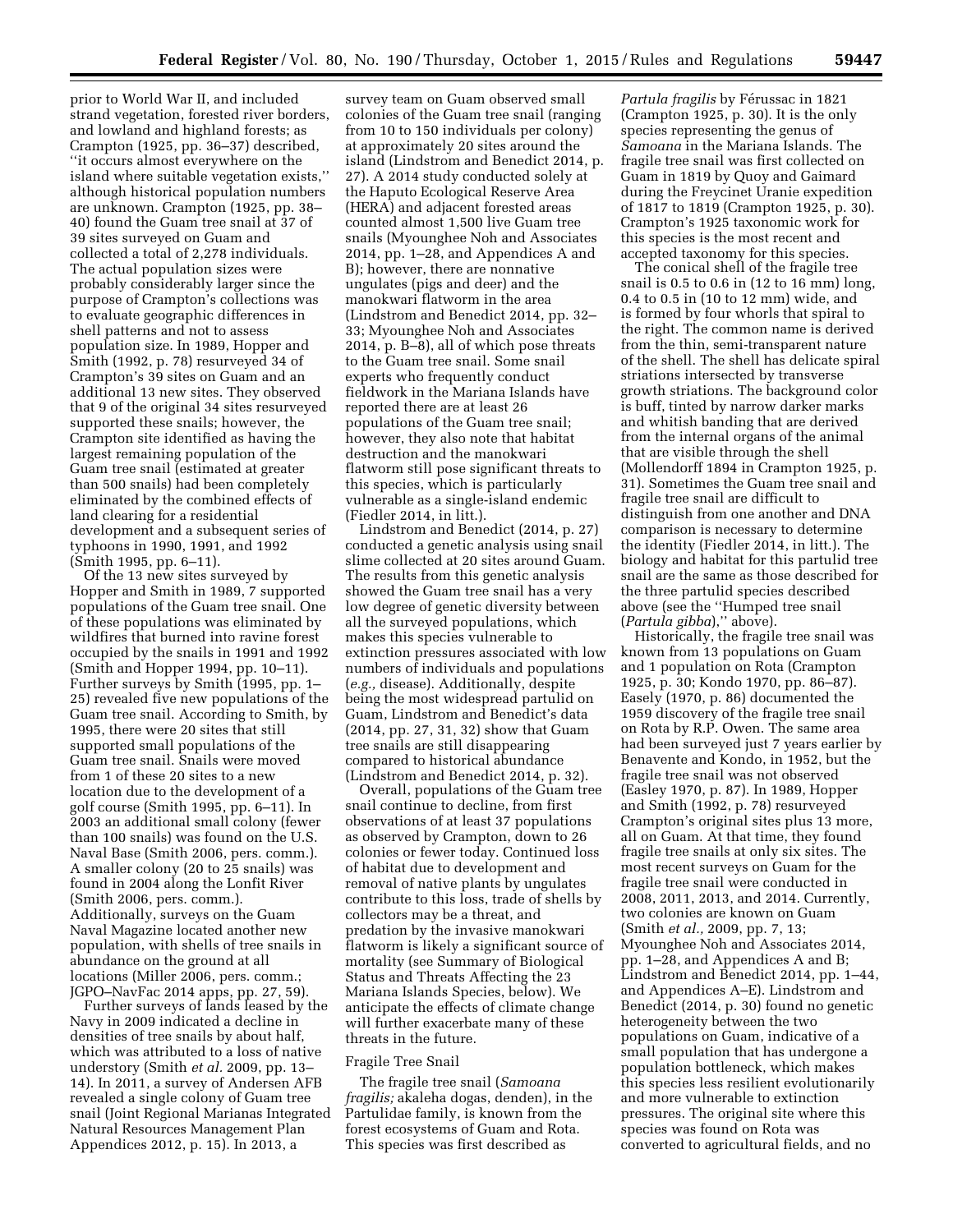living snails were found there in 1995; however, in 1996, a new colony was found on Rota in a different location (Bauman 1996, pp. 18, 21).

We lack quantitative estimates of population sizes for the fragile tree snail (Bauman 1996, p. 21), but Crampton (1925, p. 30) originally described this species as rare and low in numbers. Available data indicate the number of known colonies has declined between 1925 and the present, from approximately 14 colonies to only 3 colonies.

In summary, populations of the fragile tree snail are decreasing from initial numbers observed on Guam and Rota, and are at risk, due to continued habitat loss and destruction from agriculture, urban development, nonnative animals and plants, and typhoons. We anticipate the effects of climate change will further exacerbate many of these threats in the future. Trade of shells by collectors, combined with direct predation by rats and flatworms, also contribute to the decline of the fragile tree snail. Low numbers of individuals likely contribute to population declines through loss of vigor and genetic representation.

# **Summary of Biological Status and Threats Affecting the 23 Mariana Islands Species**

Section 4 of the Act (16 U.S.C. 1533) and its implementing regulations (50 CFR part 424) set forth the procedures

for adding species to the Federal Lists of Endangered and Threatened Wildlife and Plants. A species may be determined to be an endangered or threatened species due to one or more of the five factors described in section 4(a)(1) of the Act: (A) The present or threatened destruction, modification, or curtailment of its habitat or range; (B) overutilization for commercial, recreational, scientific, or educational purposes; (C) disease or predation; (D) the inadequacy of existing regulatory mechanisms; and (E) other natural or manmade factors affecting its continued existence. Listing actions may be warranted based on any of the above threat factors, singly or in combination. Each of these factors is discussed below.

In considering what factors might constitute threats to a species, we must look beyond the exposure of the species to a particular factor to evaluate whether the species may respond to that factor in a way that causes actual impacts to the species. If there is exposure to a factor and the species responds negatively, the factor may be a threat, and, during the status review, we attempt to determine how significant a threat it is. The threat is significant if it drives, or contributes to, the risk of extinction of the species such that the species warrants listing as an endangered or threatened species as these terms are defined in the Act. However, the identification of factors

that could impact a species negatively may not be sufficient to warrant listing the species under the Act. The information must include evidence sufficient to show that these factors are operative threats that act on the species to the point that the species meets the definition of an endangered or threatened species under the Act.

If we determine that the level of threat posed to a species by one or more of the five listing factors is such that the species meets the definition of either endangered or threatened under section 3 of the Act, that species may then be proposed for listing as an endangered or threatened species. The Act defines an endangered species as ''in danger of extinction throughout all or a significant portion of its range,'' and a threatened species as ''likely to become an endangered species within the foreseeable future throughout all or a significant portion of its range.'' The threats to each of the individual 23 species listed as endangered or threatened species in this final rule are summarized in Table 3, and discussed in detail below. Since there are 15 islands in the Mariana Islands, Table 4 (below) is provided as a supplement to Table 3, to allow the reader to better understand the presence of nonnative species addressed in this final rule that negatively impact the 23 species on an island-by-island basis.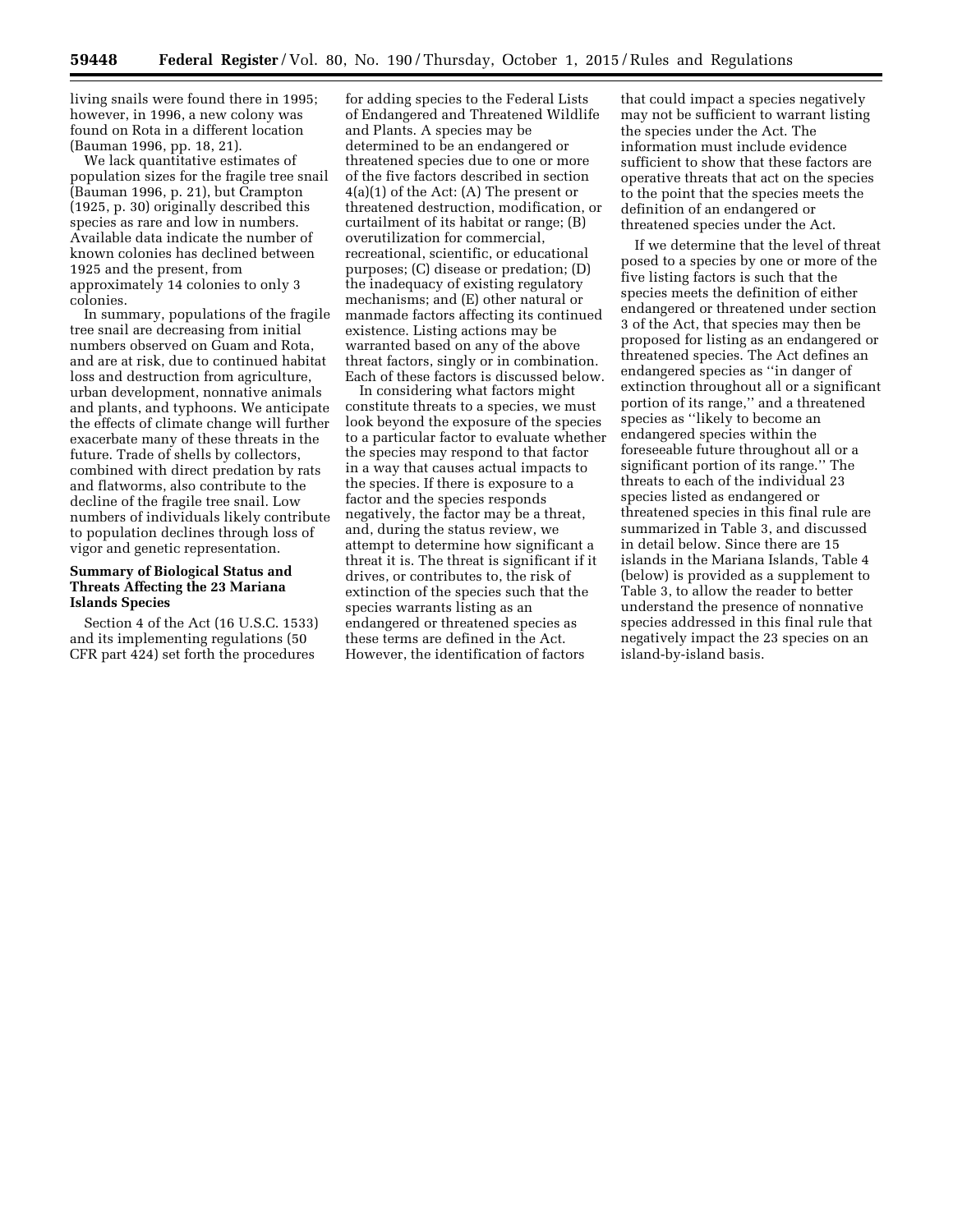| İ                |
|------------------|
|                  |
|                  |
|                  |
|                  |
|                  |
|                  |
|                  |
| l                |
|                  |
|                  |
| ۱                |
| I<br>ļ           |
| İ<br>j           |
|                  |
|                  |
| י<br>I           |
| l                |
| i<br>1           |
| ׇ֚֕֕<br>l        |
| ֚֚֚֬             |
| i                |
| l<br>l           |
| ו<br> <br>       |
|                  |
|                  |
| I                |
|                  |
|                  |
|                  |
| i                |
|                  |
|                  |
|                  |
|                  |
|                  |
|                  |
| l<br>ו<br>;<br>֕ |
| ֕                |
| I                |

| <b>ABLE</b>                                                                                                                                                                                                                                                                                                                                                                                                                                                                                                                   | ή.                                                                                                                                                                                                                                                                                                                                                                                                                                                                                                                                                                                                                                    | SUMMARY OF PR                                         | MARY                                                | <b>I HREATS IDENTIFIED</b>       |                                | EACH<br>∯<br>E             | p                                   | ₩<br>H               | Z3 MARIANA ISLANDS                               |                                                           | SPECIES                                                     |                                                    |                      |
|-------------------------------------------------------------------------------------------------------------------------------------------------------------------------------------------------------------------------------------------------------------------------------------------------------------------------------------------------------------------------------------------------------------------------------------------------------------------------------------------------------------------------------|---------------------------------------------------------------------------------------------------------------------------------------------------------------------------------------------------------------------------------------------------------------------------------------------------------------------------------------------------------------------------------------------------------------------------------------------------------------------------------------------------------------------------------------------------------------------------------------------------------------------------------------|-------------------------------------------------------|-----------------------------------------------------|----------------------------------|--------------------------------|----------------------------|-------------------------------------|----------------------|--------------------------------------------------|-----------------------------------------------------------|-------------------------------------------------------------|----------------------------------------------------|----------------------|
|                                                                                                                                                                                                                                                                                                                                                                                                                                                                                                                               |                                                                                                                                                                                                                                                                                                                                                                                                                                                                                                                                                                                                                                       |                                                       |                                                     | Factor                           |                                |                            |                                     | m<br>Factor          |                                                  | Factor C                                                  |                                                             | Factor D                                           | ш<br>Factor          |
| Species                                                                                                                                                                                                                                                                                                                                                                                                                                                                                                                       | Ecosystem                                                                                                                                                                                                                                                                                                                                                                                                                                                                                                                                                                                                                             | Development,<br>military<br>training,<br>urbanization | Non-<br>native<br>animals                           | Non-<br>rative<br>plants         | Fire                           | Typhoons                   | Climate<br>change                   | Overutilization      | Predation<br>and<br>herbivory<br>by<br>ungulates | Predation and<br>herbivory by<br>nonnative<br>vertebrates | Predation and<br>herbivory by<br>nonnative<br>invertebrates | Inadequate<br>existing<br>regulatory<br>mechanisms | Species-<br>specific |
| Plants                                                                                                                                                                                                                                                                                                                                                                                                                                                                                                                        | $E \nightharpoonup$                                                                                                                                                                                                                                                                                                                                                                                                                                                                                                                                                                                                                   | $\times\times$                                        | ் ்<br>cά                                           | $\times\times$                   | $\times\times$                 | $\times\times$             | $\times\times$                      |                      | $\mathsf \Omega$<br>c,                           |                                                           | s<br>GAS                                                    | $\times\times$                                     | <b>GRD</b>           |
|                                                                                                                                                                                                                                                                                                                                                                                                                                                                                                                               | $\begin{minipage}{0.9\linewidth} \begin{tabular}{l} \toprule \multicolumn{3}{c}{\textbf{0.9\linewidth}} \end{tabular} \end{minipage} \begin{minipage}{0.9\linewidth} \begin{tabular}{l} \multicolumn{3}{c}{\textbf{0.9\linewidth}} \end{tabular} \end{minipage} \begin{minipage}{0.9\linewidth} \end{minipage} \begin{minipage}{0.9\linewidth} \end{minipage} \begin{minipage}{0.9\linewidth} \end{minipage} \begin{minipage}{0.9\linewidth} \end{minipage} \begin{minipage}{0.9\linewidth} \end{minipage} \begin{minipage}{0.9\$<br>$\begin{array}{lll} \mathbb{E} & \mathbb{E} \text{ } \mathbb{S} \text{ } \mathbb{E} \end{array}$ | $\times\times\times\times$                            |                                                     | $\times\times\times\times$       | ÷×<br>$\times$<br>ŧ<br>$\cdot$ | $\times\times\times\times$ | $\times\times\times\times$          | $\ddot{\phantom{a}}$ | $\mathsf \Omega$<br>c,<br>$\mathsf \Omega$       | ļ<br>ŧ<br>:<br>:<br>:<br>İ<br>ŧ<br>÷                      | ł<br>÷<br>w                                                 | $\times\times\times\times$                         | REC<br>ORD           |
|                                                                                                                                                                                                                                                                                                                                                                                                                                                                                                                               | <br>Æ                                                                                                                                                                                                                                                                                                                                                                                                                                                                                                                                                                                                                                 | $\times$                                              |                                                     | $\times$                         | $\times$                       | $\times$                   | $\times$ $\times$                   |                      |                                                  |                                                           | ÷                                                           | $\times$                                           |                      |
| Psychotria malaspinae                                                                                                                                                                                                                                                                                                                                                                                                                                                                                                         | <br>$\mathop{\mathbb{E}}$<br>S<br>F<br>E                                                                                                                                                                                                                                                                                                                                                                                                                                                                                                                                                                                              | $\times$<br>$\times\times$                            |                                                     | $\pmb{\times}$<br>$\times\times$ | $\times$<br>$\times$<br>÷      | $\times$<br>$\times\times$ | $\times\times$                      |                      | $\mathsf{\Omega}$<br>c.                          | <br>ŧ                                                     | $\vdots$<br>:<br>:<br>ŧ<br>S                                | $\times$<br>$\times\times$                         | REC<br>LN, ORD       |
|                                                                                                                                                                                                                                                                                                                                                                                                                                                                                                                               | $E \nightharpoonup$                                                                                                                                                                                                                                                                                                                                                                                                                                                                                                                                                                                                                   | $\times\times$                                        | ers<br>D.<br>ם מה<br>מים מים מים<br>מים מים מים     | $\times\times$                   | $\times$                       | $\times\times$             | $\times\times$                      |                      | $\mathsf{P},\mathsf{D}$                          |                                                           |                                                             | $\times\times$                                     | $\leq$ $\frac{2}{5}$ |
|                                                                                                                                                                                                                                                                                                                                                                                                                                                                                                                               | $\label{eq:3} \begin{minipage}{0.9\linewidth} \begin{minipage}{0.9\linewidth} \begin{tabular}{l} \toprule \multicolumn{3}{c}{\textbf{0.9\linewidth}} \begin{tabular}{l} \multicolumn{3}{c}{\textbf{0.9\linewidth}} \end{tabular} \end{minipage} \end{minipage} \end{minipage} \begin{minipage}{0.9\linewidth} \begin{tabular}{l} \multicolumn{3}{c}{\textbf{0.9\linewidth}} \end{tabular} \end{minipage} \end{minipage} \begin{minipage}{0.9\linewidth} \begin{tabular}{l} \multicolumn{3}{c}{\textbf{0.9\linewidth}} \end{$<br>$E \nabla$                                                                                            | $\times$<br>÷                                         |                                                     | $\times\times$                   | ŧ<br>$\times$<br>ŧ             | $\times\times$             | $\times\times$                      | <br>ł                |                                                  |                                                           | :<br>:<br>:<br>İ<br>ļ<br>် ဟ                                | $\times\times$                                     | $\leq$               |
| Pacific sheath-tailed bat (Emballonura semicaudata<br>Animals<br>rotensis)                                                                                                                                                                                                                                                                                                                                                                                                                                                    | FR, CA                                                                                                                                                                                                                                                                                                                                                                                                                                                                                                                                                                                                                                | $\times$                                              | G<br>Œ                                              |                                  |                                | $\times$                   | $\times$                            |                      |                                                  | ŧ<br>₹<br>BTS,<br>Œ,                                      |                                                             | $\times$                                           | $\leq$               |
| (Emoia slevini)<br>Slevin's skink                                                                                                                                                                                                                                                                                                                                                                                                                                                                                             | :<br>Æ                                                                                                                                                                                                                                                                                                                                                                                                                                                                                                                                                                                                                                | $\times$                                              | p,<br>ග්<br>Œ                                       |                                  | İ<br>ŧ                         | $\times$                   | $\times$                            |                      |                                                  | ŧ<br>BTS, ML<br>Œ                                         | İ                                                           | $\times$                                           | <b>GRD</b>           |
| Mariana eight spot butterfly (Hypolimnas octocula<br>marianensis)                                                                                                                                                                                                                                                                                                                                                                                                                                                             | ŧ<br>$\mathop{\mathbb{E}}$                                                                                                                                                                                                                                                                                                                                                                                                                                                                                                                                                                                                            | $\times$                                              | R, P, B, D,<br>BTS.                                 | $\times$                         |                                | $\times$                   | $\times$                            |                      |                                                  |                                                           | ≥<br>А,                                                     | $\times$                                           | LN, ORD              |
| $\frac{1}{3}$<br>Mariana wandering butterfly (Vagrans egistina)                                                                                                                                                                                                                                                                                                                                                                                                                                                               | $\mathop{\mathbb{E}}\limits \, \mathop{\mathbb{E}}\limits \, \mathop{\mathbb{E}}\limits \, \mathop{\mathbb{E}}$                                                                                                                                                                                                                                                                                                                                                                                                                                                                                                                       | $\times\times$                                        | Ő<br>G, P, B,<br>D, BTS.<br>Œ<br>$\mathfrak{a}$     | $\times\times$                   | $\times$<br>÷                  | $\times\times\times$       | $\times\times\times$ $\times\times$ | $\times$<br>÷        |                                                  | ļ<br>j<br>ŧ<br>∶∝                                         | $\vdots$<br>ļ<br>≳<br>А,<br>÷щ                              | $\times\times\times$                               | LN, WE<br>ORD        |
| Guam tree snail (Partula radiolata)                                                                                                                                                                                                                                                                                                                                                                                                                                                                                           | $\mathop{\mathbb{E}}\limits$ $\mathop{\mathbb{E}}\limits$                                                                                                                                                                                                                                                                                                                                                                                                                                                                                                                                                                             | $\times$ $\times$                                     |                                                     | $\times\times$                   | $\times$                       | $\times\times$             |                                     | $\times\times$       |                                                  | ļ<br>:<br>:<br>:<br>$\simeq~\simeq$                       | <b>LL LL</b>                                                | $\times\times$                                     | $\leq \leq$          |
| Fragile tree snail (Samoana fragilis)                                                                                                                                                                                                                                                                                                                                                                                                                                                                                         | E                                                                                                                                                                                                                                                                                                                                                                                                                                                                                                                                                                                                                                     | $\times$                                              | R. G.<br>R. P. B. D.<br>R. P. B. D.<br>BTS.<br>BTS. | $\times$                         | ļ<br>j                         | $\times$                   | $\times$                            | $\times$             |                                                  | $\square$                                                 | щ                                                           | $\times$                                           | $\leq$               |
| Factor A = Habitat modification;<br>Factor B = Overutilization;<br>Factor D = Inadequacy of regulatory mechanisms;<br>Factor E = Other Species-specific threats;<br>ST = Stream;<br>ST = Stream;<br>$ML = Montor(az)dz$<br>$M = Parsilto was\n\theta = Parsilto was\nE = Manokwaat flatworm;\nF = Mannokwaat flatworm;\nRTE = Bovon treean vahides;\nORD = Ordnance;\nORE = Water exactaoton.R = Rats R = Rjqs R = Rjqs R = Rjqs R = Rjqs R = Rjqs R = Rjqs R = Scales R = Scales R = Scales R = Scales R = ScalesCA = Case;$ |                                                                                                                                                                                                                                                                                                                                                                                                                                                                                                                                                                                                                                       |                                                       |                                                     |                                  |                                |                            |                                     |                      |                                                  |                                                           |                                                             |                                                    |                      |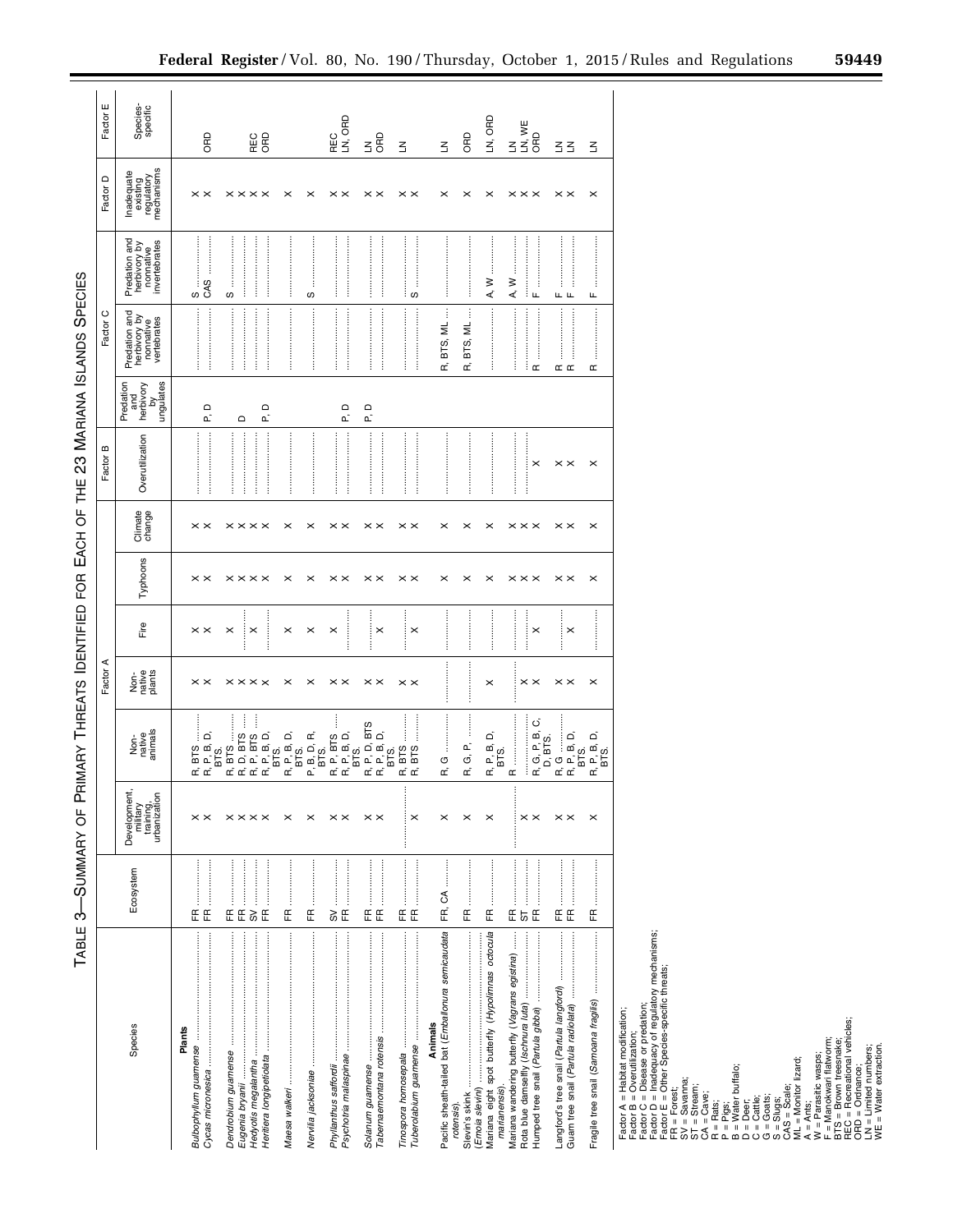| Island                    | Pigs     | Goats | Cattle | Water<br><b>Buffalo</b> | Deer | Rats | Monitor<br>Lizard | Brown<br>Tree-<br>snake | Insects and<br>worms | Species subject to threats posed by nonnative<br>animal species on these islands (see Table 3,<br>above)                                                                                                                                                                                                                                                           |                                                                                                                                                                                 |
|---------------------------|----------|-------|--------|-------------------------|------|------|-------------------|-------------------------|----------------------|--------------------------------------------------------------------------------------------------------------------------------------------------------------------------------------------------------------------------------------------------------------------------------------------------------------------------------------------------------------------|---------------------------------------------------------------------------------------------------------------------------------------------------------------------------------|
|                           |          |       |        |                         |      |      |                   |                         |                      | Plants                                                                                                                                                                                                                                                                                                                                                             | Animals                                                                                                                                                                         |
| Guam                      | $\times$ | .     | .      | X                       | X    | X    | $*x$              | X                       | A, W, F, S,<br>CAS.  | Bulbophyllum<br>guamense, Cycas<br>micronesica.<br>Dendrobium<br>guamense, Eugenia<br>bryanii, Hedyotis<br>megalantha,<br>Heritiera<br>longipetiolata,<br>Maesa walkeri,<br>Nervilia jacksoniae,<br>Phyllanthus saffordii,<br>Psychotria<br>malaspinae,<br>Solanum guamense,<br>Tabernaemontana<br>rotensis, Tinospora<br>homosepala,<br>Tuberolabium<br>quamense. | Slevin's skink (on<br>Cocos Island), Mar-<br>iana eight-spot but-<br>terfly, Mariana wan-<br>dering butterfly,<br>Guam tree snail,<br>Humped tree snail,<br>Fragile tree snail. |
| Rota                      |          | .     | .      |                         | X    | X    | *X                | ** X                    | A, W, F, S,<br>CAS.  | Bulbophyllum<br>guamense, Cycas<br>micronesica.<br>Dendrobium<br>guamense, Heritiera<br>longipetiolata,<br>Maesa walkeri,<br>Nervilia jacksoniae,<br>Tabernaemontana<br>rotensis.<br>Tuberolabium<br>guamense.                                                                                                                                                     | Mariana wandering<br>butterfly, Rota blue<br>damselfly, Humped<br>tree snail, Fragile<br>tree snail.                                                                            |
| Aguiguan                  |          | X     | .      | .                       | .    | X    | *X                | .                       | F                    | Dendrobium<br>guamense.                                                                                                                                                                                                                                                                                                                                            | Pacific sheath-tailed<br>bat, Humped tree<br>snail, Langford's<br>tree snail.                                                                                                   |
| Tinian                    |          | .     | .      | .                       | .    | X    | *X                | .                       | F                    | Dendrobium<br>quamense Heritiera<br>longipetiolata.                                                                                                                                                                                                                                                                                                                | Humped tree snail.                                                                                                                                                              |
| Saipan                    |          |       | .      | .                       | .    | X    | *X                | ** X                    | A, W, F              | Heritiera longipetiolata                                                                                                                                                                                                                                                                                                                                           | Mariana eight-spot<br>butterfly, Humped<br>tree snail.                                                                                                                          |
| Farallon de<br>Medinilla. | .        | .     | .      | .                       | .    | X    | .                 | .                       | .                    |                                                                                                                                                                                                                                                                                                                                                                    |                                                                                                                                                                                 |
| Anatahan                  | .        | .     | .      |                         | .    | X    | *X                | .                       |                      |                                                                                                                                                                                                                                                                                                                                                                    |                                                                                                                                                                                 |
| Sarigan                   | .        |       |        |                         | .    | X    | *X                |                         | †F                   |                                                                                                                                                                                                                                                                                                                                                                    | Slevin's skink,                                                                                                                                                                 |
|                           |          |       |        |                         |      |      |                   |                         |                      |                                                                                                                                                                                                                                                                                                                                                                    |                                                                                                                                                                                 |
|                           |          |       |        |                         |      |      |                   |                         |                      |                                                                                                                                                                                                                                                                                                                                                                    | Humped tree snail.                                                                                                                                                              |
| Guguan                    | .        | .     |        | .                       | .    | Χ    | .                 | .                       | †F                   |                                                                                                                                                                                                                                                                                                                                                                    | Slevin's skink.                                                                                                                                                                 |
| Alamagan                  | x        | X     | х      | .                       | .    | X    | *X                | .                       | †F                   |                                                                                                                                                                                                                                                                                                                                                                    | Slevin's skink,                                                                                                                                                                 |
|                           |          |       |        |                         |      |      |                   |                         |                      |                                                                                                                                                                                                                                                                                                                                                                    | Humped tree snail.                                                                                                                                                              |
| Pagan                     | X        | X     | X      | .                       | .    | X    | *X                | .                       | <b>TF</b>            | Cycas micronesica <sup>§</sup>                                                                                                                                                                                                                                                                                                                                     | Slevin's skink,<br>Humped tree snail.                                                                                                                                           |
| Agrihan                   | $\times$ | X     | .      | .                       | .    | X    | *X                | .                       | .                    |                                                                                                                                                                                                                                                                                                                                                                    |                                                                                                                                                                                 |
| Asuncion                  | .        | .     | .      | .                       | .    | X    | .                 | .                       |                      |                                                                                                                                                                                                                                                                                                                                                                    | Slevin's skink.                                                                                                                                                                 |
| Maug                      | .        | .     |        |                         | .    | X    | .                 | .                       |                      |                                                                                                                                                                                                                                                                                                                                                                    |                                                                                                                                                                                 |
|                           |          |       |        |                         |      | X    |                   |                         |                      |                                                                                                                                                                                                                                                                                                                                                                    |                                                                                                                                                                                 |
| Uracas                    | .        | .     |        | .                       | .    |      | .                 | .                       | .                    |                                                                                                                                                                                                                                                                                                                                                                    |                                                                                                                                                                                 |

# TABLE 4—NONNATIVE ANIMAL SPECIES THAT NEGATIVELY IMPACT THE 23 MARIANA ISLANDS SPECIES OR THEIR HABITAT, BY ISLAND

 $A = Ants.$ 

W = Parasitic wasp.

F = Manokwari flatworm.<br>S = Slugs.<br>CAS = Cycad aulacaspis Scale.<br>\*Animals only.<br>\*\*Confirmed sightings of brown treesnakes have occurred on Saipan and Rota; however, no established populations have been documented. † Not yet documented, but high potential to spread to these islands. § Tentative, to be confirmed.

# *Methods*

The available scientific research on each of the species listed as endangered or threatened species in this final rule is limited because of their rarity and the challenging logistics associated with conducting fieldwork in the Mariana

Islands (*i.e.,* areas are typically remote, difficult to access and work in, and expensive to survey in a comprehensive manner). However, there is information available on many of the threats that act on Mariana Island ecosystems, and, for some ecosystems, these threats are well

studied and understood. Each of the native species that occur in the Mariana Islands ecosystems suffers from exposure to these threats because each species that depends upon a shared ecosystem requires many of the same physical and biological features and the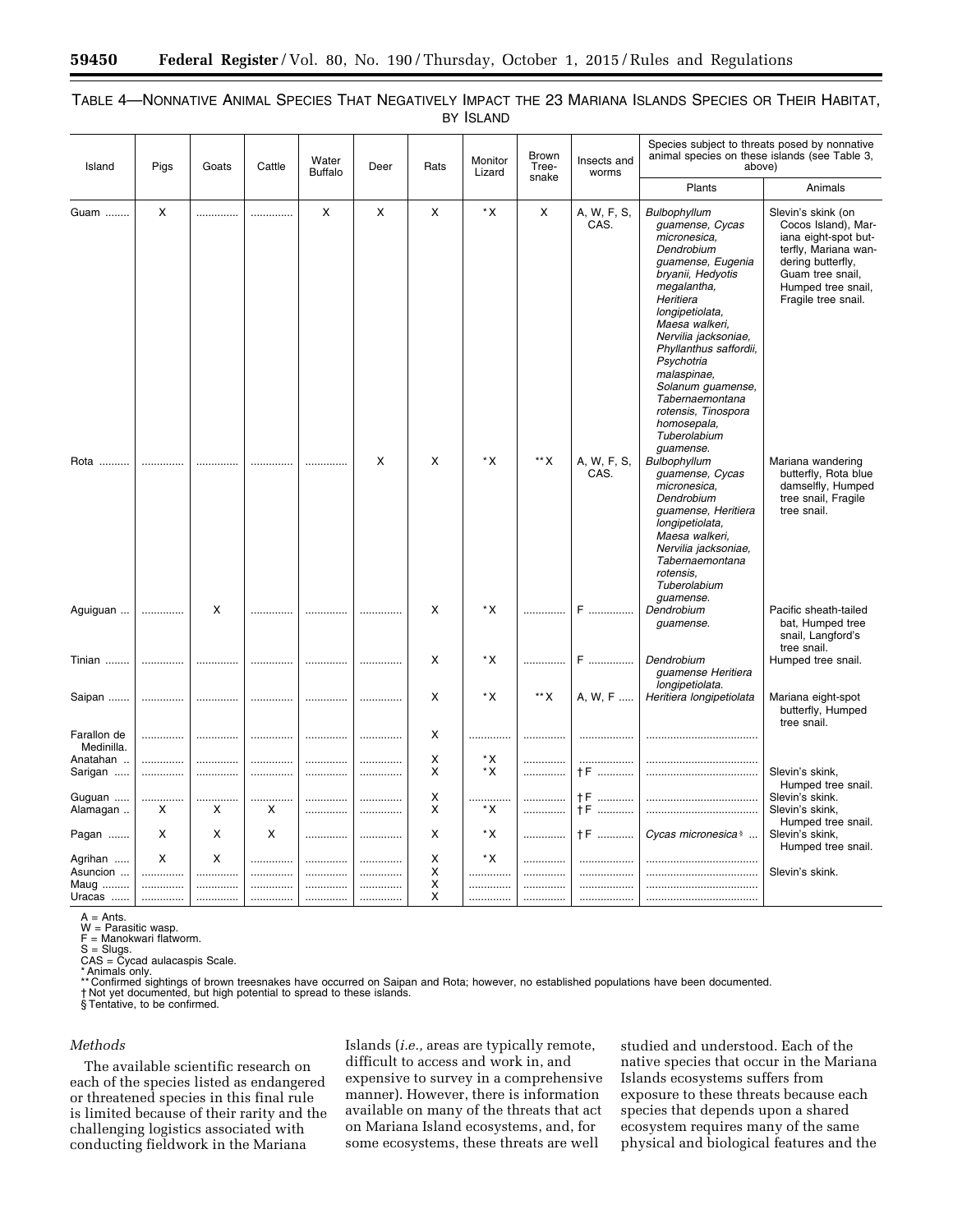successful functioning of their specific ecosystem to survive, and in some cases, this information is the best and only information available to assess threats to the species. In addition, in some cases we have identified species-specific threats—threats that affect only a particular species or subset of species within a shared ecosystem—such as predation of tree snails by nonnative invertebrates. The species discussed in this final rule, which are dependent on the native ecosystems that are affected by these threats, have in turn shown declines in either number of individuals, number of occurrences, or changes in species abundance and species composition. These declines can reasonably be attributed directly or indirectly to the threats discussed below. By indirectly, we mean that where there are threats to the ecosystem that negatively affect the ecosystem, the species in that ecosystem that depend upon it for survival are negatively affected as well.

The following constitutes a list of ecosystem-scale threats that affect the 23 species addressed in this final rule, in the four described ecosystems on the Mariana Islands:

(1) Foraging and trampling of native plants by feral pigs, goats (*Capra hircus*), cattle (*Bos taurus*), water buffalo (*Bubalus bubalis*), and Philippine deer (*Cervus mariannus*), which can result in severe erosion of watersheds (Cuddihy and Stone 1990, p. 63; Berger *et al.*  2005, pp. 42, 44, 138, 156–157; CNMI– SWARS 2010, pp. 9–10; Kessler 2011, pp. 320–324). Foraging and trampling events destabilize soils that support native plant communities, bury or damage native plants, and have adverse effects on water quality due to runoff over exposed soils (Cuddihy and Stone 1990, p. 63; Berger *et al.* 2005, pp. 42, 44, 138, 156–157; CNMI–SWARS 2010, pp. 9–10; Kessler 2011, p. 323).

(2) Ungulate destruction of seeds and seedlings of native plant species through foraging and trampling facilitates the conversion of disturbed areas from native to nonnative vegetative communities (Cuddihy and Stone 1990, p. 65).

(3) Disturbance of soils by feral pigs from rooting can create fertile seedbeds for alien plants, some of them spread by ingestion and excretion by pigs (Cuddihy and Stone 1990, p. 65; Kessler 2011, pp. 320, 323).

(4) Increased nutrient availability as a result of pigs rooting in nitrogen-poor soils, which facilitates establishment of alien weeds. Introduced vertebrates are known to enhance the germination of alien plants through seed scarification in digestive tracts or through rooting

and fertilization with feces of potential seedbeds (Stone 1985, p. 253). In addition, alien weeds are more adapted to nutrient-rich soils than native plants (Cuddihy and Stone 1990, p. 65), and rooting activity creates open areas in forests, allowing alien species to completely replace native stands.

(5) Rodent damage to plant propagules, seedlings, or native trees, which changes forest composition and structure (Cuddihy and Stone 1990, p. 67).

(6) Feeding or defoliation of native plants by nonnative insects, which can reduce geographic ranges of some species, because the damage caused by these insects weakens the plants, making them more susceptible to disease or other predators and herbivores (Cuddihy and Stone 1990, p. 71).

(7) Nonnative insect predation on native insects, which affects native plant species by preventing pollination and seed set and dispersal, and can directly kill native insects (Cuddihy and Stone 1990, p. 71).

(8) Nonnative animal (rat, snake, and monitor lizard) predation on native birds, tree snails, bats, and skinks causes island extirpations or extinctions, in addition to altering seed dispersal of native plants (Cuddihy and Stone 1990, pp. 72–73).

(9) Future effects from climate change. Although we do not have specific information on the impacts of the effects of climate change to the 23 species, projected increases in ambient temperature and precipitation, as well as increased severity of typhoons, will likely exacerbate other threats to these species as well as provide additional stresses on their habitats. The probability of species extinction as a result of climate change impacts increases when its range is restricted, habitat decreases, and numbers of populations decline (IPCC 2007, p. 48), as is the case for the 23 species under consideration here.

Each of the above threats is discussed in more detail below, and summarized above in Table 3. The most-often cited effects of nonnative plants on native plant species are competition and displacement. Competition may be for water, light, or nutrients, or it may involve allelopathy (chemical inhibition of growth of other plants). Alien plants may displace native species of plants by preventing their reproduction, usually by shading and taking up available sites for seedling establishment. Alien plant invasions may also alter entire ecosystems by forming monotypic stands, changing fire characteristics of native communities, altering soil-water

regimes, changing nutrient cycling, or encouraging other nonnative organisms (Vitousek *et al.* 1987, pp. 224–227; Smith 1989, p. 62).

# *Factor A. The Present or Threatened Destruction, Modification, or Curtailment of Its Habitat or Range*

Habitat Destruction and Modification by Development, Military Training, and Urbanization

The consequences of past land use practices, such as agricultural or urban development, have resulted in little or no native vegetation remaining throughout the inhabited islands of the Mariana archipelago, largely impacting the forest, savanna, stream, and cave ecosystems (Steadman 1990, pp. 207– 215; Steadman 1995, pp. 1,123–1,131; Fritts and Rodda 1998, pp. 119–120; Critical Ecosystem Partnership Fund 2007, pp. i–viii, 1–127). Areas once used for agriculture by the Chamorro are now being converted into residential areas, left fallow, or are being burned by hunters to attract deer (GDAWR 2006, p. 30; Boland 2014, in litt.). Guam's projected population increase by 2040 to 230,000 is an increase of almost 70 percent from that in 2010 (World Population Review 2014, in litt.). CNMI's current population of a little more than 51,000 is a decrease from that in 2010, due to collapse of the local garment industry (Eugenio 2009, in litt.). In their 2015 Final SEIS (*[http://](http://guambuildupeis.us/) [guambuildupeis.us/](http://guambuildupeis.us/)*) (see ''Historical and Ongoing Human Impacts,'' above), the U.S. Department of Navy states that approximately 5,000 Marines will be relocated from Okinawa to Guam, accompanied by approximately 1,300 dependents, with a concurrent introduction of support staff and development of infrastructure, and increased use of resources such as water (Berger *et al.* 2005, p. 347; JGPO– NavFac, Pacific 2015, p. ES–3).

The military buildup on Guam was originally valued in excess of \$10 billion (2.5 times the size of the current Guam economy), and was planned to take place over 4 years (Guam Economic Development Authority 2011, p. 58). The scope of the relocation of personnel has decreased since this estimate in 2011, but the relocation will still greatly affect infrastructure and resource needs (JGPO–NavFac, Pacific 2015, p. ES 3; CJMT EIS–OEIS 2015, pp. ES–1–ES–77; *[http://www.cnmijointmilitary](http://www.cnmijointmilitarytrainingeis.com/) [trainingeis.com/](http://www.cnmijointmilitarytrainingeis.com/)*). The current preferred alternative sites on Guam for cantonment and live-fire training include the Naval Computer and Telecommunications Station Finegayan and Northwest Field on Andersen AFB,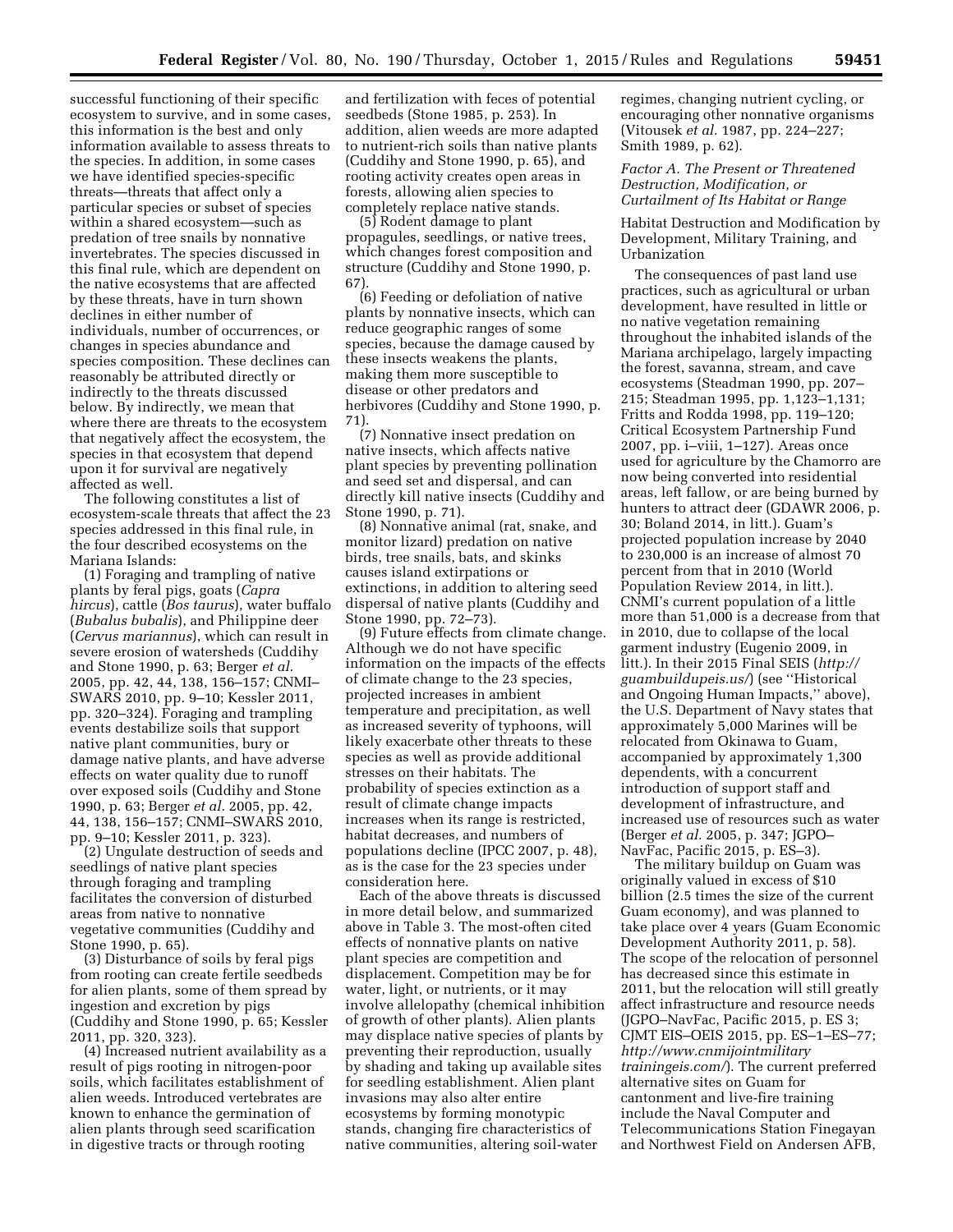where, in total, 16 of the 23 species or their habitat are known to occur (11 of the 14 plants: *Bulbophyllum guamense, Cycas micronesica, Dendrobium guamense, Eugenia bryanii, Heritiera longipetiolata, Maesa walkeri, Nervilia jacksoniae, Psychotria malaspinae, Solanum guamense, Tabernaemontana rotensis,* and *Tuberolabium guamense;*  and 5 of the 9 animals: The Mariana eight-spot butterfly, the Mariana wandering butterfly, the Guam tree snail, the humped tree snail, and the fragile tree snail), and additionally includes the host plants *Procris pendunculata* and *Elatostema calcareum* for the Mariana eight-spot butterfly and the host plant *Maytenus thompsonii* for the Mariana wandering butterfly. Further, the Navy is planning jungle training at the Naval Munitions Site (NMS) on Guam, which will require the establishment of foot trails within the southern portion of the NMS due to repeat use during maneuvering training. At least 5 of the 23 species (the plants *Cycas micronesica, Maesa walkeri, Psychotria malaspinae,* and *Tuberolabium guamense;* and the Guam tree snail) are known to occur on the Naval Magazine.

The inhabited island of Tinian and the uninhabited island of Pagan are planned to be used for military training with live-fire weapons and presence of military personnel (see ''Historical and Ongoing Human Impacts,'' above). The northern two-thirds of Tinian are leased by the U.S. Department of Defense, and the development of these lands and effects from live-fire training will directly impact the tree *Heritiera longipetiolata* and the humped tree snail, and their habitat in the forest ecosystem. Pagan is occupied by Slevin's skink, the humped tree snail, and tentatively *Cycas micronesica;* and is historical habitat of *Bulbophyllum guamense,* all of which will be negatively impacted by direct destruction by live-fire weapons or possible wildfires caused by them and by trampling and destruction by military personnel.

Most private lands on the island of Rota are on flat or low sloping ground. Low sloping grounds comprise approximately 66 percent of Rota's land base, and at least 75 percent of these lands are, or will soon be, committed to private use (CNMI Talakhaya-Sabana Conservation Action Plan (TSCAP)– CNMI Division of Environmental Quality (CNMI DEQ) 2012, p. 7). CNMI government programs call for the transfer of portions of public lands from public to private ownership through agriculture or village homestead programs (TSCAP–CNMI DEQ 2012, p.

7). In November 2007, the people of Rota voted to legalize casino gambling to increase tourism, and two development projects have been proposed. First, the Treasure Island Casino, which will build upon the existing Rota Hotel (CNMI Tourism Master Plan 2012, pp. 128–129; Zotomayor 2014, in litt.); and second, a casino designed around the existing Rota Resort and Country Club. Rota currently has seven operational hotels, and tourism is one of the island's primary industries, although a lack of reliable transportation currently limits the amount of visitors (CNMI Tourism Master Plan 2012, pp. 128–129). The 2012 CNMI Tourism Master Plan outlines ways to increase tourism and improve infrastructure on Saipan, Tinian, and Rota. Further development on Rota will cause an increase of water use, which will subsequently impact the Talakhaya Springs and the streams fed by the springs, as the Talakhaya Springs are the primary source of water used for human development on Rota. Specifically, dewatering of the streams on Rota could lead to elimination of the only known population of the Rota blue damselfly (see "Water Extraction," below). Additionally, development around and within forested areas on Rota will also directly impact the forest habitat and individuals of *Bulbophyllum guamense, Cycas micronesica, Dendrobium guamense, Heritiera longipetiolata, Maesa walkeri, Nervilia jacksoniae, Tabernaemontana rotensis,* and *Tuberolabium guamense;*  and the habitat and host plants of the Mariana wandering butterfly, and the humped tree snail and fragile tree snail.

Other urban development (primarily involving housing development) will further impact the ecosystems that support native species. On Guam, a housing development is proposed for the Sigua highlands, where two of the plant species (*Hedyotis megalantha* and *Phyllanthus saffordii*) addressed in this rule are known to occur (Kelman 2013, in litt.). In addition, the island of Aguiguan is proposed to be developed as an ecotourism resort (Eugenio 2013, in litt.). If developed, this ecotourism resort will negatively impact the forest and cave ecosystems that support three of the animals (the Pacific sheath-tailed bat, the humped tree snail, and Langford's tree snail) listed as endangered species in this final rule, by causing destruction of the forest ecosystem (and associated food sources for the Pacific sheath-tailed bat) for development of tourist facilities for transportation and accommodation, by associated introduction of nonnative

predators and herbivores, and by causing direct disturbance by visitation of caves.

The total land area for all of the northern islands (within these species' current and historical range) is only 62 mi2 (160 km2), and 44 mi2 (114 km2) of this land area is on islands with volcanic activity, which could impact the species and their habitat. The larger land area on the southern islands (332 mi2 (857 km2)), within these species' current and historical range, is undergoing increased human use, as described above.

In summary, development, military training, urbanization (Guam DAWR 2006, p. 69), and the associated destruction or degradation of habitat through loss of forest and savanna areas, disturbance of caves, and dewatering of streams, are serious threats to 13 of the 14 plants (*Bulbophyllum guamense, Cycas micronesica, Dendrobium guamense, Eugenia bryanii, Hedyotis megalantha, Heritiera longipetiolata, Maesa walkeri, Nervilia jacksoniae, Phyllanthus saffordii, Psychotria malaspinae, Solanum guamense, Tabernaemontana rotensis,* and *Tuberolabium guamense*), and to 8 of the 9 animals (the Pacific sheath-tailed bat, Slevin's skink, the Mariana eightspot butterfly, the Rota blue damselfly, the Guam tree snail, the humped tree snail, Langford's tree snail, and the fragile tree snail) that are dependent on these ecosystems. We do not have sufficient information specific to 2 of the 23 species, *Tinospora homosepala*  and the Mariana wandering butterfly, that would lead us to conclude that habitat loss as a result of development, military training, or urbanization is a threat to these species. For a more thorough discussion of previous occupations and current U.S. military activities, see ''Historical and Ongoing Human Impact,'' above.

# Habitat Destruction and Modification by Nonnative Animals

Animal species introduced by humans, either intentionally or accidentally, are responsible for some of the greatest negative impacts to the four Mariana Islands ecosystems described here (Stone 1970, pp. 14, 32; Intoh 1986 in Conry 1988, p. 26; Fritts and Rodda 1998, p. 130). Although there are numerous reports of myriad introduced animal species that have negatively impacted the four described Mariana Islands ecosystems, ranging from ungulates to insects (including such diverse animals as the musk shrew (*Suncus murinus*), dogs (*Canis lupis familiaris*), cats (*Felis catus*), and black drongoes (birds; *Dicrurus macroercus*)),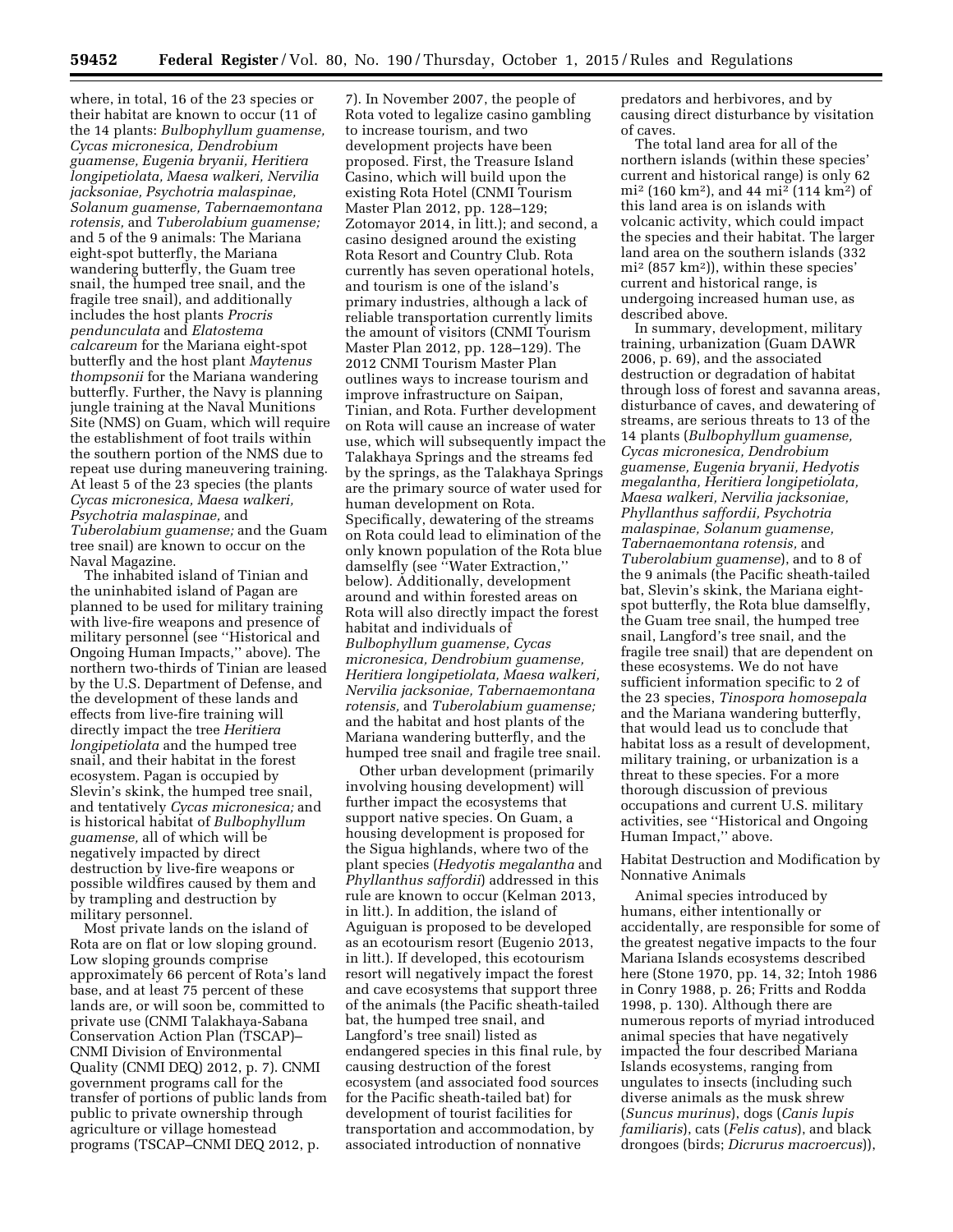we have focused our efforts here on the negative impacts of those species that impose the greatest harmful effects on the four ecosystems (see Tables 3 and 4, above). In addition, we address the compounding effects on these ecosystems that arise when the pressure of two or more individual negative impacts is greater than the sum of their parts (*i.e.,* synergistic effects). Below we discuss the negative impacts of various nonnative animals, including feral pigs, goats, cattle, and water buffalo, as well as Philippine deer, rats, and the brown treesnake, which impose the greatest adverse impacts on one or more of the 4 described Mariana Islands ecosystems (forest, savanna, stream, and cave) that support the 23 species addressed in this final rule (Stone 1970, pp. 14, 32; Intoh 1986 in Conry 1988, p. 26; Fritts and Rodda 1998, pp. 130–133; Berger *et al.*  2005, pp. 42, 44, 138, 156–157; CNMI– SWARS 2010, pp. 7, 24). Because most of the islands in the Mariana archipelago are small (Guam being the largest), the negative impacts associated with a destructive nonnative animal species affect the entire island. The mild climate of the islands, combined with the lack of competitors or predators, has led to the successful establishment of large populations of these introduced animals, to the detriment of the native Mariana Island species and ecosystems. These effects are discussed in more detail, below.

# Habitat Destruction and Modification by Introduced Ungulates

Like most oceanic islands, the Mariana Islands, and greater Micronesia, did not support indigenous populations of terrestrial mammalian herbivores prior to human colonization (Wiles *et al.* 1999, p. 194). Although agriculture and land use by the Chamorro clearly altered the landscape and composition of native biota in the Mariana Islands, starting more than 3,500 years ago (Perry and Morton 1999, p. 126; Steadman 1995, pp. 1,126–1,127), impacts to the native species and ecosystems of the Marianas accelerated following the arrival of Magellan in the 1500s (Pregill 1998, p. 66; Perry and Morton 1999, pp. 126–127). The Spanish and subsequent explorers intentionally introduced pigs, cattle, goats, water buffalo, and Philippine deer to serve as food sources (Fosberg 1960, p. 54; Conry 1988, pp. 26–28). The isolation of the Mariana Islands allowed plant species to evolve without defenses to browsing and grazing animals, such as secondary metabolites and spines, making them highly susceptible to herbivory (Bowen and Van Vuren 1997, p. 1,249; Wiles *et al.* 1999, p. 194).

Introduced mammals have profoundly influenced many insular ecosystems around the globe through alteration of the physical environment, culminating in the decline and loss of native biota (Stone 1970, pp. 14, 32; Scowcroft and Giffin 1983 in Wiles *et al.* 1999, p. 194; Stone 1985, pp. 251, 253–263; Campbell and Donlan 2004, pp. 1,363, 1,365), including the Mariana Islands ecosystems (Conry 1988, pp. 27–28; Mueller-Dombois and Fosberg 1998, pp. 250–252, 264; Berger *et al.* 2005, pp. 42, 44, 138, 156–157; CNMI–SWARS 2010, pp. 7, 24).

The presence of alien mammals is considered one of the primary factors underlying the alteration and degradation of native plant communities and habitats on the Mariana Islands. The destruction or degradation of habitat due to nonnative ungulates, including pigs, goats, cattle, water buffalo, and deer, is currently a threat to 17 of the 23 species addressed in this final rule, in 2 of the 4 ecosystems (forest and savanna) on 7 of the 15 Mariana Islands (Guam, Rota, Aguiguan, Tinian, Alamagan, Pagan, and Agrihan). Habitat degradation or destruction by ungulates is a threat to 10 of the 14 plant species (*Cycas micronesica, Eugenia bryanii, Hedyotis megalantha, Heritiera longipetiolata, Maesa walkeri, Nervilia jacksoniae, Phyllanthus saffordii, Psychotria malaspinae, Solanum guamense,* and *Tabernaemontana rotensis*), and 7 of the 9 animal species (the Pacific sheathtailed bat, Slevin's skink, the Mariana eight-spot butterfly, the Guam tree snail, the humped tree snail, Langford's tree snail, and the fragile tree snail) addressed in this final rule (Table 3) (Stone 1970, pp. 14, 32; Perlman and Wood 1994, pp. 135–136.; Fritts and Rodda 1998, pp. 130–133; Mueller-Dombois and Fosberg 1998, p. 250; Perry and Morton 1999, pp. 126–127; Wiles and Johnson 2004, p. 586; Vogt and Williams 2004, pp. 82–89; Berger *et al.* 2005, pp. 42, 44, 138, 156–157; CNMI–SWARS 2010, pp. 7, 24; Pratt 2011, pp. 2, 36; Cook 2012, in litt.; Rogers 2012, in litt.; Rubinoff and Haines 2012, in litt.; Gawel 2014, in litt.; Marler 2014, in litt.). The three epiphytic orchids (*Bulbophyllum guamense, Dendrobium guamense,* and *Tuberolabium guamense*), the vine *Tinospora homosepala,* the Mariana wandering butterfly and its host plant *Maytenus thompsonii,* and the Rota blue damselfly are not reported to be vulnerable to habitat modification and destruction caused by nonnative ungulates.

*Pigs—*The destruction or degradation of habitat due to nonnative feral pigs is

currently a threat in 2 (forest and savanna) of the 4 Mariana Islands ecosystems and their associated species on 4 of the 15 islands (Guam, Alamagan, Pagan, and Agrihan) (Berger *et al.* 2005, pp. 37–38, 40–44, 51, 95, 114; CNMI– SWARS 2010, p. 15; Kessler 2011, pp. 320, 323; Pratt 2011, pp. 2, 36). Pigs are present on other islands in the archipelago not noted above (*i.e.,* Rota, Saipan, and Tinian); however, they are present in very low numbers, primarily on farms and, therefore, not considered a threat on these islands at this time.

Feral pigs are known to cause deleterious impacts to ecosystem processes and functions throughout their worldwide distribution (Aplet *et al.* 1991, p. 56; Anderson and Stone 1993, p. 201; Campbell and Long 2009, p. 2,319). Feral pigs are extremely destructive and have both direct and indirect impacts on native plant communities. While rooting in the earth in search of invertebrates and plant material, pigs directly impact native plants by disturbing and destroying vegetative cover, and trampling plants and seedlings. It has been estimated that at a conservative rooting rate of 2 square yards  $(yd^2)$  (1.7 m<sup>2</sup>) per minute, with only 4 hours of foraging a day, a single pig could disturb more than 1,600 yd2 (1,340 m2) (or approximately 0.3 ac, or 0.1 ha) of groundcover per week (Anderson *et al.* 2007, in litt.). Pigs may also reduce or eliminate plant regeneration by damaging or eating seeds and seedlings (further discussion of predation by nonnative ungulates is provided under ''*Factor C. Disease and Predation,''* below). Pigs are a major vector for the establishment and spread of competing invasive, nonnative plant species by dispersing plant seeds on their hooves and fur, and in their feces (Diong 1982, pp. 169–170, 196–197), which also serves to fertilize disturbed soil (Siemann *et al.* 2009, p. 547). In addition, pig rooting and wallowing contributes to erosion by clearing vegetation and creating large areas of disturbed soil, especially on slopes (Smith 1985, pp. 190, 192, 196, 200, 204, 230–231; Stone 1985, pp. 254–255, 262–264; Tomich 1986, pp. 120–126; Cuddihy and Stone 1990, pp. 64–65; Aplet *et al.* 1991, p. 56; Loope *et al.*  1991, pp. 18–19; Gagne and Cuddihy 1999, p. 52; Nogueira-Filho *et al.* 2009, p. 3,681; CNMI–SWARS 2010, p. 15; Dunkell *et al.* 2011, pp. 175–177; Kessler 2011, pp. 320, 323). Erosion, resulting from rooting and trampling by pigs, impacts native plant communities by contributing to watershed degradation and alteration of plant nutrient status, as well as causing direct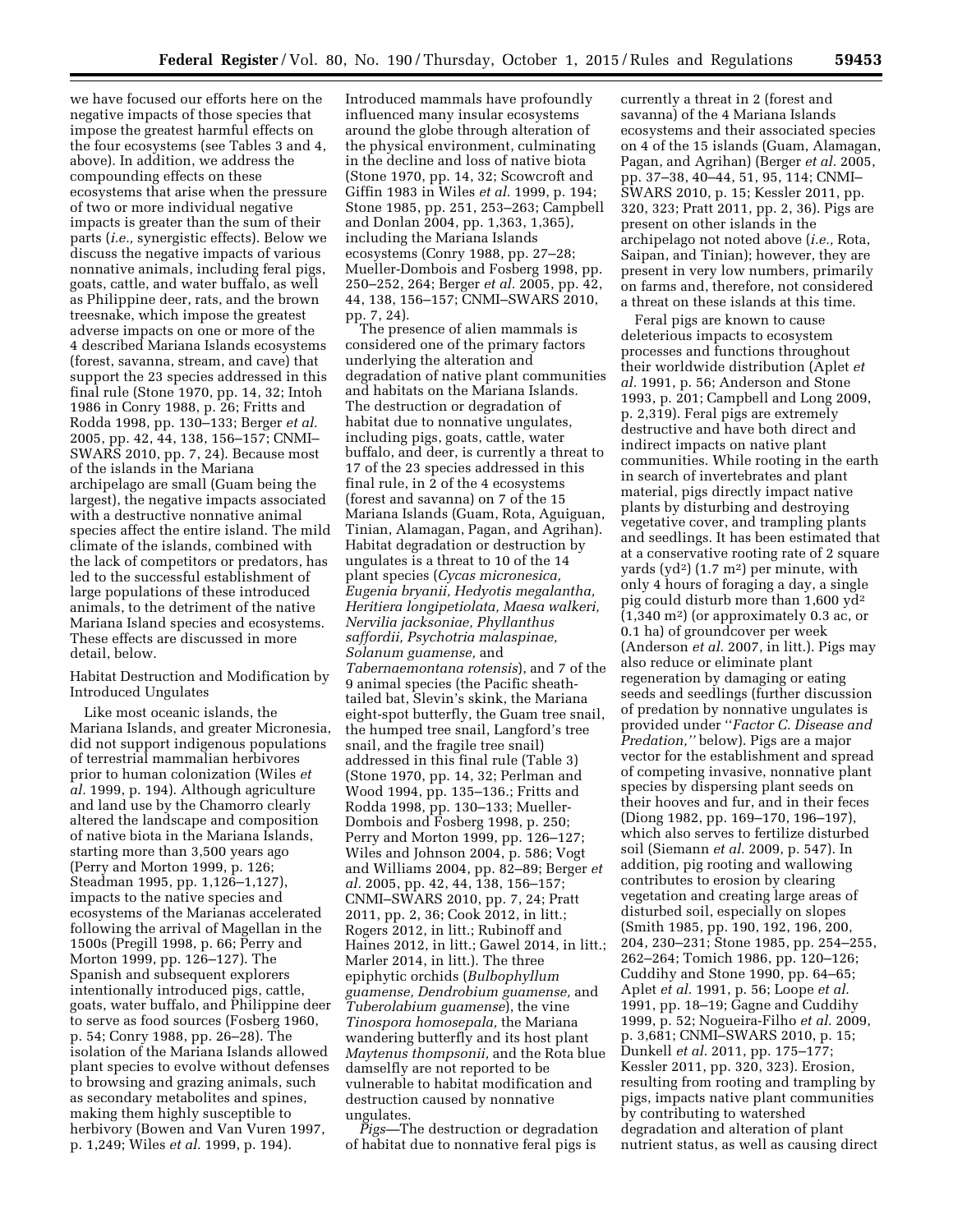damage to individual plants from landslides (Berger *et al.* 2005, pp. 42– 44; Vitousek *et al.* 2009, pp. 3,074– 3,086; Chan-Halbrendt *et al.* 2010, p. 251; Kessler 2011, pp. 320–324).

In the Hawaiian Islands, pigs have been described as the most pervasive and disruptive nonnative influence on the unique native forests, and are widely recognized as one of the greatest current threats to Hawaii's forest ecosystems (Aplet *et al.* 1991, p. 56; Anderson and Stone 1993, p. 195). The negative impacts from pig rooting and wallowing described above negatively affects 2 of the 4 described ecosystems (forest and savanna), and 14 of the 23 species (9 plants: *Cycas micronesica, Hedyotis megalantha, Heritiera longipetiolata, Maesa walkeri, Nervilia jacksoniae, Phyllanthus saffordii, Psychotria malaspinae, Solanum guamense,* and *Tabernaemontana rotensis;* and 5 animals: Slevin's skink, the Mariana eight-spot butterfly, and the Guam tree snail, the humped tree snail, and the fragile tree snail) listed as endangered or threatened species in this final rule (Conry 1988, pp. 27–28; Vogt and Williams 2004, p. 88; Berger *et al.*  2005, pp. 37–38, 40–44, 51, 95, 114; CNMI–SWARS 2010, p. 15; SWCA Environmental Consultants (SWCA) 2010, p. 38; Kessler 2011, pp. 320, 323; Pratt 2011, pp. 2, 36; Harrington *et al.*  2012, in litt.).

*Goats—*Habitat destruction or degradation of habitat due to nonnative feral goats is currently a threat to three of the species addressed in this final rule in two (forest and cave) of the four Mariana Islands ecosystems, on the islands of Aguiguan, Alamagan, Pagan, and Agrihan (Berger *et al.* 2005, pp. 36, 38, 40, 42–47; CNMI–SWARS 2010, p. 15; Kessler 2011, pp. 320–323; Pratt 2011, pp. 2, 36). Goats are presumably present on other islands (*e.g.,* Guam and Saipan, and possibly Rota), but these individuals are primarily on farms and, therefore, are not considered a threat at this time (Kremer 2013, in litt.). Three of the 23 species listed as endangered or threatened species in this rule (the Pacific sheath-tailed bat, the humped tree snail, and Langford's tree snail), within the forest and cave ecosystems on the above-mentioned islands, are negatively affected by feral goats.

The feral goat population on Aguiguan increased from a handful of animals in 1992 to more than 1,000 in 2002, which led to the general destruction of the forest ecosystem due to lack of regeneration of native plants and almost complete loss of understory plants, leaving only two native plants that are unpalatable, *Cynometra ramiflora* and *Meiogyne cylindrocarpa* 

(Wiles and Worthington 2002, p. 7; Cruz *et al.* 2008, p. 243). In addition, feral goats on Aguiguan have been observed entering caves for shelter, which disrupts the endangered Mariana swiftlet colonies and is believed to disturb the Pacific sheath-tailed bat (Wiles and Worthington 2002, p. 17; Cruz *et al.* 2008, p. 243). Researchers found that if caves suitable for bats were occupied by goats, there were no bats present in the caves (GDAWR 1995, p. 95). Goats are widely recognized to have almost limitless ranges, and are able to access, and forage in, extremely rugged terrain (Clarke and Cuddihy 1980, pp. C–19, C–20; Culliney 1988, p. 336; Cuddihy and Stone 1990, p. 64).

Goats have completely eliminated some plant species from islands (Mueller-Dombois and Fosberg 1998, p. 250; Atkinson and Atkinson 2000, p. 21). Goat browsing negatively impacts the habitat that supports the humped tree snail (on Aguiguan, Alamagan, and Pagan), and the fragile tree snail and Langford's tree snail (on Aguiguan) in the forest ecosystem by altering the essential microclimate, leading to increased desiccation and disruption of plant decay processes (Mueller-Dombois and Fosberg 1998, p. 250). On Agrihan, goats have destroyed much of the shrubs that make up the subcanopy, and the herbs in the understory (Ohba 1994, p. 19). In addition, goats eat the seeds and seedlings of one of the dominant Micronesian (Mariana Islands and Palau) endemic canopy species, *Elaeocarpus joga,* preventing its regeneration (Ohba 1994, p. 19; Ritter and Naugle 1999, pp. 275–281). None of the 23 species addressed in this final rule are known to currently occur on Agrihan; however, this island may be involved in future recovery efforts for 1 or more of the 23 species, and 2 other listed species, the Mariana fruit bat (*Pteropus mariannus mariannus*) and the Micronesian megapode (*Megapodius laperouse*), occur there.

*Cattle—*Habitat destruction or degradation of habitat by feral cattle is currently a threat to one species addressed in this final rule (the humped tree snail) in the forest ecosystem on the islands of Alamagan and Pagan (Berger *et al.* 2005, pp. 114, 218; Kessler 2011, p. 320). Cattle grazing damages the native vegetation and contributes to loss of native plant species, and also alters the essential microclimate leading to increased desiccation and disruption of plant decay processes necessary to support the humped tree snail, which currently occurs on the islands of Alamagan and Pagan (Mueller-Dombois and Fosberg 1998, p. 261; Pratt 2011, pp. 2, 36; Hadfield 2010, 23 pp.; Berger

*et al.* 2005, pp. 114, 218). Feral cattle eat native vegetation, trample roots and seedlings, cause erosion, create disturbed areas into which alien plants invade, and spread seeds of alien plants in their feces and on their bodies. The forest in areas grazed by cattle degrades to grassland pasture, and plant cover is reduced for many years following removal of cattle from an area. Feral cattle have also roamed the island of Tinian for centuries and are reported to have negatively affected habitat across the island by grazing, trampling plants, and exposing soil, thereby changing the microclimate and composition of vegetation (Wiles *et al.* 1990, pp. 167– 180; Natural Resources Conservation Service (NRCS) 2015, in litt.).

At present the number of feral cattle on Tinian is very low, and we do not consider feral cattle to currently pose a significant threat to the two species that occur on the island (the plant *Heritiera longipetiolata,* and the humped tree snail). However, cattle ranching is gaining in popularity, and in the future the number of cattle is expected to double from 1,500 individuals (Bagnol 2014, in litt.; NRCS 2015, in litt.). The number of cattle ranchers on Tinian has risen from 10 or 12 in 2010, to 49 ranchers by 2014 (Bagnol 2014, in litt.). As numbers of cattle and ranchers increase on Tinian, there may be a somewhat greater risk of cattle potentially escaping and becoming feral. Both feral and domestic cattle can drastically alter the landscape (Wiles *et al.* pp. 176–177), and depending on the location and amount of land designated as pasture land for domestic cattle, negative impacts to the forest ecosystem may be observed in the future. The Pacific sheath-tailed bat, and the plants *Dendrobium guamense, Solanum guamense,* and *Tuberolabium guamense,* occurred historically on Tinian.

*Water buffalo—*Several herds of Asiatic water buffalo or carabao roam southern Guam and the Naval Magazine area, and cause damage to the forest and savanna ecosystems that support 10 of the 23 species listed as endangered or threatened species (6 plants: *Cycas micronesica, Heritiera longipetiolata, Maesa walkeri, Nervilia jacksoniae, Psychotria malaspinae,* and *Tabernaemontana rotensis;* 4 animals: The Mariana eight-spot butterfly, the Guam tree snail, the humped tree snail, and the fragile tree snail) (Conry 1988, pp. 27–28; Harrington *et al.* 2012, in litt.). Water buffalo create mud wallows and trample vegetation (Conry 1988, p. 27). Wallowing pools can cover as much as 0.3 ac (0.1 ha) and reach a depth of 3 ft (1.0 m) (Conry 1988, p. 27), and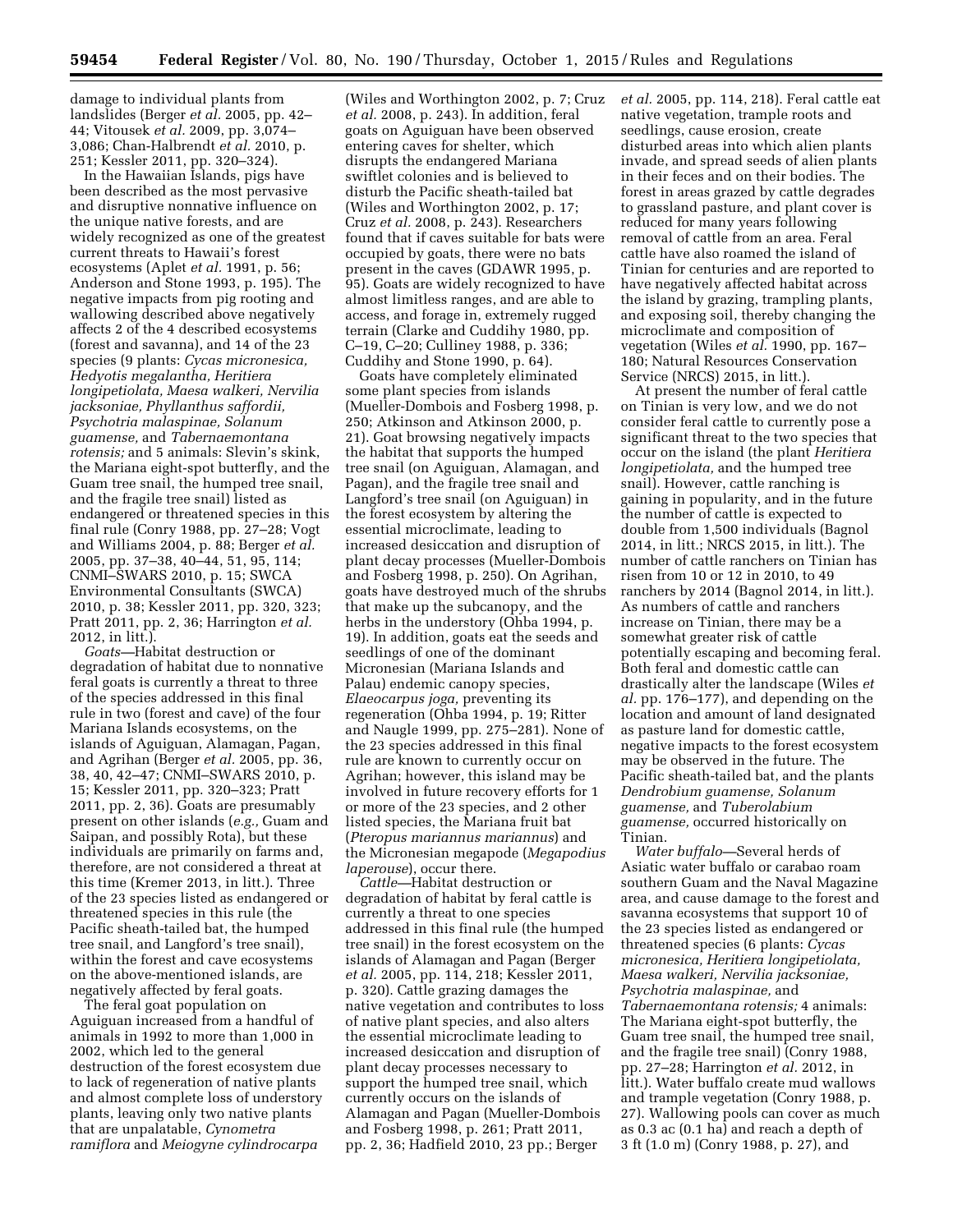trampling denudes land cover, leaving erosion scars and slumping (Conry 1988, pp. 27–28). Water buffalo negatively impact the Mariana eightspot butterfly by damaging the habitat that supports its two host plants (*Procris pendunculata* and *Elatostema calcareum*). Although four additional species (the three epiphytic orchids (*Bulbophyllum guamense, Dendrobium guamense,* and *Tuberolabium guamense*), and the Mariana wandering butterfly and its host plant *Maytenus thompsonii*) may occur on the Naval Magazine, these four species are not as vulnerable to the negative impacts associated with water buffalo.

*Deer—*Habitat destruction or degradation due to Philippine deer is currently a threat to 13 of the 23 species found in 2 of the 4 described Mariana Island ecosystems (forest and savanna) on the islands of Guam and Rota (Wiles *et al.* 1999, pp. 198–200). Philippine deer have caused extensive damage resulting in changes in the forest structure, including erosion, grazing to the point of clearing the entire herbaceous understory, consumption of seeds and seedlings preventing regeneration of native plants and the spread of invasive plant species, and other physical damage (*e.g.,* trunk rubbing) (Schreiner 1997, pp. 179–180; Wiles *et al.*1999, pp. 193–215; Berger *et al.* 2005, pp. 36, 45–46, 100; CNMI– SWARS 2010, p. 24; JGPO–NavFac, Pacific 2010b, p. 3–33; SWCA 2011, pp. 35, 42; Harrington *et al.* 2012, in litt.). At least 34 native plant species in the forest ecosystem have been documented as known food of the deer on the islands of Guam and Rota, including: (1) Genera of 5 plant species addressed in this final rule (*Cycas* spp. (*e.g., C. micronesica*), *Eugenia* spp. (*e.g., E. bryanii*), *Heritiera*  spp. (*e.g., H. longipetiolata*), *Psychotria*  spp. (*e.g., P. malaspinae*), and *Solanum*  spp. (*e.g., S. guamense*); and genera of the 2 host plants, *Procris* spp. and *Elatostema* spp., that support the Mariana eight-spot butterfly; (2) several keystone ecosystem species: *Artocarpus mariannensis* (dokdok, seeded bread fruit), *Discocalyx megacarpa* (otot), *Merrilliodendron megacarpum* (faniok), *Piper* spp., *Pipturus argenteus,* and *Premna obtusifolia* (false elder); and (3) the listed plant species *Serianthes nelsonii* (Wiles *et al.* 1999, pp. 198–200, 203; Rubinoff and Haines 2012, in litt.). Philippine deer degrade the habitats that support 12 of the 23 species listed as endangered or threatened species in this final rule, in the forest and savanna ecosystems on the islands of Guam and Rota (8 plants: *Cycas micronesica, Eugenia bryanii, Heritiera* 

*longipetiolata, Maesa walkeri, Nervilia jacksoniae, Psychotria malaspinae, Solanum guamense,* and *Tabernaemontana rotensis;* and 4 animals: The Mariana eight-spot butterfly (including the two host plants *Procris pendunculata* and *Elatostema calcareum*), the Guam tree snail, the humped tree snail, and the fragile tree snail).

In summary, the habitats for 17 of the 23 species within all 4 ecosystems (forest, savanna, stream, and cave) identified in this rule are exposed to ongoing destruction and modification by feral ungulates (pigs, goats, cattle, and water buffalo), and Philippine deer (10 plants: *Cycas micronesica, Eugenia bryanii, Hedyotis megalantha, Heritiera longipetiolata, Maesa walkeri, Nervilia jacksoniae, Phyllanthus saffordii, Psychotria malaspinae, Solanum guamense,* and *Tabernaemontana rotensis;* and 7 animals: The Pacific sheath-tailed bat, Slevin's skink, the Mariana eight-spot butterfly (and its two host plants *Procris pendunculata* and *Elatostema calcareum*), the Guam tree snail, the humped tree snail, Langford's tree snail, and the fragile tree snail). The effects of these nonnative animals include: (1) The destruction of vegetative cover and the required microclimate of the 4 tree snails, (2) trampling of plants and seedlings and direct consumption of native vegetation and the 10 plants, as well as the host plants for the 2 butterflies, (3) altering the native ecosystems that provide habitat for the 10 plants and 7 animals by soil disturbance leading to erosion and sedimentation, (4) dispersal of alien plant seeds on hooves and coats and in feces, which contributes to invasion and alteration of ecosystems required by the 10 plants and 7 animals, (5) alteration of soil nitrogen availability, and creation of open areas conducive to further invasion of native ecosystems by nonnative pest plant species, and (6) alteration of food availability for the Pacific sheath-tailed bat by destruction of native forest and the associated insect prey. All of these impacts lead to the subsequent conversion of a plant community dominated by native species to one dominated by nonnative species (see ''Habitat Destruction and Modification by Nonnative Plants,'' below). In addition, because these nonnative animals inhabit terrain that is often steep and rugged (Cuddihy and Stone 1990, pp. 64–65; Berger *et al.*  2005, pp. 36–38, 40–47, 51, 95, 100, 114, 218), foraging and trampling contribute to severe erosion of watersheds. Nonnative ungulates would thus pose a potential threat to the Rota

blue damselfly's stream habitat, if these ungulates were allowed to roam freely on Rota (Dunkell *et al.* 2011, p. 192).

Habitat Destruction and Modification by Introduced Small Vertebrates

*Rats—*There are three rat species found in the Mariana Islands: (1) The Polynesian rat (*Rattus exulans*), the only rat found in prehistoric fossil records; (2) the Norway rat (*R. norvegicus*); and (3) a putative new southeast Asian *Rattus* species, originally thought to be *R. diardii* (synonymous with *R. tanezumi*) (Kuroda 1938 in Wiewel *et al.*  2009, p. 208; Wiewel *et al.* 2009, pp. 210, 214–216; Pages *et al.* 2010, p. 200; Pages *et al.* 2013, pp. 1,019–1,020). One or more of these rat species are present on all 15 Mariana Islands (Wiewel *et al.*  2009, pp. 205–222; Kessler 2011, p. 320). Rats are a threat to the forest and savanna ecosystems that support 22 of the 23 species listed as endangered or threatened in this final rule (all 14 plant species and 8 of 9 animal species—all except the Rota blue damselfly in the stream ecosystem), by affecting regeneration of native vegetation, thereby destroying or eliminating the associated flora and fauna of these ecosystems.

Rats are recognized as one of the most destructive invasive vertebrates, causing significant ecological, economic, and health impacts (Cuddihy and Stone 1990, pp. 68–69; Atkinson and Atkinson 2000, pp. 23–24). Rats impact native plants by eating fleshy fruits, seeds, flowers, stems, leaves, roots, and other plant parts (Atkinson and Atkinson 2000, p. 23), and can seriously affect plant regeneration. A New Zealand study of rats in native forests has demonstrated that, over time, differential regeneration of plants, as a consequence of rat predation, may alter the species composition of forested areas (Cuddihy and Stone 1990, p. 69). Rats have caused declines or even the complete elimination of island plant species (Campbell and Atkinson 1999, in Atkinson and Atkinson 2000, p. 24). Plants with fleshy fruits are particularly susceptible to rat predation (Stone 1985, p. 264; Cuddihy and Stone 1990, pp. 67–69).

Rats also impact the faunal composition of ecosystems by predation or competition with native amphibian, avian, invertebrate, mammalian, and reptilian species, often resulting in population declines or even extirpations; disruption of island trophic systems including nutrient cycling; and by the creation of novel vectors and reservoirs for diseases and parasites (Pickering and Norris 1996 in Wiewel *et al.* 2009, p. 205; Chanteau *et*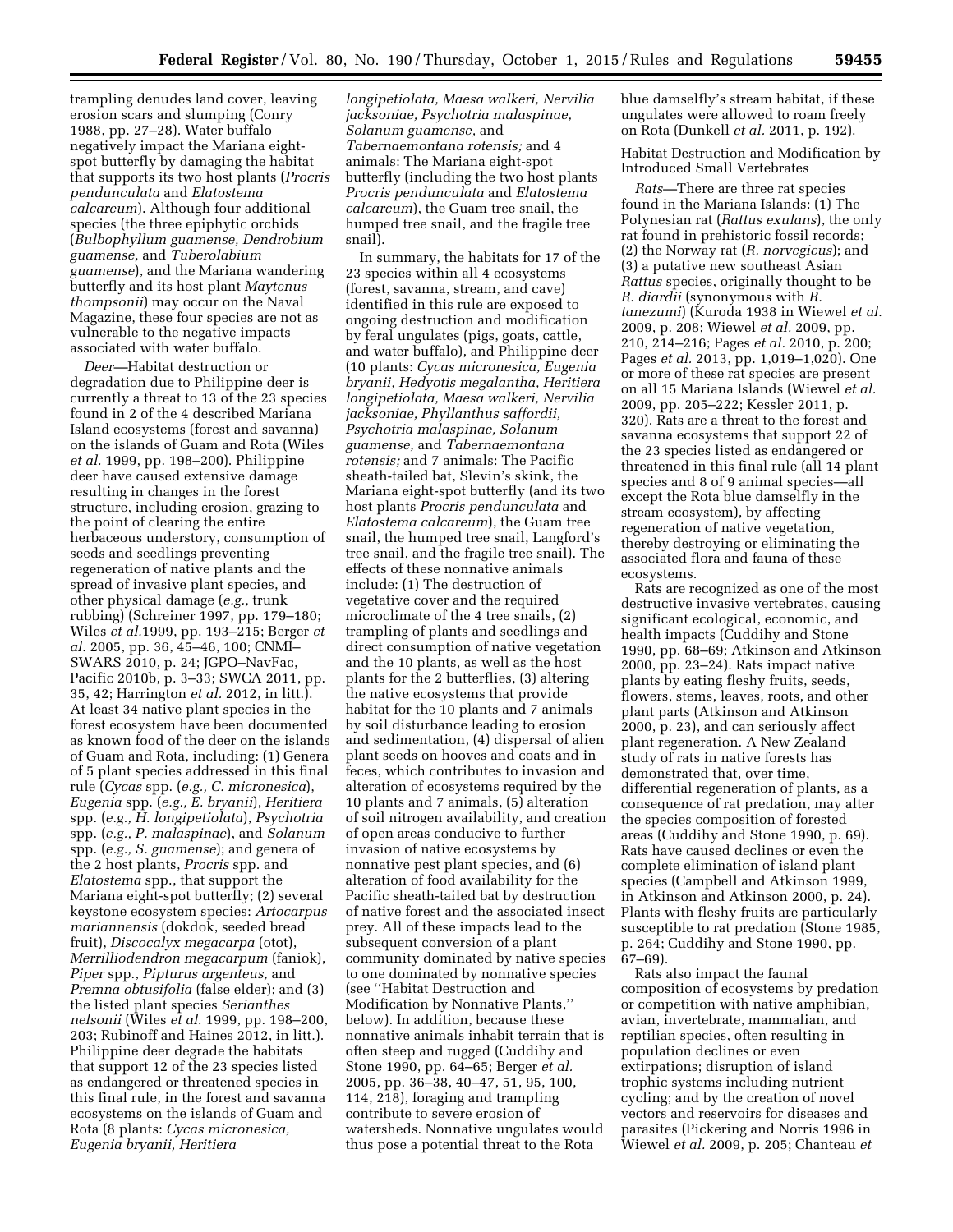*al.* 1998 in Wiewel *et al.* 2009, p. 205; Fukami *et al.* 2006, pp. 1,302–1,303; Towns *et al.* 2006, pp. 876–877; Wiewel *et al.* 2009, p. 205).

Rats are less numerous on Guam compared to Rota, Saipan, and Tinian, due to the presence of the brown treesnake (see ''Brown Treesnake,'' below) (Wiewel *et al.* 2009, p. 210). An inverse relationship has been observed between rat density and the density of the brown treesnake, as rats are a food source and, therefore, contribute toward the brown treesnake's persistence (Rodda and Savidge 2007, p. 315; Wiewel *et al.* 2009, p. 218). Rodda *et al.*  (1991, in Berger *et al.* 2005, p. 175) suggests that rats negatively impact native reptile populations, such as Slevin's skink, by aggressively competing for habitat. Several restoration studies have shown rapid increases in skink populations after removal of rats (Towns *et al.* 2001, pp. 6, 9).

*Brown treesnake—*The brown treesnake, native to coastal eastern Australia and north through Papua New Guinea and Melanesia, was accidentally introduced to Guam shortly after World War II (Rodda and Savidge 2007, p. 307). This arboreal, nocturnal snake was first observed near the Fena Reservoir in the Santa Rita area, and now occupies all ecosystems on Guam (Rodda and Savidge 2007, p. 314). There are reported sightings of the brown treesnake on Saipan; however, there are no known established populations on Saipan at this time (Campbell 2014, pers. comm.; Phillips 2014, pers. comm.). On September 3, 2014, a brown treesnake was captured in a snake trap along the Rota Seaport fence line promptly initiating extensive islandwide surveys that did not detect any others (Phillips 2015, in litt.). The brown treesnake is believed responsible for the extirpation of 13 of Guam's 22 native bird species (including all but 1 of its native forest bird species), and for contributing to the elimination of the Mariana fruit bat, the Pacific sheathtailed bat, and Slevin's skink populations from the island (Rodda and Savidge 2007, p. 307).

The loss or severe reduction of so many bird species and other small native animal species on Guam has ecosystem-wide impacts, since many of these bird and small animal species were responsible for seed dispersal and pollination of native plants (Perry and Morton 1999, p. 137; Rodda and Savidge 2007, p. 311; Rogers 2008, in litt.; Rogers 2011, pp. 1–75). Some report that the brown treesnake has eliminated virtually all native seed dispersers (Fritts and Rodda 1998, p. 129). Field

studies have demonstrated that seed dispersal of selected native plant species (*Aglaia mariannensis, Elaeocarpus joga,* and *Premna obtusifolia*) have declined on Guam as compared to neighboring islands (Rota, Saipan, and Tinian), due to brown treesnake predation on native birds and other small native vertebrate species (Ritter and Naugle 1999, pp. 275–281; Rogers 2008, in litt.; Rogers 2009, in litt.; Rogers 2011, pp. 1–75). Almost three quarters of the native tree species on Guam were once dependent on birds to eat their fruits and disperse their seeds (Rogers 2009, in litt.; Rogers 2011, pp. 1–75). Detailed studies on the native tree *P. obtusifolia* show that seeds handled by birds are twice as likely to germinate than seeds that fall off the tree and land directly below on the forest floor (by either simply nicking the seed and dropping it, or fully digesting the outer seed coat and excreting it in feces) (Rogers 2009, in litt.; Rogers 2011, pp. 1–75). An impact at one trophic level (elimination of seed dispersers) has cascading effects on other trophic levels, and can affect ecosystem stability (Perry and Morton 1999, p. 137).

The brown treesnake's elimination of native plant seed dispersers is an indirect threat that negatively impacts 2 of the 4 described ecosystems (forest and savanna), and the habitat of 18 of the 23 species (all 14 plant species and 4 of the 9 animal species, including the Mariana eight-spot butterfly, the Guam tree snail, the humped tree snail, and the fragile tree snail) listed as endangered or threatened in this final rule.

Habitat Destruction and Modification by Nonnative Plants

Native vegetation on the Mariana Islands has undergone extreme alteration because of past and present land management practices, including ranching, the deliberate introduction of nonnative plants and animals, agricultural development, military actions, and war (Ohba 1994, pp. 17, 28, 54–69; Mueller-Dombois and Fosberg 1998, p. 242; Berger *et al.* 2005, pp. 45, 105, 110, 218, 347, 350; CNMI–SWARS 2010, pp. 7, 9, 13, 16). Some nonnative plants were brought to the Mariana Islands by various groups of people, including the Chamorro, for food or cultural reasons.

The native flora of the Mariana Islands (plant species that were present before humans arrived) consisted of no more than 500 taxa, 10 percent of which were endemic (species that occur only in the Mariana Islands). Over 100 plant taxa have been introduced from elsewhere, and at least one third of

these have become pests (*i.e.,* injurious plants) (Stone 1970, pp. 18–21; Mueller-Dombois and Fosberg 1998, pp. 242– 243, 249, 262–263; Costion and Lorence 2012, pp. 51–100). Of these approximately 30 nonnative pest plant species, at least 9 have altered the habitat of 20 of the 23 species listed as endangered or threatened species in this final rule (only 3 of the animal species, the Pacific sheath-tailed bat, the Slevin's skink, and the Mariana wandering butterfly, are not directly impacted by nonnative plants (see Table 3)).

Nonnative plants degrade native habitat in the Mariana Islands by: (1) Modifying the availability of light through alterations of the canopy structure; (2) altering soil-water regimes; (3) modifying nutrient cycling; (4) altering the fire regime affecting native plant communities (*e.g.,* successive fires that burn farther and farther into native habitat, destroying native plants and removing habitat for native species by altering microclimatic conditions to favor alien species); and (5) ultimately converting native-dominated plant communities to nonnative plant communities (Smith 1985, pp. 217–218; Cuddihy and Stone, 1990, p. 74; Matson 1990, p. 245; D'Antonio and Vitousek 1992, p. 73; Ohba 1994, pp. 17, 28, 54– 69; Vitousek *et al.* 1997, pp. 6–9; Mueller-Dombois and Fosberg 1998, pp. 242–243, 249, 262–263; Berger *et al.*  2005, pp. 45, 105, 110, 218, 347, 350; CNMI–SWARS 2010, pp. 7, 9, 13, 16).

The following list provides a brief description of the nonnative plants that impose the greatest negative impacts to forest, savanna, and stream ecosystems and the species addressed in this final rule that depend on these ecosystems (all 14 of the plant species and 6 of the animal species, including the Mariana eight-spot butterfly, Rota blue damselfly, humped tree snail, Langford's tree snail, Guam tree snail, and fragile tree snail).

• *Antigonon leptopus* (chain of hearts, Mexican creeper, coral vine), a perennial vine native to Mexico, has become widespread throughout the Mariana Islands. This species is a fastgrowing, climbing vine that can reach up to 25 ft (8 m) in length, and smothers all native plants in its path (University of Florida Center for Aquatic and Invasive Plants (UF) 2014, in litt.). The fact that this species can tolerate poor soil and a wide range of light conditions makes this species a very successful invasive plant (UF 2013, in litt.).

• *Coccinia grandis* (ivy or scarlet gourd), native throughout Africa and Asia, is an aggressive noxious pantropical weedy vine that forms dense blankets that smother vegetation,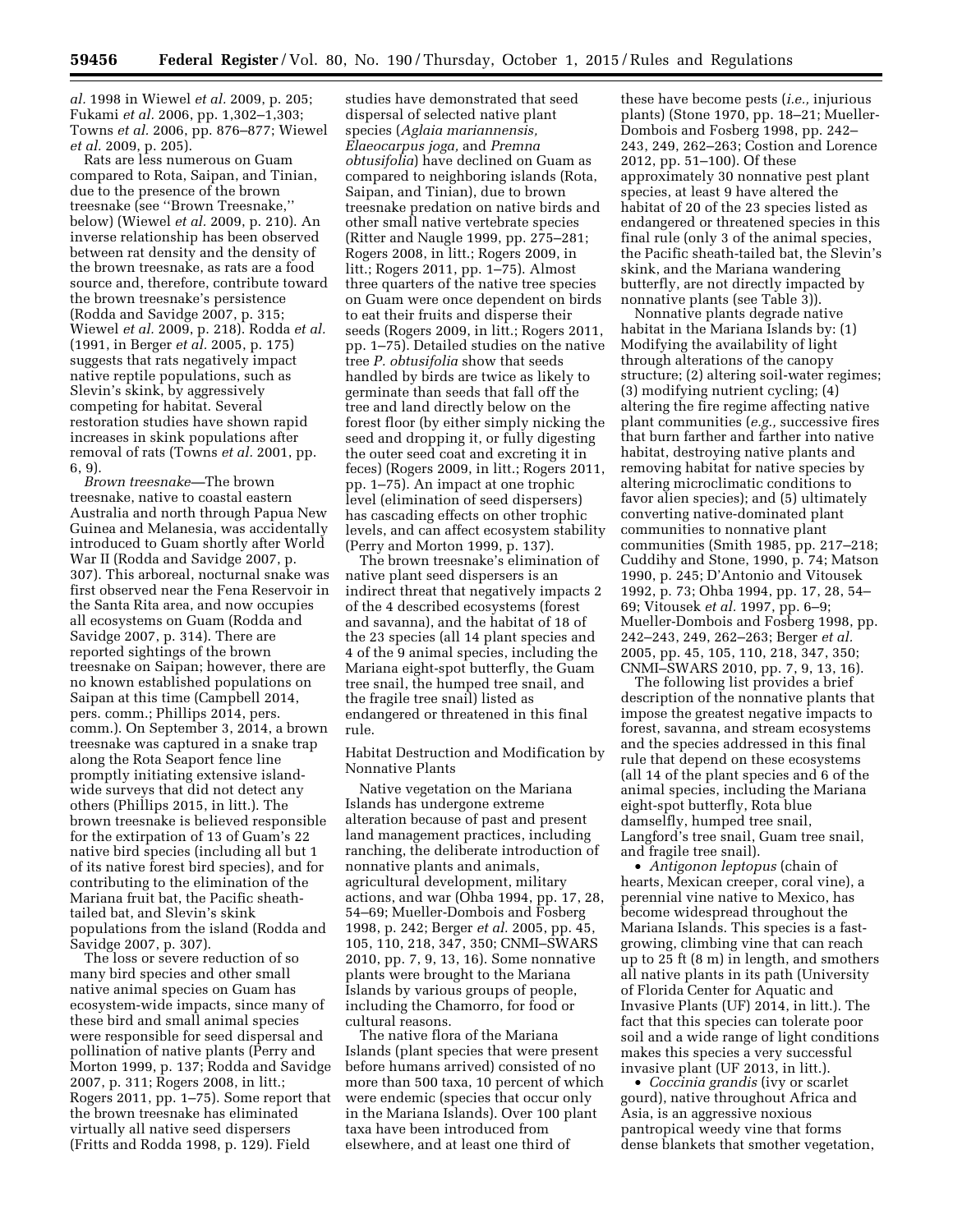and currently proliferates on Guam and Saipan (Space and Falanruw 1999, pp. 3, 9–10). This species is considered the most invasive and serious threat to forest health by the CNMI DFW (CNMI– SWARS 2010, p. 15). Currently, *C. grandis* covers nearly 80 percent of Saipan (CNMI–SWARS 2010, p. 15).

• *Chromolaena odorata* (Siam weed, bitterbrush, masigsig), native to Central and South America, is an herbaceous perennial that forms dense tangled bushes up to 6 ft (2 m) in height, but can grow up to 20 ft (6 m) as a climber on other plants (Invasive Species Specialist Group (ISSG)–Global Invasive Species Database (GISD) 2006, in litt.). This species can grow in a wide range of soils and vegetation types, giving it an advantage over native plants (ISSG– GISD 2006, in litt.). Dense stands of *C. odorata* prevent the establishment of native plant species due to competition and allelopathic (growth inhibition) effects (ISSG–GISD 2006, in litt.).

• *Lantana camara* (lantana), a malodorous, branched shrub up to 10 ft (3 m) tall, was brought to the Mariana Islands as an ornamental plant. Lantana is aggressive, thorny, and forms thickets, crowding out and preventing the establishment of native plants (Davis *et al.* 1992, p. 412; Wagner *et al.* 1999, p. 1,320).

• *Leucaena leucocephala*  (tangantangan, koa haole), a shrub native to the neotropics, is a nitrogenfixer and an aggressive competitor that often forms the dominant element of the vegetation (Geesink *et al.* 1999, pp. 679– 680).

• *Paspalum conjugatum* (Hilo grass, sour grass) is a perennial grass that occurs in wet habitats and forms a dense ground cover. Its small, hairy seeds are easily transported on humans and animals, or are carried by the wind through native forests, where it establishes and displaces native vegetation (Pace *et al.* 2000, p. 23; Motooka *et al.* 2003; Pacific Island Ecosytems at Risk (PIER) 2008).

• *Pennisetum* species are aggressive colonizers that outcompete most native species by forming widespread, dense, thick mats. *Pennisetum setaceum*  (fountain grass) has been introduced to Guam (Space and Falanruw 1999, pp. 3, 5). Fountain grass occurs in dry, open places; barren lava flows; and cinder fields, is fire-adapted, and burns swiftly and hot, causing extensive damage to the surrounding habitat (O'Connor 1999, p. 1,581). On Hawaii Island, fountain grass is estimated to cover hundreds of thousands of acres and has the ability to become the dominant component in dry, open places in the Mariana Islands (O'Connor 1999, p. 1,578; Fox 2011, in

litt.). *Pennisetum purpureum* and *P. polystachyon* have been introduced to Guam and Saipan (Space and Falanruw 1999, pp. 3, 5). *Pennisetum purpureum*  (Napier grass, elephant grass) is a vigorous grass that produces razor-sharp leaves and forms thick clumps up to 13 ft (4 m) that resemble bamboo (Plantwise 2014, in litt.). Tall, dense thickets of *P. purpureum* outcompete and smother native plants, and can dominate fire-adapted grassland communities (Holm *et al.* 1979, in Plantwise 2014, in litt.). Similarly, dense thickets of *Pennisetum polystachyon* (mission grass) alter the fire regime and outcompete and smother native plants (University of Queensland 2011, in litt.).

• *Triphasia trifolia* (limeberry, limoncito), a shade-tolerant woody shrub native to southeast Asia, Malaysia, and the Christmas Islands, is an aggressive plant that forms dense, spiny thickets in the forest understory that smother native plant species and outcompetes them for light and water (Commonwealth Agricultural Bureau International (CABI) 2014—*Invasive Species Compendium Online Database*).

• *Vitex parviflora* (small-leaved vitex; molave tree, agalondi), a medium-sized tree up to 35 ft (10 m) native to Indonesia, Malaysia, and the Philippines, often forms monotypic stands, and can spread by seeds and pieces of roots and stems. *Vitex parviflora* forms thickets that outcompete, prevent recruitment of, and exclude native plants (Guaminsects 2005, in litt.). *Vitex parviflora* has greatly altered native habitats on Guam (SWCA 2010, p. 36, 67), and is one of the most dominant trees on the island (Water and Environmental Research Institute-Island Research and Education Initiative (WERI–IREI) 2014b, in litt.).

Habitat Destruction and Modification by Fire

Fire is a human-exacerbated threat to native species and native ecosystems throughout the Mariana Islands, particularly on the island of Guam. Wildfires plague forest and savanna areas on Guam every dry season despite the island's humid climate, with at least 80 percent of wildfires resulting from arson (JGPO–NavFac, Pacific 2010b, p. 1–9). Deer hunters on Guam and Rota frequently create fires in order to lure deer to new growth for easier hunting (Boland 2014, in litt.; Kremer 2014, in litt.). It is not uncommon for these fires to become wildfires that spread across large expanses of the savanna ecosystem as well as into the adjacent forest ecosystem. Between 1979 and 2001, more than 750 fires were reported

annually on Guam, burning more than 155 mi2 (401 km2) during this time period (JGPO–NavFac, Pacific 2010b, p. 1–8). Six of these 750 fires burned more than 1,000 ac (405 hectares (ha)) (JGPO– NavFac, Pacific 2010b, p. 1–8). On the island of Rota, fires are often set on the Sabana by hunters, which burn into adjacent native forest.

Fire can destroy dormant seeds of native species as well as plants themselves, even in steep or inaccessible areas. Successive fires that burn farther and farther into native habitat destroy native plants and remove habitat for native species by altering microclimate conditions to those favorable to alien plants. Alien plant species most likely to be spread as a consequence of fire are those that produce a high fuel load, are adapted to survive and regenerate after fire, and establish rapidly in newly burned areas. Grasses (particularly those that produce mats of dry material or retain a mass of standing dead leaves) that invade native forests and shrublands provide fuels that allow fire to burn areas that would not otherwise easily burn (Fujioka and Fujii 1980 in Cuddihy and Stone 1990, p. 93; D'Antonio and Vitousek 1992, pp. 70, 73–74; Tunison *et al.* 2002, p. 122). Native woody plants may recover from fire to some degree, but fire shifts the competitive balance toward alien species (National Park Service (NPS) 1989 in Cuddihy and Stone 1990, p. 93). Another factor that contributes to wildfires on Guam, and other Mariana Islands with nonnative ungulates, includes land clearing for pasturage and ranching, which results in fire-prone areas of nonnative grasses and shrubs (Stone 1970, p. 32; CNMI–SWARS 2010, pp. 7, 20). Further, the danger of fire increases following intense typhoons, due to large fuel accumulation (Donnelly 2010, p. 6).

Wildfire is a threat to nine plant species (*Bulbophyllum guamense, Cycas micronesica, Dendrobium guamense, Hedyotis megalantha, Maesa walkeri, Nervilia jacksoniae, Phyllanthus saffordii, Tabernaemontana rotensis,*  and *Tuberolabium guamense*) and two animal species (the Guam tree snail (Guam) and the humped tree snail (Guam and Rota)), because individuals of these species occur in the savanna ecosystem or the forest ecosystem adjacent to the savanna ecosystem, on southern Guam (*i.e.,* Cetti Watershed area) and on the Rota Sabana, where fires are common (Grimm 2012, in litt.; Gutierrez 2012, in litt.; Gutierrez 2013, in litt.).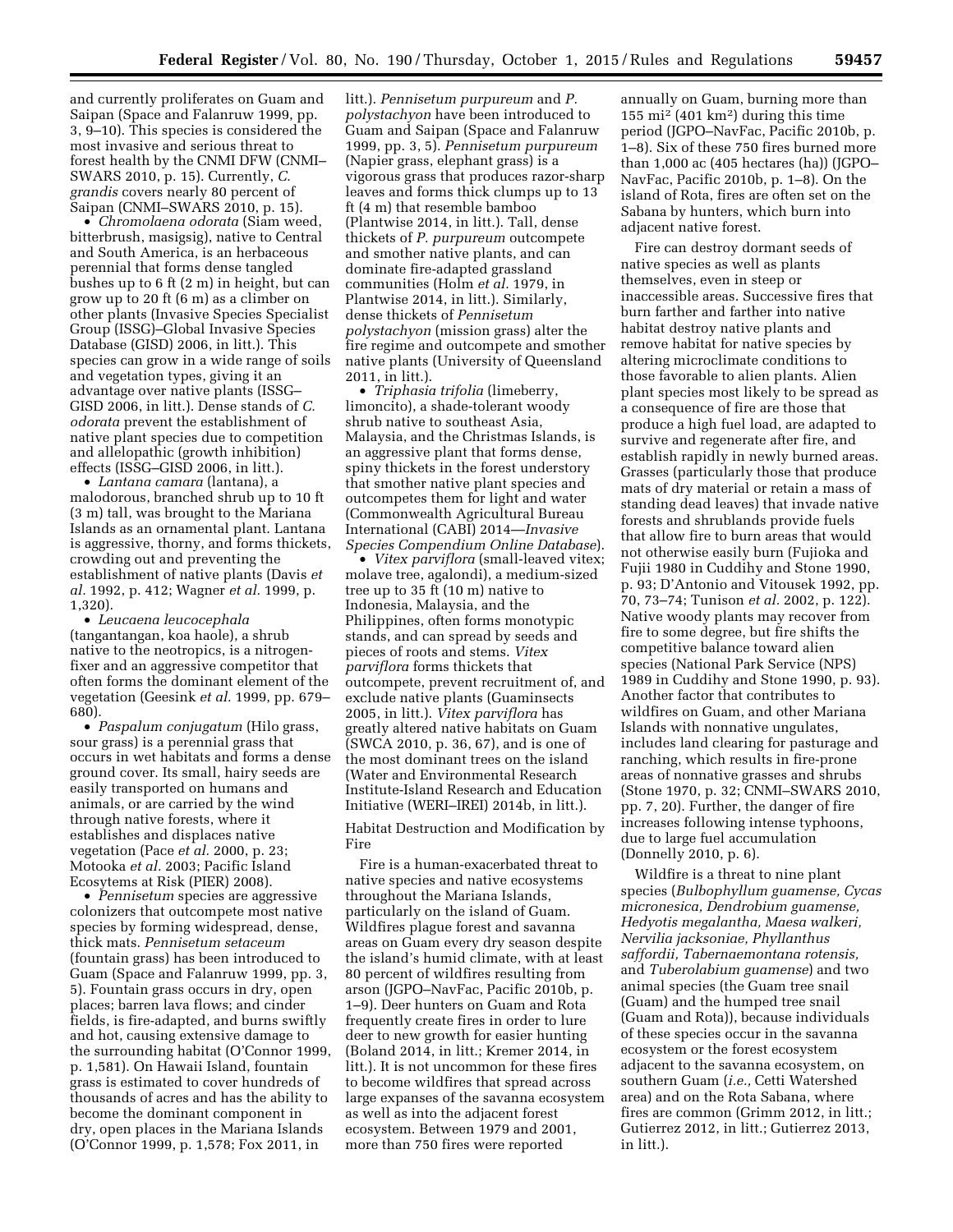Habitat Destruction and Modification by Typhoons

The Mariana Islands lie in the western North Pacific basin, which is the world's most prolific typhoon basin, with an annual average of 26 named tropical cyclones between 1951 and 2010, depending on the database used (Keener *et al.* 2012, p. 50). Typhoons are seasonal, occurring more often in the summer, and tend to be more intense during El Nin˜ o years (Gualdi *et al.* 2008, pp. 5,205, 5,208, 5,226). In May 2015, Typhoon Dolphin passed between Guam and Rota, initiating a disaster declaration by the Federal Emergency Management Agency (FEMA) for Guam and by the CNMI Governor for the island of Rota (FEMA 2015a, in litt.). Then, in August 2015, Typhoon Soudelor slammed directly into Saipan destroying buildings and downing trees and power lines, thus initiating a second major disaster declaration for the Mariana Islands this year (FEMA 2015b, in litt.). Additionally, in 2013, one of the strongest typhoons ever recorded (Typhoon Haiyan) passed just south of the Marianas and struck the Philippines. Between 2002 and 2005, three typhoons (Typhoon Chataan (2002), Typhoon Tingting (2004), and Typhoon Nabi (2005)) and two super typhoons (Super Typhoon Pongsona (2002) and Super Typhoon Chaba (2004)) struck the Mariana Islands (FEMA 2014, in litt.). In the previous 20 years (between 1976 and 1997), only eight typhoons reached the island chain that caused damage warranting FEMA assistance (FEMA 2014, in litt.).

Typhoons may cause destruction of native vegetation and open the native canopy, thus modifying the availability of light, and creating disturbed areas conducive to invasion by nonnative pest species and nonnative plant species that compete for space, water, and nutrients, and alter basic water and nutrient cycling processes. This process leads to decreased growth and reproduction for all 14 plant species addressed in this final rule (see Table 3, above), and for the host plants (*Procris pendunculata, Elatostema calcareum,* and *Maytenus thompsonii*) for the 2 butterfly species (Perlman 1992, 9 pp.; Kitayama and Mueller-Dombois 1995, p. 671). Additionally, typhoons initiate a large pulse in the accumulation of debris and often trigger landslides with large debris flows (Lugo 2008, pp. 368, 372), as well as induce defoliation and wind-thrown trees, which can create conditions favorable to wildfires or result in the direct damage or destruction of individuals of the 14 plant species addressed in this final rule. Further,

typhoon frequency globally may decrease; however, there may be some regional increases (*e.g.,* in the western north Pacific), with an increase in the frequency of higher intensity events due to climate change (Emanuel *et al.* 2008, p. 361).

Typhoons are a natural occurrence in the Pacific Islands, and the native species here have coevolved with such natural disturbances. However, when species have become greatly reduced in numbers or distribution due to other factors, even a natural disturbance can constitute a significant threat, and can result in local extirpation or even extinction. Typhoons pose a threat to the nine animal species listed as endangered species in this rule, because the associated high winds may dislodge larvae, juveniles, or adult individuals from their host plants, caves, or streams, thereby increasing the likelihood of mortality caused by lack of essential nutrients for proper development; increase their exposure to predators (*e.g.,* rats, brown treesnake, monitor lizards, ants) (see ''*Factor C. Disease and Predation,''* below); destroy host plants; open up the canopy and alter the microclimate; or cause direct physical damage or mortality. Damage by subsequent typhoons could further decrease the remaining native plantdominated habitat areas, and the associated food resources, that support the nine animal species. For plant and animal species that persist only in low numbers and restricted ranges, such as the 23 Mariana Islands species addressed here, natural disasters, such as typhoons, can be particularly devastating (Mitchell *et al.* 2005, p. 4– 3). Although typhoons would not normally be considered a threat to native species, in cases such as these the species are vulnerable due to reductions in abundance and range as a consequence of other threat factors.

Habitat Destruction and Modification by Climate Change

Our analyses under the Act include consideration of ongoing and projected changes in climate. The terms ''climate'' and ''climate change'' are defined by the Intergovernmental Panel on Climate Change (IPCC). ''Climate'' refers to the mean and variability of different types of weather conditions over time, with 30 years being a typical period for such measurements, although shorter or longer periods also may be used (Le Treut *et al.* 2007, p. 96). The term ''climate change'' thus refers to a change in the mean or variability of one or more measures of climate (*e.g.,* temperature or precipitation) that persists for an extended period, typically decades or

longer, whether the change is due to natural variability, human activity, or both (Le Treut *et al.* 2007, p. 104). Various types of changes in climate can have direct or indirect effects on species. These effects may be positive, neutral, or negative, and they may change over time, depending on the species and other relevant considerations, such as the effects of interactions of climate with other variables (*e.g.,* habitat fragmentation) (IPCC 2007, pp. 8–14, 18).

Climate change will be a particular challenge for the conservation of biodiversity because the introduction and interaction of additional stressors may push species beyond their ability to survive (Lovejoy 2005, pp. 325–326). The synergistic implications of climate change and habitat fragmentation are the most threatening facet of climate change for biodiversity (Hannah *et al.*  2005, p. 4). The magnitude and intensity of the impacts of global climate change and increasing temperatures on native Mariana Island ecosystems are unknown. Currently, there are no climate change studies that specifically address impacts to the specific Mariana Island ecosystems discussed here or any of the 23 individual species addressed in this final rule that are associated with these ecosystems. There are, however, climate change studies that address potential changes in the tropical Pacific on a broader scale. Based on the best available information, climate change impacts could lead to the loss of native species that comprise the communities in which the 23 species occur (Pounds *et al.* 1999, pp. 611–612; Still *et al.*  1999, p. 610; Benning *et al.* 2002, pp. 14,246–14,248; Allen *et al.* 2010, pp. 668–669; Sturrock *et al.* 2011, p. 144; Townsend *et al.* 2011, pp. 14–15; Warren 2011, pp. 165–166). In addition, weather regime changes (droughts, floods, typhoons) will likely result from increased annual average temperatures related to more frequent El Niño episodes as hypothesized for other Pacific Island chains (Giambelluca *et al.*  1991, p. iii). Future changes in precipitation and the forecast of those changes are highly uncertain because they depend, in part, on how the El Niño-La Niña weather cycle (a disruption of the ocean atmospheric system in the tropical Pacific having important global consequences for weather and climate) might change (State of Hawaii 1998, p. 2–10). The 23 species listed as endangered or threatened species in this final rule are vulnerable to extinction due to anticipated environmental changes that may result from global climate change,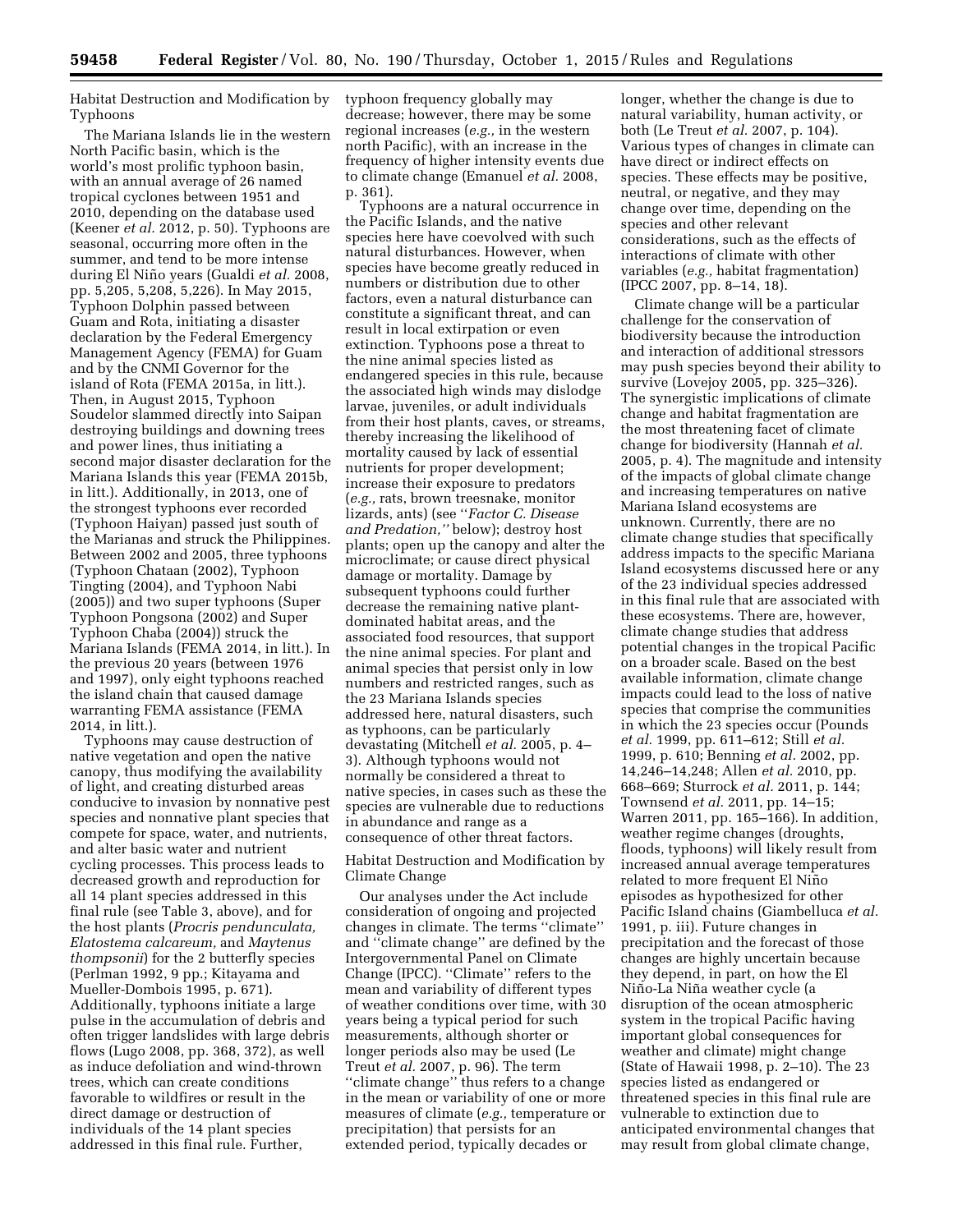due to their small population size and highly restricted ranges. Environmental changes that are likely to affect these species are expected to include habitat loss or alteration and changes in disturbance regimes (*e.g.,* storms and typhoons).

The range of global surface warming since 1979 is 0.29 degrees Fahrenheit  $({}^{\circ}F)$  to 0.32  ${}^{\circ}F$  (0.16 degrees Celsius  $({}^{\circ}C)$ ) to 0.18 °C) per decade (Trenberth *et al.*  2007, p. 237). Globally, the annual number of warm nights increased by about 25 days since 1951, with the greatest increase since the mid-1970s (Alexander *et al.* 2006, pp. 7–8). The bulk of the increase in mean temperature is related to a larger increase in minimum temperatures compared to the increase in maximum temperatures (Giambelluca *et al.* 2008, p. 1). Globally averaged, 2012 ranked as the eighth or ninth warmest year since records began in the mid- to late 1800s (Lander and Guard 2013, p. S–11).

To date, climate change indicators specific to the Mariana Islands have not been published; however, data collected on climate change indicators from the Pacific Region, (*e.g.,* the Hawaiian Islands) show that predicted changes associated with increases in temperature include, but are not limited to, a shift in vegetation zones upslope, shifts in animal species' ranges, changes in mean precipitation with unpredictable effects on local environments, increased occurrence of drought cycles, and increases in the intensity and number of hurricanes (*i.e.,* typhoons) (Loope and Giambelluca 1998, pp. 514–515; Emanuel *et al.* 2008, p. 365; U.S. Global Change Research Program (US–GCRP) 2009, pp. 145–149, 153; Keener *et al.*  2010, pp. 25–28; Finucane *et al.* 2012, pp. 23–26; Keener *et al.* 2012, pp. 47– 51). It is reasonable to extrapolate these predictions to the Mariana Islands as climate in this area is strongly influenced by the phase of the El Niño Southern Oscillation (ENSO) (Lander and Guard 2013, pp. S192–S194). In addition, weather regime changes (*e.g.,*  droughts, floods, and typhoons) will likely result from increased annual average temperatures related to more frequent El Niño episodes in the Mariana Islands (Keener *et al.* 2012, pp. 35–37, 47–51), and elsewhere in the Pacific (Giambelluca *et al.* 1991, p. iii). However, despite considerable progress made by expert scientists toward understanding the impacts of climate change on many of the processes that contribute to El Niño variability, it is not possible to say whether or not El Niño activity will be affected by climate change (Collins *et al.* 2010, p. 391).

As global surface temperature rises, the evaporation of water vapor increases, resulting in higher concentrations of water vapor in the atmosphere, further resulting in altered global precipitation patterns (U.S. National Science and Technology Council (US–NSTC) 2008, pp. 60–61; US–GCRP 2009, pp. 145–146). While annual global precipitation has increased over the last 100 years, the combined effect of increases in evaporation and evapotranspiration is causing land surface drying in some regions leading to a greater incidence and severity of drought (US–NSTC 2008, pp. 60–61; US–GCRP 2009, pp. 145–146). Over the past 100 years, most of the Pacific has experienced an annual decline in precipitation; however, the western North Pacific (*e.g.,* western Micronesia, including the Mariana Islands) has experienced a slight increase (up to 14 percent on some islands) (US–NSTC 2008, p. 63; Keener *et al.* 2010, pp. 53–54). Increases in rain are associated with alterations in faunal breeding systems and increases in disease prevalence, flooding, and erosion (Easterling *et al.* 2000, p. 2,073; Harvell *et al.* 2002, pp. 2,159–2,161; Nearing *et al.* 2004, pp. 48–49). It should be noted that, although the western North Pacific typically experiences large amounts of rainfall annually, drought is a serious concern throughout Micronesia due to limited storage capacity and small groundwater supplies (Keener *et al.* 2012, pp. 49, 58, 119). Future changes in precipitation in the Mariana Islands are uncertain because they depend, in part, on how the El Niño-La Niña weather cycle might change (State of Hawaii 1998, p. 2–10). Long periods of decline in annual precipitation result in a reduction in moisture availability, loss of wet forest, an increase in drought frequency, and a self-perpetuating cycle of invasion by nonnative plants, increasing fire-cycles, and increasing erosion.

Climate modeling has projected changes in typhoon frequency and intensity due to global warming over the next 100 to 200 years (Emanuel *et al.*  2008, p. 360, Figure 8; Yu *et al.* 2010, pp. 1,355–1,356, 1,369–1,370); however, there are no certain climate model predictions for a change in the duration of Pacific tropical cyclone storm season (which generally runs from May through November) (Collins *et al.* 2010, p. 396). A typhoon (as a tropical cyclone is referred to in the Northwest Pacific ocean) is the generic term for a mediumto large-scale, low-pressure storm system over tropical or subtropical waters with organized convection (*i.e.,* 

thunderstorm activity) and definite cyclonic surface wind circulation (counterclockwise direction in the Northern Hemisphere) (Holland 1993, p. 7, National Oceanic and Atmospheric Administration (NOAA) 2011, in litt.). In the north Pacific Ocean, west of the International Date Line, once a typhoon reaches an intensity of winds of at least 150 mi per hour (65 m per second), it is classified as a super typhoon (Neumann 1993, pp. 1–2; NOAA 2011, in litt.). The high winds and strong storm surges associated with typhoons, particularly super typhoons, have periodically caused great damage to the vegetation of the Mariana Islands.

On a global scale, sea level is rising as a result of thermal expansion of warming ocean water; the melting of ice sheets, glaciers, and ice caps; and the addition of water from terrestrial systems (Climate Institute 2011, in litt.). Sea level rose at an average rate of 0.1 in (3.1 mm) per year between 1961 and 2003 (IPCC AR4 2007, p. 30), with a predicted increase in 2100 of 1.6 to 4.6 ft (0.5 to 1.4 m) above the 1990 level (Rahmstorf 2007, p. 368). Seven of the 23 species (5 plants: *Bulbophyllum guamense, Cycas micronesica, Dendrobium guamense, Heritiera longipetiolata,* and *Nervilia jacksoniae;*  and 2 animals: the humped tree snail and the Mariana eight-spot butterfly (indirectly through impacts to its 2 host plants (*Procris pendunculata* and *Elatostema calcareum*)) have individuals that occur close to the coast in the adjacent forest ecosystem at or near sea-level and may be negatively impacted by sea-level rise and coastal inundation due to climate change; however, there is no specific data available on how sea-level rise and coastal inundation will impact these species.

In summary, we conclude that the projected effects of climate change, including increased variability of ambient temperature, precipitation, typhoons, and sea-level rise and inundation would provide additional stresses on the 4 ecosystems and each of the 23 associated species because they are highly vulnerable to disturbance and related invasion of nonnative species, thus exacerbating the current threats to the species. The risk of extinction as a result of such factors increases when a species' range is restricted, its habitat decreases, and its population numbers decline (IPCC 2007, pp. 8–11). These 23 species face this greater risk of extinction due to the loss of redundancy and resiliency created by their limited ranges, restricted habitat requirements, small population sizes, or low numbers of individuals. We therefore conclude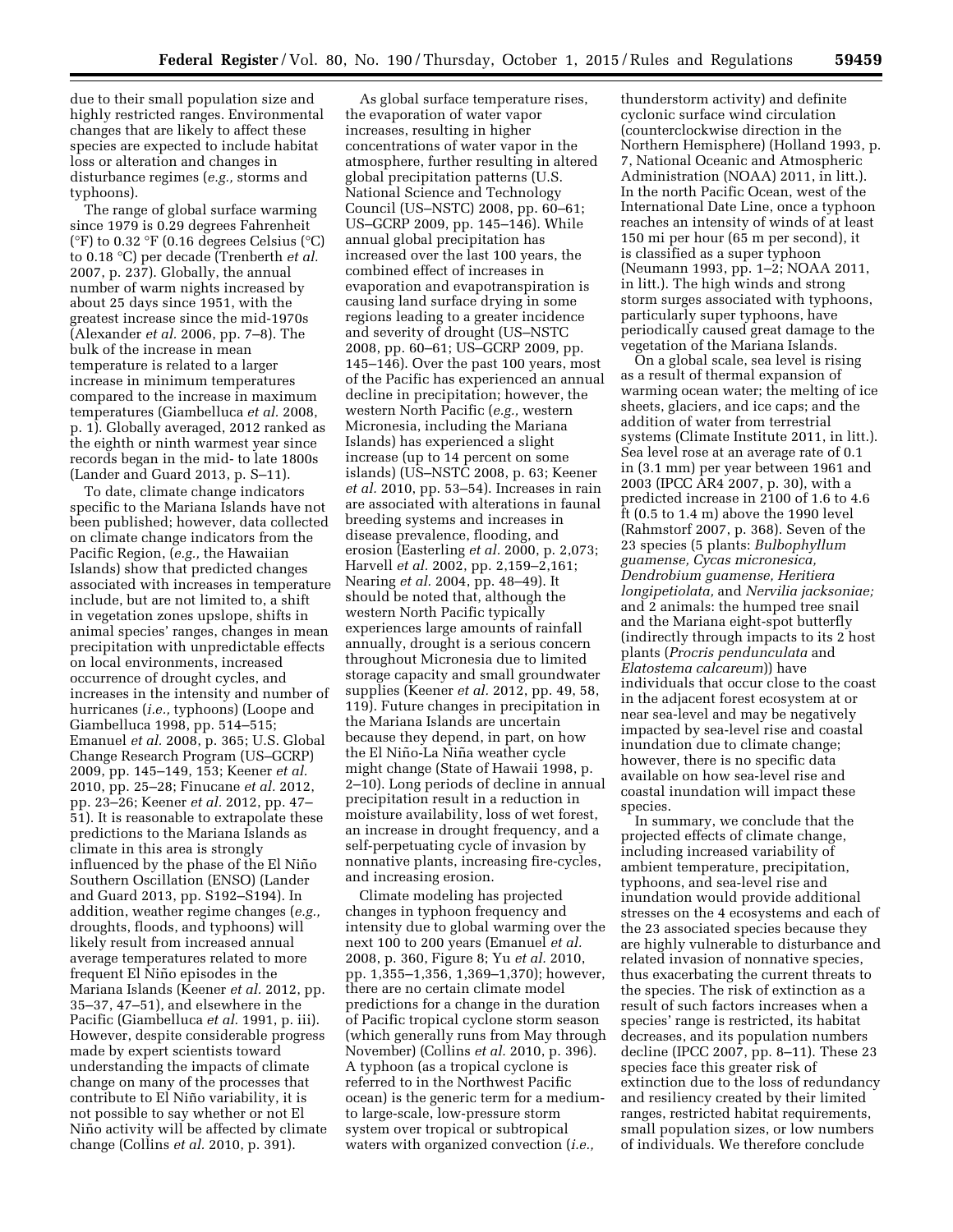these 23 species are vulnerable to the projected environmental impacts that may result from changes in climate and subsequent impacts to their habitats (Loope and Giambelluca 1998, pp. 504– 505; Pounds *et al.* 1999, pp. 611–612; Still *et al.*1999, p. 610; Benning *et al.*  2002, pp. 14,246–14,248; Giambelluca and Luke 2007, pp. 13–15). Even natural stochastic events such as typhoons pose a heightened risk under such conditions, since such an event is capable of eliminating all or a significant proportion of remaining individuals of these species. Based on the above information, changes in environmental conditions that result from climate change are likely to negatively impact the 23 species listed as endangered or threatened species in this rule. The projected effects of increasing temperature, and other aspects of climate change on the 23 species may be direct, such as physiological stress caused by increased temperature or lack of moisture, or indirect, such as the modification or destruction of habitat, increased competition by nonnative species, and changes in disturbance regimes that lead to changes in habitat (*e.g.,* fire, increased incidence or intensity of typhoons). The specific and cumulative effects of climate change on each of these 23 species are presently unknown, but we anticipate that these effects, if realized, will exacerbate the current threats to these species.

Conservation Efforts To Reduce Habitat Destruction, Modification, or Curtailment of Its Range

There are no approved Habitat Conservation Plans, Candidate Conservation Agreements, or Strategic Habitat Areas that specifically address these 23 species and threats to their habitat.

In 2012, the Guam Plant Extinction Prevention Program (GPEPP) was formed to address conservation concerns for a select group of native Mariana Islands plant species, including three of the plant species addressed in this final rule: *Heritiera longipetiolata, Maesa walkeri,* and *Psychotria malaspinae.* GPEPP is a partnership between the University of Guam (UOG), multiple Federal agencies (USFWS, DOD, and USDA), Hawaii State DLNR, and the Hawaii Plant Extinction Prevention Program (Hawaii PEPP). The goal of GPEPP is to prevent the extinction of native Mariana Islands plant species that have fewer than 200 individuals remaining in the wild on the island of Guam (GPEPP 2014, in litt.). The group currently has funding limitations, so they are focusing their

efforts on tree species. The program's main objectives are to monitor, collect, survey, manage, and reintroduce native plant species in the Mariana Islands. They plan to work with conservation partners to protect wild populations and preserve genetic material (GPEPP 2014, in litt.).

A conservation project on Rota, administered through the Water and Environmental Research Institute of the Western Pacific at the University of Guam, is aimed to analyze the island's hydrology, with the ultimate goal of protection of the Sabana Watershed and Talakhaya Springs (Keel *et al.* 2007, pp. 5, 22–23). Erosion control, revegetation, and water source preservation conducted as part of this project may provide protection to 9 of the 23 species in this final rule that currently or historically occurred on the southern side of the central plateau of Rota (6 plants: *Bulbophyllum guamense, Cycas micronesica, Dendrobium guamense, Maesa walkeri, Nervilia jacksoniae, Tuberolabium guamense;* 3 animals: The Mariana wandering butterfly, the Rota blue damselfly, and the humped tree snail).

A U.S. Fish and Wildlife Service Biological Opinion (1998) recommended that the Navy fund conservation and recovery projects in the Mariana Islands to improve habitat and population sizes of the federally listed Micronesian megapode as mitigation for bombing activities on Farallon de Medinilla. This resulted in the removal of ungulates from Sarigan, which has improved native habitat that supports two species in this final rule, the humped tree snail and Slevin's skink, by decreasing the impacts of trampling and browsing on native plants. Sarigan may serve as a location for recovery of Slevin's skink and the humped tree snail.

Since 1993, the U.S. Department of Agriculture, Wildlife Services' Brown Treesnake Program in Guam has been working to prevent the inadvertent spread of the snake to other locations, and to reduce negative impacts by the brown treesnake on economic and ecological resources. Experimentation with toxicant drops to control the brown treesnake is ongoing. The U.S. Department of Agriculture, Wildlife Services, is the lead agency for this work, in cooperation with the National Wildlife Research Center, U.S. Geological Survey, the U.S. Fish and Wildlife Service, and the U.S. Department of Defense. Results of the toxicant drops are currently under review (Phillips 2014, in litt.). Additionally, in fiscal year (FY) 2014, the Navy funded \$1.8 million in projects

to meet objectives for control, suppression, and eradication of brown treesnakes to benefit native species, including the 23 species addressed in this rule, and their habitat. Funding has been programmed to continue this effort through 2021. Also in FY2014 the Navy funded \$3.3 million for control and containment to prevent the spread and establishment of brown treesnakes to new areas, including the CNMI where 17 of the 23 species addressed in this final rule occur.

Area 50, a 59-ac (24-ha) exclosure on Andersen AFB on Guam containing a relictual patch of limestone forest, was created to exclude ungulates and the brown treesnake (Hess and Pratt 2006, p. 2). This enclosure was maintained for ecosystem and species experimental research. Several individuals of the tree *Tabernaemontana rotensis* occur within the enclosure, and would benefit from protection from predators and habitat disturbance (Hess and Pratt 2006, p. 7). However, researchers found the enclosure in a state of neglect, and invaded by nonnative plant species and pigs, with only 20 ac (8 ha) of undisturbed primary forest remaining by 2006 (Hess and Pratt 2006, p. 24). We are unaware of any efforts to continue maintenance of this enclosure since that time. In 2014, the Air Force completed the construction of a 306-ac (124-ha) exclosure on Andersen AFB (U.S. Department of Navy (DON) 2014, in litt.); however, through the Joint Guam Program Office (JGPO), the U.S. Navy has proposed a live-fire training range within a large portion of the fenced area. Additionally, this exclosure is a mitigation measure for a previous DOD action (Intelligence, Surveillance, Reconnaissance Strike Project). There are proposed mitigation measures associated with the new live-fire training range, but because they are only proposed at this time they are not included in this final rule. Also in 2014, the Navy also funded a project to examine the distribution and abundance of *Tabernaemontana rotensis* on Joint Regional Marianas (JRM) lands (DON 2014, in litt.).

Rota's Department of Fish and Wildlife constructed exclosures for two occurrences of *Tabernaemontana rotensis* in the Sabana Conservation Area, but only one exclosure remains, as the other burned in a fire (Hess and Pratt 2006, p. 33; 65 FR 35029, June 1, 2000).

The Micronesian Challenge is a commitment by the Federated States of Micronesia, the Republic of Palau, the Republic of the Marshall Islands, Guam, and the CNMI to preserve at least 30 percent of near-shore marine resources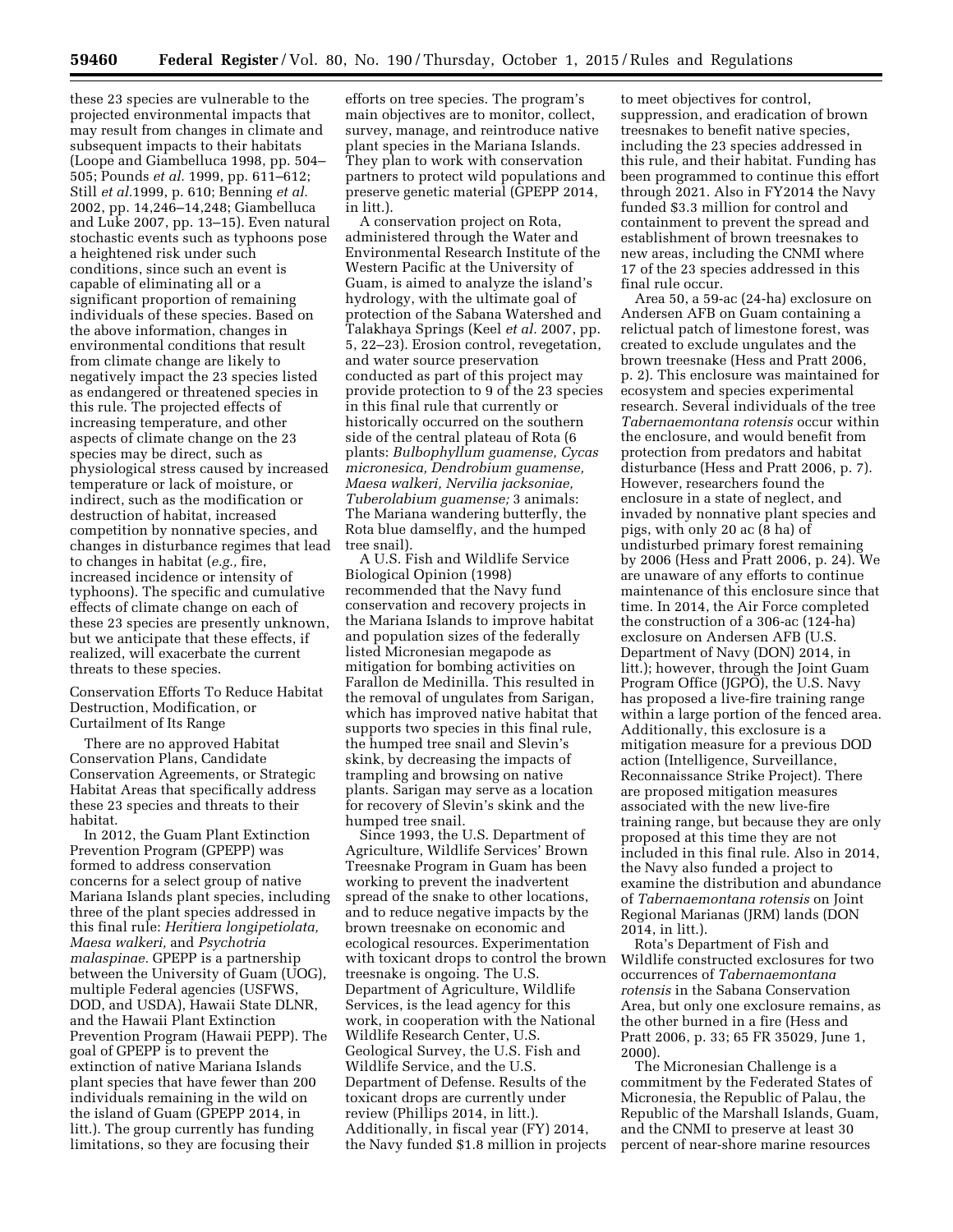and 20 percent of the terrestrial resources across Micronesia by 2020 (Micronesian Challenge 2011, in litt.). The CNMI Government is already attempting to meet this goal by planning to designate conservation lands within native forest (CNMI–SWARS 2010, p. 30). The Micronesian Challenge organization has partnered with many national and international environmental organizations (*e.g.,* The Nature Conservancy, Micronesian Conservation Trust, and the New York Botanical Gardens), and focuses on conservation outreach to native Micronesians and visitors (Micronesian Challenge 2011, in litt.; *[http://](http://themicronesiachallenge.blogspot.com/p/links.html) [themicronesiachallenge.blogspot.com/](http://themicronesiachallenge.blogspot.com/p/links.html) [p/links.html](http://themicronesiachallenge.blogspot.com/p/links.html)*).

Summary of Habitat Destruction and Modification

The threats to the habitats of each of the 23 Mariana Islands species are occurring throughout the entire range of each of the species, except where noted above, with consequent deleterious effects on individuals and populations of these species. These threats include land conversion by agriculture and urbanization, habitat destruction and modification by nonnative animals and plants, fire, the potential alteration of environmental conditions resulting from climate change, and compounded impacts due to the interaction of these threats. While the conservation measures described above address some threats to the 23 species, due to the pervasive and expansive nature of the threats resulting in habitat degradation, these measures are insufficient to eliminate these threats to any of the 23 species addressed in this final rule.

Development and urbanization represents a serious and ongoing threat to 21 of the 23 species because they cause permanent loss and degradation of habitat.

The effects from ungulates are ongoing because ungulates currently occur in all 4 ecosystems that support the 23 species in this final rule. The threat of habitat destruction and modification posed by introduced ungulates is serious, because they cause: (1) Trampling and grazing that directly impacts plants, including 10 of the 14 plant species addressed in this rule, and the 2 host plants used by the Mariana eight-spot butterfly for shelter, foraging, and reproduction; (2) increased soil disturbance, leading to mechanical damage to individuals of 10 of the 14 plant species, and also the host plants for the Mariana eight-spot butterfly; (3) creation of open, disturbed areas conducive to weedy plant invasion and establishment of alien plants from

dispersed fruits and seeds, which results over time in the conversion of a community dominated by native vegetation to one dominated by nonnative vegetation; and (4) increased erosion, leading to destabilization of soils that support native plant communities, elimination of herbaceous understory vegetation, and creation of disturbed areas into which nonnative plants invade. The brown treesnake and rats both negatively impact the four ecosystems by eating native animals that native plants rely on to disperse seeds, limiting the regenerative capacity of the native forest. These threats are expected to continue or increase without ungulate control or eradication.

Nonnative plants represent a serious and ongoing threat to 20 of the 23 species addressed in this final rule (all 14 plant species, the Mariana eight-spot butterfly, the Rota blue damselfly, and all 4 tree snails) (see Table 3) through habitat destruction and modification, because they: (1) Adversely impact microhabitat by modifying the availability of light; (2) alter soil-water regimes; (3) modify nutrient cycling processes; (4) alter fire characteristics of native plant habitat, leading to incursions of fire-tolerant nonnative plant species into native habitat; (5) outcompete, and possibly directly inhibit the growth of, native plant species; and (6) create opportunities for subsequent establishment of nonnative vertebrates and invertebrates. Each of these threats can convert nativedominated plant communities to nonnative plant communities (Cuddihy and Stone 1990, p. 74; Vitousek 1992, pp. 33–36). This conversion has negative impacts on all 14 plant species addressed here, as well as the native plant species upon which the Mariana eight-spot butterfly and the Rota blue damselfly depend for essential lifehistory needs. For example, nonnative plants that outcompete native plants can destabilize streambanks, exacerbating the potential for landslides and rockfalls, in turn dislodging Rota blue damselfly eggs and naiads from streams, and also displace or destroy vegetation used for perching by adults, leaving them more susceptible to predation.

The threat from fire to 11 of the 23 species in this final rule that depend on the savanna ecosystem and adjacent forest ecosystems (9 plant species: *Bulbophyllum guamense, Cycas micronesica, Dendrobium guamense, Hedyotis megalantha, Maesa walkeri, Nervilia jacksoniae, Phyllanthus saffordii, Tabernaemontana rotensis,*  and *Tuberolabium guamense;* and 2 animal species: The Guam tree snail and the humped tree snail) (see Table 3,

above) is serious and ongoing because fire damages and destroys native vegetation, including dormant seeds, seedlings, and juvenile and adult plants. After a fire, nonnative, invasive plants, particularly fire-tolerant grasses, outcompete native plants and inhibit their regeneration (D'Antonio and Vitousek 1992, pp. 70, 73–74; Tunison *et al.* 2002, p. 122; Berger *et al.* 2005, p. 38; CNMI–SWARS 2010, pp. 7, 20; JGPO–NavFac, Pacific 2010b, p. 4–33). Successive fires that burn farther and farther into native habitat destroy native plants and animals, and remove habitat for native species by altering microclimatic conditions and creating conditions favorable to alien plants. The threat from fire is unpredictable but increasing in frequency in the savanna ecosystem that has been invaded by nonnative fire-prone grasses, and that is subject to abnormally dry to severe drought conditions.

Natural disasters, such as typhoons, are a threat to native terrestrial habitats on the Mariana Islands in all 4 ecosystems addressed here, and to all 14 plant species identified in this final rule, because they result in direct impacts to ecosystems and individual plants by opening the forest canopy, modifying available light, and creating disturbed areas that are conducive to invasion by nonnative pest plants (Asner and Goldstein 1997, p. 148; Harrington *et al.* 1997, pp. 346–347; Berger *et al.* 2005, pp. 36, 45, 71, 100, 144; CNMI–SWARS 2010, p. 10; JGPO– NavFac, Pacific 2010b, pp. 1–8). In addition, typhoons are a threat to the nine animal species in this rule because strong winds and intense rainfall can kill individual animals, and can cause direct damage to streams (Polhemus 1993, pp. 86–87). High winds and torrential rains associated with typhoons can also destroy the host plants for the two butterfly species, and can dislodge individual butterflies and their larvae from their host plants and deposit them on the ground where they may be crushed by falling debris or eaten by nonnative wasps and ants. In addition, the high winds can dislodge bats from their caves and cause individual harm or death. Typhoons pose an ongoing threat because they are unpredictable and can occur at any time. Although typhoons are a natural occurrence in the Pacific, their impact can be particularly devastating to the 23 species because, as a result of other threats, they now persist in low numbers or occur in restricted ranges and are, therefore, less resilient to such disturbances, rendering them highly vulnerable. In such cases, a particularly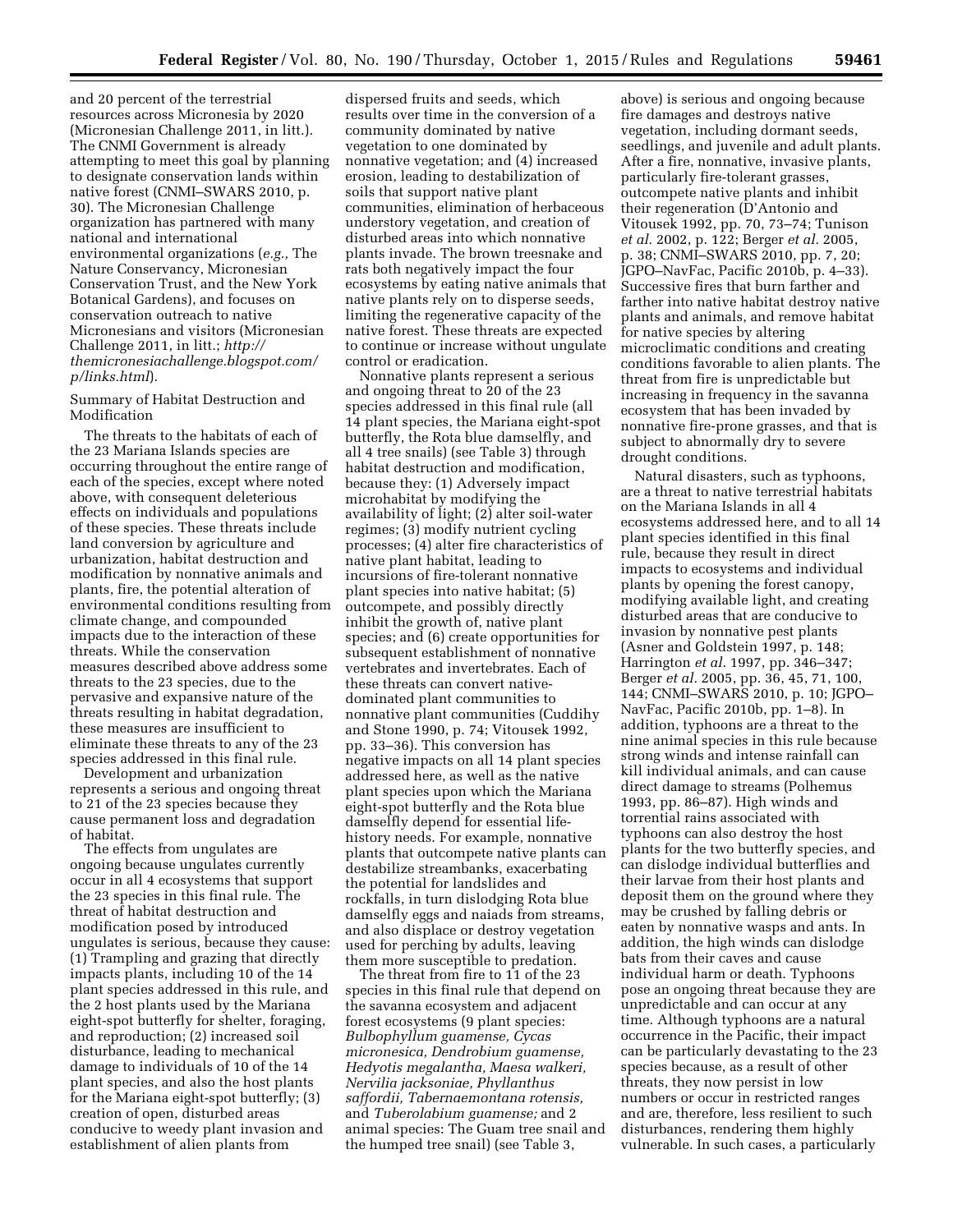destructive super typhoon could potentially drive localized endemic species to extinction in a single event.

# *B. Overutilization for Commercial, Recreational, Scientific, or Educational Purposes*

#### Plants

We are not aware of any threats to the 14 plant species that would be attributed to overutilization for commercial, recreational, scientific, or educational purposes.

#### Animals

We are not aware of any threats to five of the nine animal species (the two Mariana butterflies, Pacific sheath-tailed bat, Slevin's skink, or Rota blue damselfly) addressed in this final rule that would be attributed to overutilization for commercial, recreational, scientific, or educational purposes. We do have evidence indicating that collection is a threat to the four tree snail species addressed in this final rule, as discussed below.

*Tree Snails—*Tree snails can be found around the world in tropical and subtropical regions and have been valued as collectibles for centuries. Evidence of tree snail trading among prehistoric Polynesians was discovered by analysis of the multi-archipelagic distribution of the Tahitian endemic *Partula hyalina* and related taxa (Lee *et al.* 2007, pp. 2,907, 2,910). In their study, Lee *et al.* (2007, pp. 2,908–2,910) found evidence that *P. hyalina* had been traded as far away as Mangaia in the Southern Cook Islands, a distance of more than 500 mi (805 km). The endemic Hawaiian tree snails within the family Achatinellidae were extensively collected for scientific as well as recreational purposes by Europeans in the 18th to early 20th centuries (Hadfield 1986, p. 322). Historically, tree snails were abundant in the Pacific Islands. During the 1800s collectors observed 500 to 2,000 snails per tree, and sometimes collected more than 4,000 snails in several hours (Hadfield 1986, p. 322). Likewise, in the Mariana Islands, Crampton (an early naturalist in the islands) alone took 2,666 adult humped tree snails from 8 sites on Saipan in just 6 days in 1925 (Crampton 1925, p. 100). Repeated collections of hundreds to thousands of individuals at a time by early collectors may have contributed to decreased population sizes and reduction of reproduction potential due to the removal of potential breeding adults (Hadfield 1986, p. 327). The collection of tree snails persists to this day, and the market for rare tree snails serves as an incentive to collect

them. A search of the Internet (*e.g.,* eBay and Etsy) reveals Web sites that offer snail shells from more than 100 land and sea snail species (along with corals and sand) from around the world, including rare and listed *Achatinella*  and *Partulina.* These sites encourage collectors by making statements such as ''These assorted land snail shells from the tropical regions of the world are great for crafters and decorations for tanks'' and refer to shells with colorful names such as ''rainbow shells from Haiti'' (*[http://www.shells-of](http://www.shells-of-aquarius.com/snail-shells.html)[aquarius.com/snail-shells.html](http://www.shells-of-aquarius.com/snail-shells.html)*; *[https://www.etsy.com/uk/](https://www.etsy.com/uk/search?q=tree+snail) [search?q=tree+snail](https://www.etsy.com/uk/search?q=tree+snail)*). Concerned citizens alert law enforcement of Internet sales and notify the public about illegal sales through personal web blogs (*[http://bioacoustics.blogspot.com/](http://bioacoustics.blogspot.com/2012/04/endangered-species-on-ebay.html) [2012/04/endangered-species-on](http://bioacoustics.blogspot.com/2012/04/endangered-species-on-ebay.html)[ebay.html](http://bioacoustics.blogspot.com/2012/04/endangered-species-on-ebay.html)*). Over the past 100 years, Mariana species of partulid tree snail shells have been made into jewelry and purses and sold to tourists (Kerr 2013, p. 3). As recent as 2012, jewelry made with partulid shells has been observed in stores in the Mariana Islands (USFWS 2012, in litt.). Based on the history of collection of Pacific island tree snails, the market for Mariana tree snail shells, and the vulnerability of the small populations of the humped tree snail, Langford's tree snail, the Guam tree snail, and the fragile tree snail, we consider collection a threat to the four endemic Mariana tree snail species listed as endangered species in this rule.

Summary of Overutilization for Commercial, Recreational, Scientific, or Educational Purposes

We have no evidence to suggest that overutilization for commercial, recreational, scientific, or educational purposes poses a threat to any of the 14 plant species, 2 butterflies, Pacific sheath-tailed bat, Slevin's skink, or Rota blue damselfly listed as endangered or threatened species in this final rule. We consider the four species of tree snails vulnerable to the impacts of overutilization due to collection for trade or market. Based on the history of collection of Pacific tree snails, the current market for Marianas tree snail shells and tree snail shells world-wide, and the inherent vulnerability of the small populations of the Guam tree snail, the humped tree snail, Langford's tree snail, and the fragile tree snail to the removal of breeding adults, we consider collection to pose a serious and ongoing threat to these species.

# *Factor C. Disease and Predation*

#### Disease

We are not aware of any threats to the 23 species addressed in this final rule that would be attributable to disease.

# Predation and Herbivory

There are multiple animal species, ranging from mammals and rodents to reptiles and insects, reported to impact 17 of the 23 species listed as endangered or threatened species in this final rule by means of predation or herbivory (Table 3). Those species that have the most direct negative impact on the 23 species include: Feral pigs, Philippine deer, rats, the brown treesnake, monitor lizards, Cuban slugs (*Veronicella cubensis*), the manokwari flatworm, the cycad aulacaspis scale, ants (*Tapinoma minutum, Technomyrmex albipes, Monomorium floricola,* and *Solenopsis geminata*), and parasitoid wasps *(Telenomus* sp. and *Ooencyrtus* sp.). Data show these nonnative animals have caused a decline of 17 of the 23 species (Intoh 1986 in Conry 1988, p. 26; Fritts and Rodda 1998, pp. 130–133). Although feral goats, cattle, and water buffalo occur on one or more of the Mariana Islands and are recognized to negatively impact the ecosystems in which they occur (see ''*Factor A. The Present or Threatened Destruction, Modification, or Curtailment of Its Habitat or Range,*'' above), we have no direct evidence that goats, cattle, or water buffalo browse specifically on any of the 14 plant species addressed in this final rule.

#### Ungulates

*Pigs—*Feral pigs are widely recognized to negatively alter ecosystems (see ''Habitat Destruction and Modification by Introduced Ungulates,'' above). In addition, feral pigs have been observed to eat the leaves, fruits, seeds, seedlings, or bark from 4 of the 14 plant species listed as endangered or threatened species in this final rule (*Cycas micronesica, Heritiera longipetiolata, Psychotria malaspinae,*  and *Solanum guamense*) in the forest ecosystem (Perlman and Wood 1994, pp. 135–136; Harrington *et al.* 2012, in litt.; Rogers 2012, in litt.; Marler 2013, pers. comm.). Similarly, on other Pacific islands (*e.g.,* the Hawaiian Islands), pigs are known to eat and fell plants and remove the bark from a variety of native plant species, including *Clermontia*  spp., *Cyanea* spp., *Cyrtandra* spp., *Hedyotis* spp., *Psychotria* spp., and *Scaevola* spp. (Diong 1982, p. 144). In addition, evidence of pigs feeding on *Cycas micronesica* has been observed, hypothesized as a means to obtain grubs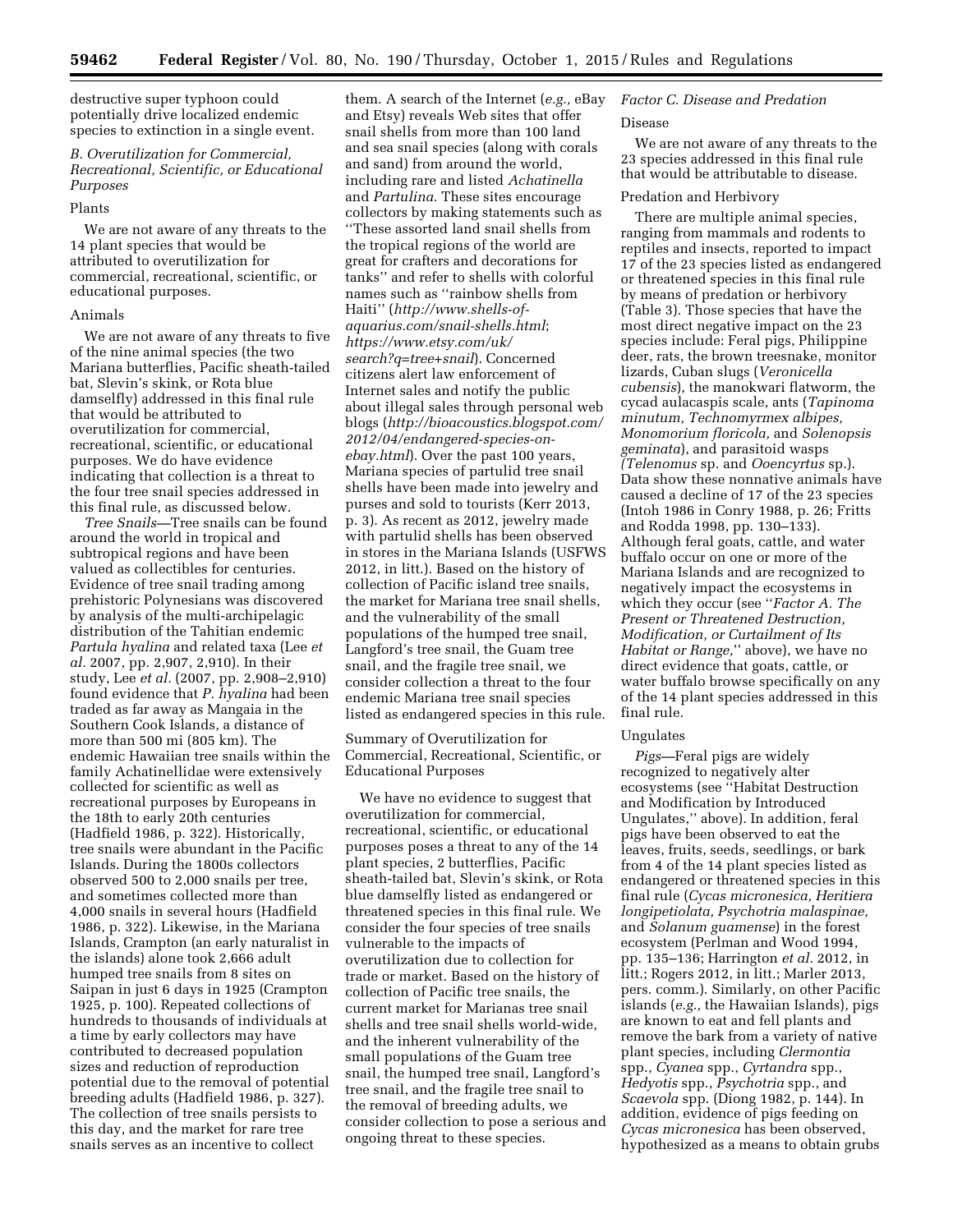(Harrington *et al.* 2012, in litt.). Pigs also eat standing living stems of plants, thought to be for the same intent (Marler 2013, pers. comm.). Feral pigs have been documented to eat the host plants that support the Mariana eight-spot butterfly (*Procris pendunculata* and *Elatostema calcareum*).

In addition to deer imposing negative impacts on habitat at an ecosystem scale in the Mariana Islands on which they occur (primarily Guam and Rota), deer are known to consume leaves, seeds, fruits, and bark of 5 of the 14 plant species (*Cycas micronesica, Eugenia bryanii* (deer are known to consume all Mariana Islands *Eugenia* spp.), *Heritiera longipetiolata, Psychotria malaspinae,*  and *Solanum guamense*), and the 2 host plants for the Mariana eight-spot butterfly (Wiles *et al.* 1999, pp. 198– 200, 203; Rubinoff and Haines 2012, in litt.).

#### Other Nonnative Vertebrates

# Rats

*Rat Predation on Tree Snails—*Rats (*Rattus* spp.) have been suggested as responsible for the greatest number of animal extinctions on islands throughout the world, including extinctions of various snail species (Towns *et al.* 2006, p. 88). Rats are known to prey upon Pacific island endemic arboreal snails (Hadfield *et al.*  1993, p. 621). In the Waianae mountains of Oahu, Meyer and Shiels (2009, p. 344) found shells of the endemic Oahu tree snail (*Achatinella mustelina*) with characteristic rat damage (*e.g.,* damage to the shell opening and cone tip), but noted that, since a high proportion of crushed shells could not reliably be collected in the field, the impact of rat predation on snail populations may be underestimated. Rat predation on tree snails has also been observed on the Hawaiian Islands of Lanai (Hobdy 1993, p. 208; Hadfield 2005, in litt, p. 4), Molokai (Hadfield and Saufler 2009, p. 1,595), and Maui (Hadfield 2006, in litt.). Rat populations on Guam may be limited by predation by the brown treesnake, thereby limiting rat predation on native tree snails. Because rats occur in larger numbers on the Mariana Islands to the north of Guam, rat predation is considered a threat to the three tree snail species addressed in this final rule that occur on the other Mariana Islands (the humped tree snail on Rota, Aguiguan, Saipan, Sarigan, Alamagan, and Pagan; the fragile tree snail on Rota; and Langford's tree snail on Aguiguan).

*Rat Predation on Bats—*Rats may prey on the Pacific sheath-tailed bat, listed as an endangered species in this final rule.

Rats are omnivores and are opportunistic feeders. Rats have a widely varied diet consisting of nuts, seeds, grains, vegetables, fruits, insects, worms, snails, eggs, frogs, fish, reptiles, birds, and mammals (Fellers 2000, p. 525; GISD 2014, in litt.). Rats occur on Aguiguan, the only island on which the Pacific sheath-tailed bat is known to roost (Berger *et al.* 2005, p. 144). Rats are predators on young bats at roosts (that are nonvolant, *i.e.,* have not yet developed the ability to fly) (Wiles *et al.*  2011, p. 306). The black rat was determined to be the primary factor in reproductive failure for a maternal colony of Townsend's big-eared bat (*Corynorhinus townsendii*) in California (Fellers 2000, pp. 524–525). Many of the roosting sites used by the Pacific sheathtailed bat on Aguiguan appear to be impassable to rats; however, this may be due to rats limiting the selection of roosting sites because of their foraging and surveillance for prey in caves (Wiles and Worthington 2002, p. 18; Berger *et al.* 2005, p. 144). Because rats occur on all of the Mariana Islands, the Service considers rats a threat to the Pacific sheath-tailed bat.

*Rat Predation on Skinks—*Rats are known to prey on a variety of skink species around the globe (Crook 1973 in Towns *et al.* 2001, p. 3; Whitaker 1973 in Towns *et al.* 2001, p. 3; McCallum 1986 in Towns *et al.* 2001, p. 3; Towns *et al.* 2001, pp. 3–4, 6–8; Towns *et al.*  2006, pp. 875–877, 883). A New Zealand study showed the cause of the decline of rare reptiles on island reserves became evident through associations with the spread of Pacific rats (*Rattus exulans*) to these island reserves (Crook, 1973; Whitaker, 1973, 1978; and McCallum, 1986 in Towns *et al.* 2001, p. 3). Other restoration projects in New Zealand have demonstrated the native reptile populations undergo a resurgence following aggressive conservation activities to control predatory mammals, especially rodents (Towns *et al.* 2001, p. 3). The reptile species showing the most rapid response to removal of rats was the shore skink (*Oligosoma smithi*), with an increase of the capture frequency of shore skinks by up to 3,600 percent over 9 years (Towns 1994, unpub. in Towns *et al.* 2001, p. 10). Rats occur on all of the Mariana Islands and are a threat to the Slevin's skink on the islands on which it currently occurs (Cocos Island, Alamagan, and Sarigan), and are a threat on islands where the skink was observed in the 1980s and 1990s (Guguan, Pagan, and Asuncion) but for which their current status is unknown. Once thought to be extirpated from

Cocos Island (just offshore of Guam). Slevin's skink was observed on Cocos Island for the first time in more than 20 years following the eradication of rats and monitor lizards (Fisher 2012 pers. comm., in IUCN 2014, in litt.), indicating that predation by these nonnative species has a significant negative effect on skink populations.

#### Brown Treesnake

The brown treesnake (see ''Habitat Destruction and Modification by Introduced Small Vertebrates,'' above) preys upon a wide variety of animals, and although it is only known to occur on Guam at this time, it is an enormous concern that the brown treesnake will be introduced to other Mariana Islands (The Brown Treesnake Control Committee 1996, pp. 1, 5; USFWS– Brown Treesnake Strategic Plan 2015, pp. 1–85). This nocturnal arboreal snake occupies all ecosystems on Guam, and consumes small mammals and lizards, usually in their neonatal state (Rodda and Savidge 2007, pp. 307, 314). The brown treesnake is attributed with the extirpation, or contribution thereof, of 13 of Guam's 22 native bird species. Roosting and nesting birds, eggs, and nestlings are all vulnerable. If the brown treesnake establishes on any other of the Mariana Islands it will impose a wide range of negative impacts, both environmental and economic (Campbell 2014, pers. comm.).

*Brown Treesnake Predation on Bats—*  The brown treesnake has the potential to prey on fruit bats and the Pacific sheath-tailed bat, as brown treesnake are known to climb in caves and prey on Mariana swiftlets. Predation by treesnakes possibly caused losses of sheath-tailed bats in southern Guam in the 1950s and 1960s, but invaded northern Guam too late to have played a role in the bat's extirpation there (Wiles *et al.* 2011, p. 306). If the brown treesnake should be introduced to Aguiguan, the only island in the Mariana archipelago that currently supports a population of the Pacific sheath-tailed bat, it would negatively affect this population, either by predation or by limiting available cave sites (Rodda and Savidge 2007, p. 307). Additionally, if the BTS is introduced to islands in the Mariana archipelago that historically supported the Pacific sheath-tailed bat (*i.e.,* Guam, Rota, Saipan, Tinian, Anatahan, and Maug), recovery for this species will be difficult, and the Service considers the brown treesnake a potential threat to the Pacific sheath-tailed bat on these islands.

*Brown Treesnake Predation on Skinks—*The brown treesnake is known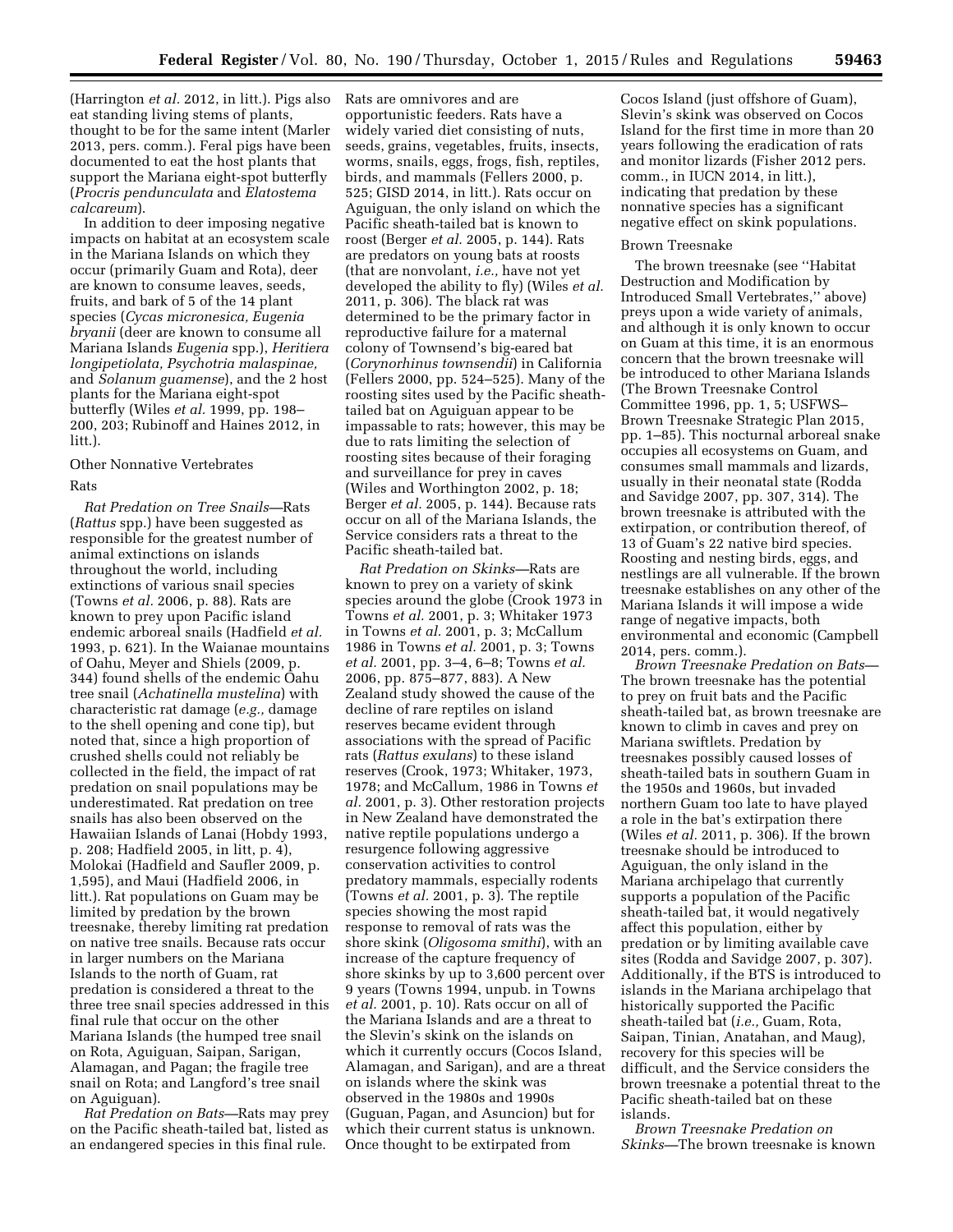to prey on a wide variety of small vertebrates on Guam, including skinks. Juvenile brown treesnake are known to feed exclusively on lizards (including skinks) (Savidge 1988, in Rodda and Savidge 2007, pp. 314–315). In one study, 250 food items were taken from the digestive systems of brown treesnake, and of these, 194 were lizards or lizard eggs (Savidge 1988 cited in Rodda and Fritts 1992, p. 166). If the brown treesnake is introduced to any of the islands that currently (Cocos Island, Alamagan, and Sarigan) or historically (Guam, Rota, Tinian, Aguiguan, Guguan, and Pagan) support the Slevin's skink, it will negatively impact by decreasing populations and the numbers of individuals, and when combined with habitat loss, and other threats, could lead to their extirpation. Additionally, if the brown treesnake is introduced to islands where the Slevin's skink occurred historically (Guam, Rota, Tinian, Aguiguan, Guguan, and Pagan), recovery for this species will be difficult, and the Service considers the brown treesnake a potential threat to the Slevin's skink on these islands.

#### Monitor Lizard

*Monitor Lizard Predation on Bats—*  The monitor lizard (hilitai, *Varanus indicus*), a carnivorous, terrestrial, arboreal lizard that can grow up to 3 ft (1 m) in length, is present on every island in the Mariana Islands except for Farallon de Medinilla, Guguan, Asuncion, Maug, and Uracas (Vogt and Williams 2004, pp. 76–77). It is unknown when the monitor lizard was introduced to Guam and the Northern Mariana Islands; however, it is known that the presence of this species in the islands predates European contact (Vogt and Williams, p. 77). Monitor lizards typically hunt over large areas and feed frequently on a wide variety of prey including, but not limited to, crabs, snails, snakes, lizards, skinks, fish, rats, squirrels, rabbits, sea turtle eggs, and birds (Losos and Greene 1988, pp. 379, 393; Bennet 1995 in ISSG–GISD 2007, in litt.). In the Mariana Islands, monitor lizards prey on both invertebrates and vertebrates, including large animals like chickens and the endangered Micronesian megapode (Martin *et al.*  2008 in IUCN 2007, in litt.). Considering their varied diet, which includes small vertebrates, and given the opportunity, predation by monitor lizards is a threat to the Pacific sheath-tailed bat listed as an endangered species in this rule, in the forest and cave ecosystems (USDA– NRCS 2009, p. 8).

*Monitor Lizard Predation on Skinks—*  Monitor lizards are known to prey on all life stages of lizards (eggs, juveniles, and

adults), and also other monitor lizards; therefore, we expect that monitor lizards negatively impact the Slevin's skink as well (Rodda and Fritts 1992, pp. 166– 174; Vogt 2010, in litt.). The specific reasons for the decline of Slevin's skink (currently known from only 3 of the 10 islands where occurrences have been noted) are not known. Rodda *et al.*  (1991) suggest that the combination of introduced species such as rats and shrews and other reptiles negatively impact native reptile populations, including Slevin's skink, by aggressively competing for habitat and food resources, and through predation (see ''Rat Predation on Skinks,'' above) (Rodda *et al.* 1991 in Berger *et al.* 2005, pp. 174–175). The monitor lizard is known to have a varied diet (coconut crabs, snails, snakes, lizards, skinks, fish, rats, sea turtle eggs, and birds) (Berger *et al.* 2005, pp. 69–70, 90, 347– 348; Losos and Greene 1988, pp. 379, 393; Bennet 1995 in ISSG–GISD 2007, in litt.; Cota 2008, pp. 18–27); therefore, predation of Slevin's skink by monitor lizards is a threat to the Slevin's skink throughout its range in the Mariana Islands.

# Nonnative Fish Predation on Damselflies

A survey of the Okgok River (or Okgok Stream, also known as Babao), conducted in 1996, showed that only four fish species (all native species) were present: The eel *Anguila marmorata,* the mountain gobies *Stiphodon elegans* and *Sicyopus leprurus,* and the flagtail or mountain bass, *Kuhlia rupestris.* Other freshwater species observed included a prawn, shrimps, and gastropods (Camacho *et al.*  1997, pp. 8–9). Densities of these native fish were low, especially in areas above the waterfall. Gobies can maneuver in areas of rapidly flowing water by using ventral fins that are modified to form a sucking disk (Ego 1956, in litt.). Freshwater gobies in Hawaii are primarily browsers and bottom feeders, often eating algae off rocks and boulders, with midges and worms being their primary food items (Ego 1956, in litt.; Kido *et al.* 1993, p. 47). The flagtails were abundant only in the lower reach of the stream. We can only speculate that the Rota blue damselfly may have adapted its behavior to avoid the benthic feeding habits of native fish species.

Nonnative fish (*Gambusia* spp.) were introduced to Guam streams for mosquito control. Other nonnative fish from the aquarium trade (*e.g.,* guppies, swordtails, mollies, betta, oscars, and koi) have been released and documented in Guam streams.

Currently, none of these fish are known from the Okgok River (Okgok Stream, Babao) on Rota, but biologists believe that *Gambusia* and guppies would be the most likely species to be introduced (Tibbatts 2014, in litt.). The release of aquarium fish into streams and rivers of Guam is well documented, but currently, no nonnative fish have been found in the Rota stream (Tibbatts 2014, in litt.). Therefore, release of nonnative fish is only a potential threat at this time, as they could impact the Rota blue damselfly by eating the naiad life stage, interrupting its life-cycle, and leading to its extirpation.

#### Nonnative Invertebrates

*Slug Herbivory on Native Plants—*The nonnative Cuban slug (*Veronicella cubensis*) is considered one of the greatest threats to native plant species on Pacific Islands (Robinson and Hollingsworth 2006, p. 2). The Cuban slug is a recent introduction to the Micronesian islands. These terrestrial mollusks are generalist feeders, and can attack a wide variety of plants, and switch food preferences if potential food plants change (Robinson and Hollingsworth 2006, p. 2). Slugs feed on the two host plants (*Elatostema calcareum* and *Procris pendunculata*) that support the Mariana eight-spot butterfly, being listed as endangered in this final rule. The Cuban slug has been known on Rota since 1996, occurs in large numbers, and is currently a pest to agricultural and ornamental crops on the island (Badilles *et al.* 2010, pp. 2, 4, 8). Some agricultural losses are reported to be as high as 70 percent of the crop (Badilles *et al.* 2010, p. 7). In addition, these slugs are known to attack orchids, which place all four species of orchids listed as threatened species in this final rule (*Bulbophyllum guamense, Dendrobium guamense, Nervilia jacksoniae,* and *Tuberolabium guamense*) at risk from slug predation on the islands of Guam and Rota (Badilles *et al.* 2010, p. 7; Cook 2012, in litt.).

*Flatworm Predation on Tree Snails—*  The extinction of native land snails on several Pacific Islands has been attributed to the terrestrial manokwari flatworm (*Platydemus manokwari;* also known as the New Guinea flatworm), native to western New Guinea (Cowie 2001, p. 120; Sugiura and Okochi 2006, p. 700; Sugiura 2010, p. 1,499; Global Invasive Species Database (GISD)– Invasive Species Specialist Group (ISSG)–International Union for Conservation of Nature (IUCN)1,499; GISD–ISSG–IUCN Species Survival Commission 2010, in litt.; Cowie 2014, in litt.; Fiedler 2014, in litt.; Hopper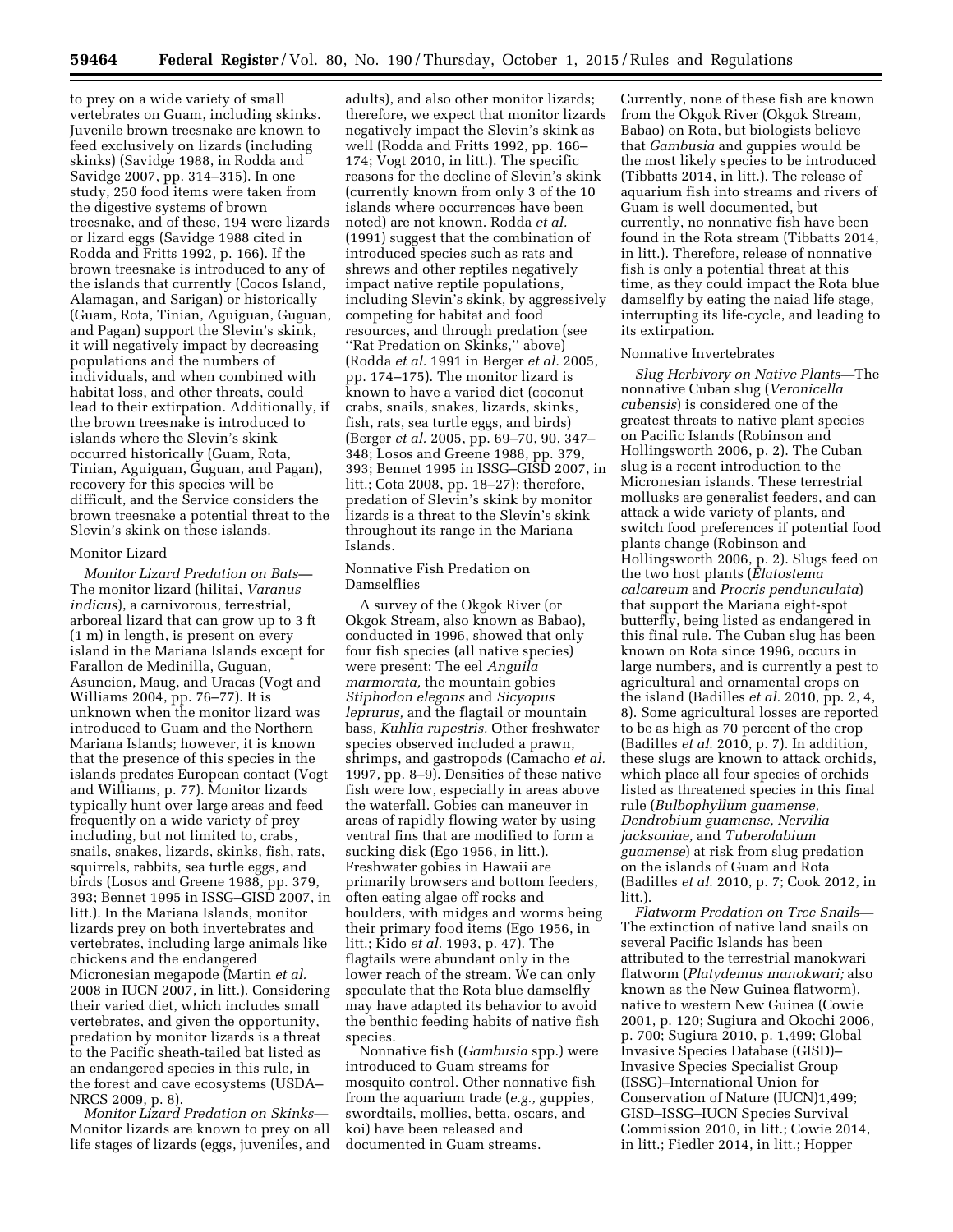2014, in litt.; Commonwealth Agricultural Bureau International (CABI–Invasive Species Compendium 2015, in litt.). It is believed to occur on most of the southern Mariana Islands, and was first observed on Guam in 1978 (Hopper and Smith 1992, pp. 78, 82–83; Berger *et al.* 2005, p. 158). In many areas, the flatworm was initially introduced intentionally for the purpose of controlling the nonnative giant African snail (*Achatinella fulica*); it was found to be effective in reducing the abundance of the giant African snail by as much as 95 percent (Hopper and Smith 1992, p. 82). This flatworm has diminished numbers of two nonnative predatory snails, the rosy wolf snail (*Euglandina rosea*) and *Gonaxis* spp., both of which are widely recognized as significant contributors to the overall decline in tree snails throughout the Pacific (Hadfield 1986, pp. 325–330; Cowie 1992, p. 171; Hopper and Smith 1992, p. 78; Kerr 2013, pp. 5–6). Some snail experts propose that, due to the presence of the manokwari flatworm, these two nonnative snails are no longer a threat to the Mariana Islands tree snails (Kerr 2013, p. 5). However, other snail experts are not so quick to discount the possible future impacts of these two predators (Cowie 2014, in litt.). The manokwari flatworm is highly invasive and preys on live snails of any species (Sugiura *et al.* 2006, p. 700, and references therein), and thus poses a significant threat to all endemic snails of the Mariana Islands.

The manokwari flatworm is capable of spreading easily to new geographic areas through inadvertent introductions and despite agricultural controls and regulations. First discovered in New Guinea in 1962, it is now found in Australia, Japan, Indonesia, the Caribbean (Puerto Rico), and numerous Pacific Islands (*e.g.,* Fiji, Tahiti, Singapore, Samoa, Philippines), including the Mariana Islands. It is known to occur on Guam, Rota, Tinian, Saipan, and Aguiguan (Hopper and Smith 1992, p. 77; ISSG–GISD 2015, in litt.). Its propensity to spread through inadvertent introduction is illustrated by recent discoveries of the manokwari flatworm in both France (Justine *et al.*  2015, p. 2) and the mainland United States in Florida (Justine *et al.* 2015, p. 1).

The manokwari flatworm exhibits remarkable fecundity. In laboratory studies, individuals reached sexual maturity just 3 weeks after hatching, and the time period from copulation to cocoon-laying ranged from 2 to 40 days, at which time a single cocoon is produced (Kaneda *et al.* 1990, p. 526). Cocoon-laying usually occurred at 7- to

10-day intervals, with some adults over 200 days old still capable of laying (Kaneda *et al.* 1990, p. 526). Each cocoon produced 3 to 9 juveniles, with a mean number of 5 (Kaneda *et al.* 1990, p. 526). Adequately fed adults lived up to 2 years, and starved adults lived up to 1 year (Kaneda *et al.* 1990, p. 526). Additionally, manokwari flatworms are very fragile and may fragment into pieces, with each piece having the potential to regenerate into a complete flatworm (Kaneda *et al.* 1990, p. 526).

In contrast, partulid snails are generally slow-growing, long-lived, and slow-reproducing land snails (Cowie 1992, p. 194). Partulids can live up to 5 years and reach maturity at approximately 1 year, or a little less, in age (Murray and Clark 1966 pp. 1,264– 1,277; Cowie 1992, p. 174). Partulids produce their first offspring between 16 and 24 months of age, and give birth to a single juvenile on average about every 20 days thereafter (Murray and Clark 1966 pp. 1,264–1,277; Cowie 1992, p. 174). These differences in life-history characteristics place the endemic partulid snails at a disadvantage, as the predatory manokwari flatworm can quickly reproduce in large numbers and overwhelm the small numbers of remaining tree snails.

The manokwari flatworm can be found on the ground as well as meters up in native trees and is more active during rain events (Hopper 2014, in litt.). This flatworm is known to feed on juvenile and adult partulid snails (Hopper and Smith 1992, p. 82; Iwai *et al.* 2010, pp. 997–1,002; Sugiura 2010, pp. 1,499–1,507; Hopper 2014, in litt.). Studies of captive partulids at the UOG Marine Laboratory showed that a single manokwari flatworm consume four to five adult snails over a single week, averaging one killed and consumed every other day (Hopper 2014, in litt.). The manokwari flatworm is able to track snails based on chemical cues in their mucus trails, and can discriminate between, and show a preference for, particular snail species (Iwai *et al.* 2010, p. 1,000). Controlled experiments in the Ogasawara Islands demonstrated flatworm predation on 50 percent of the snails available in the test area within 3 days, and 90 percent snail mortality due to predation within 11 days (Sugiura *et al.* 2006, p. 702). The manokwari flatworm is considered a highly effective predator on Mariana Partulidae, of all age classes, and likely all other native and nonnative terrestrial snails (Hopper 2014, in litt.). Hopper (2014, in litt.) asserts that the manokwari flatworm is the most important threat to tree snails since it occurs in native forests as well as

nonnative and disturbed forest. Fiedler (2014, in litt.) describes tree snails on Guam as occurring in proximity to sources of fresh water (river, ponds, or near surface ground water) and high humidity, which are also conditions ideal for the predatory manokwari flatworm, and notes that the flatworm has been observed at nearly every location where partulid snails occur on Guam.

There are no known natural enemies of the manokwari flatworm, and no biological controls that would not also kill the four tree snails. One exception is that hot water has been suggested as a physical control, after laboratory studies showed that the temperature of water required to kill flatworms (109 °Fahrenheit (F) (43 °Celsius (C))) is lower than the temperature to kill snails (122 °F (50 °C)) (Sugiura 2008, p. 207); however, we are unaware of this method being implemented in the field. This method is employed during the quarantine of ornamental plants in some areas (Sugiura 2008, p. 207). It is unknown if the temperature that kills flatworms may harm the reproductive or other necessary biological functions of snails, even though it does not kill them.

In summary, the manokwari flatworm's arboreal habits, voracious appetite, and high fecundity make this predator a very harmful invasive species (GISD–ISSG 2010, in litt.). The IUCN Invasive Species Specialist Group has named the manokwari flatworm to its list of *100 of the World's Worst Invasive Alien Species* (ISSG 2004, pp. 6–7). As referenced above, the manokwari flatworm is already credited with the extinction of several island endemic snail species. Due to its widespread occurrence on the southern Mariana Islands, and the risk of unintentional introduction on the northern Mariana Islands, predation by the manokwari flatworm is considered a threat to all four tree snail species (the Guam tree snail, the humped tree snail, Langford's tree snail, and the fragile tree snail) listed as endangered species in this final rule. These four snails are also experiencing habitat loss due to development, habitat degradation by nonnative plants and animals, predation by rats, and threats associated with low heterozygosity. As populations of the tree snails have been reduced in both number and distribution, they are also vulnerable to negative impacts resulting from future climate change and typhoons.

*Scale Herbivory on Cycas—Cycas micronesica* is currently declining on two (Guam and Rota) of the five Micronesian islands on which it occurs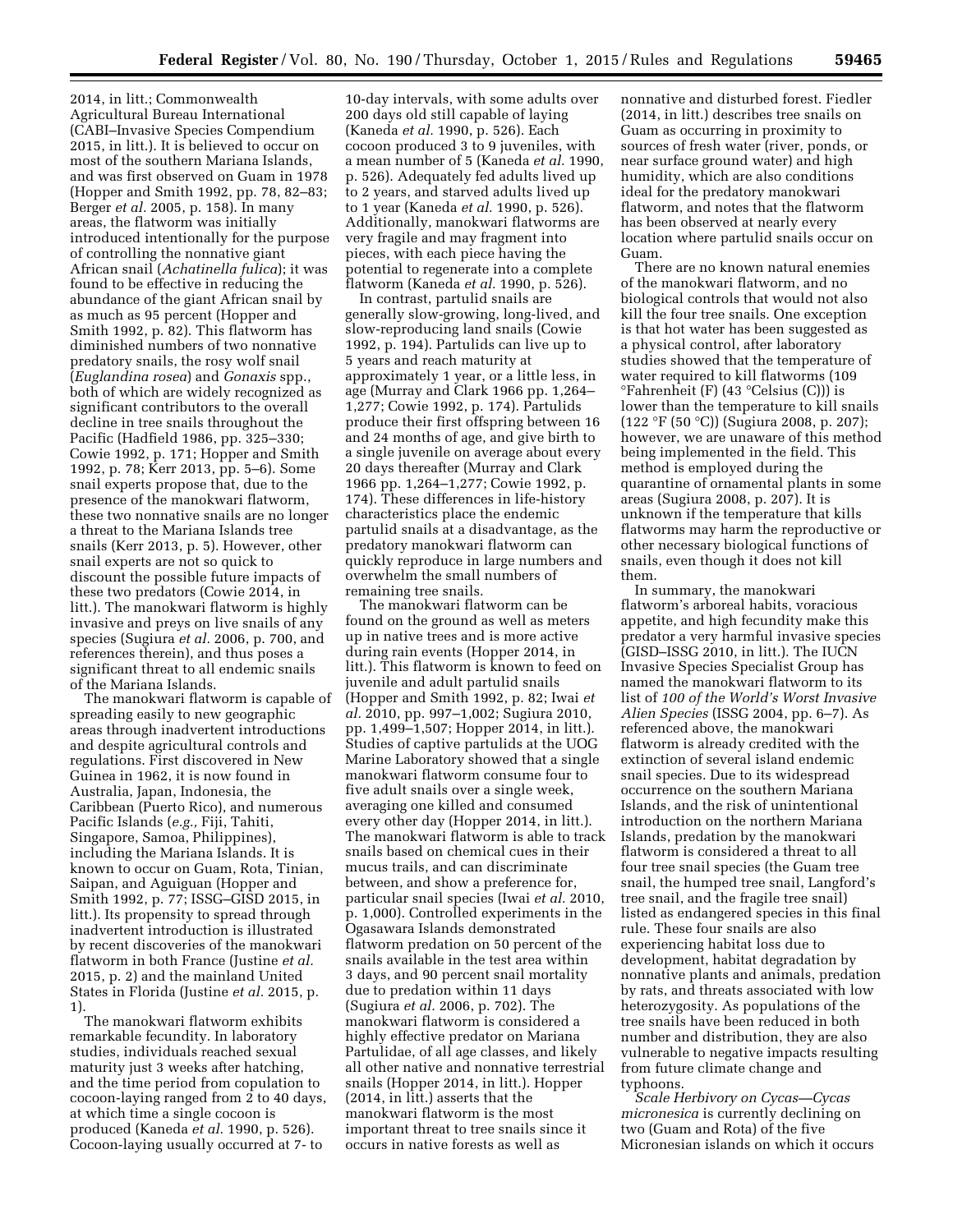due to the presence of a phytophagous (plant-eating) insect, the cycad aulacaspis scale (*Aulacaspis yasumatsui*) (Marler and Lawrence 2012, pp. 238–240; Marler 2012, pers. comm.). The cycad aulacaspis scale, first described in Thailand (Takagi 1977 in Marler and Lawrence 2012, p. 233), was unintentionally introduced into the United States (Florida) a little more than 20 years ago (Howard *et al.* 1999 in Marler and Lawrence 2012, p. 233), subsequently spreading to other regions. It was introduced to Guam in 2003, possibly via importation of the landscape cycad, *Cycas revoluta* (Marler and Lawrence 2012, p. 233). By 2005, the cycad aulacaspis scale had spread throughout the forests of Guam. Although this scale has infested *C. micronesica* populations on Guam, Rota, and the larger islands of Palau, most of the data has been collected on Guam, where more than 50 percent of the total known *Cycas* individuals occur (Marler 2012, pers. comm.). In 2002, prior to the scale infestation, *C. micronesica* was the most abundant tree species on Guam (Donnegan *et al.* 2002, p. 16). At an international meeting of the Cycad Specialist Group in Mexico in 2005, the cycad aulacaspis scale was identified as a critical issue for cycad conservation worldwide and was given priority status (IUCN/Species Survival Commission Cycad Specialist Group 2014, in litt.).

The cycad aulacaspis scale attacks every part of the leaf, which subsequently turns white. The leaf then collapses, and with progressive infestation, death of the entire plant can occur in less than 1 year (Marler and Muniappan 2006, pp. 3–4). Field studies conducted on the Guam National Wildlife Refuge on Guam by Marler and Lawrence (2012, p. 233) between 2004 and 2011 found that 6 years after the cycad aulacaspis scale was found on the refuge, mortality of *C. micronesica* there had reached 92 percent. The scale first killed all seedlings at their study site, followed by the juveniles, then most of the adult plants. The cycad aulacaspis scale is unusual in that it also infests the roots of its host plant at depths of up to 24 in (60 cm) in the soil (University of Florida 2014, in litt.). Marler and Lawrence (2012, pp. 238, 240) predict that if the predation by cycad aulacaspis scale is unabated, it will cause the extirpation of *C. micronesica* from western Guam by 2019.

Nonnative specialist arthropods like the cycad aulacaspis scale are particularly harmful to native plants when introduced to small insular oceanic islands because the native plants lack the shared evolutionary history with arthropods and have not

developed resistance mechanisms (Elton 1958 in Marler and Lawrence 2012, p. 233), and the nonnative arthropods are not constrained by the natural pressures or predators of their native range (Howard *et al.* 1999, p. 26; Keane and Crawely 2002 in Marler and Lawrence 2012, p. 233). In addition, *C. micronesica* is the sole native host of the cycad aulacaspis scale on Guam, which raises concerns to biologists who predict that the extirpation of *C. micronesica*  from Guam will bring about negative cascading ecosystem responses and manifold ecological changes (Marler and Lawrence 2012, p. 233). Because this scale spread to Rota in 2006 (Moore *et al.* 2006, in litt.), and the larger islands of Palau in 2008 (Marler in Science Daily 2012, in litt.), the same degree of negative impact to *C. micronesica* in these areas is likely to occur.

As shown in other case studies worldwide, the scale insects are known to spread rapidly, within a few months, from the site of introduction (University of Florida 2014, in litt.). Although the scale is present on the larger islands of Palau, it has not yet reached the numerous smaller Rock Islands, where more than 1,000 individuals of *C. micronesica* are estimated to occur. As scales can be wind dispersed, it could be a short amount time for infestation in the Rock Islands, as shown by its rapid spread throughout Florida between 1996 and 1998 (Marler 2014, in litt.; University of Florida 2014, in litt). The Rock Islands are a popular tourist destination, and the scale could also be inadvertently transported on plant material and soils (International Coral Reef Action Network (ICRAN) 2014, in litt.). Yap is an intermediate stop-over point for those traveling between Guam and Palau. *Cycas micronesica* on Yap are also considered at risk as scales can be spread by wind dispersal and on transportation of already infested plant material and soil; and because of the rapidity with which it spreads (ISSG– GISD 2014, in litt.; University of Florida 2014, in litt.). In addition, three other insects (a nonnative butterfly (*Chilades pandava*), a nonnative leaf miner (*Erechthias* sp.), and a native stem borer (*Dihammus marianarum*), opportunistically feed on *C. micronesica*  weakened by the cycad aulacaspis scale, compounding its negative impacts (Marler 2013, pp. 1,334–1,336).

Scales, once established, require persistent control efforts (Gill 2012, in litt.; University of Florida 2014, in litt.). Within the native range of the scale in southeast Asia, cycads are not affected, as the scale is kept in check by native predators; however, there are no predators of the scale in areas where it

is newly introduced (Howard *et al.*  1999, p. 15). Release of biocontrols has been attempted to abate the scale infestation; however, these were unsuccessful: *Rhyzobius lophanthae* in 2004, which established immediately; *Coccobius fulvus* in 2005, which did not establish; and *Aphytis lignanensis* in 2012, which died in the laboratory prior to release (Moore *et al.* 2006, in litt.). *Rhyzobius lophanthae* prolonged the survival of many *Cycas* trees during the first 6 years of scale infestation; however, with time, the size difference between the scale and *R. lophanthae*  proved to be a problem when it was observed that the scale could find locations on the *Cycas* plant body that the predator (*R. lophanthae*) could not access (Marler and Moore 2010, p. 838). Even with this biocontrol, *Cycas micronesica* populations are still declining and no reproduction has been observed on Guam since 2005 (Moore *et al.* 2006, in litt.).

*Ant Predation on Butterflies—*Four species of nonnative ants have been observed to prey upon the Mariana eight-spot butterfly (Schreiner and Nafus 1996, p. 3), and are believed to also negatively impact the Mariana wandering butterfly, the two butterfly species listed as endangered species in this final rule: (1) Dwarf pedicel ants (*Tapinoma minutum*); (2) tropical fire ants (*Solenopsis geminata*); (3) whitefooted ants (*Technomyrmex albipes*); and (4) bi-colored trailing ants (*Monomorium floricola*). These ants eat the butterfly eggs (Schreiner and Nafus 1996, p. 3; Rubinoff 2014, in litt.). Many ant species are known to prey on all immature stages of Lepidoptera and can completely exterminate populations (Zimmerman 1958). In a 1-year study, Schreiner and Nafus (1996, pp. 3–4) found predation by nonnative ants to be one of the primary causes of mortality (more than 90 percent) in the Mariana eight-spot butterfly. These four ant species occur on the islands of Guam, Rota, and Saipan, which support the two butterfly species. Biologists observed high mortality of the instar larval stages of the Mariana eight-spot butterfly (Schreiner and Nafus 1996, pp. 2–4), for unknown reasons, but this, compounded with predation of eggs by ants, negatively impacts both the Mariana eight-spot butterfly and the Mariana wandering butterfly.

*Parasitic Wasp Predation on Butterflies—*Two native parasitoid wasps, *Telenomus sp.* (no common name) and *Ooencyrtus* sp. (no common name), are known to lay their eggs in eggs of native Mariana Islands Lepidoptera species (Mariana eight-spot butterfly (Guam and Saipan) and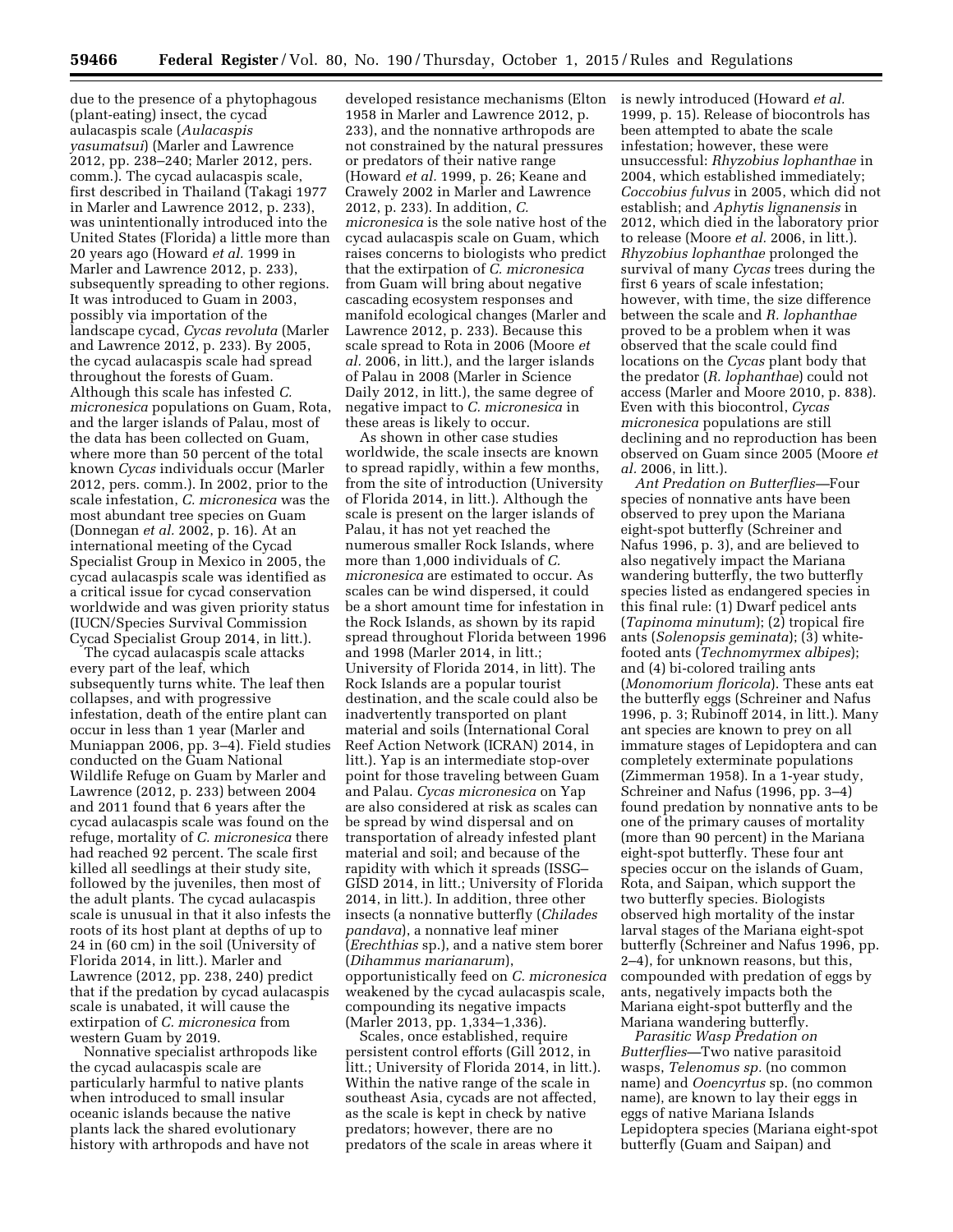Mariana wandering butterfly (Guam and Rota) (Schreiner and Nafus 1996, pp. 2– 5). These wasps are tiny and likely hitch-hiked with adult female butterflies in order to access freshly laid eggs, as has been observed in related species (Woelke 2008, pp. 1–27). These wasps negatively impact the Mariana eightspot and Mariana wandering butterflies because they lay their own eggs within the butterfly eggs, thus preventing caterpillar development. Habitat destruction and loss of host plants, along with continued parasitism, act together to negatively affect populations and individuals of the Mariana eightspot butterfly and the Mariana wandering butterfly. These parasitoid wasps occur on the three islands (Guam, Rota, and Saipan) that support the Mariana eight-spot butterfly and the Mariana wandering butterfly listed as endangered species in this final rule.

Conservation Efforts To Reduce Disease or Predation

Conservation efforts to reduce predation are the same as those mentioned under Factor A. *Habitat Destruction, Modification, or Curtailment of Its Range* (see ''Conservation Efforts to Reduce Habitat Destruction, Modification, or Curtailment of Its Range,'' above). Additionally, there have been five fenced 1-ac (0.5-ha) exclosures erected on Tinian as of 2013, each planted with 1,000 individuals of mature *Cycas micronesica* (DON 2014, in litt.). Precautions were taken to ensure plantings had broad genetic representation. Cycads within these exclosures actively managed to ensure health and survival. Funding has been programmed to support this project through 2020. Tinian was selected for these exclosures since the scale does not occur on this island.

#### Summary of Disease and Predation

We are unaware of any information that indicates that disease is a threat to any of the 23 species addressed in this final rule.

Although conservation measures are in place in some areas where one or more of the 23 Mariana Islands species occurs, our information does not indicate that they are ameliorating the threat of predation described above. Therefore, we consider predation and herbivory by nonnative animal species (pigs, deer, rats, brown treesnakes, monitor lizards, slugs, flatworms, ants, and wasps) to pose an ongoing threat to 17 of 23 species addressed in this final rule (see Table 3, above) throughout their ranges for the following reasons:

(1) Observations and reports have documented that pigs and deer browse and trample 5 of the 23 plant species (*Cycas micronesica, Eugenia bryanii, Heritiera longipetiolata, Psychotria malaspinae,* and *Solanum guamense*), and the host plants of the Mariana eightspot butterfly, addressed in this rule (see Table 3), in addition to studies demonstrating the negative impacts of ungulate browsing and trampling on native plant species of the islands (Spatz and Mueller-Dombois 1973, p. 874; Diong 1982, pp. 160–161; Cuddihy and Stone 1990, p. 67).

(2) Nonnative rats, snakes, flatworms, and monitor lizards prey upon one or more of the following six animal species addressed in this final rule: The Pacific sheath-tailed bat, Slevin's skink, and the four tree snails.

(3) Ants and wasps prey upon the eggs and larvae of the two butterflies, the Mariana eight-spot butterfly and Mariana wandering butterfly.

(4) Nonnative slugs cause mechanical damage to plants and destruction of plant parts (branches, fruits, and seeds), including orchids, and are considered a threat to 4 of the 14 plant species in this rule (*Bulbophyllum guamense, Dendrobium guamense, Nervilia jacksoniae,* and *Tuberolabium guamense*).

(5) *Cycas micronesica* is currently preyed upon by the cycad aulacaspis scale on three of the five Micronesian islands (Guam, Rota, and Palau) on which it occurs (Hill *et al.* 2004, pp. 274–298; Marler and Lawrence 2012, p. 233; Marler 2012, pers. comm.). This scale has the ability to severely impact or even extirpate *C. micronesica*  throughout its range if not abated.

These threats are serious and ongoing, act in concert with other threats to the species and their habitats, and are expected to continue or increase in magnitude and intensity into the future without effective management actions to control or eradicate them.

# *Factor D. The Inadequacy of Existing Regulatory Mechanisms*

The Mariana Islands encompass two different political entities, the U.S. Territory of Guam and the U.S. Commonwealth of the Northern Mariana Islands, and issues regarding existing regulatory measures for each entity are discussed in separate paragraphs below.

#### U.S. Territory of Guam

We are aware of regulatory measures regarding conservation of natural resources established by the Government of Guam. Under Guam Annotated Rules (GAR) Title 9–Animal Regulations (9 GAR–Animal

Regulations), there are two divisions: (1) Division 1: Care and Conservation of Animals, and (2) Division 2: Conservation, Hunting and Fishing Regulations (*[www.guamcourts.com](http://www.guamcourts.com)*, accessed February 9, 2014). Division 1 addresses the importation of animals, animal and zoonotic disease control, commercial quarantine regulations, and plant and non-domestic animal quarantine; however, there is no documentation as to what extent this regulation is enforced. Division 2 Chapter 63 covers fish, game, forestry, and conservation. Article 2 (sections 63201 through 63208) describe authorities under the Endangered Species Act of Guam (Guam ESA). This Article vests regulatory power in the Guam Department of Agriculture. The Guam ESA prohibits, with respect to any threatened or endangered species of plants or wildlife of Guam and the United States: (1) Import or export of any such species to or from Guam and its territory; (2) take of any such species within Guam and its territory; (3) possession, processing, selling or offering for sale, delivery, carrying, transport, or shipping, by any means whatsoever, any such species; provided that any person who has in his possession such plants or wildlife at the time this provision is enacted into law, may retain, process, or otherwise dispose of those plants or wildlife already in his possession, and (4) violation of any regulation or rule pertaining to the conservation, protections, enhancement, or management of any designated threatened or endangered species.

As of 2009 (the currently posted list), Guam DAWR recognizes 6 of the 23 species as endangered (the plant *Heritiera longipetiolata;* 3 of the 4 tree snails (the Guam tree snail, the humped tree snail, and the fragile tree snail), the Pacific sheath-tailed bat, and Slevin's skink). The other 17 species on Guam listed as threatened or endangered species in this final rule will be recognized as such and protected by Guam DAWR under the Endangered Species Act of Guam, as required by the Act, upon the publication of this final listing rule. However, Guam's ESA does not address the threats imposed upon the 21 species that occur currently or historically on Guam that are ongoing and are expected to increase in magnitude in the near future (Langford's tree snail and the Rota blue damselfly are the only species addressed in this rule with no record of occurrence on Guam). Only three species addressed in this final rule currently benefit from conservation actions on Guam, those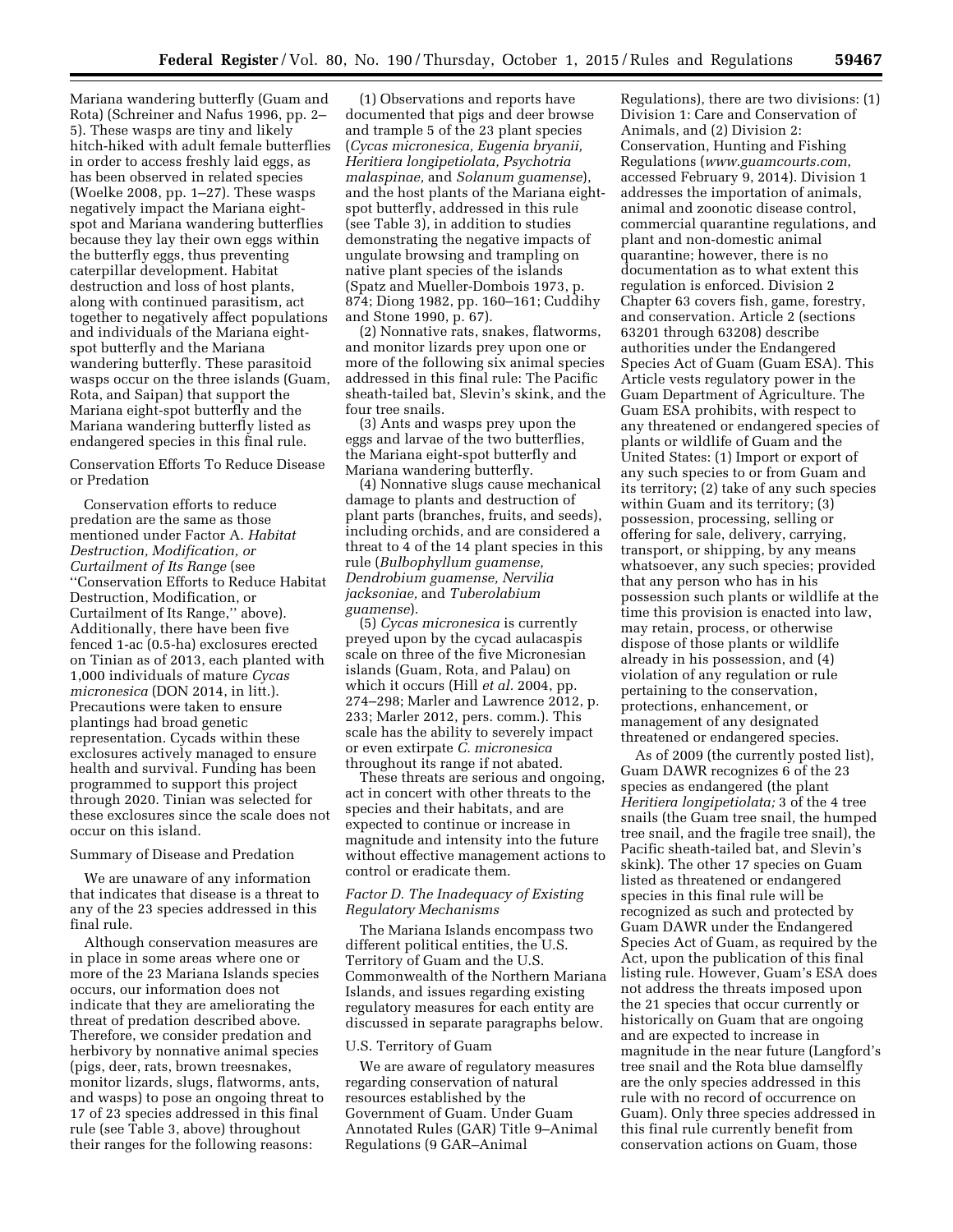conducted by the Guam PEPP for *Heritiera longipetiolata, Maesa walkeri,*  and *Psychotria malaspinae,* as discussed in ''Conservation Efforts to Reduce Habitat Destruction, Modification, or Curtailment of Its Range,'' above. Under Guam's ESA, the Department of Agriculture is authorized to establish priorities for the conservation and protection of threatened and endangered species and their associated ecosystems, but we are unaware of any documentation of these priorities or actions conducted for protection of the 21 Guam species. If comprehensive conservation and protection actions are implemented for the 21 Guam species and their associated ecosystems, it would greatly reduce the inadequacies outlined above; however, the high costs associated with curbing problematic nonnative species often precludes the adequate implementation of such actions to fully address the threats to listed species.

The capacity of Guam to mitigate the effects of introduced pests (*e.g.,* brown treesnakes, ungulates, and weeds) is also limited due to the large number of taxa currently causing damage. Resources available to reduce the spread of these species and counter their negative ecological effects are sparse. Despite the fact that Guam receives assistance from the USDA, U.S. Department of Homeland Security, and other Federal agencies, the scope of threats remains challenging. Due to the magnitude and intensity of threats associated with the introduction of harmful nonnative species in the Marianas (*e.g.,* brown treesnakes, cycad aulacaspis scale, and the nonnative plant *Chromolaena odorata*), the fact that both new and established introduced species continue to pose a significant problem in Guam leads us to conclude that current regulatory mechanisms are inadequate to address such threats.

# U.S. Commonwealth of the Northern Mariana Islands (CNMI)

The CNMI has multiple regulatory measures in place intended to protect natural resources (*[www.cnmilaw.org](http://www.cnmilaw.org)*, accessed February 9, 2014 (CNMI 2014, in litt.)). Six Chapters under Title 85: Department of Land and Natural Resources (DLNR) encompass the most relevant regulatory measures with respect to the 16 CNMI species addressed in this final rule (*[www.cnmilaw.org](http://www.cnmilaw.org)*, accessed February 9, 2014). Chapter 85–20 addresses animal quarantine rules and regulations, including domestic animals of all types, and associated port of entry laws. Chapter 85–30 addresses

noncommercial fish and wildlife regulations, including the List of Protected Wildlife and Plants Species in the CNMI, which includes 1 of the 23 species addressed in this final rule (the plant *Tabernaemontana rotensis*). Species or subspecies listed as threatened or endangered under CNMI law (§ 85–30.1–101 Prohibitions) may not be harvested, captured, harassed, or propagated except under the terms of a special permit issued by the Director for scientific purposes, or for propagation in captivity for the purpose of preservation. A person who, without a special permit issued in accordance with the regulations under CNMI law (§ 85–30.1–110 Prohibitions), harvests, injures, imports, exports, captures, or harasses a species or subspecies listed under CNMI law (§ 85–30.1–101), intentionally or not, is in violation and subject to penalties under Title 2 (Natural Resources) Commonwealth Code (CMC) § 5109.

Existing regulations are also in place to protect wildlife conservation areas under CNMI law (§ 85–30.1–330), (*e.g.,*  prohibitions of hunting, fishing, collecting, killing, commercial activity, destruction of habitats or artifacts, and camping) (CNMI–DLNR–Rota 2015, in litt.). Chapter 85–60 covers the Division of Plant Industry, including plant quarantine regulations. Chapter 85–80 covers the Division of Zoning. Chapter 85–90 addresses permits necessary for the clearing and burning of vegetation, and removal of plants or plant products, or soil, from areas designated as diverse forests on public lands. Chapter 85–100 addresses brown treesnake prevention regulations. All six chapters under Title 85 mentioned above have a component that is designed to protect native species, including rare species at risk from competition and predation by nonnative, and in some cases native, species. However, these regulations are difficult to enforce due to lack of funding availability and human resources (CNMI–DLNR–Rota 2015, in litt.).

Further, the capacity of the CNMI to mitigate the effects of introduced pests (*e.g.,* nonnative ungulates, brown treesnakes, weeds, and predatory flatworms) is also limited due to the large number of taxa currently causing damage. Resources available to reduce the spread of these species and counter their negative ecological effects are sparce. Despite the fact that CNMI receives assistance from the USDA, U.S. Department of Homeland Security, and other Federal agencies, the scope of threats remains challenging. Due to the magnitude and intensity of threats associated with the introduction of

harmful nonnative species in the Marianas (*e.g.,* brown treesnakes, cycad aulacaspis scale, and predatory flatworms) poses a significant threat to the native species of the Marianas; the fact that both new and established introduced species continue to pose a significant problem in the CNMI leads us to conclude that current regulatory mechanisms are inadequate to address such threats.

Greater enforcement of local laws in place would provide additional benefit to the 16 species listed as endangered or threatened species in this final rule that occur in the CNMI (the plants *Bulbophyllum guamense, Cycas micronesica, Dendrobium guamense, Heritiera longipetiolata, Maesa walkeri, Nervilia jacksoniae, Tabernaemontana rotensis,* and *Tuberolabium guamense;*  the humped tree snail, Langford's tree snail, and the fragile tree snail; the two butterflies, the Pacific sheath-tailed bat, Slevin's skink, and the Rota blue damselfly). However, the magnitude and intensity of threats, combined with the high costs associated with curbing problematic nonnative species and the lack of funding and human resources to implement regulations, preclude the ability of regulatory actions to fully address the threats to listed species, thus rendering current regulatory mechanisms inadequate to protect the 16 CNMI species in this final rule.

#### U.S. Department of Defense (DOD)

The Sikes Act (16 U.S.C. 670) authorizes the Secretary of Defense to develop cooperative plans with the Secretaries of Agriculture and the Interior for natural resources on public lands. The Sikes Act Improvement Act of 1997 requires Department of Defense installations, in cooperation with the Service and the State fish and wildlife agency, to prepare Integrated Natural Resources Management Plans (INRMPs) that provide for the conservation and rehabilitation of natural resources on military lands consistent with the use of military installations to ensure the readiness of the Armed Forces. The Sikes Act states that the INRMP is to reflect the mutual agreement of the parties concerning conservation, protection, and management of fish and wildlife resources. DOD guidance states that mutual agreement should be the goal for the entire plan, and requires agreement of the Service with respect to those elements of the plan that are subject to other applicable legal authority of the Service such as the Endangered Species Act.

In December 2013, the Department of the Navy, JRM, completed an Integrated Natural Resources Management Plan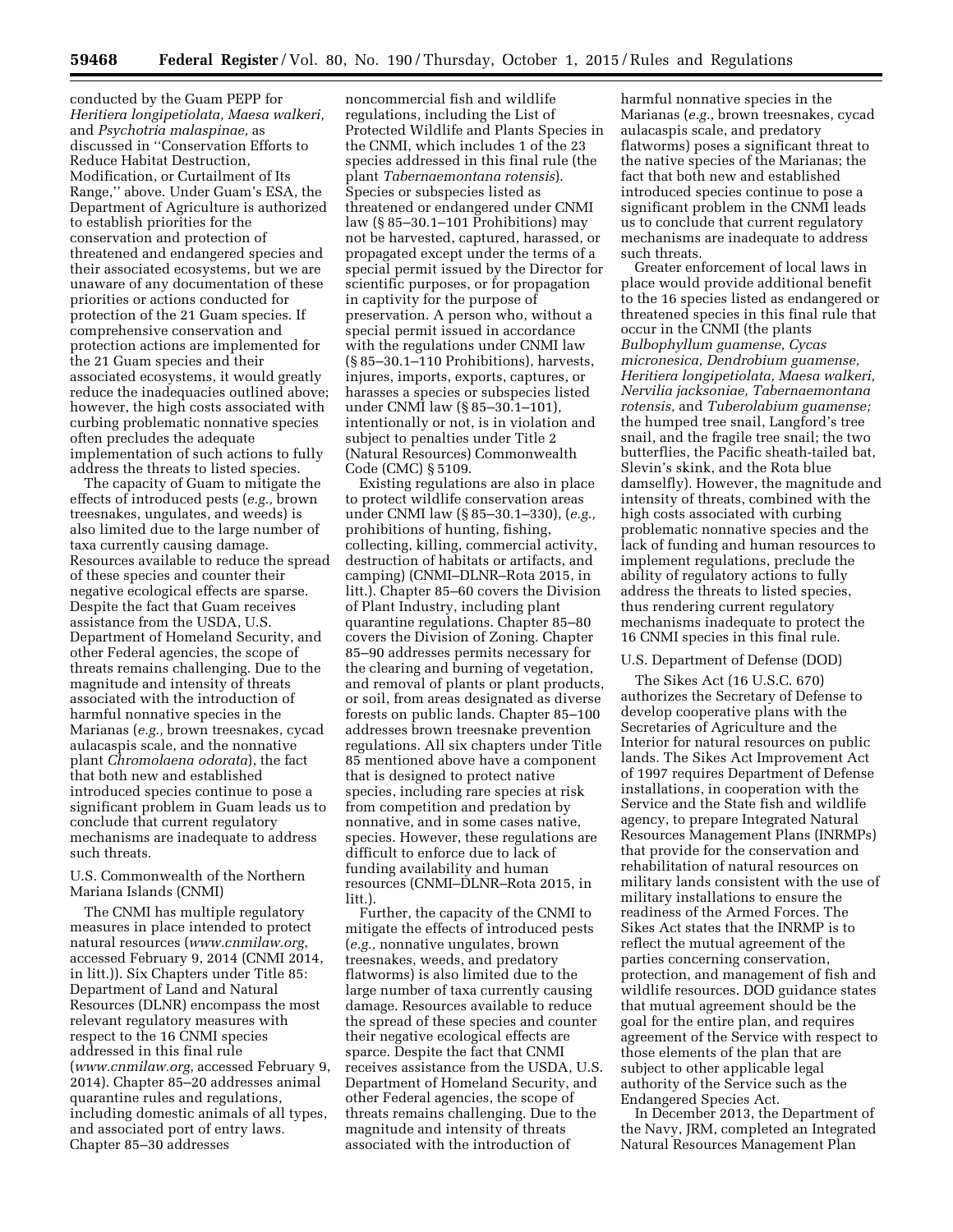(INRMP) to address the conservation, protection, and management of fish and wildlife resources on DOD-managed and -controlled areas on Guam, specifically Naval Base Guam and Andersen Air Force Base, including leased lands in the CNMI on Tinian and Farallon de Medinilla. On July 2, 2013, the Navy requested the Service's endorsement of the JRM INRMP. The JRM INRMP is under review by the Service, but at present the Navy is operating under an INRMP that has not been agreed to by the Service. The Service's primary concerns include the need to increase efficiency regarding coordination with Federal and State partners, implement recovery efforts for extirpated endemic species (several of which exist only in captive-breeding programs), implement large-scale control and eradication of brown treesnakes, increase protected lands (*e.g.,* conservation areas) in order to recover endangered and threatened species, implement ungulate control, and increase conservation actions on Tinian and Farallon de Medinilla. The Service is continuing to work with the Navy on the development of their INRMP for DOD lands in this region.

At this time, the actions outlined in the INRMP do not alleviate the threats to the species addressed in this final rule that occur on DOD lands as the most current draft of the INRMP (December 2013) predates the publication of the proposed rule (October 1, 2014). The December 2013 INRMP (U.S. Navy 2013, p. ES–2) states that ''Several non-candidate Marianas species are also being considered for evaluation for inclusion in the proposed rules. Once the USFWS determines which species will be included in the proposed rules, JRM will develop a supplemental document for inclusion in the JRM INRMP for those species with the potential to be on Navy lands. The supplemental document will also include information on the known status of each species and will identify projects to be undertaken on JRM lands to manage the long-term conservation of the species.'' The Service has not received the supplemental document to make a determination of whether or not the proposed actions will alleviate the threats to the species in this final rule that occur on DOD lands.

# Multijurisdictional Regulatory Mechanisms

The task of preventing the spread of deleterious nonnative species requires multijurisdictional efforts. The brown treesnake (BTS) technical working group (comprising agencies within the U.S. Department of the Interior (*e.g.,*  USFWS, U.S. Geological Survey,

National Park Service), DOD (*e.g.,* JRM and NavFac Pacific), Department of Transportation (DOT), U.S. Territory of Guam, CNMI, State of Hawaii, and other nongovernmental partners) designs and implements actions to address the regulatory mechanisms currently in place (*e.g.,* CNMI: Administrative Code Chapter 85–20 and Chapter 85–60; Guam: 9 GAR–Animal Regulations, Division 1: And U.S. Executive Orders 13112 and 13112) to prevent inadvertent transport of deleterious species (*e.g.,*  brown treesnakes) into Guam and the Mariana Islands, and from Guam to other areas, which are important efforts that provide some benefits to all 23 species. However, these efforts are not sufficient to eliminate the continuing threats associated with the brown treesnake in the Marianas. For example, in 2014, a brown treesnake was captured at the sea port on Rota (BTS Strategic Plan 2015, p. iii), as described above under Factor C. Additionally, the BTS Strategic Plan, authored by the BTS technical working group, states that ''current snake management strategies have been successful in decreasing, but not eliminating, the probability of snakes becoming established on other islands (BTS Strategic Plan 2015, p. iii).''

Summary of the Inadequacy of Existing Regulatory Mechanisms

Both the U.S. Territory of Guam and the U.S. Commonwealth of the Northern Mariana Islands have regulations in place designed to provide protection for their respective natural resources, including native forests, water resources, and the 23 species addressed in this rule; however, enforcement of these regulations is not documented. Greater enforcement of local laws in place would provide additional benefit to the 23 species; however, the magnitude and intensity of threats, the high costs associated with curbing problematic nonnative species, and the lack of funding and human resources to implement such regulations preclude the ability of current regulatory mechanisms to fully address the threats to the 23 species in this final rule. The conservation actions proposed in the 2013 INRMP do not address the 23 Mariana Islands species in this final rule, as the INRMP predates the proposed listing rule (October 2014). The JRM is currently drafting a supplement that will address the threats imposed upon the 23 species that occur on DOD lands; however, the Service has not yet received this document. The multi-agency BTS technical working group aims to prevent inadvertent transport of deleterious species (the

brown treesnake) into Guam and the Mariana Islands, and from Guam to other areas, and although these efforts are important and provide some benefits to all 23 species, they are not sufficient to eliminate the continuing threats associated with the brown treesnake in the Marianas.

# *Factor E. Other Natural or Manmade Factors Affecting Their Continued Existence*

Other factors that pose threats to some or all of the 23 species include ordnance and live-fire training, water extraction, recreational off-road vehicles, and small numbers of populations and small population sizes. Each threat is discussed in detail below, along with identification of which species are affected by these threats.

# Ordnance and Live-Fire Training

Several individuals of the plants *Cycas micronesica, Psychotria malaspinae,* and *Tabernaemontana rotensis,* and the Mariana eight-spot butterfly, listed as threatened or endangered species in this rule, are located on the Northwest Field of Andersen AFB and the Guam National Wildlife Refuge within the boundaries of the preferred site for a new live-fire training range complex proposed in the 2015 Final SEIS for the Guam and CNMI Military Relocation (JGPO–NavFac, Pacific 2015, pp. ES–1—ES–40). This live-fire training range complex will consist of 5 live-fire training ranges and associated range control facilities and access roads (JGPO–NavFac, Pacific 2014, p. ES–5; JGPO–NavFac, Pacific 2015, pp. ES–5, ES–11). Once developed, military training is expected to be conducted within the 5 live-fire training ranges (including a multipurpose machine gun range), for 39 weeks out of the year, with 2 nighttrainings per week (JGPO–NavFac, Pacific 2014, pp. ES–1, ES–5, and Figure 2.5–6). Depending on the type of ammunition used, there could be substantial damage to vegetation, or a possible fire started from ordnance use, which could destroy individuals of *Cycas micronesica, Psychotria malaspinae,* and *Tabernaemontana rotensis,* and the Mariana eight-spot butterfly, and their habitat.

Live-fire training is also proposed for the entire northern half of Pagan and on northern Tinian (see ''Historical and Ongoing Human Impacts,'' above (CJMT Draft EIS–OEIS *[http://www.cnmijoint](http://www.cnmijointmilitarytrainingeis.com/about) [militarytrainingeis.com/about](http://www.cnmijointmilitarytrainingeis.com/about)*). Similarly, as described above, ordnance and live-fire training are a threat to the species addressed in this rule that occur on Tinian (*Heritiera longipetiolata* and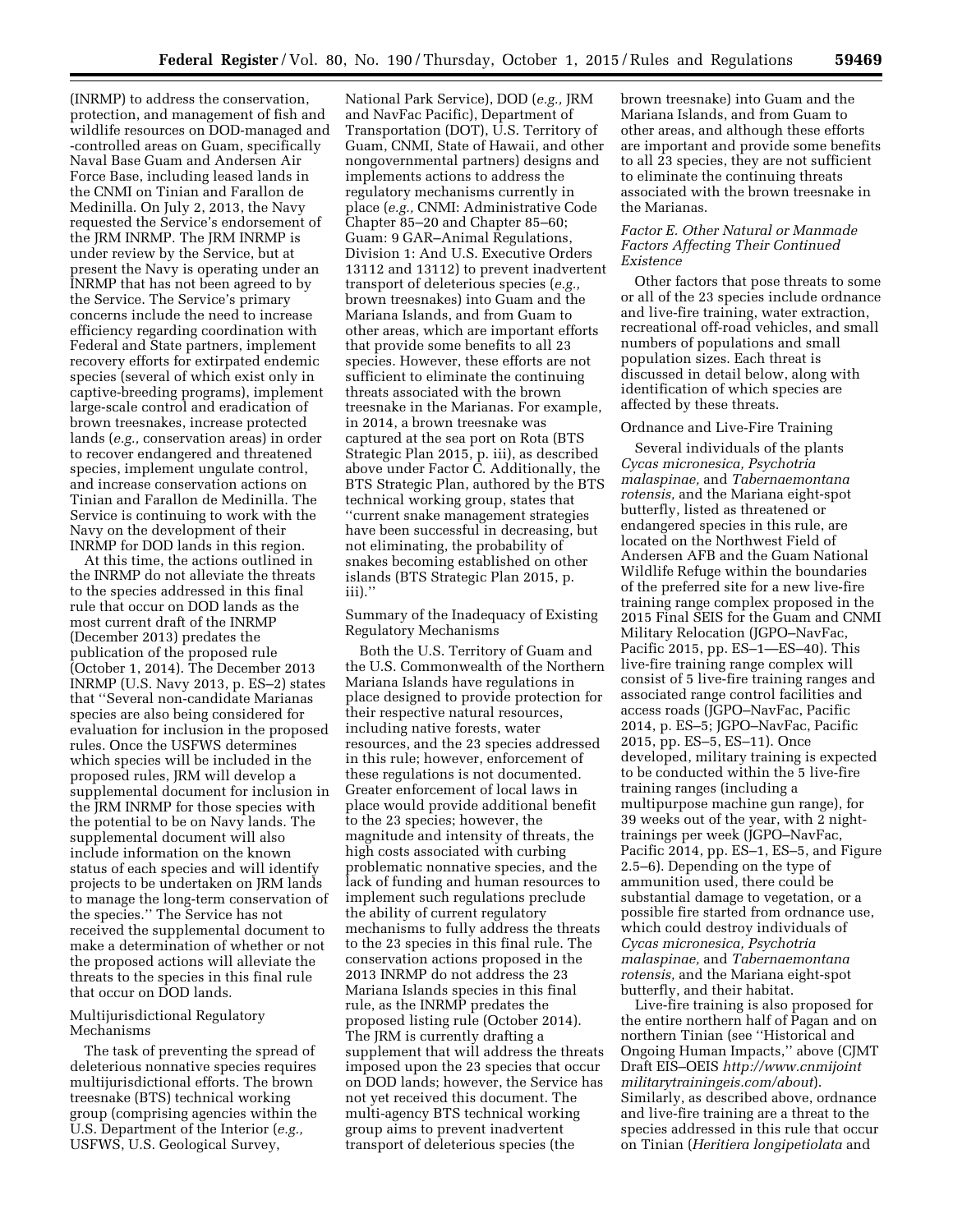the humped tree snail) and Pagan (humped tree snail and Slevin's skink). Additionally, we believe there may be a small population of *Cycas micronesica*  on Pagan; however, this is not yet confirmed. Direct damage to individuals from live-fire and ordnance has already been documented in the past for the plants *Cycas micronesica* and *Heritiera longipetiolata* along the Tarague ridgeline (GDAWR 2013, in litt.). On the Tarague ridgeline near an existing firing range on Andersen AFB, ricochet bullets and ordnance have broken branches and made holes through parts of *Cycas micronesica* and *Heritiera longipetiolata*  trees, causing added stress and a possible avenue for disease (Guam DAWR 2013, pers. comm.). Although there is a buffer zone at the end of this firing range, there is not a buffer zone on either side, thus increasing the risk of damage to nearby forests. In 2014, DON biologists conducted a site visit to the Tarague ridgeline and reported they were unable to detect any damage to the individuals of *C. micronesica* and *H. longipetiolata* present in this area, concluding the trees must have healed from their wounds (DON 2014, in litt.). We consider ordnance and live-fire training a direct threat to individuals of the plants *Cycas micronesica, Heritiera longipetiolata, Psychotria malaspinae,*  and *Tabernaemontana rotensis;* and to the humped tree snail, Mariana eightspot butterfly, and Slevin's skink. Additionally, we consider ordnance and live-fire a threat to these species due to the associated risk from fires caused by ordnance and live-fire training.

#### Water Extraction

The Rota blue damselfly was only first discovered in April 1996, outside the Talakhaya Water Cave (also known as Sonson Water Cave) located below the Sabana plateau on the island of Rota (see the species' description, above) (Polhemus *et al.* 2000, pp. 1–8; Camacho *et al.* 1997, p. 4). The Talakhaya Water Cave, As Onon Spring, and the perennial stream formed from runoff from the springs at the Water Cave support the only known population of the Rota blue damselfly. Rota's municipal water is obtained by gravity flow from these two springs (up to 1.8 Mgal/day) (Keel *et al.* 2007, pp. 1, 5; Stafford *et al.* 2002, p. 17). Under ordinary climatic conditions, this area supplies water in excess of demand but El Niño-Southern Oscillation (ENSO)induced drought conditions can lead to significantly reduced discharge, or may completely dewater the streams (Keel *et al.* 2007, pp. 3, 6, 19). In 1998, water captured from the springs was inadequate for municipal use, and water

rationing was instituted (Keel *et al.*  2007, p. 6). As the annual temperature rises resulting from global climate change, other weather regime changes such as increases in droughts, floods, and typhoons will occur (Giambelluca *et al.* 1991, p. iii). Increasing night temperatures cause a change in mean precipitation, with increased occurrences of drought cycles (Loope and Giambelluca 1998, pp. 514–515; Emanuel *et al.* 2008, p. 365; U.S. Global Change Research Program (US–GCRP) 2009, pp. 145–149, 153; Keener *et al.*  2010, pp. 25–28; Finucane *et al.* 2012, pp. 23–26; Keener *et al.* 2012, pp. 47– 51). The limestone substrate of Rota is porous, with filtration through the central Sabana being the sole water source for the few streams on the island and for human use. There are no other groundwater supplies on the island, and storage capacity is limited. The Rota blue damselfly is dependent upon any water that escapes the Talakhaya Springs naturally, beyond what has not already been removed for human use.

The likelihood of dewatering of the Talakhaya Springs is high due to climate change causing increased ENSO conditions, and increased human demand. The ''Public and Agency Participation'' section of the Comprehensive Wildlife Conservation Strategy for the Commonwealth of the Northern Mariana Islands (2005, p. 347) cites ''individuals state the Department of Public Works has been increasing their water extraction from Rota's spring/stream systems. Historically, this water source flowed year-around, yet now they are essentially dry most of each year'' (see the species description ''Rota blue damselfly,'' above; and ''Stream Ecosystem,'' in the proposed rule (79 FR 59364; October 1, 2014), for further discussion). Water extraction is an ongoing threat to the Rota blue damselfly. The loss of this perennial stream would remove the only known breeding and foraging habitat of the sole known population of the Rota blue damselfly, thereby likely leading to its extinction.

# Recreational Vehicles

The savanna areas of Guam are popular for use of recreational vehicles. Damage and destruction caused by these vehicles are a direct threat to the plants *Hedyotis megalantha* and *Phyllanthus saffordii,* listed as endangered species in this final rule, as well as a threat to the savanna habitat that supports these plant species (Gutierrez 2013, in litt.; Guam DAWR 2013, pers. comm.). *Hedyotis megalantha* and *P. saffordii*  are particularly at risk, as the only known individuals of these species are

scattered on the savanna and local biologists have observed recreational vehicle tracks directly adjacent to these two species (Gutierrez 2013, in litt.; Guam DAWR 2013, pers. comm.).

# Small Numbers of Individuals and Populations

Species that are endemic to single islands are inherently more vulnerable to extinction than are widespread species, because of the increased risk of genetic bottlenecks, random demographic fluctuations, climate change effects, and localized catastrophes, such as typhoons and disease outbreaks (Pimm *et al.* 1988, p. 757; Mangel and Tier 1994, p. 607). These problems are further magnified when populations are few and restricted to a very small geographic area, and when the number of individuals in each population is very small. Species with these population characteristics face an increased likelihood of extinction due to changes in demography, the environment, genetic bottlenecks, or other factors (Gilpin and Soulé 1986, pp. 24–34). Small, isolated populations often exhibit reduced levels of genetic variability, which diminishes the species' capacity to adapt and respond to environmental changes, thereby lessening the probability of long-term persistence (Barrett and Kohn 1991, p. 4; Newman and Pilson 1997, p. 361). Very small, isolated populations are also more susceptible to reduced reproductive vigor due to ineffective pollination (plants), inbreeding depression (plants and animals), and hybridization (plants and insects). The problems associated with small population size and vulnerability to random demographic fluctuations or natural catastrophes are further magnified by synergistic interactions with other threats, such as those discussed above (see *Factor A. The Present or Threatened Destruction, Modification, or Curtailment of Its Habitat or Range* and *Factor C. Disease or Predation,* above).

The following 3 plant species have a very limited number of individuals (fewer than 50) in the wild: *Psychotria malaspinae, Solanum guamense,* and *Tinospora homosepala.* We consider these species highly vulnerable to extinction due to threats associated with small population size or small number of populations because:

• The only known occurrences of *Psychotria malaspinae, Solanum guamense,* and *Tinospora homosepala*  are threatened either by ungulates, rats, brown treesnake, nonnative plants, fire, or a combination of these. Furthermore, *Tinospora homosepala* may no longer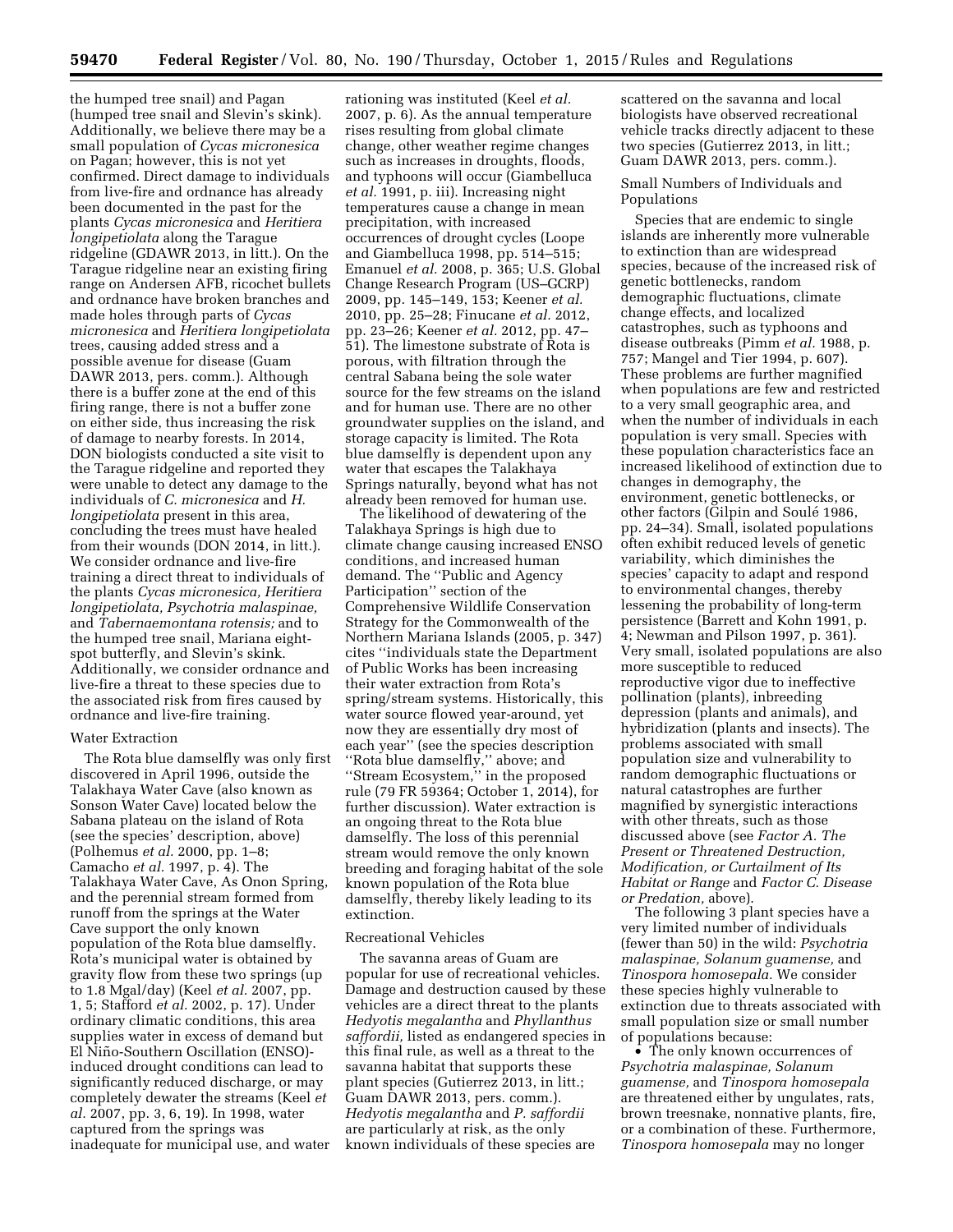be able to sexually reproduce, as the only known remaining individuals of this species all appear to be male.

• *Psychotria malaspinae* is known from fewer than 10 scattered individuals, and *Solanum guamense* is known from a single individual (Yoshioka 2008, p. 15; Cook 2012, in litt.; CPH 2012f—*Online Herbarium Database;* Harrington *et al.* 2012, in litt.; Grimm 2013, in litt.; Rogers 2012, in litt.; WCSP 2012d—*Online Herbarium Database*).

*Animals—*Like most native island biota, the single island endemics Guam tree snail, Langford's tree snail, and Rota blue damselfly are particularly sensitive to disturbances due to low number of individuals, low population numbers, and small geographic ranges. Additionally, the fragile tree snail, Mariana eight-spot butterfly, Mariana wandering butterfly, and Pacific sheathtailed bat (Mariana subspecies) each have a low number of populations, even though they historically occurred on two or more islands within the Marianas Archipelago. Current data indicate that the only known remaining individuals of the Mariana eight-spot butterfly occur on Guam, there are no known individuals of the Mariana wandering butterfly on Guam or Rota, and the Pacific sheath-tailed bat (Mariana subspecies) now occurs only on Aguiguan. The fragile tree snail occurs in low number of populations on Guam (two populations) and Rota (one population). Furthermore, recent genetic analyses conducted on the fragile tree snail, Guam tree snail, and Mariana eight-spot butterfly on Guam show that the fragile tree snail and the Mariana eight-spot butterfly have no heterogeneity, even between different populations, rendering these species highly vulnerable to the negative effects associated with loss of genetic diversity. The Guam tree snail has a very low level of genetic diversity, but not enough to consider it exempt from the threats associated with low numbers (Lindstrom and Benedict 2014, pp. 26– 27).

We consider these 10 species to be especially vulnerable to extinction due to either low number of individuals or low number of populations, or both; because these species occur on single islands, or only two neighboring islands; are declining in number of individuals and range; have low or no detectable genetic diversity; and are consequently vulnerable and at risk from one or more of the following threats: Predation by nonnative rats, monitor lizards, and flatworms; habitat degradation and destruction by nonnative ungulates; fire; typhoons;

drought; and water extraction (see *Factor A. The Present or Threatened Destruction, Modification, or Curtailment of Its Habitat or Range* and *Factor C. Disease or Predation,* above).

Conservation Efforts To Reduce Other Natural or Manmade Factors Affecting Its Continued Existence

We are unaware of any conservation actions planned or implemented at this time to abate the threats to the species negatively impacted by ordnance and live-fire (the plants *Cycas micronesica, Heritiera longipetiolata,* and *Psychotria malaspinae;* and the humped tree snail, Mariana eight-spot butterfly, and Slevin's skink); water extraction (Rota blue damselfly), recreational vehicles (*Hedyotis megalantha* and *Phyllanthus saffordii*), or low numbers (the plants *Psychotria malaspinae, Solanum guamense,* and *Tinospora homosepala;*  the fragile tree snail, Guam tree snail, and Langford's tree snail; the Mariana eight-spot butterfly and Mariana wandering butterfly; and the Rota blue damselfly).

Summary of Other Natural or Manmade Factors Affecting Their Continued Existence

We consider the threat from ordnance and live-fire training to be a serious and ongoing threat for four plant and three animal species addressed in this final rule (the plants *Cycas micronesica, Heritiera longipetiolata, Psychotria malaspinae,* and *Tabernaemontana rotensis;* and the humped tree snail, Mariana eight-spot butterfly, and Slevin's skink), because direct damage to individual plants and animals may be fatal, or cause enough damage to render them more vulnerable to other threats. We consider the threat from water extraction to be a serious and ongoing threat for the Rota blue damselfly because the spring that supplies Rota's municipal water is also the spring that supports the primary population of the only two known occurrences of the species. We consider recreational offroad vehicles a threat to the plants *Hedyotis megalantha* and *Phyllanthus saffordii* because off-road vehicles can damage individual plants and destroy the habitat that supports these two species.

We consider the threat from limited numbers of populations and low numbers of individuals (fewer than 50) to be serious and ongoing for 3 plant species addressed in this final rule (*Psychotria malaspinae, Solanum guamense,* and *Tinospora homosepala*) because: (1) These species may experience reduced reproductive vigor due to ineffective pollination or

inbreeding depression; (2) they may experience reduced levels of genetic variability, leading to diminished capacity to adapt and respond to environmental changes, thereby lessening the probability of long-term persistence; and (3) a single catastrophic event (*e.g.,* fire) may result in extirpation of remaining populations and extinction of the species. This threat applies to the entire range of each species.

The threat to the fragile tree snail, Guam tree snail, Langford's tree snail, Mariana eight-spot butterfly, Mariana wandering butterfly, Pacific sheathtailed bat (Marianas subspecies), and Rota blue damselfly from limited numbers of individuals and populations is ongoing and is expected to continue into the future because population numbers of these species are so low that: (1) They may experience reduced reproductive vigor due to inbreeding depression; (2) they may experience reduced levels of genetic variability leading to diminished capacity to adapt and respond to environmental changes, thereby lessening the probability of long-term persistence; (3) a single catastrophic event, whether of anthropogenic or natural origin (*e.g.,*  super typhoon), may result in extirpation of remaining populations and extinction of these species; and (4) species with few known locations are less resilient to threats that might otherwise have a relatively minor impact on widely distributed species. For example, an increase in predation of these species that might be absorbed in a widely distributed species could result in a significant decrease in survivorship or reproduction of a species with limited distribution. Additionally, the limited distribution of these species magnifies the severity of the impact of the other threats discussed in this final rule.

# Summary of Factors

The primary factors that pose serious and ongoing threats to 1 or more of the 23 species throughout all or a significant portion of their ranges in this final rule include:

• Habitat degradation and destruction by development; activities associated with military training and urbanization; nonnative ungulates and plants; rats; brown treesnakes; fire; typhoons; and the interaction of these threats with the projected effects of climate change (Factor A);

• Overutilization of tree snails due to collection for trade or market (Factor B);

• Predation or herbivory by nonnative animal species (ungulates, deer, rats, brown treesnakes, monitor lizards,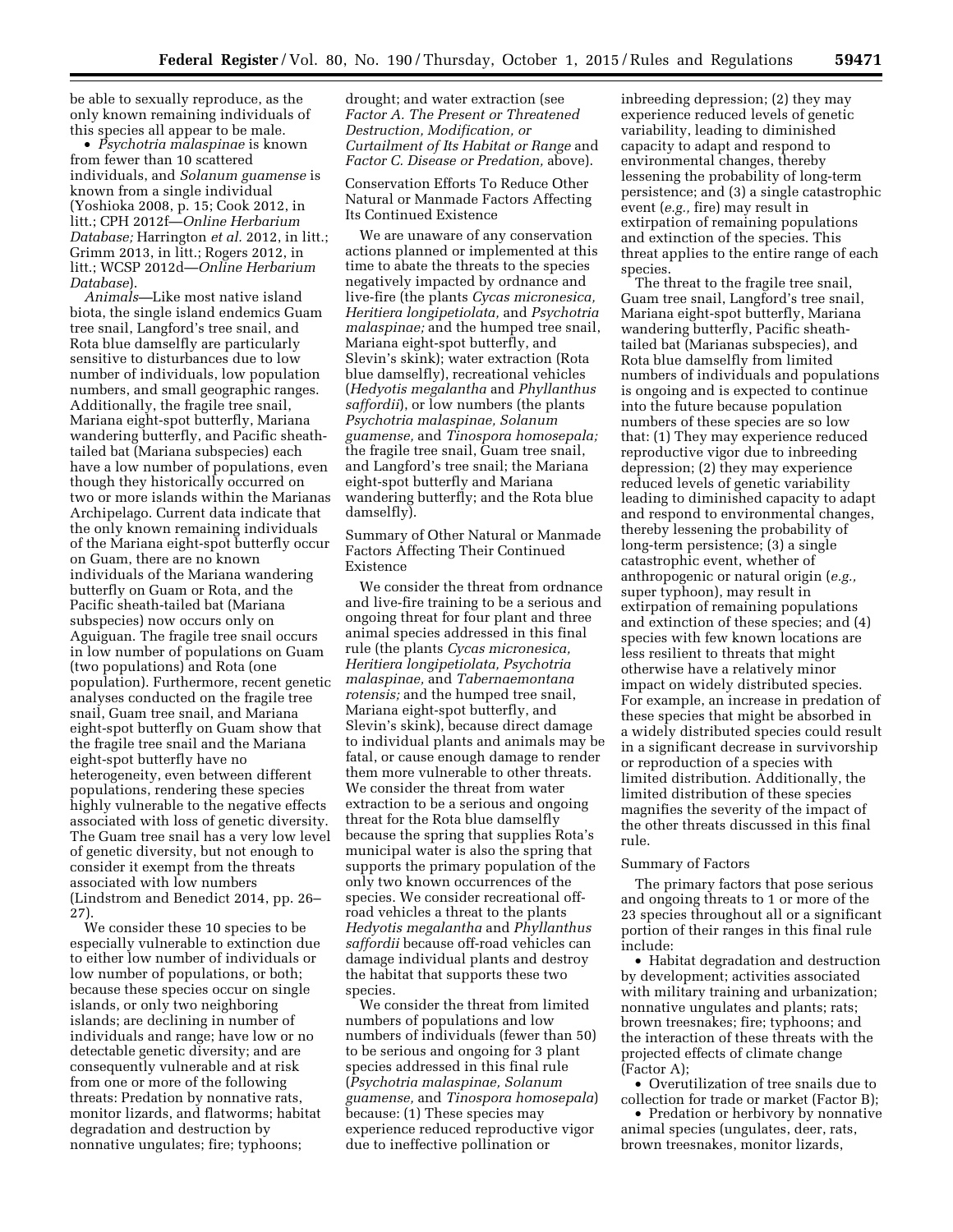slugs, flatworms, ants, and wasps) (Factor C);

• Inadequate existing regulatory mechanisms to address the spread or control of nonnative species (Factor D); and

• Other natural or manmade factors, including impacts from ordnance and live-fire training, water extraction, recreational vehicles, and increased vulnerability to extinction as a consequence of these threats due to limited numbers of populations and individuals (Factor E).

While we acknowledge that the voluntary conservation measures described above may help to ameliorate some of the threats to the 23 species addressed in this final rule, these conservation measures are not sufficient to control or eradicate these threats to the point that these species do not meet the definition of threatened or endangered under the Act.

# **Summary of Comments and Recommendations**

On October 1, 2014, we published a proposed rule to list 23 species (14 plants, 4 tree snails, 2 butterflies, 1 bat, 1 skink, and 1 damselfly) as endangered or threatened species throughout their ranges (79 FR 59364). The comment period for the proposal opened on October 1, 2014, for 60 days, ending on December 1, 2014. We requested that all interested parties submit comments or information concerning the proposed rule. We contacted all appropriate State and Federal agencies, county governments, elected officials, scientific organizations, and other interested parties and invited them to comment. In addition, we published a public notice of the proposed rule on October 20, 2014, in the local Marianas Variety Guam Edition, Marianas Variety, and Pacific Daily News, at the beginning of the comment period. We received two requests for public hearings. On January 12, 2015, we published a notice (80 FR 1491) reopening the comment period on the October 1, 2014, proposed rule (7959364), for an additional 30 days in order to allow interested parties more time for comments on the proposed rule. In that same document (80 FR 1491; January 12, 2015), we announced two public hearings, each preceded by a public information meeting, as well as two separate public information meetings, for a total of four public information meetings altogether. The two public hearings preceded by public information meetings were held in the U.S. Territory of Guam (Guam) on January 27, 2015; and the U.S. Commonwealth of the Northern Mariana Islands (CNMI) (Saipan) on January 28,

2015. The two separate public information meetings were held on the islands of Rota (CNMI) on January 29, 2015; and Tinian (CNMI) on January 31, 2015.

During the comment periods, we received 23 comment letters, including 9 peer review comment letters, on the proposed listing of the 23 Mariana Island species. In this final rule, we address only those comments directly relevant to the proposed listing of 23 species in Guam and the CNMI. We received several comments that were not germane to the proposed listing of 23 species (for example, suggestions for future recovery actions should the species be listed); such comments are not addressed in this final rule.

Three comment letters were from the CNMI Department of Land and Natural Resources (DLNR); one was from a representative in the CNMI legislature; two were from Guam government agencies (Guam Department of Agriculture, Division of Aquatic and Wildlife Resources (GDAWR); and Guam Bureau of Statistics and Planning); two were from Federal agencies (National Park Service and U.S. Navy); and six were from nongovernmental organizations or individuals. Nine letters were responses from requested peer reviews. The CNMI DLNR and one public commenter requested a public hearing and extension of the comment period. In response, we reopened the comment period for 30 days, from January 12, 2015, to February 11, 2015. In addition, during the public hearings held on January 27, 2015 (Guam), and January 28, 2015 (Saipan), seven individuals or organizations made oral comments on the proposed listing.

All substantive information related to the listing of the 23 species provided during the comment periods, including technical or editorial corrections, has either been incorporated directly into this document or is addressed below (also see Summary of Changes from the Proposed Rule, above). Comments received were grouped into general issues specifically relating to the proposed listing status of the 14 plants, the 4 tree snails, the 2 butterflies, the bat, the skink, or the damselfly, and are addressed in the following summary and incorporated into the final rule as appropriate.

#### *Peer Review*

In accordance with our peer review policy published in the **Federal Register**  on July 1, 1994 (59 FR 34270), we solicited expert opinions from 21 knowledgeable individuals with scientific expertise on the Mariana

Islands plants, tree snails, butterflies, bat, skink, and damselfly, and their habitats, including familiarity with the species, the geographic region in which these species occur, and principles of conservation biology. We received responses from nine of these peer reviewers. Eight of the nine peer reviewers supported our methods and conclusions, and one peer reviewer solely provided corrections to local common names. Four peer reviewers noted particular agreement with our evaluation of the scientific data informing our assessment of the conservation status of support for the listing of the four tree snails, and concurred with the associated status and threat assessments. Similarly, two peer reviewers noted particular agreement with our status assessment for the two butterflies; two peer reviewers noted particular support for the assessment of the bat; and one peer reviewer noted particular support for the assessment of the skink. We reviewed all comments received from the peer reviewers for substantive issues and new information regarding the listing of 23 species. All nine reviewers provided information on one or more of the Mariana Islands species, which was incorporated into this final rule (see also Summary of Changes from Proposed Rule). Several of the peer reviewers specifically commented that the proposed rule represented an exhaustive and largely accurate (barring some relatively minor corrections) assessment of the status and threats to the species; we did not receive any peer reviews that took general issue with the scientific rigor of our evaluation. Peer reviewer comments are addressed in the following summary and incorporated into the final rule as appropriate.

#### Peer Review General Comments

(1) *Comment:* One peer reviewer commented that many of the Chamorro names of the animals and plants listed in the proposed rule either do not conform to accepted orthography of the language or appear incorrect, and provided corrections for select species.

*Our Response:* After the publication of the proposed rule, we solicited the guidance from a local language specialist to ensure proper use of Chamorro and Carolinian common names in all our documents regarding the 23 species, and to translate some of our public outreach material disseminated at the two public hearings (Guam and Saipan) and four public information meetings (Guam, Saipan, Rota, and Tinian) held in January 2015. We have incorporated all of the recommended changes to the Chamorro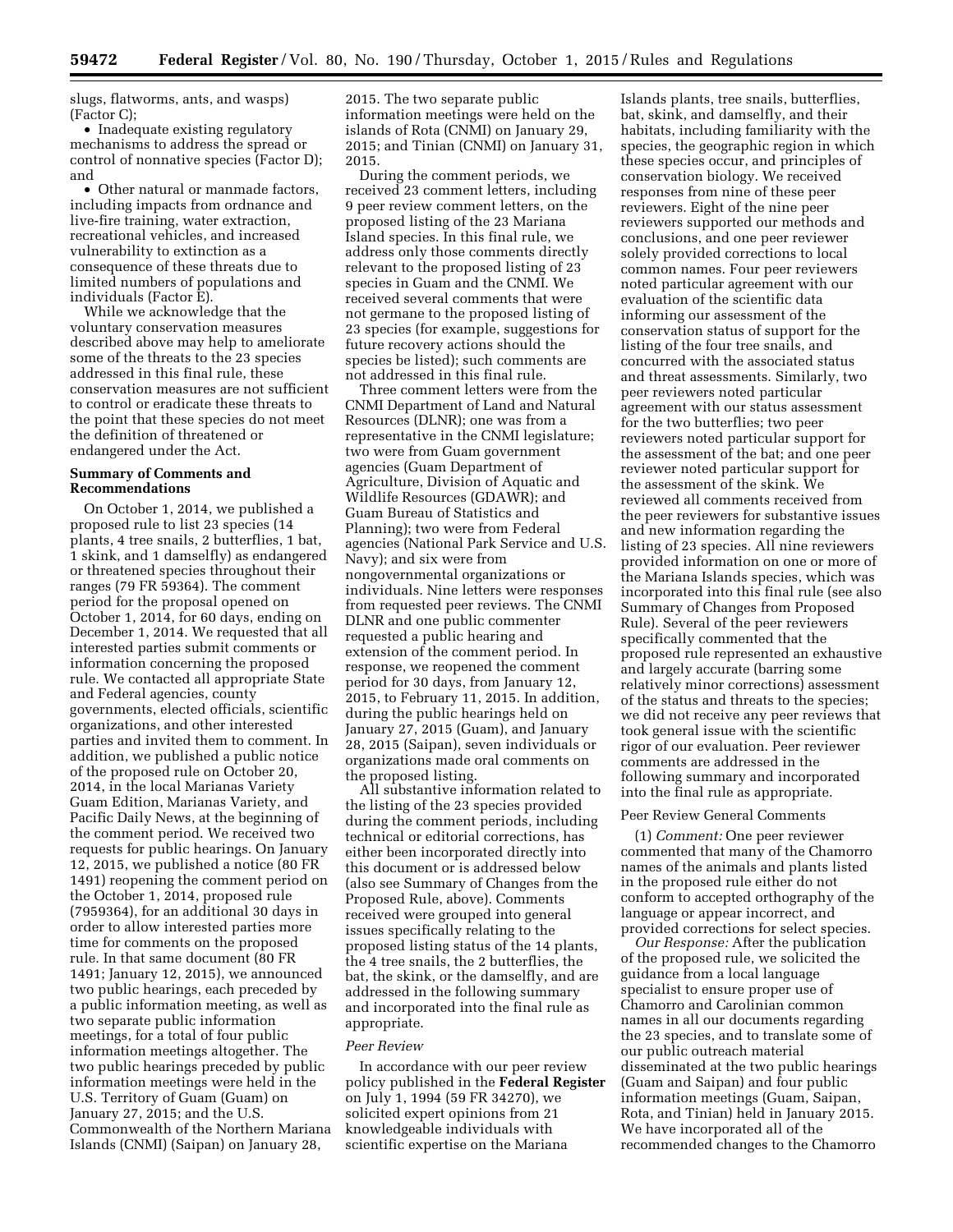and Carolinian common names for plants and animals under Table 1 and Summary of the 23 Species, above; and noted this change under Summary of Changes from the Proposed Rule, above. However, due to past complications with attempts to use diacritical marks in our rules, we have elected not to print them here. Please see Kerr (2014, in litt.) and USFWS (2015, in litt.) for the Chamorro and Carolinian names of plants and animals addressed in this final rule, with the proper diacritical marks. Additionally, the language expert we consulted did not change the spelling of Chamorro to Chamoru, as suggested by Kerr (2014, in litt.), so we retained the use of Chamorro for this final rule.

(2) *Comment:* One peer reviewer commented that the proposed rule does not take into account information from Candidate Species surveys carried out by University of Guam (UOG) and University of Hawaii (UH) research biologists in 2013, and cited Lindstrom and Benedict 2014.

*Our Response:* We have incorporated all new relevant information from the 2013 candidate species surveys conducted by UOG and UH biologists (Lindstrom and Benedict 2014, pp. 1– 44, and Appendices A–E) under Description of the 23 Mariana Islands Species and Summary of Biological Status and Threats Affecting the 23 Mariana Islands Species, above.

(3) *Comment:* One peer reviewer expressed confusion regarding the relationship between predation and herbivory under *Factor C. Disease and*  Predation, above.

*Our Response:* The term ''predation'' comes directly from the statutory language used in the identification of Factor C under section 4(a)(1) of the Act, which refers to the potential threat of ''disease and predation.'' In our discussions under Factor C, we use the term ''herbivory'' as analogous to predation, but our choice of terminology depends on the subject of the action. In general, we use the term herbivory if the subject being eaten is a plant, and the term predation if the subject being eaten is an animal.

(4) *Comment:* One peer reviewer stated that it is not clear what an 'ecosystem focus' means or how it would be implemented, particularly if a species occurs in more than one ecosystem.

*Our Response:* The ecosystem approach allows us to assess and protect each individual species in need of conservation, whether that species occurs in a single ecosystem or multiple ecosystems, but to organize our rule in a more efficient manner. For each

species under consideration for listing as a threatened species or endangered species under the Act, we must evaluate the threats to that species under a common ''5-factor'' framework as required by the statute. Specifically, the Act mandates us to consider whether a species may be a threatened species or endangered species because of any of the following factors: (A) The present or threatened destruction, modification, or curtailment of its habitat or range; (B) Overutilization for commercial, recreational, scientific, or educational purposes; (C) Disease or predation; (D) The inadequacy of existing regulatory mechanisms; or (E) Other natural or manmade factors affecting its continued existence. When species share the same ecosystem, they often have similar lifehistory requirements and experience the same threats. Grouping these species by shared ecosystems allows us to evaluate the threats shared by these species in a more efficient way and reduce repetition for the reader. Each species is still considered on a strictly individual basis as to whether or not it warrants listing.

If an individual species is determined to meet the definition of a threatened species or endangered species under the Act, subsequent to listing that species will be the subject of a recovery plan. In the recovery phase, it is our intention that the ecosystem approach will be beneficial in terms of allowing us to focus on restoring all of the components within a particular ecosystem to its optimal health and functionality, which will support not only one or a few species of particular interest, but all native species within that ecosystem (for example, control of feral pigs would benefit all native species within a shared ecosystem). This approach should ultimately protect other vulnerable species that may otherwise need listing in the future as well, and is consistent with the stated purpose of the Act ''to provide a means whereby the ecosystems upon which endangered species and threatened species depend may be conserved.''

(5) *Comment:* Two peer reviewers expressed concern regarding the proposed military actions on Pagan, and the associated negative impacts these actions will have on one or more of the 23 species. One of these peer reviewers stated that either of the two butterflies, either the Mariana wandering butterfly or the Mariana eight-spot butterfly, may occur on Pagan.

*Our Response:* The potential for future military actions on Guam and the CNMI is one of the threats we considered in making the listing determinations finalized in this

document. As discussed in the section Summary of Biological Status and Threats Affecting the 23 Mariana Islands Species, we consider military actions on Pagan likely to negatively impact the humped tree snail and the Marianas skink, as well as any other of the 23 species that may occur on Pagan but have not yet been discovered or confirmed (*e.g., Cycas micronesica* or the two butterflies).

(6) *Comment:* One peer reviewer stated that it is important to protect the humped tree snail and fragile tree snail at their known population sites on Guam (Haputo Ecological Reserve Area (HERA) and Hilaan), as well as the Mariana eight-spot butterfly and its host plants) from feral ungulates and human development, military and otherwise. Additionally, the reviewer suggested that we must protect all areas with potential habitat and sites of the host plants, not just the karst towers towards the cliff lines.

*Our Response:* The Service appreciates support for the conservation of the tree snails and butterflies addressed in this final rule and the concurrence regarding the threats associated with ungulates and human development on these species. These suggestions will be taken into account as we move forward with recovery planning and implementation for these species.

# Peer Review Comments on the Two Butterflies

(7) *Comment:* One peer reviewer commented that extensive surveys indicate that ungulate browsing has reduced the range of the two host plants for the Mariana eight-spot butterfly to only the most rugged karst within the forest ecosystem, and when one of these plants grows long enough to outreach the protection of the karst, browsing damage is usually observed. Additionally, this peer reviewer stated that the two host plants have been observed on Saipan as recently as 2011, which provides a more recent observation than what was cited in the proposed rule, and suggests that it is possible that the Mariana eight-spot butterfly may still occur on this island in small numbers.

*Our Response:* We have added this information to Description of the 23 Mariana Islands Species, above.

(8) *Comment:* One peer reviewer commented that recent surveys were conducted for the Mariana wandering butterfly on Tinian, Saipan, and Rota earlier this year, as well as Guam. The host plant (*Maytenus thompsonii*) was even more abundant than what Global Positioning Systems (GPS) data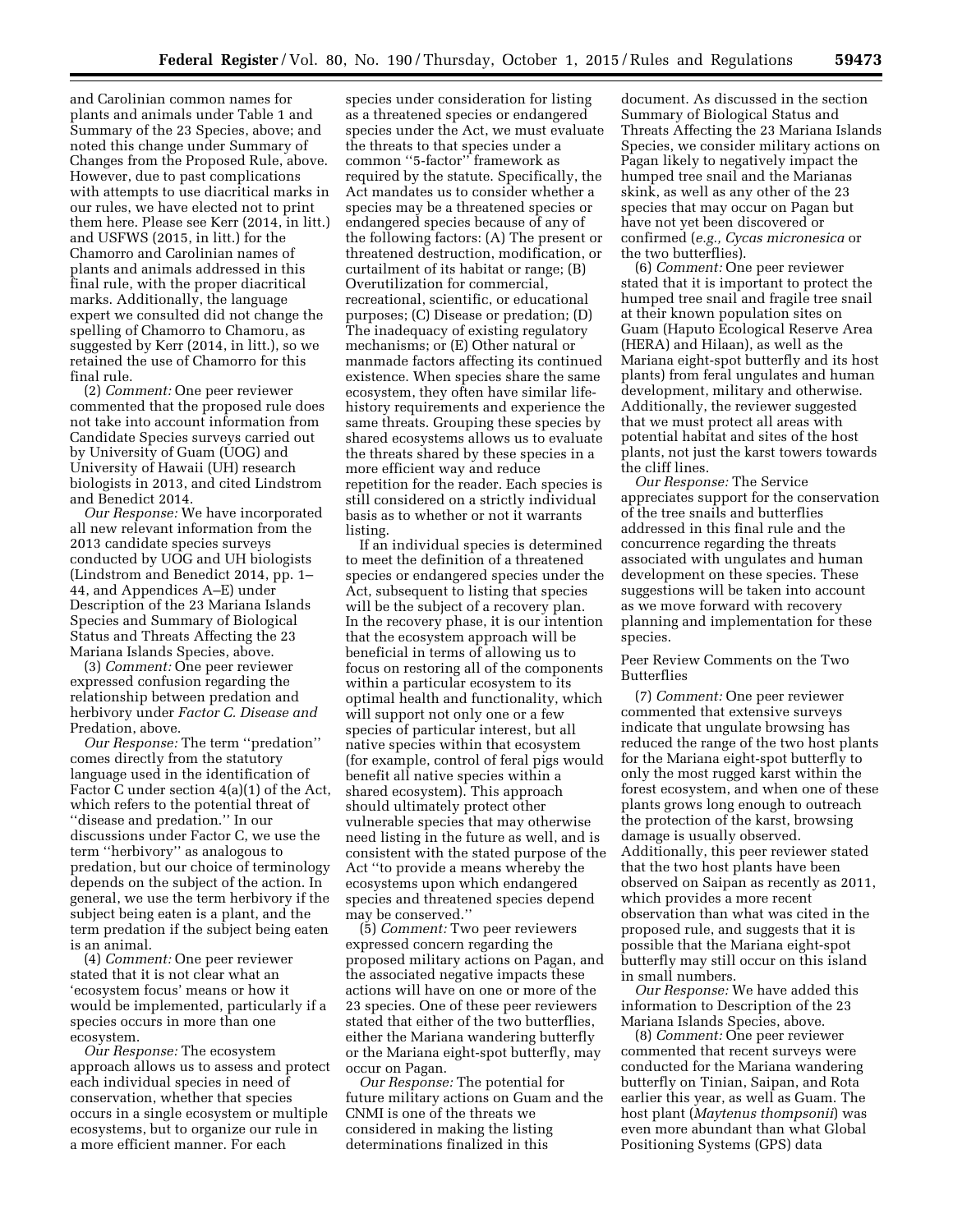reflected; however, not a single individual of the Mariana wandering butterfly was observed.

*Our Response:* We appreciate being provided the most up-to-date survey data for the Mariana wandering butterfly on Guam, Rota, Tinian, and Saipan; and have added any new data under Description of the 23 Mariana Islands Species, above.

(9) *Comment:* Two peer reviewers stated that small populations of either of the two butterflies may occur on other islands previously unreported if suitable habitat exists, or may remain in small obscure populations on islands where they have been known to occur but have not been observed for many years.

*Our Response:* We agree that the best available information indicates that the two butterflies may exist in small, undetected, and obscure populations within their known ranges, or may possibly be on other islands within the Mariana Archipelago that provide suitable habitat, but where they have not yet been observed. We have added this information under Description of the 23 Mariana Islands Species, above. As this information is purely speculative, however, we did not consider it in our final determination.

Peer Review Comments on the Tree Snails

(10) *Comment:* One peer reviewer commented that shell collecting does not appear to be a current threat to the four tree snails. The CNMI Department of Land and Natural Resources (DLNR) made a similar comment, noting that the DLNR Division of Fish and Wildlife recently conducted a threat assessment for partulid snails in the CNMI in consultation with regional snail experts and concluded that shell collecting was not a threat to any snail population in the CNMI.

*Our Response:* Based on the best available information, the Service has concluded that collection of tree snail species is an ongoing threat to tree snail species around the globe, including in the Mariana Islands, where the Service has recently observed jewelry (bracelets and necklaces) made from tree snails (USFWS 2012, in litt.). Given the rarity of the tree snail species considered here, the potential collection of even a few individuals could have serious consequences for the population.

(11) *Comment:* A survey in 2013 found a small number of humped tree snails in an isolated spot on Tinian.

*Our Response:* We have updated this final rule to incorporate the new location data of the humped tree snail on Tinian. This new information is significant, since at the time of the

proposed rule we did not have information to suggest that the humped tree snail was still found on that island.

(12) *Comment:* One peer reviewer commented that it was difficult to understand how the brown treesnake poses a threat to the four tree snails.

*Our Response:* We have attempted to clarify the nature of the threat posed by the brown treesnake to the tree snails in this final rule. The brown treesnake is not a direct threat to the four tree snails, but we conclude it poses an indirect threat to these species through alteration or degradation of habitat. The brown treesnake has been shown to alter forest structure as a secondary impact resulting from direct predation on native birds, which many native trees rely upon for seed dispersal (Rogers 2008, in litt.; Rogers 2009, in litt.). By interfering with the natural seed dispersal mechanism provided by native birds, the actions of the brown treesnake change the distribution, species composition, and ultimately the structure of the forest. The alteration of forest structure subsequently alters the microclimate requirements necessary to support tree snails on Guam, and other islands in the Marianas, ultimately degrading habitat quality and availability for the tree snails.

(13) *Comment:* Two peer reviewers provided new information regarding the status of the fragile tree snail on Guam, and specifically the confirmed discovery of a second population at Hilaan Point, Dededo, totaling approximately 100 individuals or less. Besides the new population at Hilaan and the original at Haputo Ecological Reserve Area, one peer reviewer suggested the fragile tree snail may occur in other undiscovered locations on Guam, where access is limited and difficult. Additionally, one peer reviewer noted that the fragile tree snail is often confused with the Guam tree snail due to superficial similarities, particularly juveniles of the Guam tree snail, even by trained biologists, although DNA comparisons have helped to confirm identifications.

*Our Response:* We appreciate receiving the status update for the fragile tree snails, which we have included under Description of the 23 Mariana Islands Species, above. Additionally, we have added the distinguishing phenotypic traits of the fragile tree snail to our files (Fiedler 2014, in litt.).

(14) *Comment:* One peer reviewer commented that the Guam tree snail is the most widespread and common partulid on Guam and its abundance is underreported in the proposed rule. This peer reviewer stated that surveys

on Guam have documented at least 26 separate locations, varying from quite small in size to relatively large populations (*e.g.,* one population contained a single tree with over 700 individuals on it). The reviewer cautioned, however, that because a large tree may hold hundreds of snails and the majority of any given population, the loss of a single tree could potentially have a significant negative impact on a population. The researcher further noted that observed fluctuations of Guam tree snails from 100 individuals or so down to only a few individuals within a month's time indicates that populations are vulnerable to mass mortality, possibly from manokwari flatworms or other factors. The reviewer concluded by stating that, although the abundance and range of the Guam tree snail may be greater than previously reported, the species remains threatened by a variety of factors.

*Our Response:* We appreciate the new information about the range and abundance of the Guam tree snail, and we have revised the description of the status of the species under the Description of the 23 Mariana Islands Species, above. We considered whether this information might change our evaluation of the status of the species. As part of our evaluation, we also carefully weighed the new information regarding the significant threat posed to all of the tree snails by the predatory manokwari flatworm, which we had underestimated in our proposed rule (see our response to Comment 25, below). We considered the fact that the Guam tree snail is a single-island endemic, and in addition to being subject to predation by the manokwari flatworm everywhere it is found on Guam, the Guam tree snail is subject to a significant number of other threats as well. Thus we concluded that, despite having a wider range and greater abundance than described in our proposed rule, the Guam tree snail currently remains at great risk of extinction due to a variety of factors including habitat loss, predation by flatworms and other nonnative mollusks, and a lack of genetic diversity.

(15) *Comment:* One peer reviewer provided updated information regarding the status of the humped tree snail and noted that there are now two known populations of the species on Guam, both of which are located at HERA. The peer reviewer also recommended efforts to conserve all populations of the species in the event that allopatric populations between the islands turn out to be different subspecies or species. Additionally, the reviewer noted that,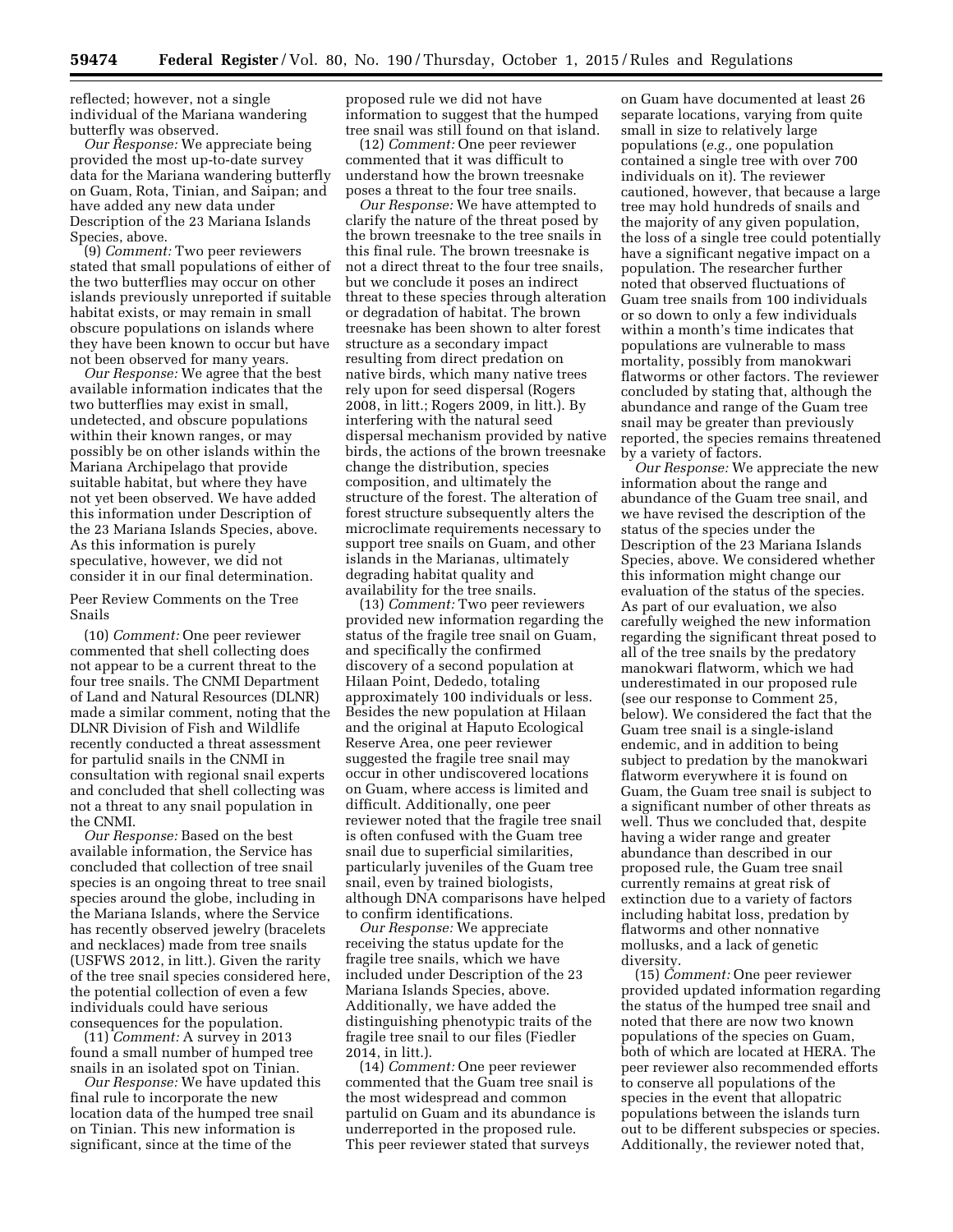although a captive-breeding program in the United Kingdom (UK) has been successful in culturing the humped tree snail (Pearce Kelly, pers. comm.), that population originated from a single individual, apparently collected in Saipan, and, therefore, genetic diversity in the captive population is likely very low.

*Our Response:* We appreciate receiving the new information and updated status on the humped tree snail. A recent survey conducted by Myounghee Noh and Associates (2014, pp. 1–28 and Appendices A and B) also reported this newly discovered second population of the species at HERA. We have added this new information under Description of the 23 Mariana Islands Species, above. At the time of the publication of the proposed rule, we were aware of only the one population with 50 scattered individuals along the forest edge adjacent to the sand at HERA.

As discussed in this final rule, we understand that genetic work is ongoing on humped tree snail populations to elucidate any possible further divisions of the species into separate subspecies or subspecies. We agree there is a need for further research in this area. We must make our determination based on the best scientific data available, and at this point in time the humped tree snail is recognized as a single species. Our determination is that the humped tree snail, as currently described, warrants listing as an endangered species. If taxonomic changes are made in the future, we may reevaluate the status of any newly recognized species or subspecies at that point in time.

(16) *Comment:* One peer reviewer stated there may be a few native predators on Guam's partulids, particularly crustaceans (*e.g.,* anomuran crabs (land hermit crabs, coconut crabs), as well as the 'arboreal crab' (*Labuanium rotundatum*)); however, crabs are not regarded as a major threat to partulids compared to the manokwari flatworm. This peer reviewer also commented that mites in the genus *Riccardoella* have been found on the native marsh snail and on another terrestrial snail, *Pythia scarabaeus.*  Mites in the genus *Riccardoella* are known parasites of terrestrial snails and slugs; and until now have not been recorded from the Mariana Islands.

*Our Response:* We have added native crabs and nonnative parasitic mites as potential threats to partulids in our threats analysis.

(17) *Comment:* Based upon observations of ants inside of shells from recently dead tree snails still stuck to vegetation and, while inspecting live

partulids, one peer reviewer expressed concern regarding the potential for ants to prey upon partulids in the Marianas, particularly by the little fire ant (*Wasmannia auropuncta*) due to its aggressive nature.

*Our Response:* We have added predation by ants as a potential threat to the partulid tree snails in the Marianas.

(18) *Comment:* One peer reviewer commented that the negative impact of ungulates on partulid populations cannot be overstated and noted that the presence of pigs and deer in large numbers ensures that the understory of the vegetation will be trampled or devoured, altering the presence of snail home plants and degrading the soil. The reviewer noted repeated observations of locations that once had thriving tree snail populations being turned into ''snail-free zones'' due to the impact from pigs and deer.

*Our Response:* We agree that both pigs and deer alter and significantly impact the habitat that supports the four tree snails; this threat is identified as one of the many factors that have led to the listing of these four species as endangered in this final rule (see *Factor A. The Present or Threatened Destruction, Modification, or Curtailment of Its Habitat or Range*).

(19) *Comment:* One peer reviewer noted that, although tree snails in the Mariana Islands likely evolved to live upon native vegetation, there are no clear indications of obligate relationships with any particular type of tree or plant. This commenter further noted that all three partulid snail species on Guam (humped tree snail, Guam tree snail, and the fragile tree snail) are observed to use nonnative ''home plants'' to which they have apparently adapted. The peer reviewer suggested that an ecosystem approach may pose some challenges for conservation of the snails given their adaptation to nonnative vegetation, and recommended that snail conservation actions ensure the safety of native partulids inhabiting nonnative vegetation prior to removal or control of that vegetation.

*Our Response:* We are aware that some partulid snail populations in the Mariana Islands occur on nonnative plants. For example, Service biologists have observed tree snails in Rota on nonnative plant species such as *Triphasia trifolia,* which is widely recognized to have negative impacts on native forest structure (Harrington *et al.*  2012, in litt., p. 44; CABI 2014–*Invasive Species Compendium Online Database*). Nevertheless, we appreciate the peer reviewer highlighting this nonnative plant management concern, and we

agree this issue may present a management challenge in the future when we address the species' recovery. Most research, however, indicates the four proposed partulid snail species prefer native plant species as home plants or trees (see Description of the 23 Mariana Islands Species, above).

(20) *Comment:* One peer reviewer stated that tree snails on Guam tend to occur in proximity to sources of fresh water and high humidity, and noted that these conditions are also ideal for the predatory manokwari flatworm, which has been observed at nearly every location where partulid snails occur on Guam.

*Our Response:* We appreciate the information emphasizing the overlap between habitat preferences of tree snails and the distribution of the manokwari flatworm on Guam. Based on the comments of peer reviewers and new information available to us since the publication of the proposed rule (for example, high reproductive capacity of the flatworm and significant rates of tree snail mortality when the flatworm is present), we conclude that the threat posed by the manokwari flatworm is considerably greater than we had formerly understood. We have incorporated this new information into this final rule, and it is our intent to identify this threat as both a research need and management concern during future conservation and recovery efforts for the partulid snails.

(21) *Comment:* One peer reviewer cautioned against a narrow focus of conservation effort for the Guam tree snail given its widespread distribution. The reviewer suggested that protecting only the Guam tree snail populations in HERA and Hilaan, due to its abundance and co-occurrence with the fragile tree snail and the humped tree snail, risks losing important biodiversity from other population sites.

*Our Response:* We appreciate receiving this perspective from the peer reviewer. The prioritization of conservation and recovery actions for the tree snails and other species listed in this final rule will be identified and addressed in a forthcoming recovery plan.

(22) *Comment:* Two peer reviewers provided new information and updates regarding the distribution of the humped tree snail based on recent surveys for the species. The reviewers noted that while once widespread on Guam, humped tree snails are now restricted to small populations at only 2 or 3 sites on Guam; a single remnant population on Saipan in one small area; one population of 1,000 individuals on Pagan Island in a small area within the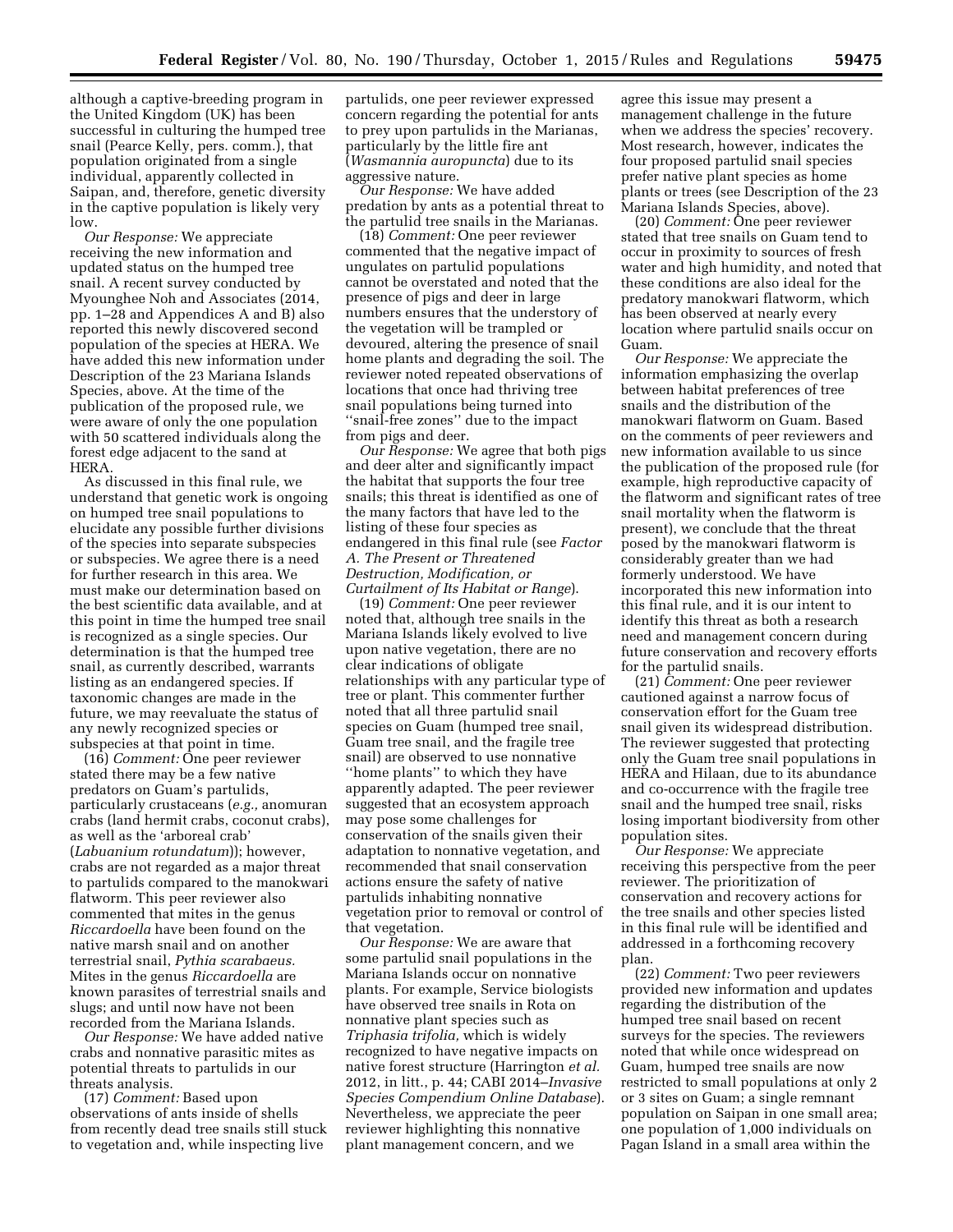ancient southern caldera; one population of unknown size on the summit of Sarigan; and one small, isolated population discovered in 2013 on Tinian.

*Our Response:* We appreciate receiving the updated distribution status for the humped tree snail and have added any new relevant data under Description of the 23 Mariana Islands Species, above. In particular we appreciate learning of the recent discovery that a humped tree snail colony still occurs on the island of Tinian, as previous data had indicated that the species was extirpated from the island.

(23) *Comment:* One peer reviewer suggested that partulid snail activity may be tied to ambient humidity and precipitation rather than circadian pattern, as described in the proposed rule, based upon the reviewer's observations of snails active during rainy days and snail inactivity during dry nights. The reviewer suggested this trait may increase the vulnerability of tree snails to changes in their environment, should climatic conditions lead to reduced precipitation and decreased humidity.

*Our Response:* We appreciate receiving this new life-history information and included these details under Description of the 23 Mariana Islands Species, above. Additionally, we will address the matter further as we begin the recovery planning phase for these species.

(24) *Comment:* One peer reviewer questioned the purpose of citing Crampton (as referenced in Berger *et al.*  2005) in the proposed rule regarding the presence of as many as 31 partulid snails on the underside of a single leaf of *Caladium.* The peer reviewer noted that, when partulid snails were observed in large clusters on leaves, it was always among relatively sizeable and dense, albeit rare, populations of snails, that would have been readily observed even if some individual leaves were not inspected.

*Our Response:* We included Crampton's field observations in the proposed rule to illustrate the potential challenge in accurately surveying for numbers of snails in nature. If a population of snails has only 100 individuals, for example, missing a single leaf with 30 or more snails representing up to a third of the total population would result in a substantial underestimate of population size.

(25) *Comment:* Three peer reviewers commented that the level of threat posed by the manokwari flatworm is erroneously understated in the proposed rule, and provided additional

information about its predation efficiency and potential to impact the tree snails, including the following observations: One reviewer noted that the manokwari flatworm, once considered mostly ground-dwelling, is now known to climb trees and feed on juvenile partulid snails, and during field surveys the flatworm has been found to commonly occur several meters up in native trees and during most rain events. The reviewers emphasized that the flatworm is an effective predator on the tree snails of all age classes, and is likely the most important threat to these tree snails since it occurs in native, nonnative, and disturbed forest.

*Our Response:* We appreciate receiving this new information, and we have updated the discussion of this threat under the Summary of Biological Status and Threats Affecting the 23 Mariana Islands Species. Additional new information we considered in evaluating the threat posed by the manokwari flatworm includes the high fecundity of the flatworm, which can reach the age of sexual reproduction in just 3 weeks, and can lay cocoons at 7 to 10-day intervals, producing a mean of 5.2 juveniles from each cocoon (Kaneda *et al.* 1990, p. 526). The manokwari flatworm can live up to 2 years and survive extended periods of starvation, retaining their reproductive capacity after more than a year without feeding (Kaneda *et al.* 1990, p. 526). Compared to the partulid tree snails, which generally start reproducing at about 1 year of age and produce up to 18 young a year (living up to 5 years), it is clear that the flatworm can quickly outnumber native tree snail species. This fact, combined with the observed high potential rates of predation by the flatworm under field test conditions (up to 90 percent mortality of tree snails within 11 days (Sugiura *et al.* 2006, p. 72)), and its rapid, unintentional introduction to new geographic areas, leads us to agree with the peer reviewers that we formerly underestimated the degree of threat posed by the manokwari flatworm.

(26) *Comment:* One peer reviewer commented that investigations on Rota in 1990, and Saipan, Sarigan, and Pagan in 2010, indicate that none of the native *Partula* species are abundant or secure on any of those islands visited with the exception of Sarigan, on which only a single species, the humped tree snail, is present. With only Sarigan containing a vigorous population of the humped tree snail, the reviewer stated that this species most certainly has declined throughout a significant portion of its range, and pointed out that the humped tree snail is not secure even on Sarigan,

as this island is not safe from other threats including new or existing invasive species, volcanic activity, etc. Another peer reviewer also commented that, despite the encouraging occurrence of seemingly large, healthy populations of humped tree snail on Sarigan, human access remains unrestricted on that island, and species such as rats, ants, or other snail predators may gain access to the island through unregulated human landings, resulting in invasive predators that are virtually impossible to control.

*Our Response:* We have updated our records as appropriate regarding the field observations and data collected on partulids in the Marianas and incorporated this new information into this final rule. Although the proposed rule had noted that rats and monitor lizards are already present on Sarigan, we have noted the threat of additional potential predators to the island's population of the humped tree snail (*e.g.,* potential invasion by the manokwari flatworm, if it is not already present). We are aware that humans occasionally access the more remote northern islands and the associated risk of newly introduced nonnative species. We agree with the reviewers that the humped tree snail remains threatened by a variety of factors throughout its range, including on the island of Sarigan.

# Peer Review Comments on Slevin's Skink

(27) *Comment:* One peer reviewer concurred with our assessment of the status and threats to Slevin's skink, but noted that we had failed to note extirpated populations for Slevin's skink species in Table 1 of the proposed rule, as we had done for other species. The reviewer indicated that Slevin's skink was formerly present but is no longer found on Guam, Rota, and Tinian. The reviewer furthermore noted that, since Slevin's skink was not found on Pagan during the recent intensive surveys there (Reed *et al.* 2010), it is most likely also extirpated, or at least certainly rare, on Pagan as well. Lastly, the reviewer suggested there may be an unverified record for Slevin's skink on Maug at this time.

*Our Response:* We appreciate the information and have corrected historical occurrences of Slevin's skink in Table 1, and noted the possibility of Slevin's skink being extirpated on Pagan under Description of the 23 Mariana Islands Species. We have added the possible occurrence of Slevin's skink on Maug to our files, but did not include this information here since this record is unverified at this time.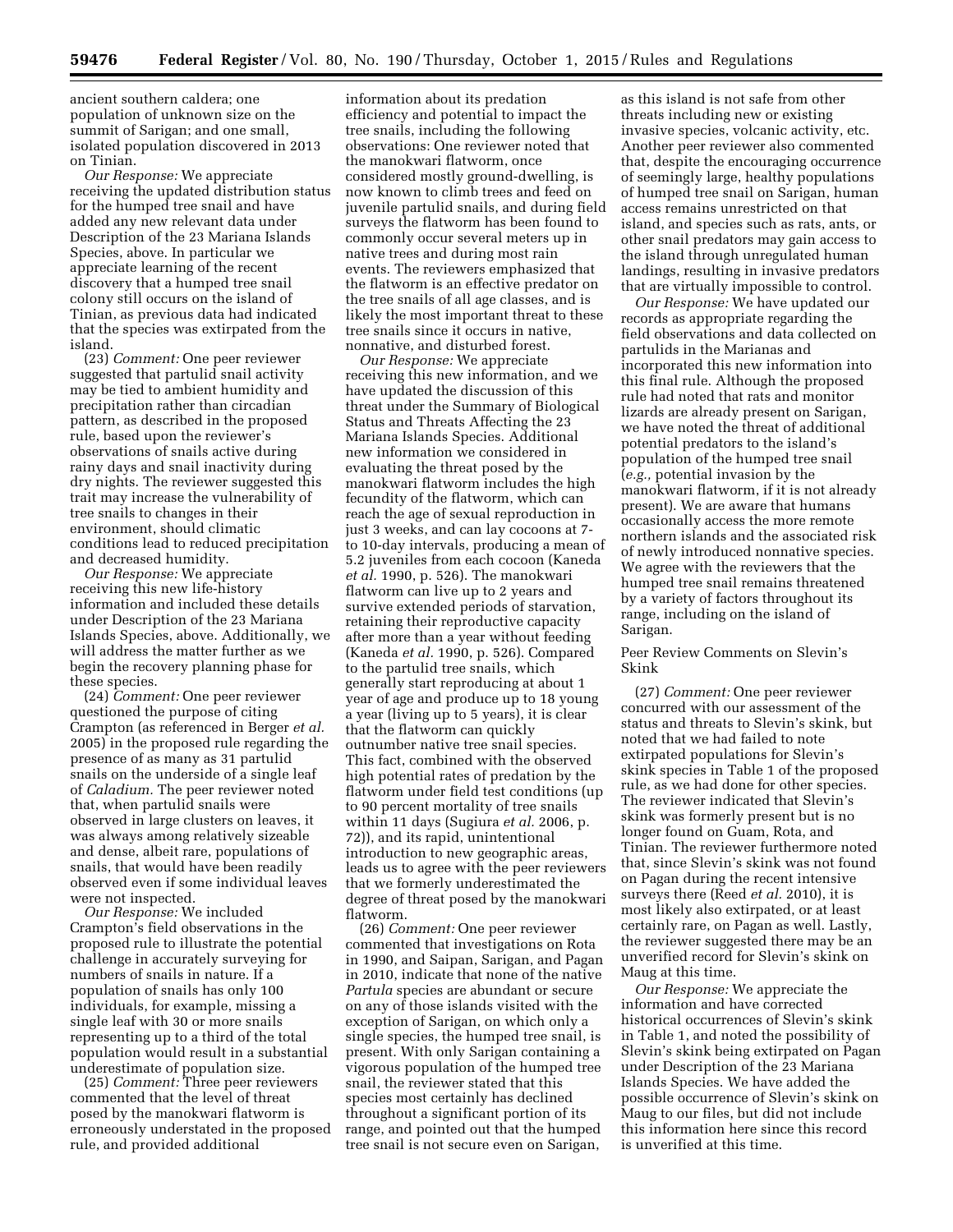(28) *Comment:* One peer reviewer stated that female Slevin's skinks do not carry their eggs internally and give birth to live young (viviparity), but rather they lay eggs in which the embryonic development occurs outside the mother (oviparity), with a normal clutch size of two (Zug 2013).

*Our Response:* We appreciate this new information and have included it in this final rule.

# Peer Review Comments on the Pacific Sheath-Tailed Bat

(29) *Comment:* One peer reviewer noted that recently published scientific articles improve known biological information about the Pacific sheathtailed bat, and the reviewer suggested the proposed rule be updated to reflect this new information. Additionally, the researcher recommended that the proposed rule clarify several matters about the bat's biology, including for example, diet, occurrence, foraging activity, limiting factors on the island of Aguiguan, improved understanding of the threats to the species, and the species' forest habitat foraging requirements.

*Our Response:* We appreciate the comment and have included all new relevant information reflected in the recent publications regarding the Pacific sheath-tailed bat (see Description of the 23 Mariana Islands Species, above).

Comments From the Government of Guam

(30) *Comment:* The Bureau of Statistics and Plans, Guam Coastal Management Program (BSP–GCMP), commented that they concur with our assessment regarding the status of the 23 species. Additionally, the Bureau stressed the importance of effectively managing and protecting Guam's unique natural resources from invasive species.

*Our Response:* We appreciate the BSP–GCMP's commitment to conservation on Guam, and we look forward to collaborating in the future to conserve endangered and threatened species, and their habitats, in the Mariana Islands.

(31) *Comment:* The Department of Agriculture's Division of Aquatic and Wildlife Resources (GDAWR) commented that it concurs with our conclusions regarding the status of the 23 species. The Department noted that the accidental introduction of the brown treesnake had resulted in the demise of Guam's native forest birds, as well as negative impacts to native bat and lizard populations. The Department suggested that a loss of pollinators and seed dispersers from Guam's ecosystems has

compounded impacts upon native forest regeneration, with cascading effects.

*Our Response:* We agree with the GDAWR and have evaluated the effects of the brown treesnake on the 23 species in terms of both direct and indirect effects, including the indirect impact of the brown treesnake on the forest ecosystem through direct removal of animals that act as pollinators and seed dispersal agents through predation. We appreciate the GDAWR's comments and commitment to conservation on Guam, and look forward to future collaboration to conserve endangered and threatened species and their habitats on Guam and in the Mariana Islands.

(32) *Comment:* The GDAWR noted that, while nine of Guam's native bird species and two fruit bat species were listed under the ESA due to the threat of extinction from the brown treesnake, the department had initiated recovery actions to save Guam's endemic bird species by collecting the remaining individuals from the wild and implementing ongoing active captivebreeding and release programs. The GDAWR comments that its vision remains to return these listed species, as well as those unlisted species that remain in the CNMI, to the forests on Guam through the control of brown treesnake and other predators that impact the restoration of the species.

*Our Response:* We commend the GDAWR for its vision and efforts to conserve Guam's endangered species and other native biota. As discussed in this final rule, the brown treesnake continues to pose a significant threat to the native species of Guam, through both direct effects, such as predation, and by indirect effects, including altering forest structure by interfering with natural seed dispersal mechanisms. Gaining control of the brown treesnake and other nonnative predators will directly or indirectly benefit all 23 species in this final rule, as well as previously listed species in the Mariana Islands.

(33) *Comment:* The GDAWR noted that increasing development on military and private lands continues to directly threaten native species, including the partulid snails, through loss of habitat.

*Our Response:* We appreciate the GDAWR's comments and commitment to conservation on Guam, and concurrence regarding the threat posed to Guam's native species, including the partulid snails, by habitat loss due to increasing development on military and private lands.

(34) *Comment:* The GDAWR noted that isolated pockets of native snails are being discovered through surveys conducted to assess their status on

Guam. They also suggested that these species are recoverable through mitigation measures and transplantation to areas where feral pigs and introduced deer are controlled, despite the threat of predation by the flatworm and predatory nonnative snails.

*Our Response:* We agree that several attributes of the partulid snails, including their size and transportability, increases the likelihood of their eventual conservation and recovery. Specific recovery actions for the tree snails and other species listed here will be identified and addressed in the recovery planning process, subsequent to this rulemaking.

(35) *Comment:* The GDAWR commented on the importance of conserving unique native plant species, including fadang (*Cycas micronesica*), an endemic species that was once dominant in the limestone forests on Guam. They concurred with our assessment that fadang has been hit hard by introduced pests (most notably, the cycad scale) that limit its growth and reproduction. The GDAWR expressed support for the listing of this species, which will in turn provide for the recovery of other native species that depend on native forest.

*Our Response:* We appreciate the agreement with our assessment of the status of *Cycas micronesica* and the threats to that species, as well as other native plant species of the Mariana Islands. We look forward to continuing our collaboration with GDAWR to protect endangered and threatened species, and their habitats, in Guam and the CNMI.

# Comments From the CNMI Government

(36) *Comment:* The CNMI Department of Land and Natural Resources (DLNR) concurred with our assessment of the status of 7 of the 23 species in the proposed rule (three plants: *Cycas micronesica, Heritiera longipetiolata,*  and *Tabernaemontana rotensis;* and four animals: Pacific sheath-tailed bat, humped tree snail, Langford's tree snail, and the fragile tree snail), and our conclusion that these 7 species meet the definition of threatened or endangered under the Act. For the remaining nine species in this final rule that occur in the CNMI, they did not agree with our assessment of the status of six plant species, including the four orchids (*Bulbophyllum guamense, Dendrobium guamense, Nervilia jacksoniae,* and *Tuberolabium guamense*), *Maesa walkeri,* or *Solanum guamense,* which are addressed in comment (44) . They expressed skepticism regarding the presence of the Mariana eight-spot butterfly on Saipan (see comment (37));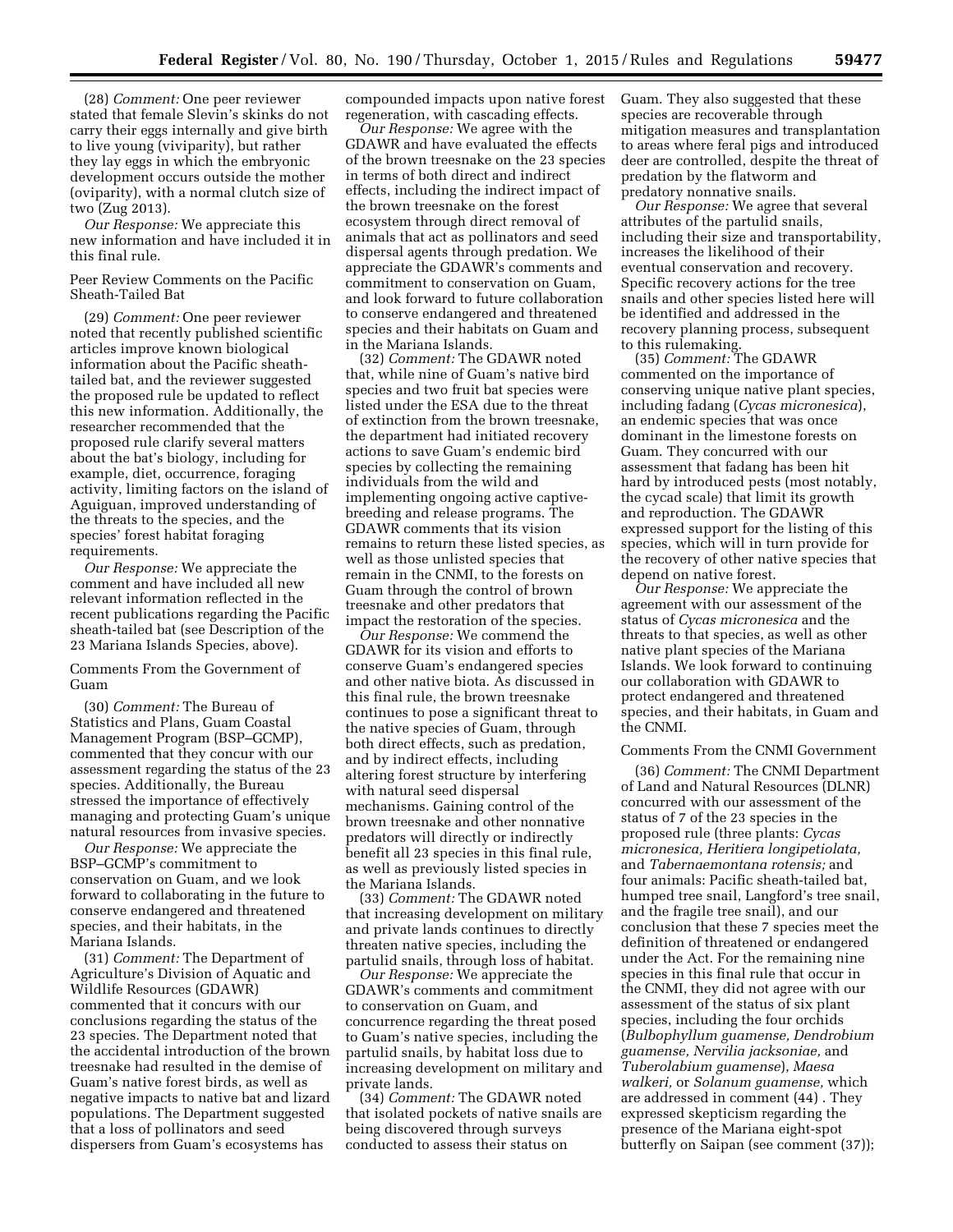and they did not express a clear position litt.). Butterfly experts continue to regarding the proposed listing of the Rota blue damselfly (see comment (38)) or Slevin's skink (see comment (39)).

*Our Response:* We appreciate the CNMI DLNR's agreement with our assessment of the conservation status of 7 of the 23 species addressed in this final rule. Comments from the CNMI DLNR relevant to the other CNMI species considered in this final rule are addressed separately in response to the comments noted above.

(37) *Comment:* The CNMI DLNR commented that they are unable to verify the claim in the proposed rule that the Mariana eight-spot butterfly once occurred on Saipan, and the modern range does not appear to include the CNMI. The proposed rule cites two unpublished reports (Schreiner and Nafus 1996, Schreiner and Nafus 1997); however, neither of these reports cite a source for the occurrence on Saipan. In addition, the 1996 paper states ''no specimens were found in the fairly extensive collection of butterflies at the Saipan Department of Agriculture.'' The DLNR suggests that, despite recent targeted surveys, there is no verifiable evidence that the Mariana eight-spot butterfly has been found on Saipan within at least the last 40 years; therefore, Saipan should not be considered within the range of the Mariana eight-spot butterfly.

*Our Response:* The proposed rule described Saipan as part of the historical range of the Mariana eightspot butterfly, and noted that it may possibly be extirpated from that island; only Guam was included within the description of the known contemporary range of the species. To clarify where the data regarding the historical occurrence of the Mariana eight-spot butterfly on Saipan originates, there is a placeholder and label at the Bishop Museum for a Mariana eight-spot butterfly specimen collected on Saipan on July 30, 1920, which was loaned to the American Museum of Natural History (AMNH) (Richardson 2015, in litt.). The new collection manager at the Bishop Museum has requested information from AMNH regarding this specimen. If this specimen is in error, the known range for the Mariana eightspot butterfly will be edited to solely include Guam; however, at this time, evidence suggests that the historical range of this species includes Guam and Saipan (Richards 2015, in litt.). At least one species expert suggests that the Mariana eight-spot butterfly and Mariana wandering butterfly may persist on some of the northern Mariana Islands in very low numbers, making observations difficult (Rubinoff 2014, in

search islands not previously known to support either of the two butterflies addressed in this rule.

(38) *Comment:* The CNMI DLNR stated that the Rota blue damselfly appears to be associated with an uncommon specialized habitat on Rota, *i.e.,* freshwater streams at relatively high elevation. Additionally, they report a new occurrence of the Rota blue damselfly, located at a stream east of the Water Cave that is not connected to the Water Cave (Okgok) Stream (Zarones *et al.*2015b, in litt.). A comprehensive survey of all potential habitat sites on Rota has not been conducted, and no surveys of potential habitat on Saipan have been conducted.

*Our Response:* We have added the stream east of the Water Cave as a new population site for the Rota blue damselfly under Description of the 23 Mariana Islands Species, above; and to Summary of Changes from the Proposed Rule, above. We note, however, that this observation was of a single individual. In addition, we concur that comprehensive surveys of all potential habitat have not been conducted on Rota and Saipan. The Service looks forward to collaborating with the CNMI DLNR to collect more data on this species and monitor known populations.

(39) *Comment:* The CNMI DLNR stated that the status and trends of the Slevin's skink are unknown in the northern Mariana Islands The DLNR assumes that the Slevin's skink persists on Guguan and Asuncion, in addition to the occurrences on Alamagan and Sarigan described in the proposed rule. The DLNR's Division of Fish and Wildlife will be conducting expeditions to Guguan in 2015 and 2016, which should permit confirmation of its persistence there, as well as provide information on the status of potential invasive predators.

*Our Response:* The skink was historically known from Guam, Cocos Island, Rota, Tinian, Pagan, Sarigan, Guguan, Alamagan, and Asuncion; however, it is believed to be extirpated from Guam, Rota, Aguiguan, and Tinian, and was not observed during a recent survey on Pagan (Reed *et al.* 2010, pp. 22, 27) (see Description of the 23 Mariana Islands Species, above). We concur that the status of Slevin's skink is unknown on several of the northern islands (*e.g.,* Sarigan, Guguan, Alamagan, and Asuncion); however, the skink is thought to be extirpated on four, now possibly five, of the nine islands on which it was previously known to occur. Of the islands where it is known to persist, Slevin's skink has

begun to recover from the effects of past threats (ungulates, which were removed) only on Sarigan, and even there it still faces other threats (*e.g.,*  rats). It appears to be very rare on the other small islands where it remains, and may be extirpated from Pagan. The greatly reduced distribution of this species, now restricted to roughly 10 percent of its former range, combined with the risk from rat predation on all of the northern islands on which it occurs; predation by monitor lizards on Sarigan, Alamagan, and Pagan; habitat degradation by feral pigs and goats on Alamagan and Pagan; and habitat destruction from proposed military actions on Pagan leads us to conclude that Slevin's skink warrants the protections of the Act. We look forward to learning the results from the planned surveys, and to collaborating with the CNMI DLNR to learn more about the status of Slevin's skink in the northern islands.

(40) *Comment:* The CNMI DLNR stated that *Heritiera longipetiolata* still occurs on Rota, contrary to the information presented in the proposed rule. They provided information that a field biologist observed one large individual of *Heritiera longipetiolata* on the Rota Sabana in 2010. Additionally, the Rota DLNR is currently propagating and outplanting *Heritiera longipetiolata*  (Manglona, pers. comm. 2014).

*Our Response:* We have added the new location data for *Heritiera longipetiolata,* on Rota under *Islands in the Mariana Archipelago,* Description of the 23 Mariana Islands Species and Table 4, above; and under Summary of Changes from the Proposed Rule, above.

(41) *Comment:* The CNMI DLNR stated that the information presented in the proposed rule regarding the number of individuals of *Heritiera longipetiolata*  on Saipan and Tinian is confusing. The DLNR urged the Service to contact local botanical experts directly for information, and provided the original reference for an occurrence on Saipan (Camacho and MES 2002, pp. 38–39). This report includes 53 individual *Heritiera longipetiolata* trees, of which 37 were with flower or bud, as well as 383 seedlings beneath the adult trees (Camacho and MES 2002, pp. 38–39).

*Our Response:* We appreciate the clarification regarding the number of individuals of *Heritiera longipetiolata*  on Saipan. We have added the 53 individuals and numerous seedlings of *Heritiera longipetiolata* observed by Camacho and MES (2002, pp. 38–39) under Description of the 23 Mariana Islands Species, above. The 30 *Heritiera longipetiolata* individuals on Saipan referenced in the proposed rule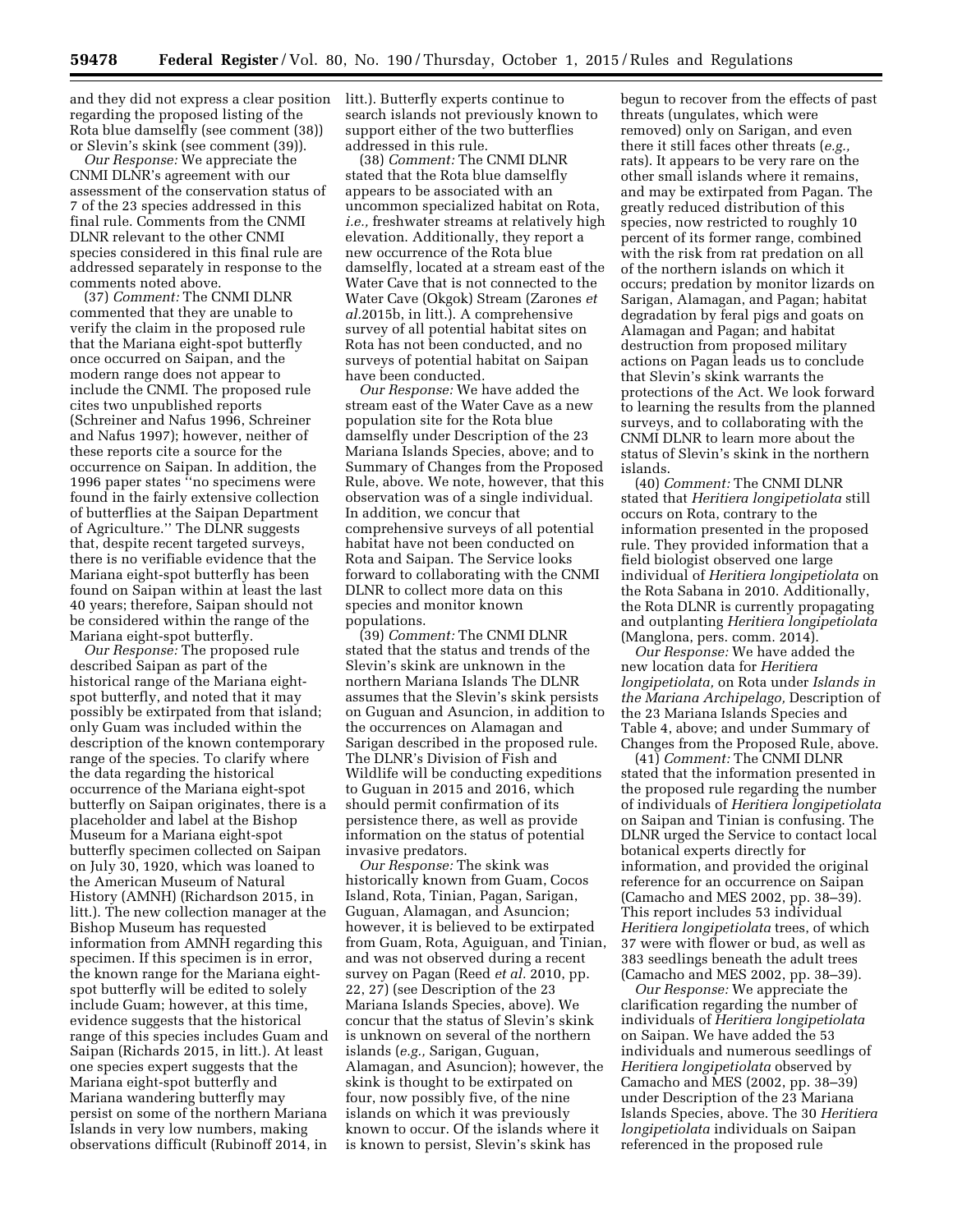originated from an estimate we made using the best available data we had at the time (Guerrero 2013, in litt.; Williams 2013, in litt.; Wiles *in* IUCN Red List 2014, in litt.). Regarding the number of individuals on Tinian, new information has revealed that there are at minimum 30 to 40 individuals of *Heritiera longipetiolata* in the southeast portion of Tinian, and likely more individuals in the area along the forested eastern portion of Tinian (Spaulding 2015, in litt.). We have corrected the estimated number of individuals for *Heritiera longipetiolata*  on Tinian under Description of the 23 Mariana Islands Species, above. The Service has been in contact with local biologists, including those from the CNMI DLNR, since 2012 in preparation of the development of this rule (Harrington *et al.*2012, in litt.) (please see our response to comment (73), below).

(42) *Comment:* The CNMI DLNR recommends that surveys be conducted in the near future to determine the current status of the occurrences of *Heritiera longipetiolata* that have been recently reported on Saipan, Tinian, and Rota, and asked that we contact the State Forester directly to discuss the status and occurrences of this species in the CNMI.

*Our Response:* We agree that further surveys need to be conducted to better understand the number and status of individuals of *Heritiera longipetiolata*  on the islands of Saipan, Rota, and Tinian in the CNMI. We attempted to contact the State Forester directly as suggested on April 22, 2015, to discuss the status of this species in the CNMI, but to date have not received a response. Although we acknowledge that more information is always desirable, the Act requires that we make our decisions based on the best scientific and commercial data available at the time of our determination.

(43) *Comment:* The CNMI DLNR requested that the Service provide the reference for the eight individuals of *Tabernaemontana rotensis* on Rota in 2004, and whether or not these individuals were naturally occurring or outplanted since the proposed rule does not consider outplanted individuals as an occurrence. The proposed rule states ''Currently on Rota, *T. rotensis* is known from two occurrences, each composed of fewer than 5 individuals'' and cites Harrington *et al.*(2012); however, Harrington *et al.* (2012) does not provide the exact numbers, only ''low number of individuals.'' This reference does state the two locations of the occurrences where this species was observed (Palii and Water Cave). In

2014, DLNR completed a survey of all known locations of naturally occurring and outplanted individuals of *T. rotensis* on Rota and found nine living naturally occurring individuals and one dead individual. Additionally, they report 30 surviving outplanted individuals, ranging in size from 4 to 23 ft (1.3 to 7 m), spread out across the island (J. Manglona, T. Reyes, R. Ulloa, pers. comm. 2014). The Rota DLNR Forestry Division has been carrying out an outplanting program for *Tabernaemontana rotensis* for several years.

*Our Response:* It is correct that the Service does not count outplanted individuals in our analyses regarding the number of individuals and occurrences for plant species. We appreciate the update regarding the number of *T. rotensis* individuals on Rota, and have added this updated information under Description of the 23 Mariana Islands Species, above, in addition to correcting the language to reflect precisely the wording in the cited report regarding low numbers of individuals.

(44) *Comment:* The CNMI DLNR and a representative of the CNMI legislature stated that the proposed listing for many of the 23 species was based on their status and threats on Guam with little consideration to their status and threats in the CNMI, and that the proposed rule provided inadequate information to support the determination of endangered status for several of the 23 species. Species specifically mentioned include all four orchid species (*Bulbophyllum guamense, Dendrobium guamense, Nervilia jacksoniae,* and *Tuberolabium guamense*), the shrub to small tree *Maesa walkeri,* and the herbaceous plant *Solanum guamense.*  Their comments include the following: There is no evidence to indicate a decline of *Bulbophyllum guamense, Dendrobium guamense, Nervilia jacksoniae, Tuberolabium guamense,* or *Maesa walkeri* on Rota, and these species are much more common in the CNMI than indicated in the proposed rule. They provided the results of a 7 day survey by DLNR biologists (conducted in 2015) with both observed numbers and, by extrapolation, estimated counts for each of these species on Rota. Based on their observations, DLNR biologists estimated the total number of individuals on the western portion of Rota to be approximately 16,000 for *Bulbophyllum guamense,* approximately 35,000 for *Dendrobium guamense,* approximately 100,000 for *Nervilia jacksoniae,* and approximately 14,600 for *Tuberolabium guamense.* For *Maesa walkeri,* they were

unable to calculate the density and, therefore, make an estimate for the Sabana region, but the DLNR stated they are confident that thousands of *Maesa walkeri* exist on the Sabana plateau, and perhaps other locations on Rota. They could not say at this time whether or not *Maesa walkeri* is restricted to the Sabana Region.

*Our Response:* The Service evaluates a species for potential listing under the Act based on the status of that species throughout all or a significant portion of its range at the time of the determination. For some of the 23 Mariana Islands species, that range is represented by a single island (*e.g., Eugenia bryanii* and Langford's tree snail), while other species have ranges that include two or more islands (*e.g., Bulbophyllum guamense* and the humped tree snail) (see Description of the 23 Mariana Islands Species and Table 1, above, for the range of each of the 23 species). In each case our evaluation includes consideration of the status of these species and threats acting upon them throughout the entirety of their present ranges, which for each of the four orchids and *Maesa walkeri,*  predominantly includes the islands of Guam and, in the CNMI, Rota. The DLNR provided new information from surveys conducted since the publication of the proposed rule demonstrating that these five plant species are more numerous on the island of Rota than previous data indicated, each with a population structure consisting of seedlings, juveniles, and adults. We have incorporated this new data into our consideration of the status of these species, and conclude that this information indicates these five plant species are not as imperiled throughout their ranges as we had understood at the time of the proposed rule. However, these species are still susceptible to multiple threats, including habitat destruction and modification by nonnative plants and animals, the potential effects of climate change, and fire on Rota. Additionally, at least 50 percent of their respective ranges occur on the island of Guam, where these species once occurred in abundance but now exist in very low number of individuals and face similar threats as on Rota, in addition to habitat destruction and modification by urban development, military development and training, brown treesnakes, and feral pigs.

The Act defines an endangered species as ''any species which is in danger of extinction throughout all or a significant portion of its range,'' and a threatened species as ''any species which is likely to become an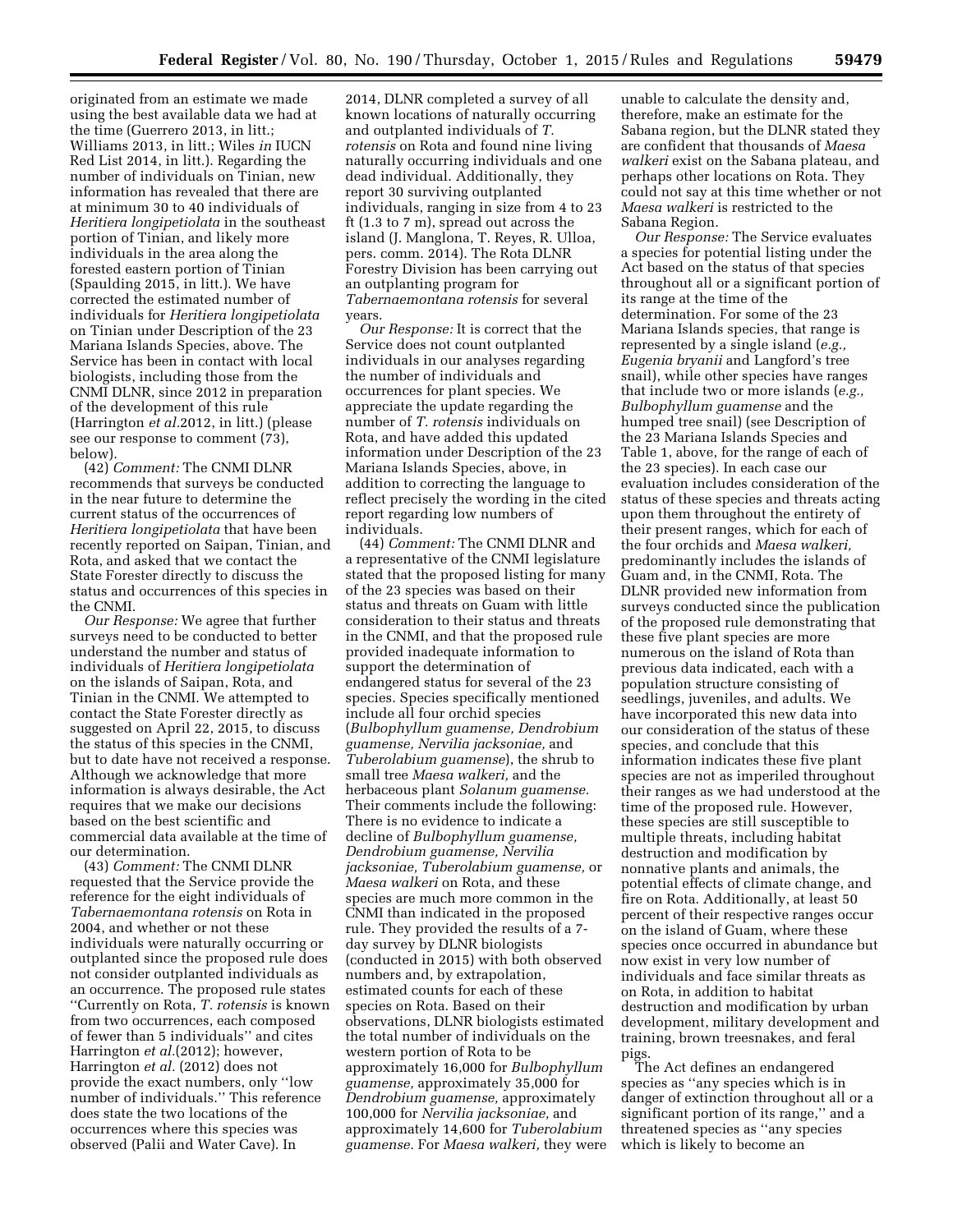endangered species within the foreseeable future throughout all or a significant portion of its range.'' Therefore, because the four orchid species (*Bulbophyllum guamense, Dendrobium guamense, Nervilia jacksoniae, Tuberolabium guamense*) and *Maesa walkeri* appear relatively healthy on Rota, but are threatened by the above-mentioned factors throughout all of their ranges, and have declined across at least 50 percent of their ranges (*i.e.,* on Guam), we have retained them in this final listing determination but have changed their status to threatened species, as we conclude they are at risk of becoming endangered within the foreseeable future. All new data received during the comment period for these five species have been added to Description of the 23 Mariana Islands Species and Summary of Biological Status and Threats Affecting the 23 Mariana Islands Species, below. Further, our rationale for listing each of these five species as threatened species versus endangered species is discussed under Determination, below.

(45) *Comment:* The CNMI DLNR commented that the Service used inaccurate scientific methods to determine the status of the 23 species and the proposed rule contains several inaccuracies regarding sources of citations and misleading use of references. Specifically, they stated that the Service should have conducted comprehensive surveys across all 14 islands of the CNMI in order to determine the status of the respective species reported to occur historically or currently in the CNMI. Furthermore, they felt the Service relied upon a broad range of factors purported as causing declines with little to no direct scientific evidence that these factors are negatively affecting each species (*i.e.,*  inadequate regulatory mechanisms, typhoons, and climate change).

*Our Response:* We agree that conducting comprehensive surveys across all 14 islands within the CNMI would be ideal; however, this is not practical or possible. As required by the Act, we have relied upon the best scientific and commercial data available to inform our evaluation and decision. For example, the references cited show that the threats outlined in the proposed rule, and this final rule, negatively affect one or more species, their habitat(s), or both (see Summary of Biological Status and Threats Affecting the 23 Mariana Islands Species, above). In our analysis, we thoroughly considered whether these threats, acting either singly or in concert, are affecting each of these species to the degree that the species meets the definition of an endangered

species or threatened species under the Act. We affirm our position that threats associated with climate change, inadequate regulatory mechanisms, and typhoons are well supported, as detailed and referenced in this document. Each of these stressors may not necessarily act as a direct threat to the species, but may be considered a contributing factor to endangered or threatened status when evaluated in conjunction with other stressors acting on the species. As described in this final rule, considered collectively, our evaluation leads us to the conclusion that the negative effects of all these threats on these species, which are already vulnerable due to restricted ranges and reduced population sizes and numbers, are such that they meet the definition of an endangered species or threatened species under the Act. Further, minor corrections and changes to the citations are noted under Summary of Comments and Recommendations, herein, or have been directly incorporated into this final rule. More substantial corrections and changes are noted under Summary of Changes from the Proposed Rule, above.

(46) *Comment:* The CNMI DLNR commented that the Service used arbitrary definitions of the term ''decline.'' The use of decline should be consistent and use actual numbers of individuals rather than a decline in overall range (*i.e.,* a decline in the number of islands on which a species occurs).

*Our Response:* We believe this may be a matter of semantics. In the proposed rule, we used the word ''decline'' as a synonym for ''reduction'' or ''loss.'' We recognize that some readers may prefer the term ''decline'' to be used in association with specific quantitative data, as in numbers of individuals, whereas the term ''reduction'' may be considered more appropriately used with regard to more general qualities, such as the range of the species. However, whether called a decline or a reduction, a significant loss of a species from its former range is widely recognized throughout the conservation literature as a threat because it reduces the redundancy and resiliency of that species to withstand future perturbations. It may also result in a significant loss of evolutionary or adaptive capacity, through a loss of genetic diversity. For example, the range of the Mariana subspecies of the Pacific sheath-tailed bat has either declined or been reduced from possibly seven islands to only one, Aguiguan. The fact that the range of this subspecies has now been diminished such that it now exists in a single known population on only one island renders it vulnerable to

extinction, regardless of the metric used to describe that loss of range. In addition, it is reasonable to conclude that a species that has experienced a significant reduction in range has also been reduced in abundance.

(47) *Comment:* The CNMI DLNR and one public commenter stated that the proposed rule contains unreasonable assumptions (*i.e.,* threats, impacts to species, and invasive species), is based on little to no empirical data, and that both the ecosystem approach and climate change sections are oversimplified. The ESA lists species, not ecosystems, and is a species-based regulation. As such, the factors must be considered as they individually affect species, whether directly or indirectly.

*Our Response:* The proposed rule describes the known negative impacts of nonnative animals and plants, the projected effects of climate change, and other threats as reported in the peerreviewed scientific conservation literature. The negative impacts on species and on ecosystems resulting from the introduction of nonnative species are well documented around the globe (Vitousek *et al.* 1997, pp. 1–16; Reaser *et al.* 2007, pp. 98–111; Pimentel 2011, pp. 1–7; Simberloff 2011, in litt.; Simberloff *et al.* 2013, pp. 58–60). Additionally, climate change impacts at the ecosystem and species level are documented around the globe and include, but are not limited to, alteration in humidity, temperature, and sea level, which subsequently result in species range shifts, alterations of a specific microhabitat upon which select species depend, or disruption in pollination regimes (*e.g.,* disruption in pollinator life cycle or flowering life cycle of a plant to where they are no longer in sync to promote pollination) (Chen *et al.* 2011, pp. 1,024–1,026; Saikkonen *et al.* 2012, pp. 239; Robbirt *et al.* 2014, pp. 2,845–2,849; Willmer 2014, pp. R1133–R1135; Lambers 2015, pp. 501–502; Urban 2015, pp. 1–33). Although we may not have empirical data that definitively demonstrates or quantifies the effect of these threat factors specific to each species considered in this final rule, if those threat factors are present, it is reasonable to conclude that they would have the same negative impact on any of the 23 Mariana Islands species that has been observed in other situations and reported in the literature. We have attempted to clarify here that although the specific future effects of climate change cannot be determined at this point, the anticipated changes in environmental conditions as a result of climate change are likely to further exacerbate the existing threats to the 23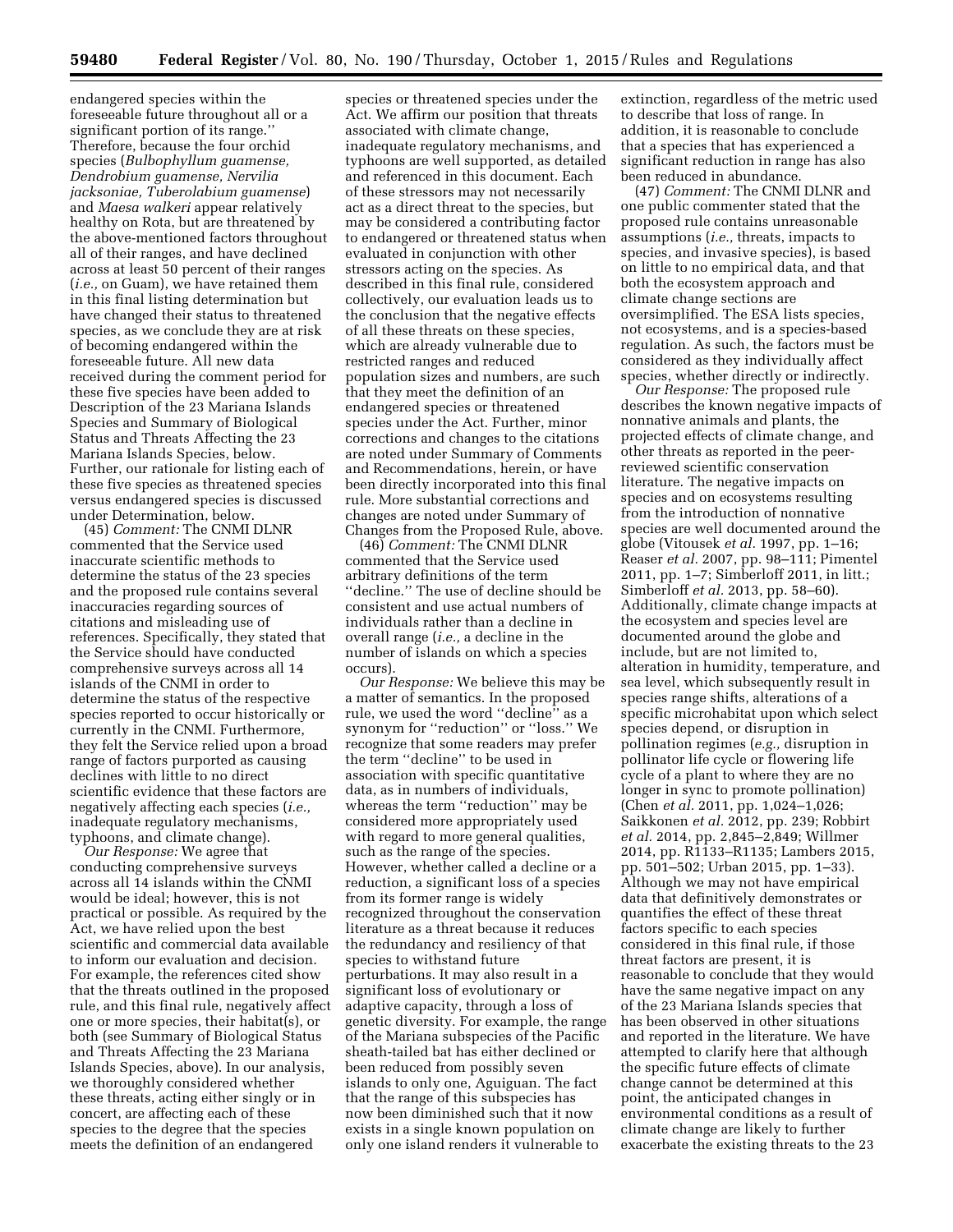species. As required by the Act, we must make our determinations based on the best scientific and commercial data available. Lacking observations of how each of the 23 Mariana Islands species may specifically respond to the threat factors considered here, we must rely upon reasonable assumptions regarding the effects of those threats as informed by the best available science.

We agree that the ESA lists species, not ecosystems, and this is a speciesbased regulation. Under the Act, we determine whether a species is an endangered species or a threatened species based on any of five factors (see Summary of Biological Status and Threats Affecting the 23 Mariana Islands Species, above), and we are required to make listing determinations solely on the basis of the best available scientific and commercial data *available*  [emphasis ours] (sections 4(a)(1) and 4(b)(1)(A) of the Act). As described in this final rule, we have thoroughly considered the best scientific and commercial data available for each of the species under consideration, and have made our determination as to status for each species individually. It is a fact that by virtue of occurring in the same ecosystem, many of these species experience the same threat factors. These species are organized by ecosystem in our proposed and final rules solely for the purpose of considering threats that are shared by all species that occur in those ecosystems; this avoids redundancy in the rule, as well as recognizes that for the purposes of potential subsequent recovery actions, should the species be listed, management to reduce those threats would collectively benefit all species that occur in that ecosystem. This ''ecosystem'' approach to recovery is consistent with the stated purpose of the Act under section 2(b), which states that the Act is ''to provide a means whereby the ecosystems upon which endangered species and threatened species depend may be conserved.'' Nonetheless, as clearly stated in this rulemaking, our evaluation and determination regarding the status of each species is made on a case-by-case basis, and each species is added individually to §§ 17.11 and 17.12 of the Code of Federal Regulations; ecosystems are not a valid subject for listing under the Act (see Regulation Promulgation, below).

(48) *Comment:* The CNMI DLNR commented that at present there are insufficient data to determine whether or not *Solanum guamense* meets the criteria for listing in the CNMI. The reported occurrences for *S. guamense*  on six of the CNMI islands are derived strictly from herbarium records and

plant species incidental observation lists. No comprehensive quantitative surveys have been conducted for *S. guamense* anywhere in the CNMI. Without any recent systematic botanical surveys to prove otherwise, DLNR assumes *S. guamense* persists on all six islands of the CNMI where it was previously reported. They report a plan to search for *S. guamense* on a 2015 Department expedition to Guguan, and on other northern islands whenever the opportunity arises.

*Our Response:* We agree that additional data regarding the status of *S. guamense* would be desirable. However, under the Act, we are required to make listing determinations solely on the basis of the best available scientific and commercial data *available* [emphasis ours] (sections  $4(a)(1)$  and  $4(b)(1)(A)$  of the Act). Further, we consider the status of a species throughout its entire range, regardless of political boundaries; that is, in this case, we do not consider whether the species warrants listing just in the CNMI, but wherever it occurs. The best available data show that *S. guamense* once occurred on the islands of Guam, Rota, Saipan, Tinian, Asuncion, Guguan, and Maug (see Description of the 23 Mariana Islands Species, above). We have no data available to us to suggest that it continues to be extant on any of these islands, with the exception of Guam. Currently, the only known occurrence of this species comes from a 1994 report on Andersen AFB on Guam (Perlman and Wood 1994, p. 152), where a single occurrence of one individual was observed (Perlman and Wood 1994, pp. 135–136). When the best available scientific data indicate that a species has been reduced to a single known individual, it meets the definition of an endangered species under the Act.

(49) *Comment:* The CNMI DLNR commented that, because *Solanum guamense* is reported to occur on limestone cliff and terrace habitats on the southern islands of CNMI, and the northern islands of CNMI only contain volcanic soils, *S. guamense* clearly occupies a different habitat in the northern islands.

*Our Response:* Based on the best available information, the physical nature of the substrate is more likely to be the defining factor identifying habitat that supports *S. guamense.* However, we do not disagree that it may occupy a different habitat type in the northern islands of CNMI. Muller-Dombois and Fosberg (1998, p. 243) observed that the forest type on rough lava flows on some of the northern islands, especially Alamagan, is similar in aspect and even in composition to the forest on rough

limestone in the southern Marianas, leading these researchers to suggest that the physical nature of the substratum may be of greater importance than the chemical composition.

(50) *Comment:* The CNMI DLNR stated that development and urbanization are not a threat to the four orchid species (*Bulbophyllum guamense, Dendrobium guamense, Nervilia jacksoniae,* and *Tuberolabium guamense*) or *Maesa walkeri* on Rota, and that the threat of development and urbanization on Rota is overstated. They additionally stated that Aguiguan is the only uninhabited southern island of CNMI, and dispute the assertion that ecotourism development would negatively affect the forest and cave ecosystems that support the humped tree snail, Langford's tree snail, and the Pacific sheath-tailed bat (Marianas subspecies). They point out that Tinian community leaders with an interest in ecotourism have proactively initiated consultations with DLNR Division of Fish and Wildlife staff to ensure that native species and habitats on Aguiguan are conserved and enhanced, as they feel that these are the foundation of a successful ecotourism enterprise. Finally, they state that Slevin's skink occurs only on northern islands under no threat of development.

*Our Response:* Although development and agriculture are not primary threats to the four orchids or *Maesa walkeri* on Rota, the threat from development exists on Guam, which consists of more than 50 percent of their entire ranges. Additionally, we placed the proposed ecoresort on Aguiguan, although currently uninhabited, under the general category of development and urbanization (despite being aimed at ecotourism) since the proposed construction on this island will remove or degrade habitat for the Pacific sheathtailed bat, the humped tree snail, and Langford's tree snail. The only known population of Pacific sheath-tailed bats occurs on Aguiguan, and any loss of habitat, including foraging areas, will negatively impact this species. Similarly, Aguiguan is the only island where Langford's tree snail has been observed. The proposed military actions and associated infrastructure on Pagan and Tinian are considered development that will negatively impact the plant *Heritiera longipetiolata,* tentatively the plant *Cycas micronesica* (pending identification on Pagan), the humped tree snail, and Slevin's skink. Listing determinations are based solely on the best available scientific and commercially available data relevant to the status of the species; by statute we cannot consider the potential economic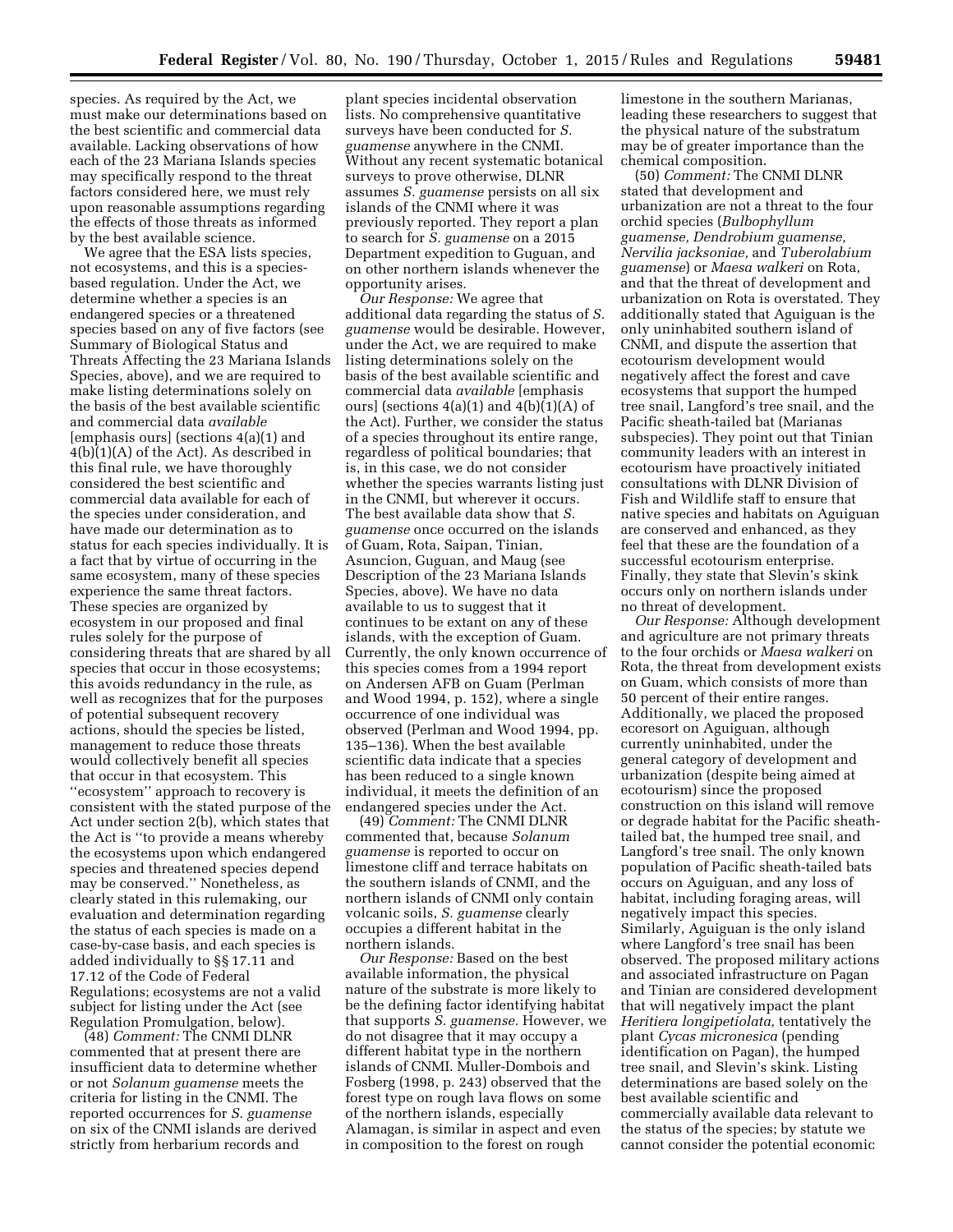or political impacts when we make a determination as to whether a species meets the definition of an endangered species or threatened species under the Act.

(51) *Comment:* The CNMI DLNR stated that the scope and timing of potential expansion of military training activities and possible impacts on proposed species on Tinian and Pagan is speculation at this time. The proposed rule claims that *Bulbophyllum guamense* was historically on Pagan but is not currently found there, and that the proposed military training on Pagan will negatively impact the species. They claim this argument is flawed because if *Bulbophyllum guamense* has been extirpated from Pagan, future military activities there cannot negatively impact the species.

*Our Response:* The proposed actions on Tinian and Pagan, if implemented, pose a direct threat to the species now known to occur there: The plant *Heritiera longipetiolata,* the humped tree snail, Slevin's skink, and possibly *Cycas micronesica* (pending confirmation on Pagan). In addition, we note that these activities may negatively affect the historical habitat of *Bulbophyllum guamense.* Although military training and activities are not a direct threat to individuals of *B. guamense* since it no longer occurs on Pagan, these activities could negatively impact its habitat on Pagan and preclude future recovery efforts for the species, thus affecting its conservation. Because these actions have been officially proposed in the CNMI Joint Military Training (JMT) draft Environmental Impact Statement (EIS)/ Overseas EIS (*[http://www.cnmijoint](http://www.cnmijointmilitarytrainingeis.com/) [militarytrainingeis.com/](http://www.cnmijointmilitarytrainingeis.com/)*), we conclude there is a reasonable expectation that they will be implemented, and thus are more than just speculation.

(52) *Comment:* The CNMI DLNR commented that the status of the Anatahan feral pig population is unknown following the 2003 volcanic eruption. Feral pigs are present on Alamagan, Pagan, and Agrihan, and could potentially threaten the humped tree snail and Slevin's skink. On Pagan, they may threaten *Cycas micronesica.*  Feral pigs do not co-occur with *Heritiera longipetiolata* or *Solanum guamense* in the CNMI; therefore, they are not a threat to these two species. Feral pigs are noticeably absent from Rota, the only island in CNMI where 10 of the proposed 14 plants, and the fragile tree snail, occur.

*Our Response:* Our own records and information, and thus this final rule, are in agreement with DLNR's comment regarding the specific islands in the

CNMI occupied by feral pigs. However, we consider pigs a threat to populations of both *Heritiera longipetiolata* and *Solanum guamense* outside of the CNMI on the island of Guam, where these plant species and pigs do co-occur (see Table 3, Table 4, and *Factor A. The Present or Threatened Destruction, Modification, or Curtailment of Its Habitat or Range,* above.

(53) *Comment:* The CNMI DLNR stated that water buffalo do not occur in the CNMI.

*Our Response:* We agree. Our proposed rule identified water buffalo as a potential threat only on the island of Guam.

(54) *Comment:* The CNMI DLNR stated that feral cattle are present only on Alamagan and Pagan within the CNMI. Feral cattle could potentially represent a threat to the humped tree snail and Slevin's skink. *Heritiera longipetiolata* is not reported to occur on Alamagan or Pagan, so feral cattle are not a threat to *Heritiera longipetiolata* in the CNMI.

*Our Response:* The best available data indicate that feral cattle occur on the islands of Alamagan and Pagan in the CNMI. Although the proposed rule cites the presence of feral cattle also on the island of Tinian, new information provided by the CNMI DLNR suggests that feral cattle are no longer present on Tinian. Feral domestic cattle have roamed Tinian for the past few centuries, which resulted in substantial changes to the landscape by means of erosion, grazing, and trampling (Wiles *et al.* 1990, pp. 167–199; NRCS 2014, in litt.). Presently, however, the number of feral cattle on Tinian is considered negligible, if any exist at all. Cattle ranching is on the rise on Tinian, and cattle may become a threat on Tinian in the future. We have removed feral cattle as a threat to species that occur on Tinian (see Summary of Changes from the Proposed Rule, above). However, we maintain our position that feral cattle are present on Pagan, and are a threat to the humped tree snail, Slevin's skink, and tentatively to *Cycas micronesica.* 

(55) *Comment:* The CNMI DLNR commented that feral goats are present on Agrihan, Pagan, Alamagan, and Aguiguan in the CNMI, and could be considered a threat to four of the proposed animals: Pacific sheath-tailed bat, Slevin's skink, humped tree snail, and Langford's tree snail.

*Our Response:* We appreciate the confirmation regarding the threat from goats to the species addressed in this final rule present on the islands of Agrihan, Pagan, Alamagan, and Aguiguan. *Cycas micronesica* is likely present on Pagan as well, in which case goats will also negatively impact this species.

(56) *Comment:* The CNMI DLNR states that the brown treesnake is not established on Rota, or on any other island in the CNMI and is, therefore, not an existing threat to the species in the CNMI. Further, interdiction of snakes from Guam continues to be addressed in the CNMI through a robust brown treesnake program active on Rota, Saipan, and Tinian. While it is possible that at some point in the future the brown treesnake may become established in the CNMI, the proposed rule itself does not consider the possibility of future establishment of invasive species such as goats.

*Our Response:* We commend the brown treesnake program in the CNMI for their dedicated work toward preventing the establishment of the brown treesnake. We have concluded, however, that because the brown treesnake has been found on Saipan (Campbell 2014, pers. comm.; Phillips 2014, pers. comm.) and just recently on Rota as well (Phillips 2015, in litt.), the risk of the brown treesnake becoming established on one or more of the islands in the CNMI is high. We disagree that the likelihood of establishment for an invasive nonnative species such as a goat and brown treesnake are comparable, as brown treesnake are much smaller animals and can easily be accidentally transported in ships and planes; thus the possibility of accidental introduction is much greater.

(57) *Comment:* The CNMI DLNR states that if the brown treesnake were to become established on Rota, it may impact the forest structure in the very long term if seed dispersers and pollinators are eliminated. However, the epiphytic orchids (*Bulbophyllum guamense, Dendrobium guamense,* and *Tuberolabium guamense*) were found to occur on many different host plants, and in the case of *B. guamense* and *D. guamense,* they were found on several introduced plant species. *Dendrobium guamense* was found on standing and fallen dead trees, and even on cliff faces. There is no evidence to suggest an eventual change in the forest structure would negatively impact these species.

*Our Response:* We disagree. The best available scientific data indicate that if the brown treesnake were to establish on Rota, it would impact the forest structure by eliminating seed dispersers (Rogers 2008, in litt.; Rogers 2009, in litt.; Caves *et al.* 2013, pp. 1–9). The actions of the brown treesnake indirectly alter forest structure, subsequently altering essential microclimates necessary to support species such as the four tree snails and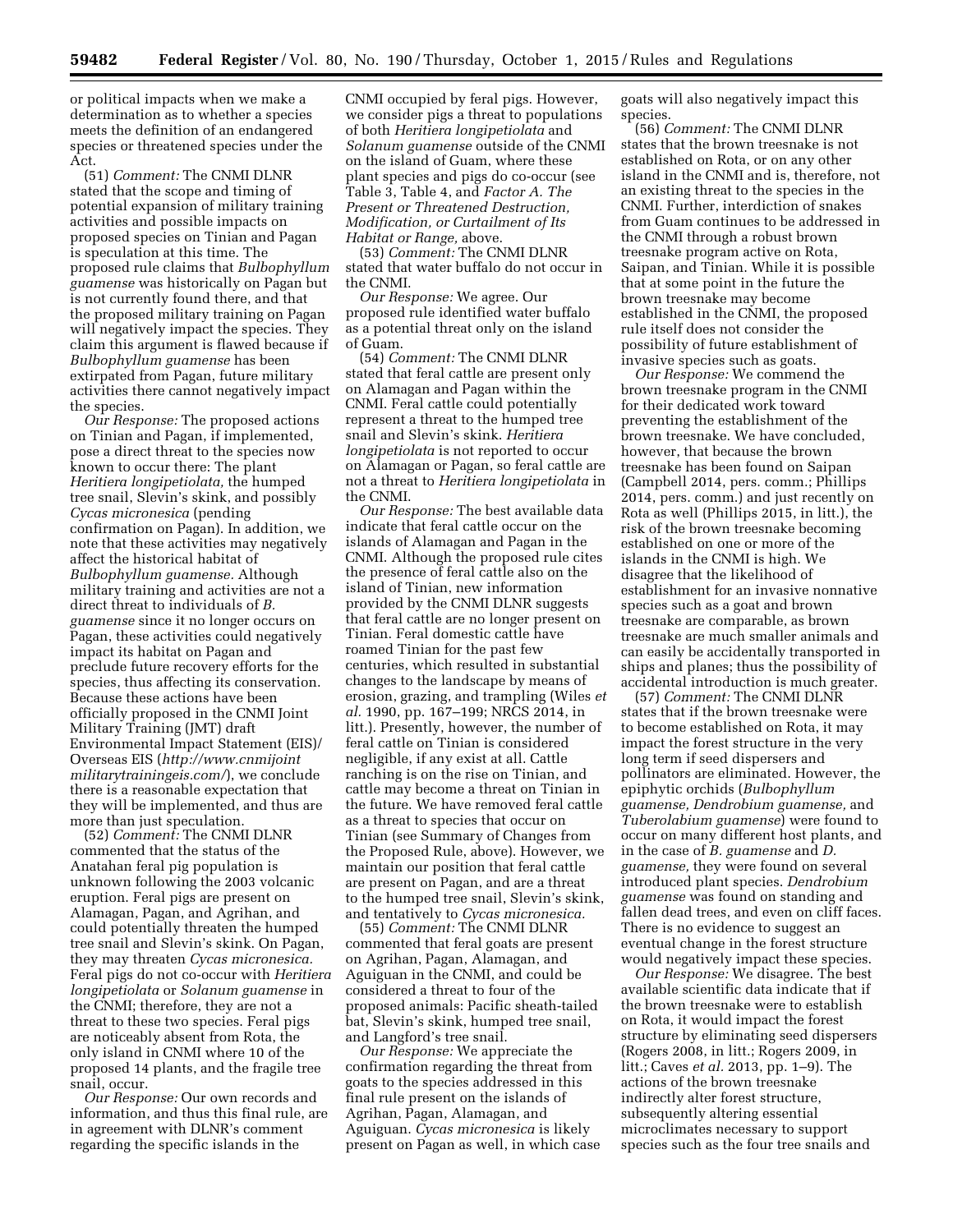four orchids addressed in this final rule. The three epiphytic orchids occupy a highly specialized niche habitat that is easily disturbed. Raulerson and Rinehart (1992, p. 89) clearly state that, although the orchids in the Marianas appear abundant, their habitat range is limited, and in reality these orchids are very rare. Additionally, the brown treesnake has severely altered the forest structure on Guam (Rogers 2008, in litt.; Rogers 2009, in litt.), where at minimum, 50 percent of the entire range exists for each of the four orchids addressed in this final rule.

(58) *Comment:* The CNMI DLNR stated that the proposed rule gives information on nine of the nonnative plant species deemed to have the greatest negative impact on forest ecosystems, yet does not state how precisely these nonnative plants impact the proposed species, in particular the epiphytic orchids.

*Our Response:* The proposed rule and this final rule outline how each of the nonnative plants impact native species, including the four orchids (see ''Habitat Destruction and Modification by Nonnative Plants,'' above). Examples provided include: Nonnative plants can form dense blankets that smother and outcompete native plants and animals; they can form dense tangled monostands that outcompete and crowd out native plants or negatively alter essential microclimates that support native animals and plants; nonnative plants can produce allelopathic effects or be able to occupy a more broad range of habitat types thus affording it an advantage; and nonnative plants can prevent the establishment of native plants. Orchid-specific examples include the potential to be smothered by nonnative vines (*e.g., Antigonon leptopus*) to the degree that they do not receive sunlight or block access from pollinators.

(59) *Comment:* The CNMI DLNR commented that, while fires are common in grasslands on Rota, the species *Cycas micronesica, Dendrobium guamense, Maesa walkeri, Tabernaemontana rotensis,* and the humped tree snail are found in limestone forests, which generally are not impacted by fire, except at the forest edge.

*Our Response:* Fires that occur on grasslands adjacent to the forest edge can directly impact individuals of the noted species that occupy the forest edge, as well as cause indirect impacts through continual encroachment of the grassland into the forest, thus decreasing the forested area and the habitat that supports these species. We consider fire a threat to these species on all of the islands where they are known to occur (see Table 3, Table 4, and Habitat Destruction and Modification by Fire, above).

(60) *Comment:* The CNMI DLNR commented that they are unable to accept typhoons as a threat for any of the proposed species. Frequent and intense typhoons are a natural occurrence in the Mariana Islands. These species have all persisted in the Marianas despite many typhoons in the past. Typhoons per se are not a primary threat; however, if a species exists in limited numbers, then a typhoon may present an indirect threat.

*Our Response:* We concur that typhoons are not a threat to native species with healthy and abundant populations, and we have modified the discussion of typhoons in this final rule to more accurately reflect this view. However, we do consider typhoons to pose a threat for the very reason identified by the DLNR: Because each of the 23 species considered here have been reduced to limited numbers and range, or are decreasing at high rates (*i.e., Cycas micronesica*), they have become vulnerable to extirpation or extinction from natural disturbances such as typhoons. Due to the threats outlined in Table 3, these species and their associated natural habitats now lack the natural resiliency and redundancy they once had that enabled them to withstand such natural events.

(61) *Comment:* The CNMI DLNR stated that the proposed rule claims that individuals of *Bulbophyllum guamense*  that occur close to the coast in the adjacent forest ecosystem at or near sea level may be negatively impacted by sea-level rise and coastal inundation; however, the Department's evidence indicates the species is found only at higher elevations, and thus would not be affected by sea-level rise.

*Our Response:* Although we agree that the majority of individuals of *Bulbophyllum guamense* have been recorded at higher elevations, *B. guamense* is also known to occur along the coastlines at the Haputo Ecological Reserve Area, Ritidian Point, and Two-Lovers Point, on the island of Guam, and, therefore, we conclude that sealevel rise is a concern.

(62) *Comment:* The CNMI DLNR provided an update to the protected conservation areas on both Rota and Saipan. There are three conservation areas on Rota, including the Sabana Wildlife Conservation Area, encompassing both the Sabana Heights and Talakhaya (added in 2007 through Rota Local Law 15–8); the Wedding Cake Wildlife Conservation Area (Rota Local Law 9–3); and the Mariana Crow

Conservation Area, declared in 2014, which encompasses the former I-Chenchon Park (§ 85–30.4). On Saipan, there are six conservation areas. There are the four areas mentioned in the proposed rule; as well as two new conservation areas in Marpi, both deeded to DLNR in 2012, and include the Nightingale Reed-warbler Conservation Area and the Micronesian Megapode Conservation Area.

*Our Response:* We have revised this final rule to accurately reflect this information (see *Islands in the Mariana Archipelago* and Summary of Changes from the Proposed Rule, above. We support the goals and intent of all of CNMI's natural protected areas.

(63) *Comment:* The CNMI DLNR commented that they acknowledge the presence of deer on Rota, but suggested there is no evidence of deer herbivory impacts on *Cycas micronesica, Heritiera longipetiolata,* or *Solanum guamense.*  The Department further disagreed with the claim that mammalian herbivory by deer and pigs contributes to the decline of *Solanum guamense* based upon the prevalence of *Solanum torvum* on Tinian, and the fact that leaves and green fruits of plants of the *Solanum*  genus are often toxic to livestock.

*Our Response:* As noted in Table 4 of this final rule, deer are identified as a threat on the islands of Guam and Rota. The *Solanum* genus contains more than 1,500 species, many of which are edible by animals, including *S. tuberosum*  (potato), *S. melongena* (eggplant), *S. Arcanum* (wild tomato), and *Solanum nelsonii,* endemic to Hawaii and eaten by deer, rats, and cattle (USFWS 2014, in litt.). Furthermore, according to our sources (Wheeler 1979, pp. 1–51; Wiles *et al.*1999, pp. 193–215; Perlman and Wood 1994, p. 152; Rogers 2012, in litt.; Wiles 2012, in litt.; Marler 2014, in litt.) and as reflected in Table 4, the impacts of deer and other ungulate herbivory upon *Cycas micronesica, Heritiera longipetiolata,* and *Solanum guamense*  have been observed on the islands of Rota or Guam, where these plants cooccur with deer and pigs.

(64) *Comment:* The CNMI DLNR stated that, in consultation with regional experts, its Division of Fish and Wildlife recently conducted threat assessments for the Pacific sheath-tailed bat, Slevin's skink, humped tree snail, Langford's tree snail, and the fragile tree snail. The assessments indicated that rats have likely contributed to the past decline in candidate snail species and remain an ongoing threat to native snail species. However, their assessments did not identify predation by rats or monitor lizards as a threat to the Pacific sheath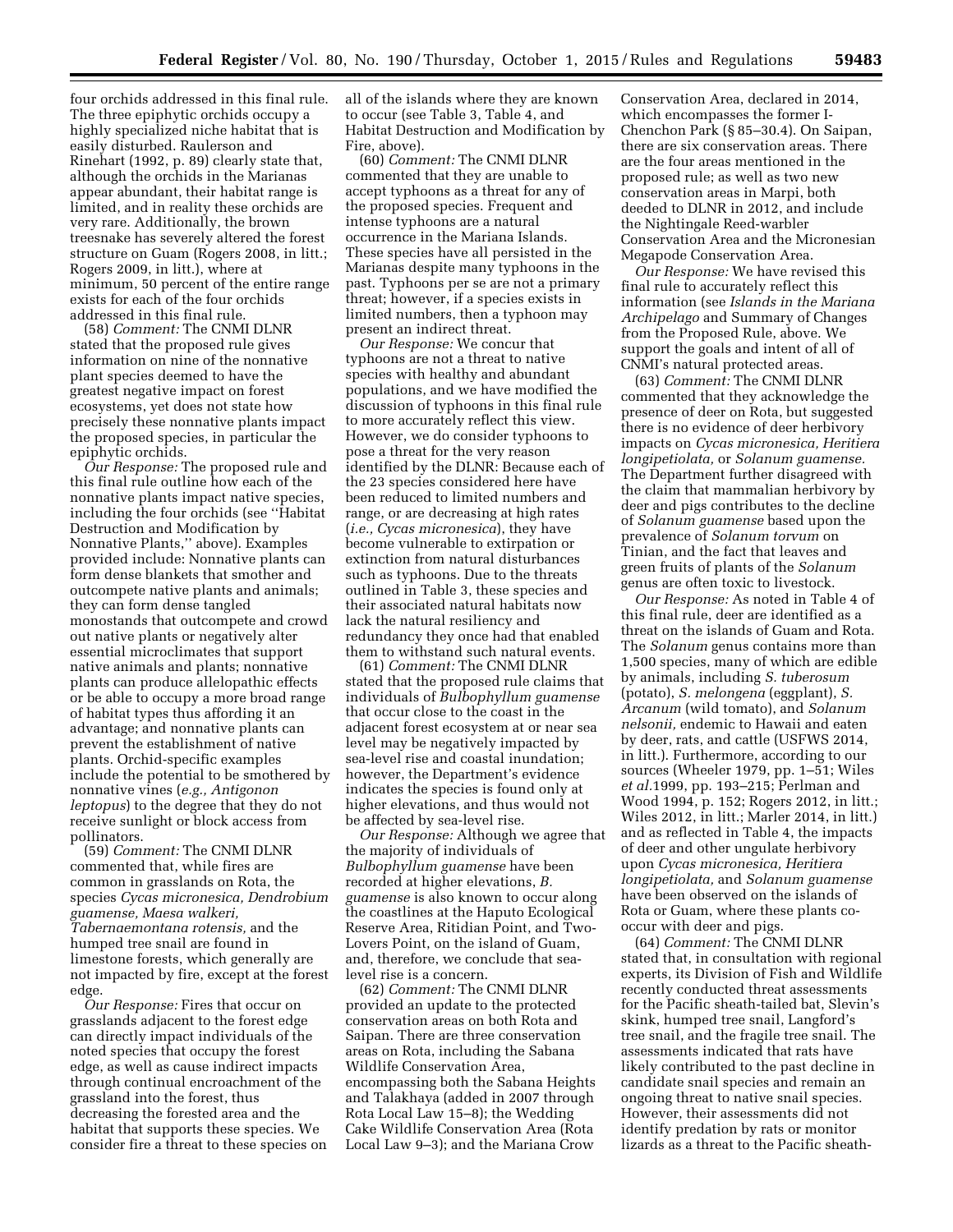tailed bat or Slevin's skink (Liske-Clark, in prep.).

*Our Response:* We agree with the Department that rats remain a serious ongoing threat to the four proposed partulid snails addressed in this rule. However, our sources regarding Slevin's slink (Losos and Greene 1988, pp. 379– 386; Rodda in litt. 1991, p. 205; Rodda in litt. 2002, pp. 2–3; Lardner in litt. 2012, pp. 1–2; Allison *et al.* 2013, in litt.) and the Pacific sheath-tailed bat (Valdez *et al.* 2011, p. 302; Wiles *et al.*  2011, p. 306;), which include several of the leading species experts, indicate that both species are threatened by predation from rats and monitor lizards.

(65) *Comment:* The CNMI DLNR stated that the proposed rule offers no scientific evidence to show that slugs are directly impacting the four orchids (*Bulbophyllum guamense, Dendrobium guamense, Nervilia jacksoniae,* and *Tuberolabium guamense*) addressed in this rule.

*Our Response:* We acknowledge that we do not have direct evidence of slug herbivory specific to the four orchid species considered here. However, these mollusks are well-known pests of orchids throughout the world (Hamom 1995, pp. 45–46; Hollingsworth and Sewake 2002, pp. –2; Joe and Daehler 2008, pp. 245–255) and of a variety of plants on Rota (Badilles *et al.*2010, pp. 2–7; Cook 2012, in litt). Therefore, based on the known presence of nonnative slugs on Rota and their known habitat of consuming orchids, we believe it is reasonable to conclude that slug herbivory is a threat to the four orchid species on the island of Rota.

(66) *Comment:* The CNMI DLNR stated that they concur with regional experts and the proposed rule regarding the significant threat posed by the *Platydemus* flatworm to the tree snail species proposed for listing (Liske-Clark, in prep.).

*Our Response:* We appreciate receiving the Department's assessment of the threats to the tree snails that we are listing via this final rule.

(67) *Comment:* The CNMI Department of Land and Natural Resources challenged the claim that current regulatory mechanisms in place in the CNMI are modestly enforced and are currently inadequate to protect the 16 (sic) CNMI species.

*Our Response:* The proposed rule and this final rule identify the spread of nonnative plants and animals as the primary example as to why we consider CNMI regulations to be modestly enforced and inadequate. After receiving comments on the proposed rule, we have added that a paucity of funding availability and human

resources hinders the enforcement of regulations (CNMI DLNR–Rota 2015, in litt.). We acknowledge that addressing the magnitude and intensity of harmful nonnative species (*e.g.,* brown treesnakes, aulacaspis scale, flatworms, and plants such as *Chromolaena odorata*) and their continual spread in the Marianas is a daunting and challenging task. However, this ongoing problem indicates that existing regulatory mechanisms have not curbed the impact or spread of these species. Therefore, current regulatory mechanisms are considered inadequate at this time.

(68) *Comment:* The CNMI DLNR concurred that limited numbers is a threat for the Rota blue damselfly, Langford's tree snail, and fragile tree snail. However, the Department noted that the threat of limited numbers for the fragile tree snail is listed in Table 3, but is not included in the description of threats.

*Our Response:* We have corrected this oversight in the text of this final listing rule (see Table 3 and Summary of Changes from the Proposed Rule, above).

(69) *Comment:* The CNMI DLNR is unaware of any vandalism ever occurring on Rota targeting *Tabernaemontana rotensis* and suggested that the only reason why vandals might specifically target *T. rotensis,* or any particular species, would be its current or proposed status under the Act.

*Our Response:* Vandalism of federally listed plant populations is welldocumented across the United States, and there was an occurrence of vandalism to *Tabernaemontana rotensis*  in the late 1990s (Hess and Pratt 2006, p. 33). However, we have concluded that vandalism is not an imminent threat to *Tabernaemontana rotensis*  since there have been no documented occurrences since that time and have, therefore, removed this threat for this species from Table 3 and Factor E, above.

(70) *Comment:* The CNMI DLNR stated that they have no evidence of ordnance directly impacting *Cycas micronesica* or *Heritiera longipetiolata*  in the CNMI. The Department stated that, while ordnance use may be a potential threat on Pagan and Tinian in the future, they did not believe ordnance is a current or potential threat on any other island in the CNMI.

*Our Response:* Our information regarding current and future planned military activity on Guam and within the CNMI indicate that *Cycas micronesica* and *Heritiera longipetiolata*  are at risk of likely impacts from

ordnance on the islands of Guam and Tinian, respectively. Damage to both *C. micronesica* and *H. longipetiolata* by ordnance and live-fire has been observed near a firing range on Andersen AFB (Guam DAWR 2013, in litt.).

(71) *Comment:* The CNMI DLNR reported a new occurrence for *Dendrobium guamense* with three individuals of *Dendrobium guamense*  observed on the island of Aguiguan.

*Our Response:* We have updated this final rule to include Aguiguan within the range of this species (see Description of the 23 Mariana Islands Species, Table 1, and Summary of Changes from the Proposed Rule, above).

(72) *Comment:* The CNMI DLNR reported a new occurrence for the Rota blue damselfly in a separate stream not used for water consumption on Rota, and commented that this second occurrence suggests the threat of water extraction is not as severe as stated in the proposed rule. The Department recommended that all streams of the Talakhaya region of Rota be surveyed for the damselfly in order to determine the full distribution of this species. Additionally, the Department noted that surveys should be conducted along streams on Saipan and the Talofofo watershed on Guam.

*Our Response:* We have added this new occurrence information under Description of the 23 Mariana Islands Species and Summary of Changes from the Proposed Rule, above. We agree with the Department that additional surveys for the damselfly are desirable and would enhance our understanding of this species' status and biology. However, under the Act, we are required to make listing determinations on the basis of the best available scientific and commercial data available (see 16 U.S.C. 1533(a)(1) and  $(b)(1)(A)$ . While we appreciate learning of the new occurrence, the observation of a single additional individual is not sufficient to change our conclusion that the threat of water extraction is any less. The fact remains that the vast majority of known individuals representing the entire species is found on a stream that is used for water consumption on Rota, and thus this factor remains a significant threat.

(73) *Comment:* The CNMI DLNR stated that they had not seen much public engagement, education or outreach for the community of Rota with regard to the proposed rule. They noted that the Service came to the DLNR office for a 2-day visit, but expressed the opinion that this was not sufficient for a rulemaking that would create a great impact on cultural, social, economic,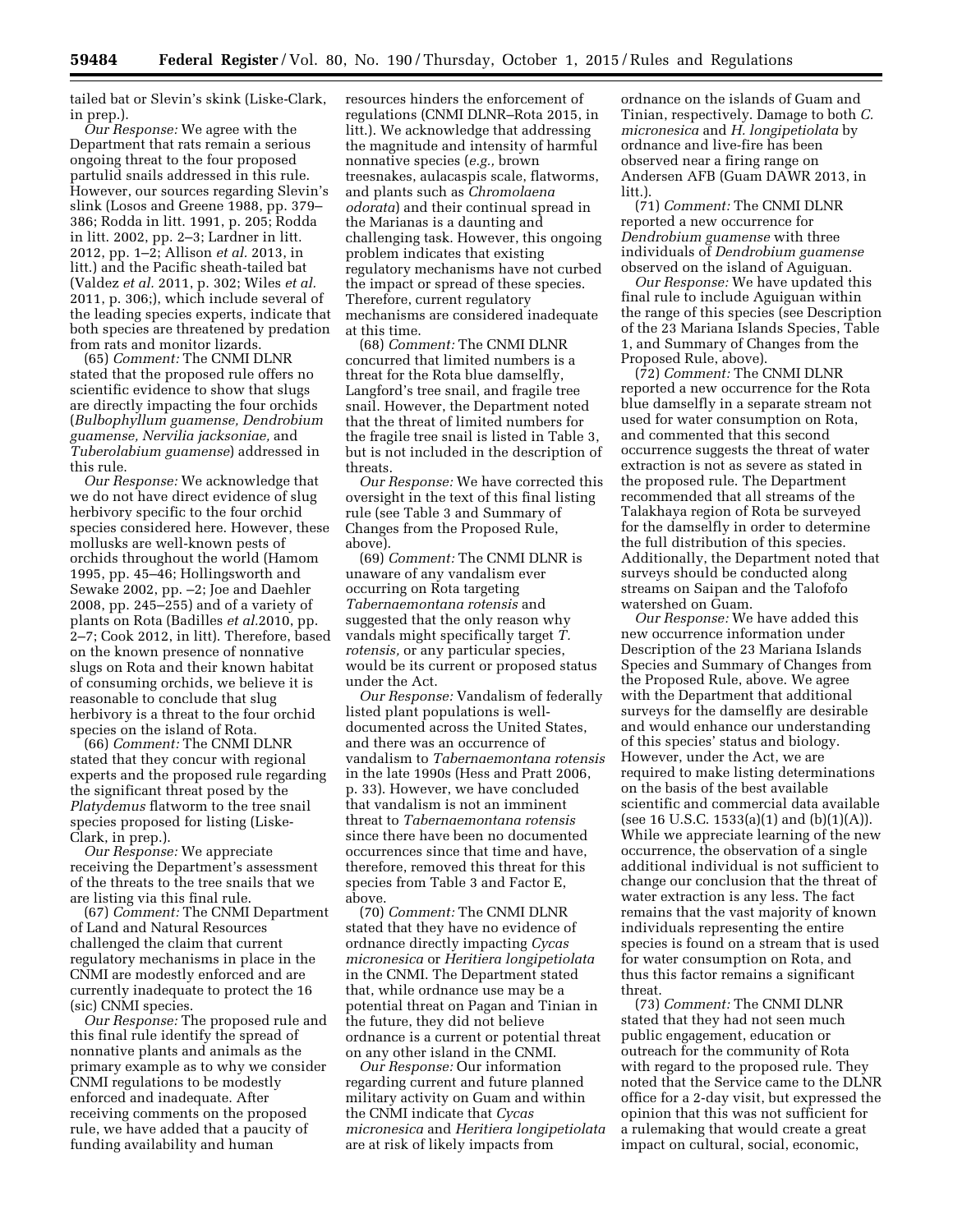and environmental resources in the future.

*Our Response:* We regret that the CNMI DLNR feels our outreach efforts have been insufficient. The Service initiated communication regarding this rulemaking with the CNMI DLNR starting as early as spring 2012, including the Secretary and supervisory biologist. The CNMI DLNR supervisory biologist assisted our biologists in the field on Saipan during July 2012 and was invited to review and comment on their survey trip report (Harrington *et al.*  2012, in litt.), which included not only the 14 plants listed in this final rule, but 17 additional plants that were considered for conservation actions at that time. Similarly, the CNMI DLNR Division of Fish and Wildlife on Rota collaborated with our field biologists in 2012, and were also asked to review and comment on the plant species. Our biologists also met with the CNMI DLNR Division of Forestry on Rota in 2012 to discuss the status of 31 Mariana Islands plant species considered for conservation actions.

In November 2012, our Deputy Field Supervisor—Programmatic Division and Acting Deputy Field Supervisor— Geographic Program had a meeting each with the Secretary of CNMI DLNR and the Mayor of Rota, in which the potential listing of these species was mentioned. In June 2013, they met with the Secretary and Mayor of Rota again, and provided a briefing paper regarding the 23 species. In January of 2014, our Acting Deputy Field Supervisor— Geographic Program, along with several staff biologists, met with the Mayor of Saipan, the Mayor of Tinian, and the Mayor of Rota along with the Rota Division of Fish and Wildlife and Division of Forestry, specifically to discuss the 23 species. In May 2014, prior to the publication of the proposed rule, we held two public information meetings, one each on Guam and Saipan, in order to inform the public and answer questions about the 23 species and listing process. Also in May 2015, our Field Supervisor and Deputy Field Supervisor—Programmatic Division and Acting Deputy Field Supervisor—Geographic Program briefed the CNMI Legislature, and met with the CNMI DLNR on Saipan, to discuss the status of the 23 species, answer questions, and gain information on one or more of the 23 species and conservation issues. In July 2014, our Field Supervisor and Deputy Field Supervisor—Programmatic Division met with the Legislative Representative from Rota regarding the orchids. Upon the publication of the proposed rule (October 1, 2014), we published news

releases in the Marianas Variety, Marianas Variety Guam, and Pacific Daily News.

Due to requests received during the first comment period, we reopened the comment period for an additional 30 days (January 12, 2015, through February 11, 2015); and in January 2015, held two public hearings (one each on Guam and Saipan), and four public information meetings (one each on the islands of Guam, Rota, Saipan, and Tinian). The public information meeting on Rota had 11 attendees. Additionally, most of the species addressed in this final rule that occur on Rota are found within existing conservation boundaries or designated critical habitat. Any future targeted conservation measures on Rota will likely occur within these areas and, therefore, minimize impacts to the local community. Further, once a species is listed, for private or other non-Federal property owners we offer voluntary safe harbor agreements that can contribute to the recovery of species, habitat conservation plans (HCP) that allow activities (*e.g.,* grazing) to proceed while minimizing effects to species, funding through the Partners for Fish and Wildlife Program to help promote conservation actions, and grants to the States under section 6 of the Act. Overall, the Service has attempted to inform and engage the community of Rota to the extent possible, and we look forward to continue working with the CNMI DLNR and the members of the local community for the conservation of native species on Rota.

(74) *Comment:* The CNMI DLNR submitted comment with the suggestion that the Endangered Species Act (the Act) be modified to accommodate different situations because it believes the way the ESA is currently written and applied is limited by its one-sizefits-all approach.

*Our Response:* Changing the Act requires a legislative action by the United States Congress and is beyond the scope of this listing action.

(75) *Comment:* A member of the CNMI Legislature commented that the CNMI is slowly rebounding from a slow and weakened economy, and that they are faced with significant economic challenges. In order to address these issues, the Government approved a series of proposed developments that include the construction of 2,000-plus integrated casino resorts at various locations yet to be determined, themed entertainment facilities, beverage outlets, villas, chapels, and sports facilities that are to be built at other locations. This commenter stated that it is inevitable that listing species for protection and conservation will place

stumbling blocks for economic prosperity for the people of the Commonwealth.

*Our Response:* The Act requires that our listing determinations be based solely on the best scientific and commercial data available. The Act does not allow us to consider the impacts of listing on economics or human activities whether over the short term, long term, or cumulatively.

(76) *Comment:* Two commenters, the CNMI DLNR and a representative of the CNMI legislature, commented that the Service must provide the financial resources to effectively carry out and enforce Federal conservation programs in the CNMI. This added task, absent financial support, is counterproductive. The CNMI DLNR is understaffed and underfunded. The representative from the Legislature further commented that Federal conservation programs in the CNMI are being hampered due to being understaffed and no or underappropriated Federal financial support; and, therefore, the Service should not depend solely on data collected from the CNMI DLNR Division of Fish and Wildlife.

*Our Response:* The Service does not solely rely on any one source to inform our proposals or to make a determination. We rely on the best scientific and commercial data available at the time of our decision; that data may come in many forms and from multiple sources. In this case, we have relied on peer-reviewed published articles, unpublished research, habitat modeling reports, digital data publicly available on the Internet, and the expert opinions from specialized biologists to determine the status of the 23 species. Regarding funding, the Service provides funding to CNMI DLNR and other local conservation programs such as the brown treesnake program, and pending our future budget, which changes annually, we intend to allocate funds to assist with actions that aim to recover the 23 species addressed in this final rule. The funding of the CNMI DLNR is outside the scope of this rulemaking.

(77) *Comment:* A representative from the CNMI legislature and one public commenter stated that it was difficult to navigate the methods provided to the public to make a comment. The Web sites and addresses are long and confusing, technology is limited in many areas of the CNMI, and small community voices likely will not be heard. People would like to comment, but do not understand how or where, or even what impacts would result from the listing of the 23 species. People also do not understand how these species reached being considered for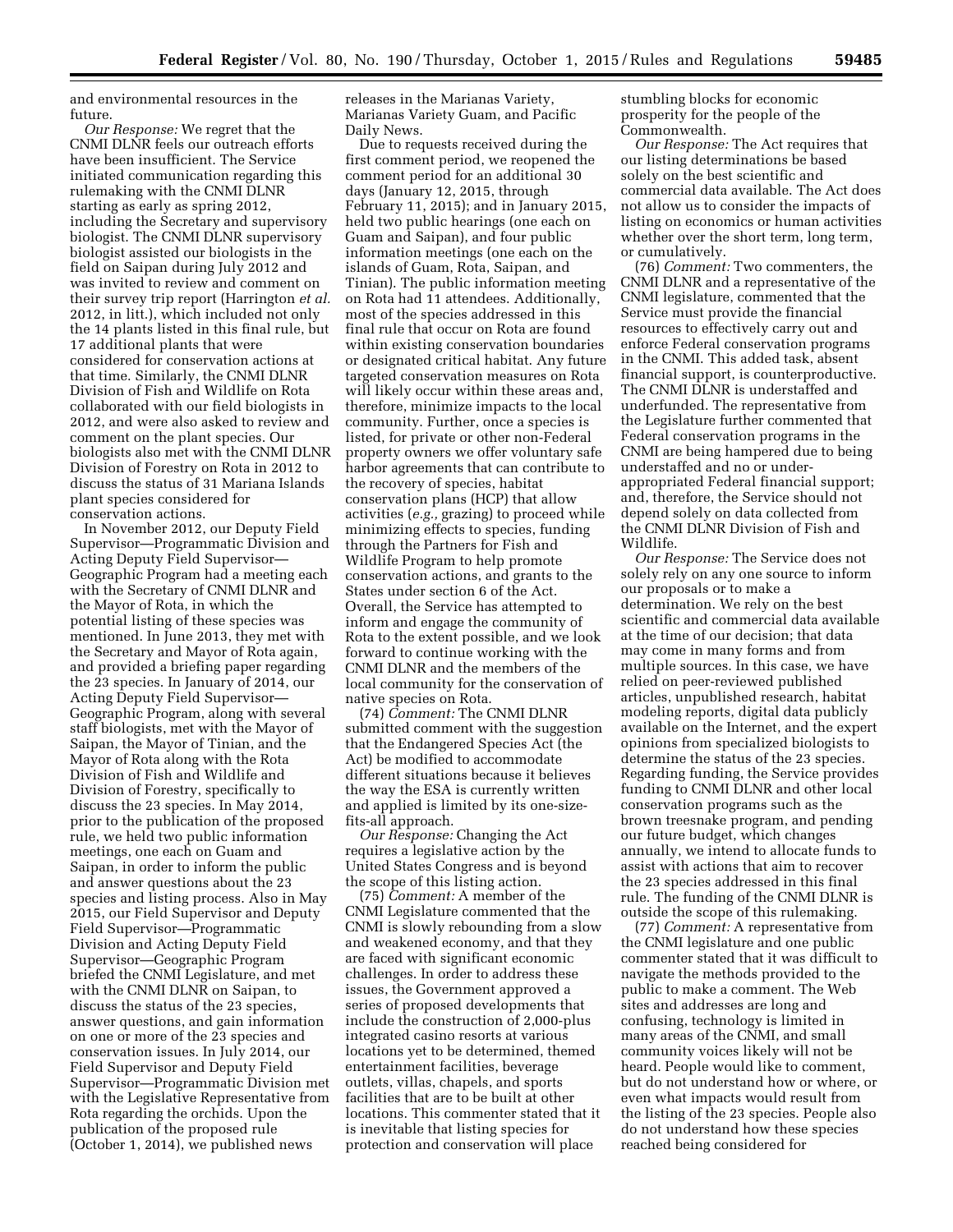endangered or threatened status, or what these species even look like.

*Our Response:* Please see our response to comment (73), above, where we outline the multiple public information meetings held to inform the public and answer questions. At all of these meetings, we provided contact information, information about the 23 species (including pictures), and explained why they were being considered for listing as threatened or endangered species. We also had biologists present to explain the listing process and answer questions to members of the public. The public information meetings held in January 2015 on Guam, Saipan, Rota, and Tinian were held during the second open comment period, and we accepted written comments at those meetings. We also held public hearings, at which members of the public could present their comments orally if they preferred to do so. We have provided multiple opportunities to inform the public, answer their questions, and submit comments regarding the proposed rule. We always appreciate feedback on how we can improve our outreach efforts.

(78) *Comment:* A representative of the CNMI legislature and a public commenter requested that the Service separate out the 16 plants and animals that were not previously candidate species, and assign them a totally different process, and only move on with the 7 candidate species at this time. CNMI biologists have conducted surveys that found there are many more individuals of some species than what was stated in the proposed rule. More research is needed to determine whether or not the additional 16 species warrant listing.

*Our Response:* We included the additional 16 species in this listing package for the sake of efficiency and saving taxpayer dollars. We evaluated these species under the same standards and with the same rigor outlined in the ESA that we apply to all species under consideration for listing, whether previous candidates or not. Under the Act, we determine whether a species is an endangered species or a threatened species because of any of five factors, and we are required to make listing determinations solely on the basis of the best available scientific and commercial data *available* [emphasis ours] (sections  $4(a)(1)$  and  $4(b)(1)(A)$ ). Further, our Policy on Information Standards under the Act (published in the **Federal Register** on July 1, 1994 (59 FR 34271)), the Information Quality Act (section 515 of the Treasury and General Government Appropriations Act for Fiscal Year 2001 (Pub. L. 106–554; H.R.

5658)), and our associated Information Quality Guidelines (*[www.fws.gov/](http://www.fws.gov/informationquality/) [informationquality/](http://www.fws.gov/informationquality/)*), provide criteria and guidance, and establish procedures to ensure that our decisions are based on the best scientific data available. They require our biologists, to the extent consistent with the Act and with the use of the best scientific and commercially available data, to use primary and original sources of information as the basis for recommendations to list a species.

In accordance with our peer review policy published on July 1, 1994 (59 FR 34270), we solicited peer review from knowledgeable individuals with scientific expertise that included familiarity with the species, the geographic region in which the species occurs, and conservation biology principles. Additionally, we requested comments or information from other concerned governmental agencies, the scientific community, industry, and any other interested parties concerning the proposed rule. Comments and information we received helped inform this final rule. We have incorporated all new information, including the studies conducted by CNMI DLNR biologists, under Description of the 23 Mariana Islands Species and Summary of Biological Status and Threats Affecting the 23 Mariana Islands Species, above; and we discuss our rationale for retaining the species that are more abundant than previously described in the proposed rule under Summary of Changes from the Proposed Rule, above. Therefore, in this final rule, we have made our determination to list the 23 species as threatened or endangered species based on the best scientific and commercial data available.

Please see also our responses to comments 4, 45, and 47, above.

(79) *Comment:* A representative of the CNMI legislature expressed concern that more land on Rota will be set aside if the listings are finalized, especially due to the recent large piece of public land set aside on Rota to mitigate for the Mariana crow that is listed as endangered. Additionally, there was a recent Federal law passed by Congress authorizing a feasibility study for a National Park monument on Rota.

*Our Response:* We understand that there is concern about the potential consequences following the listing of these 23 species. However, the direct effect of this rulemaking is limited to placing these 23 species on the Federal Lists of Endangered and Threatened Wildlife and Plants, which in turn affords them protections under sections 7 and 9 of the Federal Endangered Species Act . The listing of these species

does not carry with it any automatic requirement that additional land be set aside on Rota for the purposes of conservation. Should the listing of these species initiate some interest by the local government or some other entity in potentially setting aside some additional lands for conservation, such an action would entail an entirely separate endeavor and legal process from this rulemaking.

#### Comments From Federal Agencies

Comments From the U.S. National Park Service

(80) *Comment:* The U.S. National Park Service (NPS) commented that they concur with the proposed rule to add these 23 species to the Federal Lists of Endangered and Threatened Wildlife and Plants. Of the 23 species, the NPS Monitoring and Inventory Program and War in the Pacific National Historical Park (NHP) staff have recently found three plant species present on park land on Guam (*Cycas micronesica, Tinospora homosepala,* and *Phyllanthus saffordii*). Also, they suggest that the plant *Hedyotis megalantha* is probably present in the park as the park contains appropriate habitat that is likely supporting the occurrence of that species. A small population of the Guam tree snail is also present in at least one site in the park. The humped tree snail has been recorded recently in American Memorial Park on Saipan.

*Our Response:* We appreciate being informed regarding species status, threats, and numbers. The presence of the three plants and Guam tree snail at War in the Pacific NHP on Guam, and the presence of the humped tree snail at American Memorial Park on Saipan, were included in our analyses published in the proposed rule. The NPS participated in meetings with the Service and other Federal and State partners during the information-seeking stage of the proposed rule.

#### Comments From the U.S. Navy

(81) *Comment:* The U.S. Navy requested that we correct the description of the Marine Corps relocation and, specifically, recommended citing the Draft Supplemental EIS (SEIS) released in April of 2014. The proposed action is to construct and operate facilities on Guam (not Tinian) to support the training and operations of Marines. Four ranges on Tinian were proposed in the original 2010 record of decision (ROD); however, the training requirements satisfied by those four ranges are now the subject of another EIS (CNMI Joint Military Training, or CJMT) and, as such, are not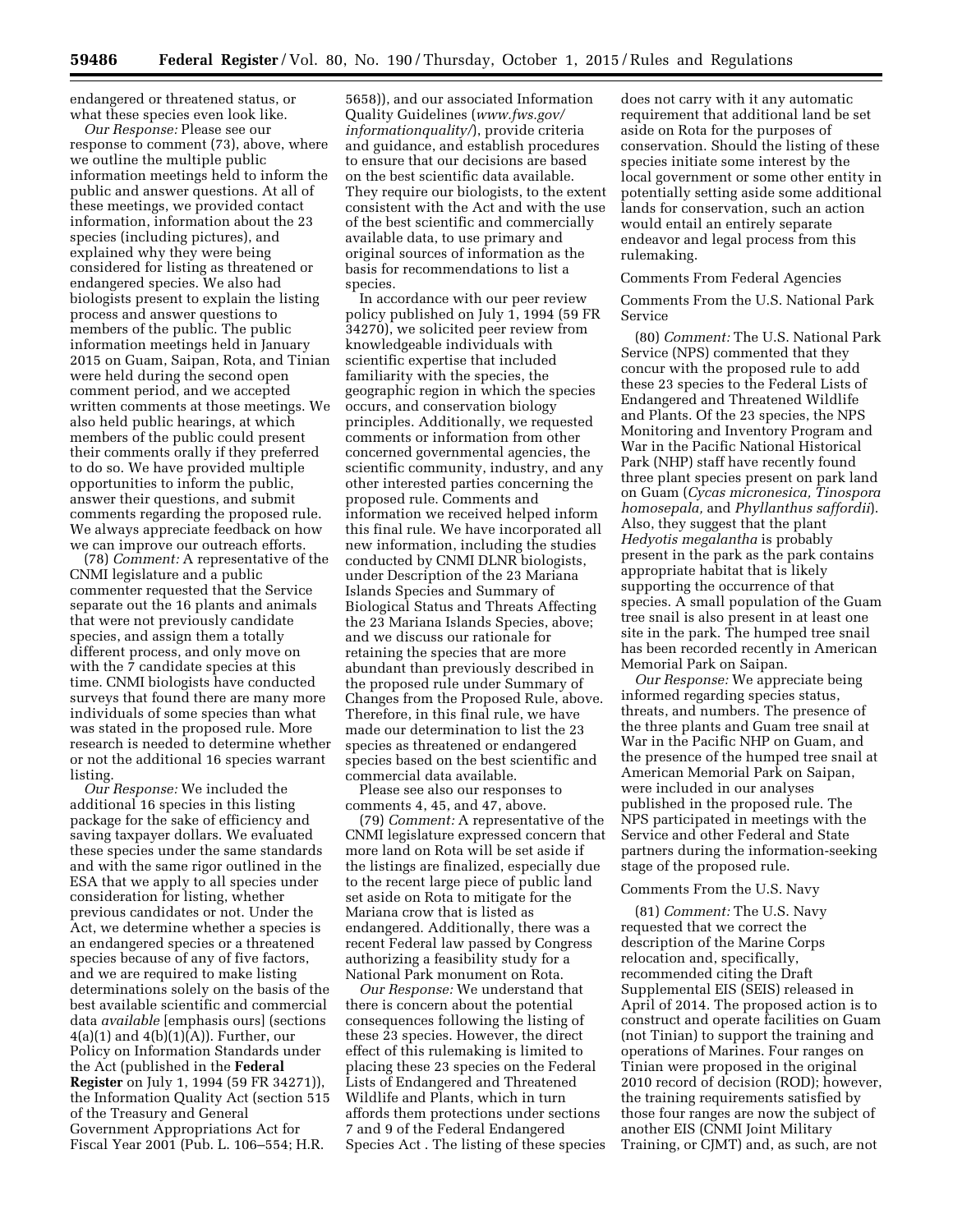a part of the revised proposed action covered in the 2014 Draft SEIS for the Marine Corps relocation to Guam. Additionally, the construction of a deep-draft wharf in Apra Harbor and facilities to support the U.S. Missile Defense Task Force is no longer proposed on Guam (and is not addressed in the revised proposed action covered in the 2014 Draft SEIS).

*Our Response:* We have incorporated these changes from the new 2014 Draft SEIS and the 2010 ROD under *Historical and Ongoing Human Impacts,* above, and under Summary of Changes from the Proposed Rule, above.

(82) *Comment:* The U.S. Navy commented that the preferred alternatives identified in the 2014 Draft SEIS for the Marine Corps relocation to Guam include construction of a Marine Corps cantonment (main base) at Naval Computer and Telecommunication Station Finegayan and a live-fire training range on Andersen Air Force Base–Northwest Field. Orote Point, Pati Point, and Navy Barrigada are not preferred locations for any facilities to support the Marine Corps move. Andersen South and the Naval Magazine were addressed in the 2010 ROD and, as discussed in the 2014 Draft SEIS, action and activities at those two locations are still proposed.

*Our Response:* We have updated our description of *Historical and Ongoing Human Impacts,* above. Additionally, we have noted this change under Summary of Changes from the Proposed Rule, above.

(83) *Comment:* The U.S. Navy acknowledged that many of the proposed species occur on Department of Navy (DON) lands. Specifically, proposed species that are known to occur on lands managed by Joint Regional Marianas (JRM) include the plants *Bulbophyllum guamense, Cycas micronesica, Dendrobium guamense, Heritiera longipetiolata, Maesa walkeri, Nervilia jacksoniae, Psychotria malaspinae, Tabernaemontana rotensis,*  and *Tuberolabium guamense;* and the Mariana eight-spot butterfly (and associated host plants *Procris pendunculata* and *Elatostema calcareum*), humped tree snail, Guam tree snail, and the fragile tree snail; as well as the host plant (*Maytenus thompsonii*) for the Mariana wandering butterfly. Additionally, the previously listed tree *Serianthes nelsonii* also occurs on JRM lands. They noted the proposed plants *Hedyotis megalantha*  and *Phyllanthus saffordii* may also occur on lands managed by JRM.

*Our Response:* We appreciate the Navy's confirmation of those species that are known to occur or may occur

on JRM lands. We look forward to collaborating with the JRM Natural Resource Program team to plan and implement conservation measures to achieve the recovery of all endangered and threatened species that occur on JRM lands.

(84) *Comment:* The U.S. Navy provided updated information on the humped tree snail and Guam tree snail related to surveys conducted at Haputo Ecological Reserve Area on Naval Base Guam Telecommunication Site in 2014, and surveys all over Guam for the Federal Candidate Species Survey and Monitoring on Guam, Monthly Report for August 2014 (Lindstrom and Benedict 2014).

*Our Response:* We have incorporated all new relevant data for the humped tree snail and Guam tree snail under Description of the 23 Mariana Islands Species and Summary of Biological Status and Threats Affecting the 23 Mariana Islands Species, above.

(85) *Comment:* The U.S. Navy commented that, in the section titled Habitat Destruction and Modification by Development, Military Training, and Urbanization, the proposed rule states that the northern two-thirds of Tinian are leased by the Department of Defense, and the development of these lands and effects from live-fire training will directly impact the trees *Heritiera longipetiolata* (on Tinian) and *Cycas micronesica* (on Pagan) and their habitat in the forest ecosystem. The Navy concurs that there may be an impact during construction, dependent on the location of ranges and the distribution of *H. longipetiolata* (Tinian) and *C. micronesica* (Pagan). However, they believe it is unlikely that live-fire training will impact these species since the ordnance or small-arms will be directed into cleared impact areas. The same comment applies to the humped tree snail and Slevin's skink on Pagan; both are forest species, and only forest clearing (if needed for range construction) may impact them.

*Our Response:* One of the primary threats to each of the 23 species in the proposed rule is land clearing that results in direct loss of habitat. We maintain our position regarding threats associated with live-fire training for the above-mentioned species, as the risk of direct damage from ricocheted bullets and misplaced ordnance cannot be eliminated, nor can the associated risk of fire. Direct damage resulting from live-fire training has been observed in the past to individuals of *Heritiera longipetiolata* and *Cycas micronesica* at the firing range adjacent to Tarague Beach, on Andersen Air Force Base, Guam (GDAWR 2013, pers. comm.).

Further, the direct trampling of individuals and destruction of habitat from military personnel remain threats to the above species. New information received during the first comment period informed us that the humped tree snail has recently been documented on Tinian. Therefore, land clearing and live-fire training are also a threat to the humped tree snail on Tinian (see Description of the 23 Mariana Islands Species, above, and Summary of Changes from the Proposed Rule, above). The Service looks forward to further collaboration with the DOD to develop strategies that simultaneously support the DOD's mission-critical activities and avoid or minimize impacts to listed, proposed, and candidate species, and their habitats.

(86) *Comment:* The U.S. Navy commented that, in the section titled ''Habitat Destruction and Modification by Introduced Ungulates,'' the proposed rule does not report three epiphytic orchids (*Bulbophyllum guamense, Dendrobium guamense,* and *Tuberolabium guamense*), the vine *Tinospora homosepala,* the Mariana wandering butterfly and its host plant *Maytenus thompsonii,* and the Rota blue damselfly to be vulnerable to habitat modification and destruction caused by nonnative ungulates. They point out that ungulates on Guam have modified the current forest ecosystem, resulting in minimal regeneration of native tree species, including those that are hosts for the epiphytic orchids and butterflies; impacts from ungulates would be expected to impact these species.

*Our Response:* When species face myriad threats, we focus on those that pose the greatest risk to the species. Although the cumulative scientific literature confirms the negative impacts on ecosystems resulting from nonnative ungulates, we have no evidence at this time to support assigning nonnative ungulates as a threat to the three epiphytic orchids, nor the Mariana wandering butterfly and its host plant *Maytenus thompsonii.* The Service exercises caution when assigning a threat to a species. The three epiphytic orchids often occur high up in the canopy far from the reach of ungulates, and the tree *Maytenus thompsonii* does not yet appear to be impacted by ungulates to the degree that we would consider the Marianas wandering butterfly to be threatened by ungulates.

(87) *Comment:* The U.S. Navy commented that, although the proposed rule states that *Cycas micronesica* and *Heritiera longipetiolata* have been impacted from activities at a firing range near Tarague Beach along the ridge line on Andersen Air Force Base Guam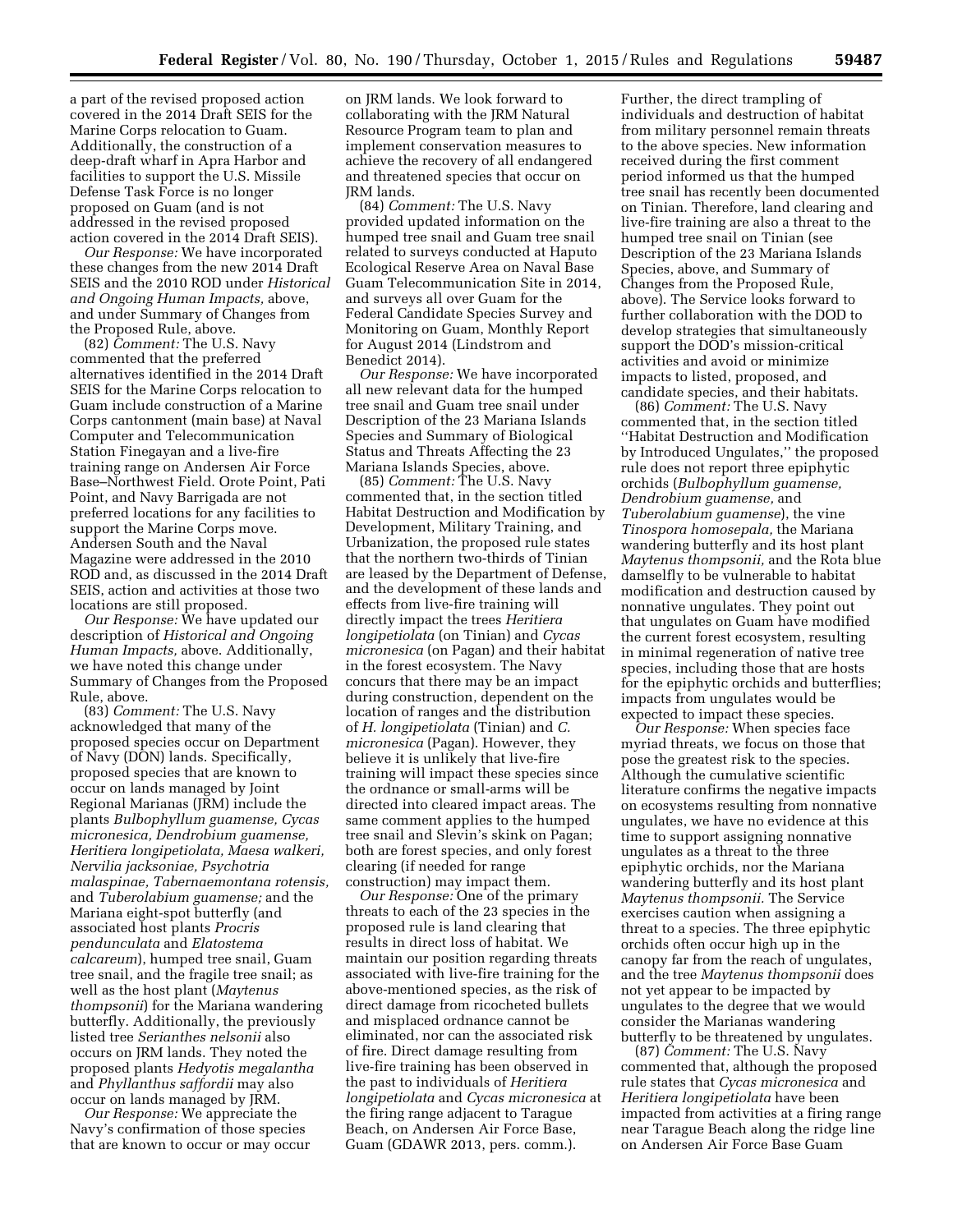(note: We assume the firing range referenced is Combat Arms Training and Maintenance (CATM)]), JRM has not received any reports of damage to these or any other proposed species in areas at or adjacent to the CATM Range from training activities at this site. JRM conducted a survey of the CATM Range on October 30, 2014, to assess the presence and relative abundance of proposed species and to search for signs of impact from activities at the range. *Cycas micronesica* was present at all areas searched, with abundance ranging from 1individual to approximately 50 at each site. No evidence of range-related damage was observed to individuals of *C. micronesica,* including no signs of damage from ricochet bullets to cycads or other vegetation at any sites. *Heritiera longipetiolata* was not observed at any sites. Considering the observed abundance of the species proposed for listing, the absence of signs of damage from range activities, and the type of training that occurs at the range, impacts from activities at the CATM Range (including ricochet bullets) it is not expected to present a significant threat to the species proposed for listing. This finding is expected to also apply to other ranges that currently exist on Guam due to the similar type of training that occurs at these ranges.

*Our Response:* We appreciate the Navy's investigation into the threat from live-fire weapons to *Heritiera longipetiolata* and *Cycas micronesica*  near Tarague Beach, and the recent update that live-fire is not negatively impacting these species as described in the proposed rule. The Service has taken this comment into consideration and has omitted Tarague Beach from the sites where live-fire training and ordnance are considered to negatively impact these two plant species. However, due to the preferred site for the new live-fire range on Northwest Field on Andersen AFB over the Guam National Wildlife Refuge, and the associated proposed training activities on Pagan and Tinian, the Service concludes that DOD ordnance and livefire training remain a threat to these two previously mentioned plant species (*Cycas micronesica* (Northwest Field Andersen AFB) and *Heritiera longipetiolata* (Tinian)), and has been added as a threat to the humped tree snail and Slevin's skink, also addressed in this final rule, because they occur on Pagan where live-fire training is planned as described in the CNMI Joint Military Training Draft EIS/OEIS (*[http://www.cnmijointmilitary](http://www.cnmijointmilitarytrainingeis.com/about) [trainingeis.com/about](http://www.cnmijointmilitarytrainingeis.com/about)*). Additionally, the plants *Psychotria malaspinae* and

*Tabernaemontana rotensis* and the Mariana eight-spot butterfly occur within the suggested boundaries of the live-fire training area on the Northwest Field on Andersen Air Force Base (USFWS 2015, in litt.) and, therefore, are being assigned the threat from livefire training and ordnance.

Other threats to these seven species, and their habitats, associated with DOD live-fire training include direct destruction by land clearing, live-fire weapons training and possible fires caused by this activity, or inadvertent trampling and destruction by military personnel. The threat from live-fire training and ordnance to the plants *Cycas micronesica, Heritiera longipetiolata,* and *P. malaspinae,* and *Tabernaemontana rotensis* and the humped tree snail, Marianas eight-spot butterfly, and Slevin's skink, listed as threatened or endangered in this final rule, has been added to Table 3 and Summary of Biological Status and Threats Affecting the 23 Mariana Islands Species, above. These changes are also noted under Summary of Changes from the Proposed Rule, above.

(88) *Comment:* The U.S. Navy commented that the JRM INRMP uses an ecosystem approach to adaptively manage natural resources to protect native species, including federally listed endangered, threatened, and proposed species and their habitat. They describe the key components of ecosystem management in the INRMP as: (1) Control and eradication of ungulates (deer, pigs and carabao); (2) restoration and maintenance of native forests; and (3) control and eradication of brown treesnakes that will lead to the reintroduction of native forest birds and bats and restore native habitat. Longterm forest management plans specific to Andersen Air Force Base (AAFB) and Navy Base Guam (NBG) are under development for the Guam National Wildlife Refuge Overlay lands, including site-specific descriptions for the protection, restoration, and enhancement of native forest as well as eradication of invasive plants. The restoration of forest ecosystems will benefit the recovery of ESA-listed species and proposed species. They further state that funding has been programmed to support this work through 2020. For example, the INRMP program will erect fencing on Andersen Air Force Base and Navy Base Guam to exclude ungulates from native forest, eradicate ungulates within fenced areas, and maintain ungulate densities at near zero in non-fenced areas. So far, a 306-ac ungulate fence has been initiated on AAFB. Additionally, ungulate control on AAFB and NBG has been

initiated, and eradication of ungulates in the fenced areas will be initiated in FY2015. In the Marianas, JRM lands include 53,709 terrestrial acres and 79,260 acres of submerged lands. Some of the most environmentally sensitive areas on Guam and in the CNMI, including habitat for proposed species, occur within these lands.

*Our Response:* We appreciate the update regarding conservation activities and mitigation measures being implemented by the U.S. Navy on AAFB and NBG and commend these efforts. We have added the new exclosure information under the section ''Conservation Efforts to Reduce Habitat Destruction, Modification, or Curtailment of Its Range.'' Although the INRMP has not yet been approved by the Service, we have taken all of the information provided by these comments into consideration. We look forward to collaborating with the DOD to further these conservation efforts in the Mariana Islands, and we are continuing to coordinate with the U.S. Navy on the development of their INRMP.

(89) *Comment:* The U.S. Navy commented that the JRM INRMP program is funding research for largescale suppression and eradication of brown treesnakes. In FY 2014, the Navy funded \$1.8M in projects to meet objectives for control, suppression, and eradication of brown treesnakes to benefit native species (including proposed species) and their habitat. Funding has been programmed to continue this effort through 2021. Additionally, in FY 2014 the Navy funded \$3.3M for control and containment to prevent the spread and establishment of brown treesnakes to new areas, including the CNMI where species in this rulemaking action occur.

*Our Response:* The eradication of brown treesnakes from Guam is a priority of the Service, as well as preventing the spread and establishment of brown treesnakes elsewhere, and the Service appreciates the DOD's commitment. We have added the Navy's \$5.1M investment toward brown treesnake eradication under the section ''Conservation Efforts to Reduce Habitat Destruction, Modification, or Curtailment of Its Range,'' above.

(90) *Comment:* The U.S. Navy commented that during FY 2014 JRM executed projects targeting these species, such as partulid snail surveys and predation studies, and will continue to do so in FY 2015. During FY 2015 the JRM INRMP will be revised to specifically address species proposed for ESA-listing as endangered or threatened that occur on JRM lands.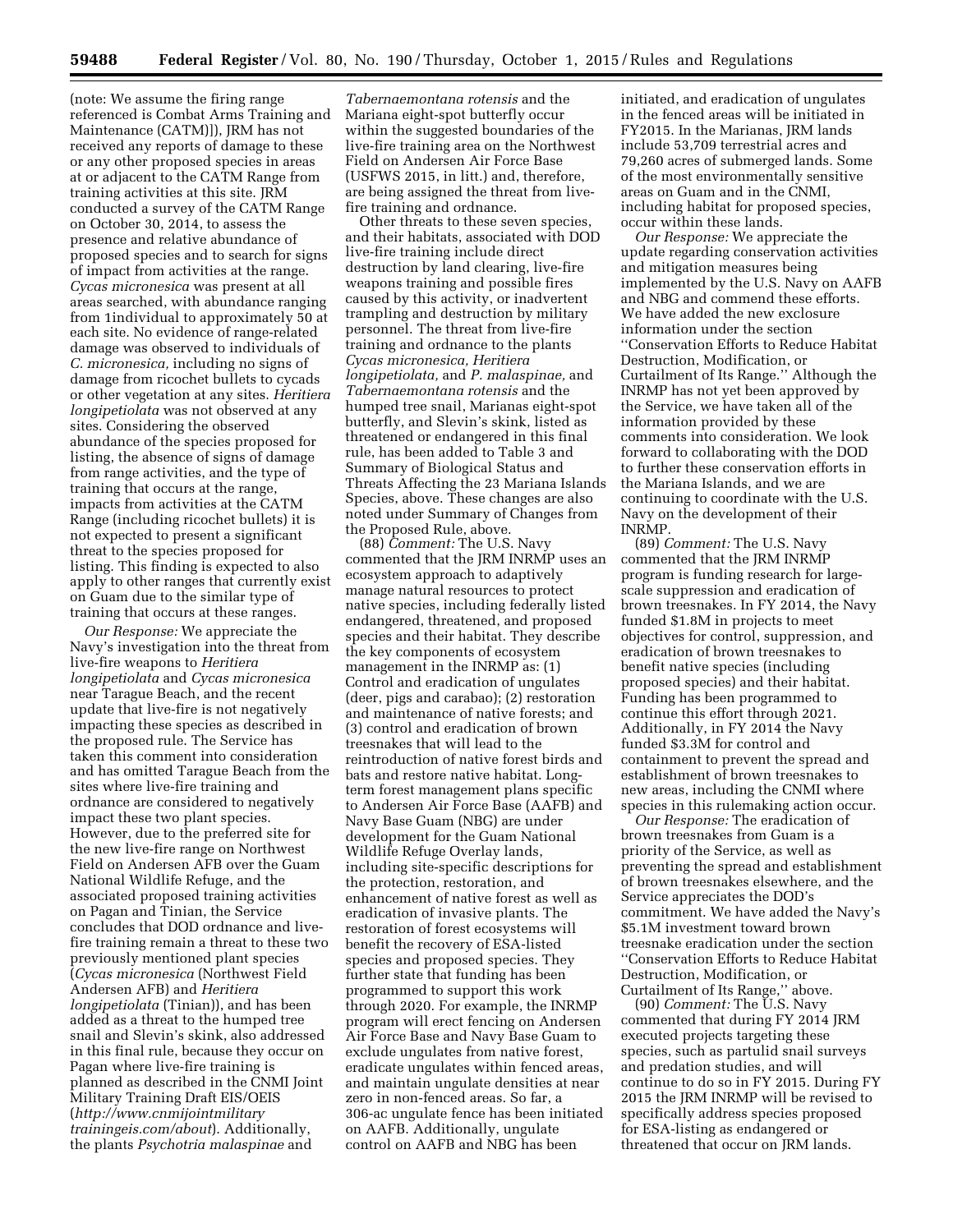This effort will continue JRM's commitment to conservation and recovery of native species in the Marianas.

*Our Response:* We have incorporated all new relevant information from the recent candidate surveys (NavFac, Pacific 2014, pp. 1–1—7–2, and Appendix A; Lindstrom and Benedict 2014, pp. 1–44, and Appendices A–E; Myounghee Noh and Associates 2014, pp. 1–28, and Appendices A–B) into this final rule under Description of the 23 Mariana Islands Species and Summary of Biological Status and Threats Affecting the 23 Mariana Islands Species, above. Significant changes are also noted under Summary of Changes from the Proposed Rule, above.

(91) *Comment:* The U.S. Navy stated that JRM INRMP contains goals and objectives specifically for *Cycas micronesica* and *Tabernaemontana rotensis.* This includes a project that began in 2007 to collect cycad germplasm from geographically and genetically diverse plants on Guam and plant 1,000 saplings on Tinian to ensure a broad genetic representation of Guam's cycads in a living seed bank. The collection has been actively managed and expanded. In 2013 AAFB fenced five 1-ac ungulate exclusion plots that contain approximately 1,000 mature cycad plants. Cycads within the plots are actively managed to ensure health and survival; funding has been programmed to support this project through 2020. During FY2014 the Navy funded a project to examine the distribution and abundance of *T. rotensis* and other proposed species on JRM lands.

*Our Response:* We have incorporated the new cycad exclosures on Tinian into this final rule under *Conservation Efforts to Reduce Disease and Predation,*  above.

# Public Comments on the Proposed Listing of 23 Species

(92) *Comment:* Two commenters agreed that all 23 species face threats of high magnitude and imminence, and that the cumulative impacts on these species will take a heavy toll on their ability to adapt and survive. One of the commenters suggested that human population growth and a rising tourism industry will further hinder the ability to control invasive species. Further, they stated that, although the brown treesnake may not yet be found in the northern Mariana Islands, the military expansion into these islands will undoubtedly spread the invasion of this species. Further, they suggested that the economic and environmental roles the 23 species play in the ecosystem cannot

be overlooked. The current rate of species extinctions is more than 1,000 times greater than the background rate calculated from the fossil record and genetic data that spans millions of years (Pimm *et al.* 2014).

*Our Response:* We appreciate the concurrence regarding our analysis for each of the 23 species, and we recognize the threat posed by the potential spread of the brown treesnake onto islands where it does not yet occur. The Act requires us to make listing decisions based solely on the best scientific and commercial data available; considerations such as the potential economic role of a species in an ecosystem cannot enter into a listing determination.

(93) *Comment:* Several commenters expressed concern that more listing of endangered species will prevent landowners from building on their own property. One of these commenters stated that the Fish and Wildlife Service said he could not cut down trees or build a home on his family's property due to the presence of the nightingale reed-warbler (listed as an endangered species). The commenters suggested propagating species to increase their populations as an alternative to listing, and questioned why existing mitigation lands are not sufficient to conserve these species.

*Our Response:* Programs are available to private landowners to assist with managing habitat for listed species, as well as provide permits to protect private landowners from the take prohibition when such taking is incidental to, and not the purpose of, the carrying out of an otherwise lawful activity (*e.g.,* habitat conservation plans (HCP) and safe harbor agreements (SHA)). Private landowners may contact their local Service field office to obtain information about these programs and permits. The Service believes that restrictions alone are neither an effective nor a desirable means for achieving the conservation of listed species. We are committed to working collaboratively with private landowners, and strongly encourage individuals with listed species on their property to work with us to develop incentive-based measures such as SHAs or HCPs, which have the potential to provide conservation measures that effect positive results for the species and its habitat while providing regulatory relief for landowners. The conservation and recovery of endangered and threatened species, and the ecosystems upon which they depend, is the ultimate objective of the Act, and the Service recognizes the vital importance of voluntary, nonregulatory conservation measures

that provide incentives for landowners in achieving that objective.

Regarding proactive measures for species of concern, the Service collaborates with and funds multiple programs that work on the propagation and outplanting of threatened and endangered plants and captive-breeding programs for threatened and endangered animals, as well as for candidate species. However, while we agree that such measures are often desirable and necessary to achieve the conservation of the species, the Act does not allow for the pursuit of such activities as an alternative to listing. The statute requires that we consider whether a species is endangered or threatened as a result of any of five threat factors, specifically: (A) The present or threatened destruction, modification, or curtailment of its habitat or range; (B) Overutilization for commercial, recreational, scientific, or educational purposes; (C) Disease or predation; (D) The inadequacy of existing regulatory mechanisms; or (E) Other natural or manmade factors affecting its continued existence. If we conclude that the species in question meets the definition of an endangered species or threatened species, then that species is listed and receives Federal protections under the Act. One component of these protections is the development of a recovery plan, which may employ the conservation measures suggested by the commenters, depending on the needs of the species. Additionally, although existing mitigation lands can be used for conservation actions, the availability of such lands may not be sufficient to offset the full suite of threats that are negatively affecting the species such that we would conclude listing is not warranted. For example, mitigation lands may not provide enough resources or be large enough in size to fully support the population sizes and distribution needed for long-term viability of a species, or the nature of the stressor may be such that mitigation lands do little to offset the threat (such as impacts from manokwari flatworm predation on native tree snails). Thus, while existing mitigation lands or conservation areas make an important contribution to the conservation of these species, they are not sufficient to address all of the threats leading to the determination that these species are endangered or threatened, as defined by the Act.

(94) *Comment:* Several commenters stated that the proposed rule was based on a lawsuit rather than science. Additionally, one commenter expressed sincere disapproval of the ESA, primarily based on the resulting need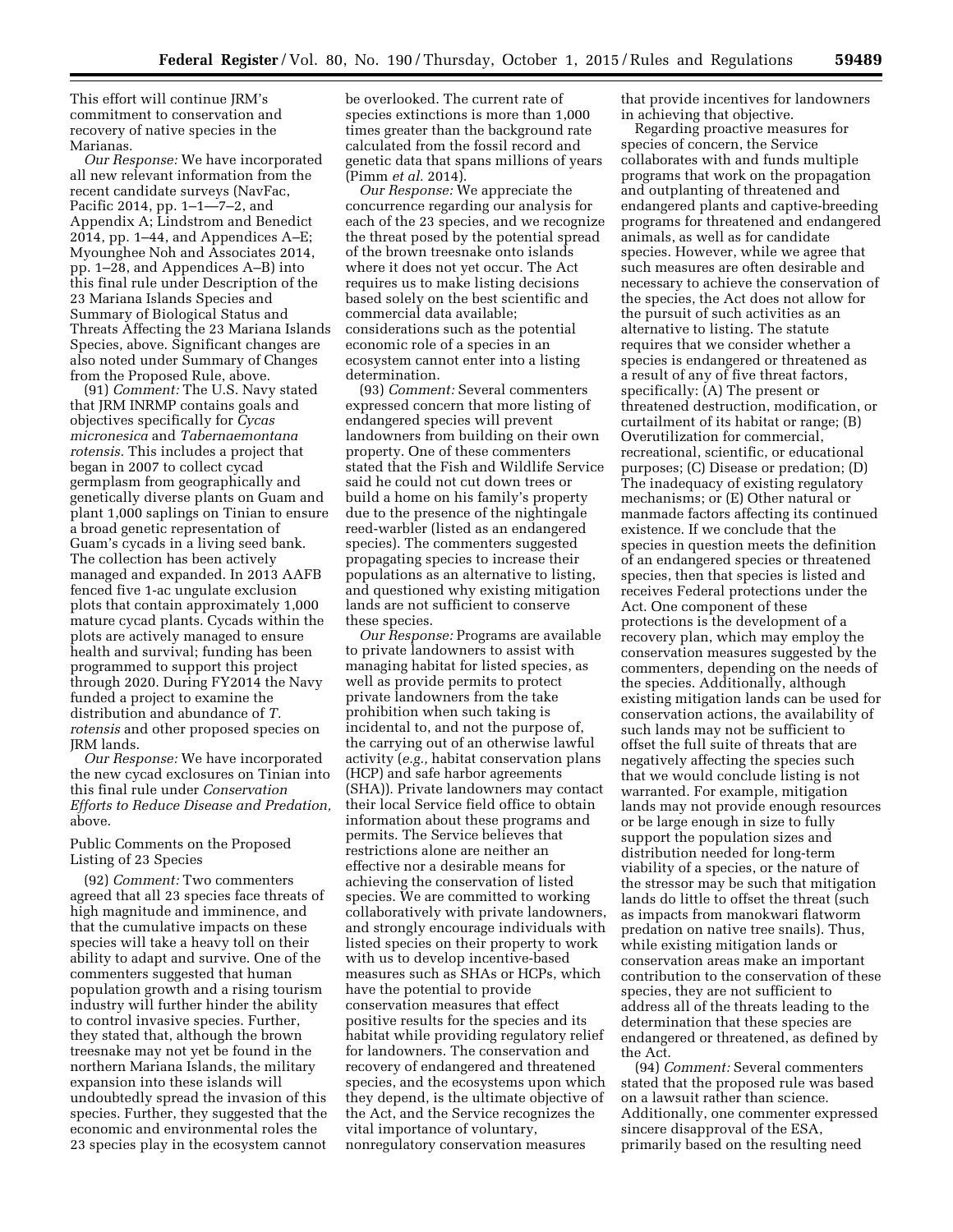for permits and difficulty to delist species.

*Our Response:* The timing of our proposed rule was based on a July 12, 2011, multiyear workplan filed as part of a settlement agreement with the Center for Biological Diversity and others, in a consolidated case in the U.S. District Court for the District of Columbia (In re Endangered Species Act Section 4 Deadline Litigation, No. 10– 377 (EGS), MDL Docket No. 2165 (D.D.C. May 10, 2011), approved by the court on September 9, 2011). The settlement enables the Service to systematically, over a period of 6 years, review and address the needs of more than 250 candidate species to determine if they should be added to the Federal Lists of Endangered and Threatened Wildlife and Plants. Addressing the seven candidate species is part of this settlement agreement. However, it is important to note that these species were already candidates for listing prior to the settlement, and were added to the candidate list as a result of our earlier determination, based solely on the best scientific and commercial data available, that they meet the definition of endangered species or threatened species according to the Act. Section 4 of the Act and its implementing regulations (50 CFR part 424) set forth the procedures for adding species to the Federal Lists of Endangered and Threatened Wildlife and Plants. The listing process is not arbitrary, but uses the best available scientific and commercial data and peer-review in decisionmaking. In our proposed rule and this final rule, we have adhered to all statutory requirements in evaluating the status of the 23 species addressed here, the 7 original candidate species as well as 16 additional species native to the Marianas, and in making our determination that these species meet the definition of either endangered species or threatened species under the Act.

The Service is fully committed to working with communities and private landowners in partnership to minimize any impacts that may potentially result from the listing of a species while achieving conservation goals. For example, the Service works with landowners to develop habitat conservation plans or safe harbor agreements, and provide permits to private landowners for taking a listed species when it is incidental to the carrying out of an otherwise lawful activity. Private landowners may contact their local Service field office to obtain information about these programs and permits. The Service believes that restrictions alone are neither an

effective nor a desirable means for achieving the conservation of listed species. The conservation and recovery of endangered and threatened species, and the ecosystems upon which they depend, is the ultimate objective of the Act, and the Service recognizes the vital importance of voluntary, nonregulatory conservation measures that provide incentives for landowners in achieving that objective.

The commenter's objections to the ESA in general are beyond the scope of this rulemaking.

(95) *Comment:* One commenter stated that the Service is proposing to double the number of listed species in the CNMI in one action. The commenter further stated that most people in the Marianas do not have the history or experience with the ESA listing process to be able to absorb the magnitude of the detailed scientific information contained in the proposed rule, and suggested the initial 60-day public comment period was insufficient to review all of the detailed information, including references cited, and provide comments.

*Our Response:* We appreciate the concern regarding public understanding of the proposed rule. Public review and understanding is important to us, which is why we extended the initial public comment period by an additional 30 days, for a total of 90 days. We also held two public hearings (one each on Guam and Saipan) and four public information meetings (one each on Guam, Saipan, Rota, and Tinian) in January 2015. These public information meetings were provided specifically to address the concerns expressed by the commenter, and to ensure that the public had an opportunity to fully understand our proposal and engage in discussion or ask questions of Service staff. Please see our response to comment (73), above, for a detailed summary of outreach regarding the proposed rule. Further, all the handouts and the proposed rule were made available to the public online at *[http://www.fws.gov/](http://www.fws.gov/pacificislands/) [pacificislands/](http://www.fws.gov/pacificislands/)*, and the Service is always available to answer any questions from the public during normal business hours as noted in the proposed rule.

(96) *Comment:* Two commenters expressed concern that the needs of proposed or listed species are being placed above people's needs.

*Our Response:* The 23 species designated as threatened or endangered species in this final rule are all species that occur in the Mariana Islands and nowhere else in the entire world, with the exception of *Cycas micronesica,*  which is also found on Yap and in

Palau. It is accurate that the statute requires determinations as to whether species merit the protections of the Act as an endangered species or threatened species be based solely on scientific and commercial data, as that data informs our evaluation of the threats affecting the species and their conservation status. However, the Service is fully committed to working with communities and private landowners in partnership to minimize any impacts that may potentially result from the listing of a species while achieving conservation goals. For example, the Service works with landowners to develop safe harbor agreements or habitat conservation plans as needed. The listing of the 23 species does not mean that economic progress cannot be made or that private land cannot be developed. Please also see our response to comment (93), above.

(97) *Comment:* One commenter stated there is not a recovery plan or a realistic accurate target date of recovery for these species.

*Our Response:* Recovery plans are initiated upon the publication of a final listing rule as funding is available.

(98) *Comment:* One commenter expressed concern that the species proposed for listing that occur on Federal Government property are not properly protected. This commenter offered an example, stating that on Northwest Field on Andersen AFB a few hundred, or maybe thousands, of *Cycas micronesica* trees were destroyed.

*Our Response:* The commenter did not provide information pertaining as to how or when these cycads were purportedly destroyed. Department of Defense lands often support many rare species because access is so limited and they establish relatively large buffer areas that are often left untouched. Thus, military actions can be beneficial to species and their habitats, but they can also be destructive to species and their habitats, as outlined under Summary of Biological Status and Threats Affecting the 23 Mariana Islands Species, above. All Federal agencies must consult with the Service, under section 7 of the Act, prior to carrying out actions that may impact listed species. The Service provides suggestions to avoid or minimize impacts to species, and methods for mitigation when appropriate. In this particular case, as *Cycas micronesica*  was not a candidate species prior to being proposed for listing as a threatened species in October 2014, the DOD was under no obligation to conserve this species or consult with the Service regarding the potential removal of *Cycas micronesica* trees. Thus if such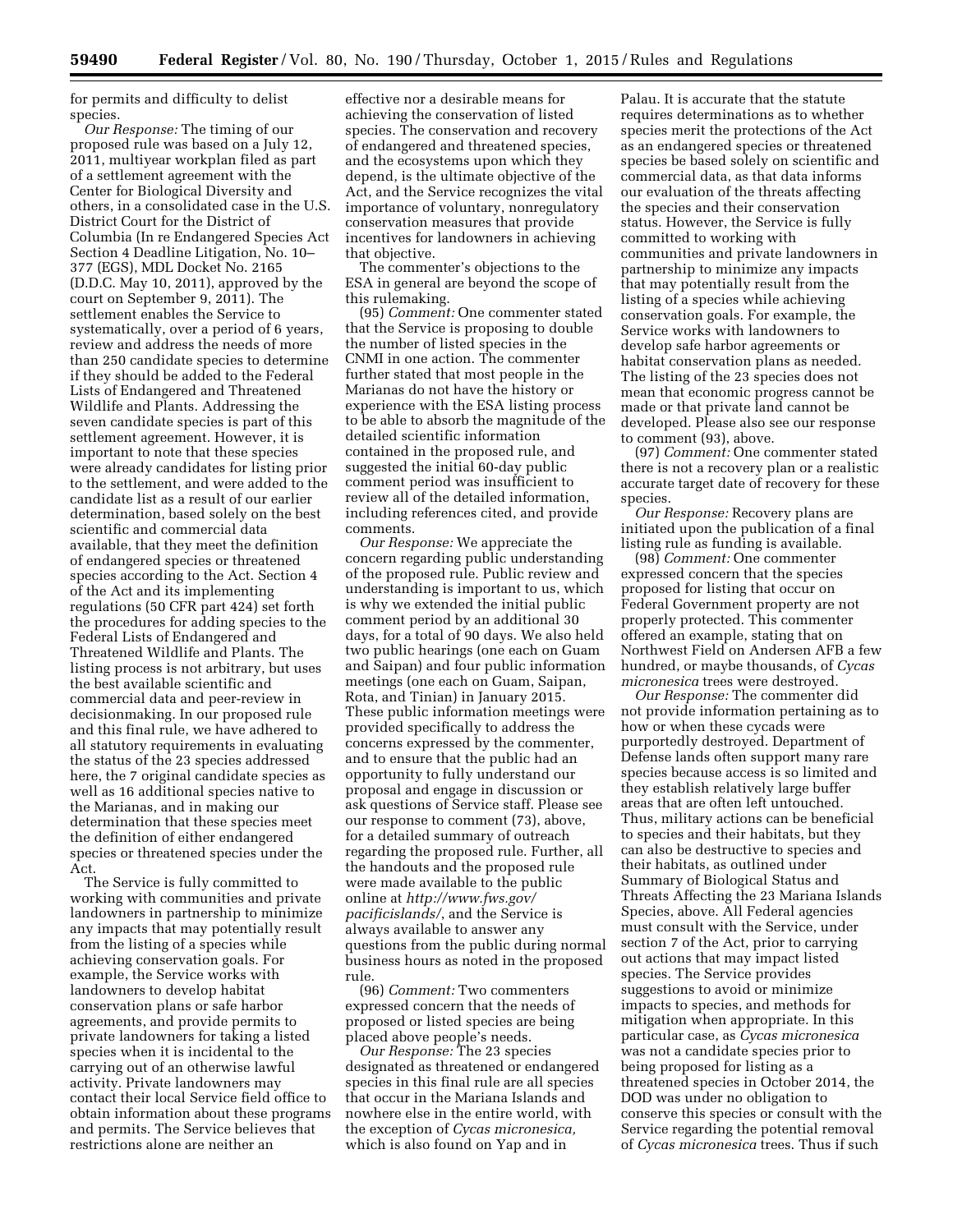actions did take place, we would have been unaware of them.

# **Determination**

Section 4 of the Act (16 U.S.C. 1533), and its implementing regulations at 50 CFR part 424, set forth the procedures for adding species to the Federal Lists of Endangered and Threatened Wildlife and Plants. Under section 4(a)(1) of the Act, we may list a species based on (A) The present or threatened destruction, modification, or curtailment of its habitat or range; (B) Overutilization for commercial, recreational, scientific, or educational purposes; (C) Disease or predation; (D) The inadequacy of existing regulatory mechanisms; or (E) Other natural or manmade factors affecting its continued existence. Listing actions may be warranted based on any of the above threat factors, singly or in combination.

We have carefully assessed the best scientific and commercial information available regarding the past, present, and future threats to the 23 species listed as endangered or threatened species in this final rule. We find that all 23 species face threats that are ongoing and expected to continue into the future throughout their ranges from the present destruction and modification of their habitats from nonnative feral ungulates, rats, or nonnative plants (Factor A). Destruction and modification of habitat by development, military training, and urbanization is a threat to 13 of the 14 plant species (*Bulbophyllum guamense, Cycas micronesica, Dendrobium guamense, Eugenia bryanii, Hedyotis megalantha, Heritiera longipetiolata, Maesa walkeri, Nervilia jacksoniae, Phyllanthus saffordii, Psychotria malaspinae, Solanum guamense, Tabernaemontana rotensis,* and *Tuberolabium guamense*) and to 8 of the 9 animal species (the Pacific sheathtailed bat, Slevin's skink, the Mariana eight-spot butterfly, the Rota blue damselfly, the Guam tree snail, the humped tree snail, Langford's tree snail, and the fragile tree snail). Habitat destruction and modification from fire is a threat to nine of the plant species (*Bulbophyllum guamense, Cycas micronesica, Dendrobium guamense, Hedyotis megalantha, Maesa walkeri, Nervilia jacksoniae, Phyllanthus saffordii, Tabernaemontana rotensis,*  and *Tuberolabium guamense*) and two tree snails (the Guam tree snail and the humped tree snail). Destruction and modification of habitat from typhoons is a threat to all 23 species, which are vulnerable as a result of past reductions in population size and distribution. Rising temperatures and other effects of

projected climate change may impact all 23 species, but there is limited information on the exact nature of impacts that these species may experience. Although the specific and cumulative effects of climate change on each of these 23 species are presently unknown, we anticipate that these effects, if realized, will exacerbate the current threats to these species (Factor A).

Overcollection for commercial and recreational purposes poses a threat to all four tree snail species (the Guam tree snail, the humped tree snail, Langford's tree snail, and the fragile tree snail) (Factor B).

Predation or herbivory on 9 of the 14 plant species (*Bulbophyllum guamense, Cycas micronesica, Dendrobium guamense, Eugenia bryanii, Heritiera longipetiolata, Nervilia jacksoniae, Psychotria malaspinae, Solanum guamense,* and *Tuberolabium guamense*) and 8 of the 9 animals (all except the Rota blue damselfly) by feral pigs, deer, brown treesnakes, rats, monitor lizards, slugs, flatworms, ants, or wasps poses a serious and ongoing threat (Factor C).

The inadequacy of existing regulatory mechanisms (*i.e.,* inadequate protection of habitat and inadequate protection from the introduction of nonnative species) poses a serious and ongoing threat to all 23 species (Factor D).

There are serious and ongoing threats to three plant species (*Psychotria malaspinae, Solanum guamense,* and *Tinospora homosepala*), the fragile tree snail, Guam tree snail, Langford's tree snail, Mariana eight-spot butterfly, Mariana wandering butterfly, Pacific sheath-tailed bat, and Rota blue damselfly, due to small numbers of populations and individuals; to *Cycas micronesica, Heritiera longipetiolata, Psychotria malaspinae, Tabernaemontana rotensis,* the humped tree snail, Mariana eight-spot butterfly, and Slevin's skink from ordnance and live-fire training; to the Rota blue damselfly from water extraction; and to *Hedyotis megalantha* and *Phyllanthus saffordii* from recreational vehicles (Factor E) (see Table 3). These threats are exacerbated by these species' inherent vulnerability to extinction from stochastic events at any time because of their endemism, small numbers of individuals and populations, and restricted habitats.

The Act defines an endangered species as any species that is ''in danger of extinction throughout all or a significant portion of its range'' and a threatened species as any species ''that is likely to become endangered throughout all or a significant portion of its range within the foreseeable future.'' We find that 16 of the 23 Mariana Islands species are presently in danger of extinction throughout their entire range, based on the severity and scope of the ongoing and projected threats described above. These 16 species are: the 7 plants *Eugenia bryanii, Hedyotis megalantha, Heritiera longipetiolata, Phyllanthus saffordii, Psychotria malaspinae, Solanum guamense,* and *Tinospora homosepala;* and all 9 animals: the Pacific sheath-tailed bat (*Emballonura semicaudata rotensis*), Slevin's skink (*Emoia slevini*), the Mariana eight-spot butterfly (*Hypolimnas octocula marianensis*), the Mariana wandering butterfly (*Vagrans egistina),* the Rota blue damselfly (*Ischnura luta*), the Guam tree snail (*Partula radiolata*), the humped tree snail (*Partula gibba*), Langford's tree snail (*Partula langfordi*), and the fragile tree snail (*Samoana fragilis*). We conclude these 16 species are endangered due to the small number of individuals representing the entire species and the limited or concentrated geographic distribution of those remaining individuals or populations, rendering the species in its entirety highly susceptible to extinction as a consequence of these imminent threats. These threats are exacerbated by the loss of redundancy and resiliency of these species, and the continued inadequacy of existing protective regulations. Therefore, on the basis of the best available scientific and commercial information, we have determined that each of these 16 species meets the definition of an endangered species under the Act. We find that threatened species status is not appropriate for these 16 species, as the threats are already occurring rangewide and are not localized, because the threats are ongoing and expected to continue into the future, and because the severity of the threats is so great that these species are currently in danger of extinction. In addition, the remaining populations of these species are so small that we cannot conclude they are likely capable of persisting into the foreseeable future in the face of the current threats. We, therefore, list these 16 species as endangered species in accordance with section 3(6) of the Act.

As noted above, the Act defines a threatened species as any species ''that is likely to become endangered throughout all or a significant portion of its range within the foreseeable future.'' We list seven plant species as threatened species in accordance with section 3(6) of the Act: *Bulbophyllum guamense, Cycas*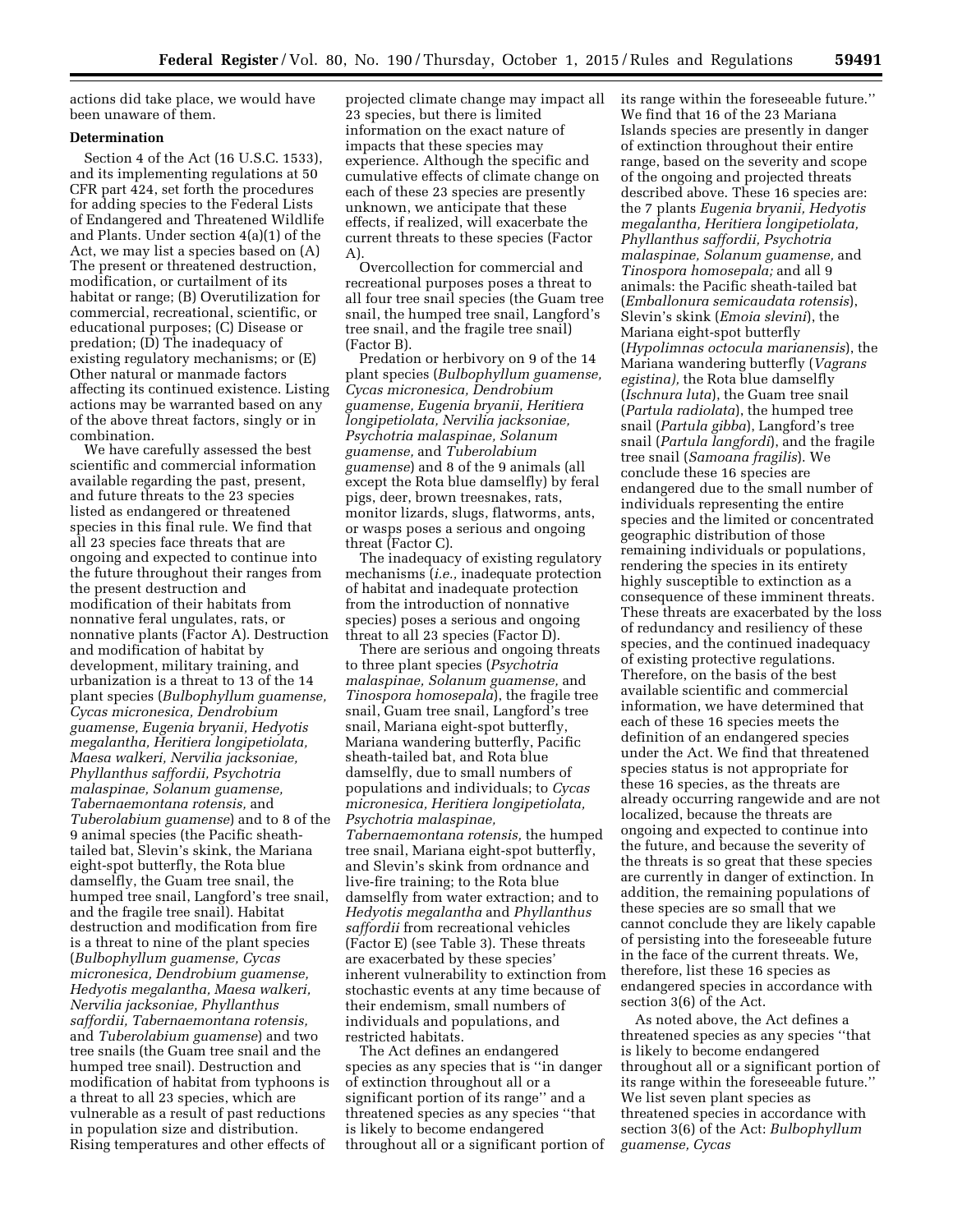*micronesica, Dendrobium guamense, Maesa walkeri, Nervilia jacksoniae, Tabernaemontana rotensis,* and *Tuberolabium guamense.* 

*Bulbophyllum guamense*is primarily known from Guam and Rota, with the exception of a few herbarium records that report this species as historically occurring on the islands of Pagan and Saipan. The cumulative data (*i.e.,*  herbaria records, scientific literature, survey reports, books, and interviews with local biologists; as well as direct observations from Service and other biologists) show that *Bulbophyllum guamense* historically occurred on clifflines encircling Guam, and on the slopes of Mt. Lamlam and Mt. Almagosa; as well as across the Rota Sabana and surrounding slopes. As recently as 1992, this species was reported to occur in large mat-like formations on trees ''all over the island'' (Guam) (Raulerson and Rinehart 1992, p. 90). While the number of *B. guamense* individuals on Guam are low, the number of individuals on the Rota Sabana is much higher, with a relatively healthy population structure consisting of juveniles and adults (Zarones *et al.*  2015c, in litt.). Almost all of the individuals of *B. guamense* on Rota occur within the boundaries of the Sabana Conservation Area, which also encompasses much of the designated critical habitat for the Rota white-eye (*Zosterops rotensis*) and Mariana crow (*Corvus kubaryi*) (listed as endangered).

Although more than 50 percent of the range of *B. guamense* occurs on Guam, where this species has experienced a significant decline in number of individuals and populations due to threats predominantly associated with habitat destruction and modification (*i.e.,* urban development, military development and training, brown treesnake, nonnative plants, fire, typhoons, and climate change), this species appears to be relatively healthy on Rota. However, due to the presence of threats similar to those on Guam (*i.e.,*  habitat destruction and modification from nonnative plants and animals (rats), fire, typhoons, and climate change; and herbivory by invertebrates such as slugs), populations of *B. guamense* on Rota remain highly vulnerable. We conclude that, given its relatively greater population size on Rota, with a healthy population structure, *B. guamense* is not currently in danger of extinction; thus endangered status is not appropriate. However, given that we are unaware of any conservation actions being implemented at this time to abate the threats to *B. guamense* on Rota, and the best available scientific and commercial

information indicates that the cumulative effects of the threats are so great the species will become in danger of extinction in the foreseeable future, we conclude that *Bulbophyllum guamense* meets the definition of a threatened species under the Act.

*Cycas micronesica* occurs on Guam, Rota, and tentatively Pagan in the CNMI, as well as on islands in the nations of Palau and Yap. More than 50 percent of the known individuals occur on Guam and Rota in the CNMI, and are currently impacted by the cycad aulacaspis scale to the extent that botanists estimate the species could be largely extirpated from these two islands within 4 years, by 2019. The status of the tentative individuals of this species on Pagan is unknown, although only a small population is believed to occur on that island. While the cycad aulacaspis scale has reached the larger islands of Palau, it has not yet reached the Rock Islands of Palau, or Yap, and these islands may afford some temporary protection for the remaining individuals while control methods and biocontrols for the cycad aulacaspis scale are undergoing research. Due to the rapid spread of the scale and associated high mortality, populations in Palau and Yap remain highly vulnerable. Given its relatively greater population size and distribution on multiple islands, some of which have not yet been affected by the cycad aulacaspis scale, we conclude that *Cycas micronesica* is not currently in danger of extinction, thus endangered status is not appropriate. However, given the observed rapid spread of the cycad aulacaspis scale, the likelihood that the scale will soon be transported to areas that are currently unaffected, and the high mortality rate experienced by *Cycas micronesica* upon exposure to the scale, we conclude that *Cycas micronesica* is likely to become in danger of extinction within the foreseeable future, and thus meets the definition of a threatened species under the Act.

*Dendrobium guamense*  predominantly occurs on the islands of Guam and Rota, with a few scattered occurrences on Tinian and Aguiguan. Historically, it also occurred on Saipan and possibly Agrihan. During the 1980s, this species was common in trees on Guam and Rota (Raulerson and Rinehart 1992, p. 98; Consortium Pacific Herbarium (CPH) 2012a—*Online Herbarium Database,* 5 pp.; Costion and Lorence 2012, p. 66). Currently, the populations of *D. guamense* on Guam, which comprise more than 50 percent of its known range, have declined to low numbers due to threats predominantly

associated with habitat destruction and modification (*i.e.,* development, military training, nonnative plants and animals (brown treesnake), fire, typhoons, and climate change) (Harrington *et al.* 2012, in litt.). This species is abundant with healthy population structure on the island of Rota (Zarones *et al.* 2015c, in litt.). However, due to the presence of threats similar to those that occur on Guam (*i.e.,* habitat destruction and modification from nonnative plants and animals (rats), fire, typhoons, and climate change; and predation by nonnative invertebrates such as slugs), *D. guamense* remains highly vulnerable on Rota. Additionally, two or more threats exist on all islands on which *D. guamense* is known to occur (historically or present) (see Table 4, above). Raulerson and Rinehart (1992, p. 87), two renowned botanists who have studied extensively in the Marianas, stated that, although these orchids (referring to native orchids in the Marianas) appear abundant, the habitats are limited and in reality these orchids are quite rare. They also stated that the islands are small and habitats are rapidly being destroyed by human activity; thus these orchids can be considered rare. We conclude that, given its relatively large population size and distribution on multiple islands, and the healthy population structure on Rota, *Dendrobium guamense* is not currently in danger of extinction; thus endangered status is not appropriate. However, given the myriad threats imposed upon this species throughout its range, and the fact that *D. guamense*  has significantly declined throughout more than 50 percent of its entire range, we have determined that *D. guamense* is likely to become in danger of extinction within the foreseeable future, and thus meets the definition of a threatened species under the Act.

*Maesa walkeri* occurs on the islands of Guam and Rota. Once relatively abundant on both of these islands, this species has since been reduced to extremely low numbers on Guam, which represents more than 60 percent of its former known range. On Rota, there are at least 684 individuals of *Maesa walkeri* in the Sabana region displaying a healthy population structure including seedlings, juveniles, and flowering adults (Liske-Clark *et al.*  2015, in litt.). Local biologists estimate the actual number to be in the thousands (Liske-Clark *et al.* 2015, in litt.), and we concur with this estimate. Despite the relative abundance and seemingly healthy population structure of *Maesa walkeri* on Rota, this species remains vulnerable on this island due to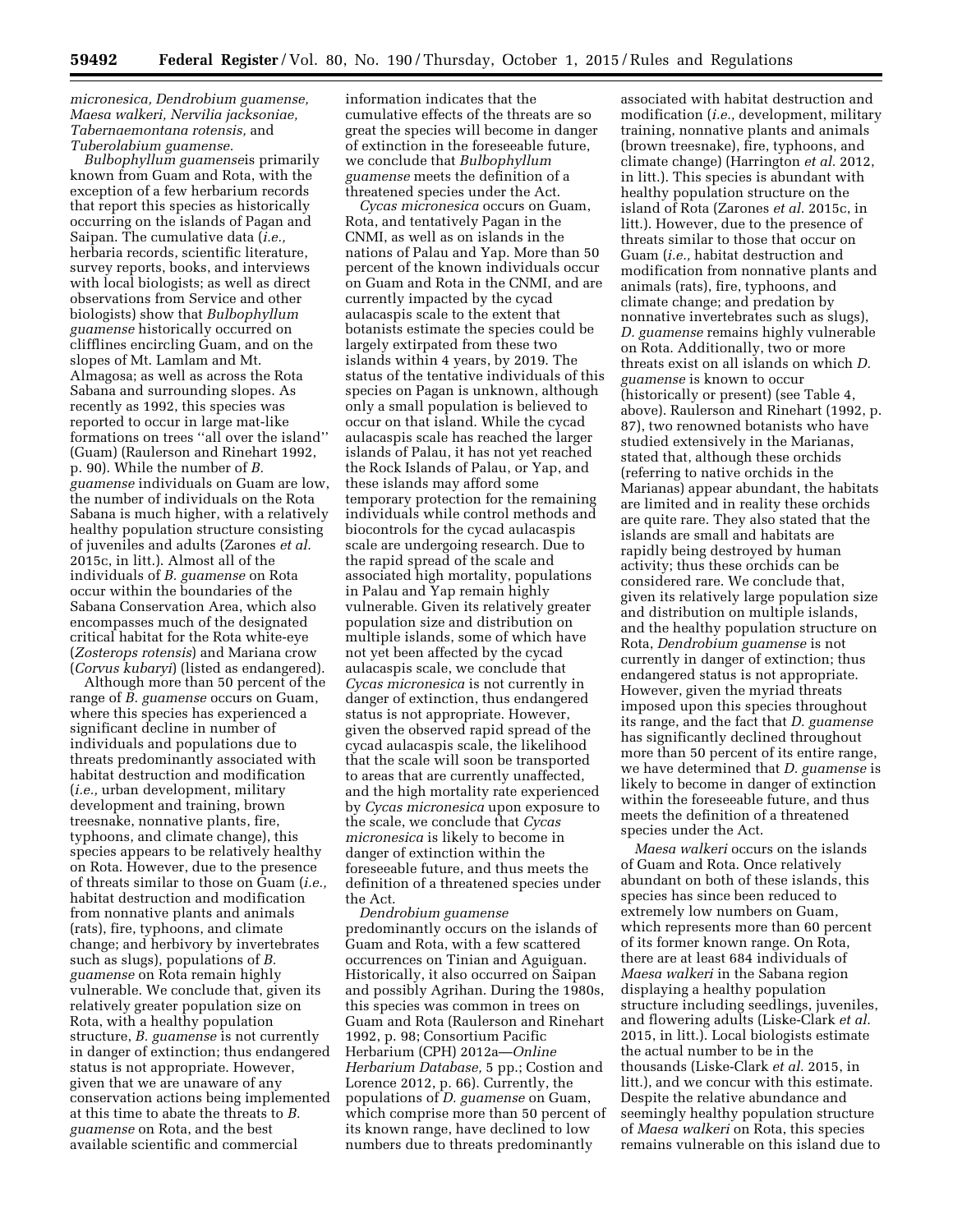habitat destruction and modification by nonnative plants and animals (rats and Philippine deer), fire, typhoons, and climate change. Given its relative abundance and health on Rota, we conclude that *Maesa walkeri* is not currently in danger of extinction, thus endangered status is not appropriate. However, given the substantial decline in number of individuals on Guam (only two individuals known to remain) due to habitat destruction and modification by urban development, military training and development, nonnative plants and animals (*i.e.,* brown treesnake, pigs, and water buffalo), fire, typhoons, and climate change; the fact that Guam accounts for more than 60 percent of the known range for *Maesa walkeri;* and the presence of similar threats on Rota, we have determined that *Maesa walkeri* is likely to become in danger of extinction within the foreseeable future, and thus meets the definition of a threatened species under the Act.

*Nervilia jacksoniae* is known from the islands of Guam and Rota, and is the only endemic terrestrial orchid in the Mariana Islands. This species was once abundant on Guam and Rota, and has since declined to low numbers on Guam, which represents more than 60 percent of its former known range. Populations on Guam face threats associated with habitat destruction and modification by development, military training, nonnative plants and animals (*i.e.,* pigs, deer, water buffalo, and brown treesnake), fire, typhoons, and climate change; as well as herbivory by nonnative invertebrates such as slugs. Although relatively healthy populations can still be found on Rota (Zarones *et al.* 2015d, in litt.), these individuals face threats similar to those that occur on Guam (*i.e.,* habitat destruction and modification from nonnative animals (deer and rats) and plants, fire, typhoons, and climate change), and thus remain vulnerable. Given the relatively large and healthy populations on Rota, we conclude that *Nervilia jacksoniae* is not currently in danger of extinction, thus endangered status is not appropriate. However, given the substantial loss of individuals on Guam, which consists of at least 60 percent of its known range, combined with the myriad threats imposed upon *Maesa walkeri* throughout its range, we have determined that this species is likely to become in danger of extinction within the foreseeable future, and thus meets the definition of a threatened species under the Act.

*Tabernaemontana rotensis* was, until recently, believed to be part of the wider ranging *T. pandacaqui,* until genetic studies showed it to be unique to Guam

and Rota. There may be as many as 8,000 individuals on Guam with a healthy population structure, but there are only a few individuals on Rota. The threats of habitat destruction and modification by nonnative plants and animals, fire, typhoons, climate change, and inadequate regulatory mechanisms exist throughout its range. Additionally, habitat destruction and modification from urban and military development, and military training, further negatively impact this species on Guam. Given the relatively large and healthy population of *T. rotensis* on Guam, even in the face of current threats, we conclude that *T. rotensis* is not currently in danger of extinction; thus endangered status is not appropriate. However, because the species has been reduced to only a few individuals on Rota, and the remaining population on Guam is subject to a suite of ongoing threats as described above, we conclude that *Tabernaemontana rotensis* is likely to become in danger of extinction within the foreseeable future. Therefore, on the basis of the best available scientific and commercial information, we determine that this species meets the definition of a threatened species under the Act.

*Tuberolabium guamense* is predominantly known from the islands of Guam and Rota, with a few scattered historical occurrences on Tinian and Aguiguan. This species was once relatively abundant within specialized habitat on Guam and Rota, but has since declined substantially on Guam, which comprises more than 50 percent of its known former range. On Guam, the habitat upon which this species depends is experiencing destruction and modification by urban development, military development and training, nonnative plants and animals (brown treesnake), fire, typhoons, and climate change. *Tuberolabium guamense* is still relatively abundant on Rota, with a population structure consisting of juveniles and flowering adults (Zarones *et al.* 2015c, in litt.). Observations made during recent surveys indicate that this is the only endemic epiphytic orchid in the Marianas that is solely found in native trees (Zarones *et al.* 2015c, in litt.). Although *T. guamense* appears relatively healthy on Rota, its habitat on this island is experiencing destruction and modification from nonnative animals (deer and rats) and plants, fire, typhoons, and climate change. *Tuberolabium guamense* is also at risk from herbivory by nonnative invertebrates such as slugs. Additionally, more than 20 years ago Raulerson and Rinehart (1992, p. 87) stated that, although these orchids may

appear abundant on the limestone ridges of Guam and Rota, the habitats are limited and in reality these orchids are very rare. We conclude that, given its relative abundance and health on Rota, *T. guamense* is not currently in danger of extinction; thus endangered status is not appropriate. However, due to the substantial loss of individuals on Guam, which consists of at least 60 percent of its known range, combined with the myriad threats imposed upon T. guamense throughout its range, we have determined that this species is likely to become in danger of extinction within the foreseeable future, and thus meets the definition of a threatened species under the Act.

Under the Act and our implementing regulations, a species may warrant listing if it is endangered or threatened throughout all or a significant portion of its range. Because we have determined that each of the 23 Mariana Islands species is either endangered or threatened through all of its range, no portion of its range can be ''significant'' for the purposed of the definition of ''endangered'' and ''threatened'' species. See the Final Policy on Interpretation of the Phrase ''Significant Portion of Its Range'' in the Endangered Species Act's Definitions of ''Endangered Species'' and ''Threatened Species'' (79 FR 37577).

#### **Available Conservation Measures**

Conservation measures provided to species listed as endangered or threatened under the Act include recognition, recovery actions, requirements for Federal protection, and prohibitions against certain practices. Recognition through listing results in public awareness, and conservation by Federal, State, and local agencies, private organizations, and individuals. The Act encourages cooperation with the States and territories and requires that recovery actions be carried out for all listed species. The protection required by Federal agencies and the prohibitions against certain activities are discussed, in part, below.

The primary purpose of the Act is the conservation of endangered and threatened species and the ecosystems upon which they depend. The ultimate goal of such conservation efforts is the recovery of these listed species, so that they no longer need the protective measures of the Act. Subsection 4(f) of the Act requires the Service to develop and implement recovery plans for the conservation of endangered and threatened species. The recovery planning process involves the identification of actions that are necessary to halt or reverse the species'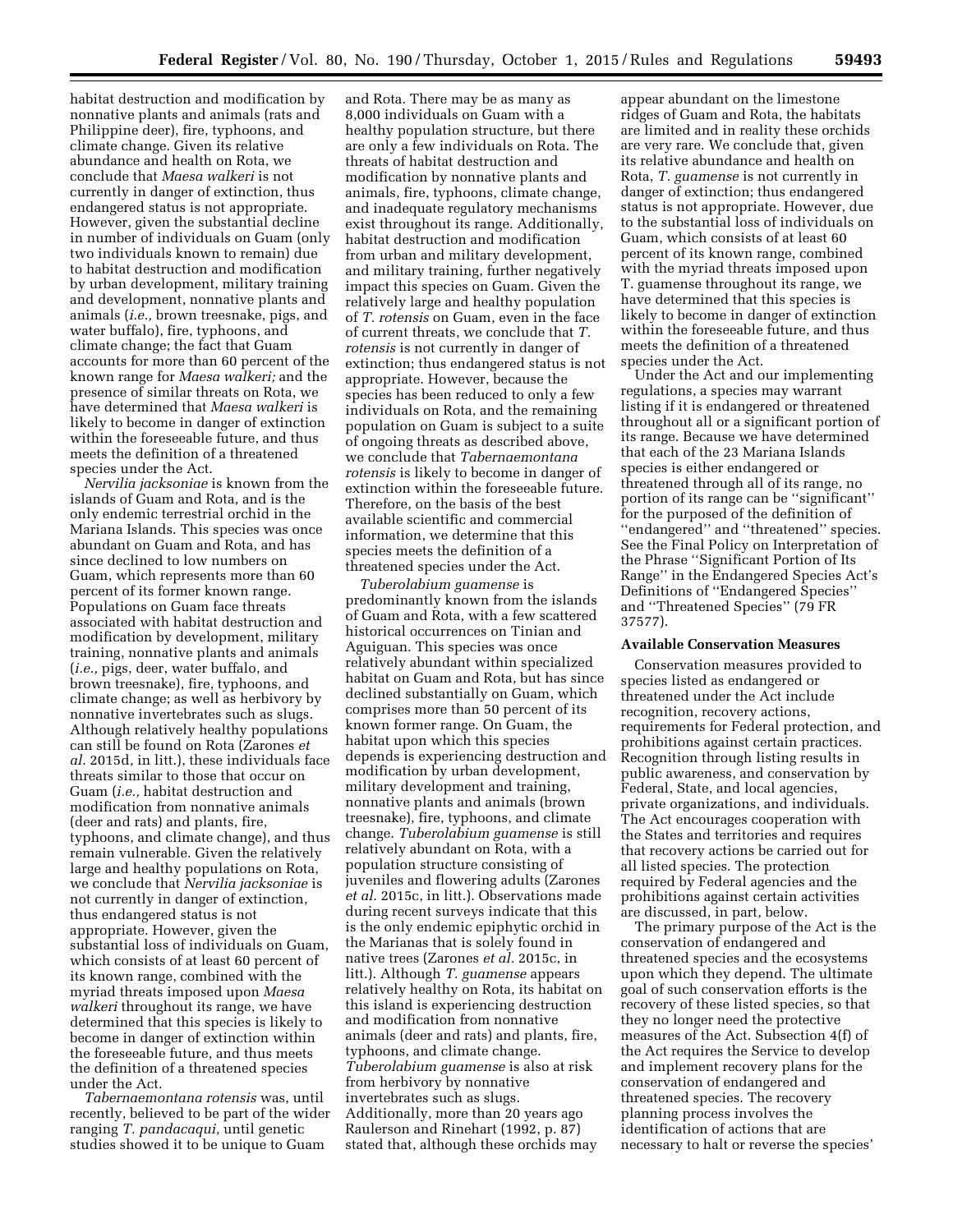decline by addressing the threats to its survival and recovery. The goal of this process is to restore listed species to a point where they are secure, selfsustaining, and functioning components of their ecosystems.

Recovery planning includes the development of a recovery outline shortly after a species is listed and preparation of a draft and final recovery plan. The recovery outline guides the immediate implementation of urgent recovery actions and describes the process to be used to develop a recovery plan. Revisions of the plan may be done to address continuing or new threats to the species, as new substantive information becomes available. The recovery plan identifies site-specific management actions that set a trigger for review of the five factors that control whether a species remains endangered or may be downlisted or delisted, and methods for monitoring recovery progress. Recovery plans also establish a framework for agencies to coordinate their recovery efforts and provide estimates of the cost of implementing recovery tasks. Recovery teams (composed of species experts, Federal and State agencies, nongovernmental organizations, and stakeholders) are often established to develop recovery plans. When completed, the recovery outline, draft recovery plan, and the final recovery plan will be available on our Web site (*[http://www.fws.gov/](http://www.fws.gov/endangered) [endangered](http://www.fws.gov/endangered)*), or from our Pacific Islands Fish and Wildlife Office (see **FOR FURTHER INFORMATION CONTACT**).

Implementation of recovery actions generally requires the participation of a broad range of partners, including other Federal agencies, States, territories, nongovernmental organizations, businesses, and private landowners. Examples of recovery actions include habitat restoration (*e.g.,* restoration of native vegetation), research, captivepropagation and reintroduction, and outreach and education. The recovery of many listed species cannot be accomplished solely on Federal lands because their range may occur primarily or solely on non-Federal lands. To achieve recovery of these species requires cooperative conservation efforts on all lands.

Following the publication of this final listing rule, funding for recovery actions will be available from a variety of sources, including Federal budgets, State programs, and cost-share grants for non-Federal landowners, the academic community, and nongovernmental organizations. In addition, pursuant to section 6 of the Act, the State(s) of the U.S. Territory of Guam and the U.S. Commonwealth of the Northern Mariana

Islands would be eligible for Federal funds to implement management actions that promote the protection or recovery of the 23 species. Information on our grant programs that are available to aid species recovery can be found at: *<http://www.fws.gov/grants>*.

Please let us know if you are interested in participating in recovery efforts for this species. Additionally, we invite you to submit any new information on these species whenever it becomes available and any information you may have for recovery planning purposes (see **FOR FURTHER INFORMATION CONTACT**).

Section 7(a) of the Act requires Federal agencies to evaluate their actions with respect to any species that is listed as an endangered or threatened species and with respect to its critical habitat, if any is designated. Regulations implementing this interagency cooperation provision of the Act are codified at 50 CFR part 402. Section 7(a)(4) of the Act requires Federal agencies to confer with the Service on any action that is likely to jeopardize the continued existence of a listed species or result in destruction or adverse modification of designated critical habitat. If a species is listed subsequently, section 7(a)(2) of the Act requires Federal agencies to ensure that activities they authorize, fund, or carry out are not likely to jeopardize the continued existence of the species or destroy or adversely modify its critical habitat. If a Federal action may affect a listed species or its critical habitat, the responsible Federal agency must enter into consultation with the Service.

For the 23 plants and animals listed as endangered or threatened species in this rule, Federal agency actions that may require consultation as described in the preceding paragraph include, but are not limited to, actions within the jurisdiction of the Natural Resources Conservation Service, the U.S. Army Corps of Engineers, the U.S. Fish and Wildlife Service, and branches of the Department of Defense (DOD). Examples of these types of actions include activities funded or authorized under the Farm Bill Program, Environmental Quality Incentives Program, Ground and Surface Water Conservation Program, Clean Water Act (33 U.S.C. 1251 *et seq.*), Partners for Fish and Wildlife Program, and DOD activities related to training, facilities construction and maintenance, or other military missions.

The Act and its implementing regulations set forth a series of general prohibitions and exceptions that apply to all endangered and threatened wildlife and plants. The prohibitions of section 9(a)(1) of the Act, and

implemented at 50 CFR 17.21 for endangered wildlife, and at §§ 17.61 and 17.71 for endangered and threatened plants, respectively, apply. For listed wildlife species, these prohibitions, in part, make it illegal for any person subject to the jurisdiction of the United States to take (includes harass, harm, pursue, hunt, shoot, wound, kill, trap, capture, or collect; or to attempt any of these), import, export, ship in interstate commerce in the course of commercial activity, or sell or offer for sale in interstate or foreign commerce any listed species. Under the Lacey Act (18 U.S.C. 42–43; 16 U.S.C. 3371–3378), it is also illegal to possess, sell, deliver, carry, transport, or ship any such wildlife that has been taken illegally. Certain exceptions apply to agents of the Service, the National Marine Fisheries Service, other Federal land management agencies, and State conservation agencies.

With respect to endangered plants, prohibitions outlined at section 9(a)(2) of the Act and 50 CFR 17.61 make it illegal for any person subject to the jurisdiction of the United States to import or export, transport in interstate or foreign commerce in the course of a commercial activity, sell or offer for sale in interstate or foreign commerce, or to remove and reduce to possession any such plant species from areas under Federal jurisdiction. In addition, the Act prohibits malicious damage or destruction of any such species on any area under Federal jurisdiction, and the removal, cutting, digging up, or damaging or destroying of any such species on any other area in knowing violation of any State law or regulation, or in the course of any violation of a State criminal trespass law. Exceptions to these prohibitions are outlined in 50 CFR 17.62.

With respect to threatened plants, 50 CFR 17.71 provides that all of the provisions in 50 CFR 17.61 shall apply to threatened plants. These provisions make it illegal for any person subject to the jurisdiction of the United States to import or export, transport in interstate or foreign commerce in the course of a commercial activity, sell or offer for sale in interstate or foreign commerce, or to remove and reduce to possession any such plant species from areas under Federal jurisdiction. In addition, the Act prohibits malicious damage or destruction of any such species on any area under Federal jurisdiction, and the removal, cutting, digging up, or damaging or destroying of any such species on any other area in knowing violation of any State law or regulation, or in the course of any violation of a State criminal trespass law. However,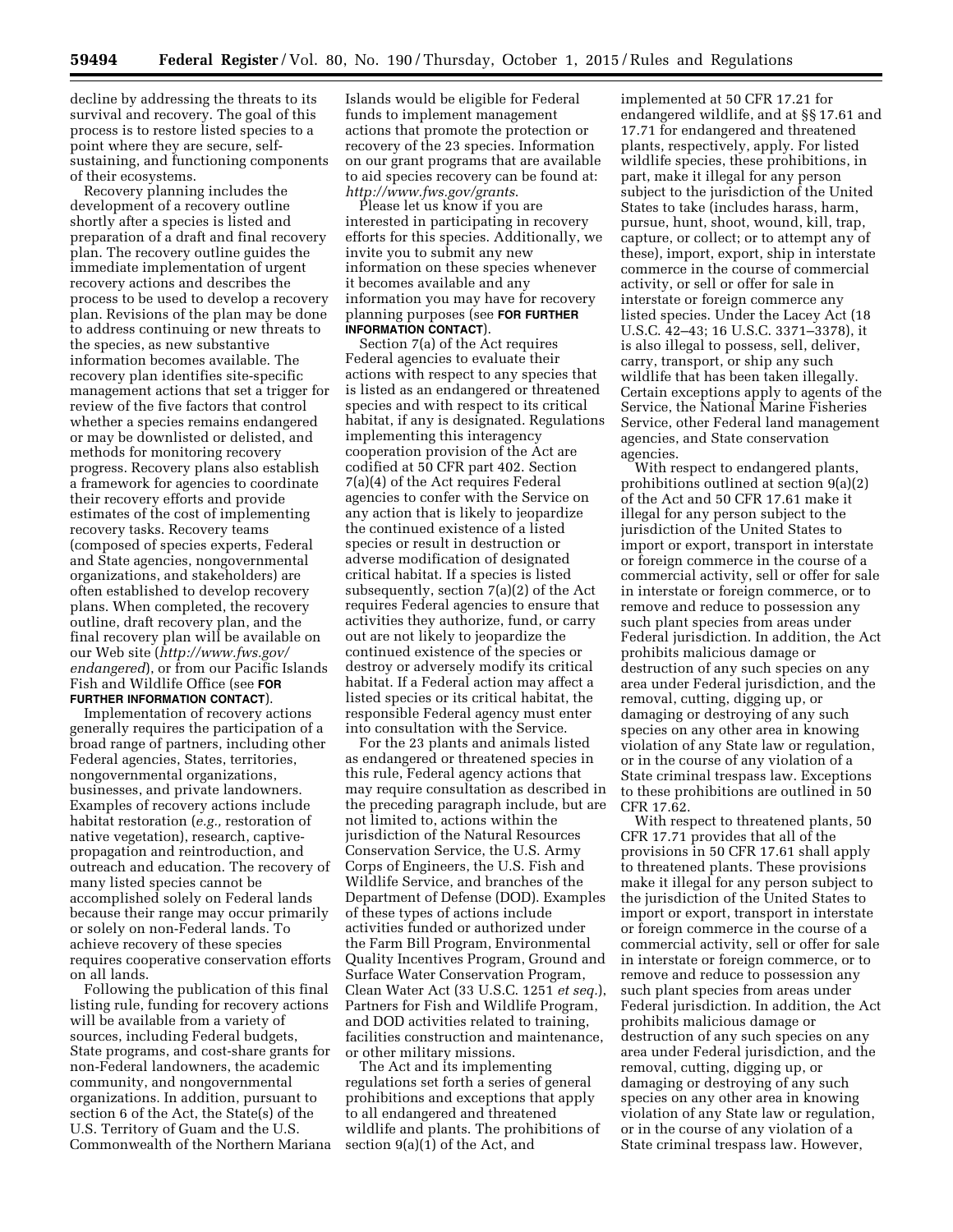there is the following exception for threatened plants. Seeds of cultivated specimens of species treated as threatened shall be exempt from all the provisions of 50 CFR 17.61, provided that a statement that the seeds are of ''cultivated origin'' accompanies the seeds or their container during the course of any activity otherwise subject to these regulations. Exceptions to these prohibitions are outlined in 50 CFR 17.72.

We may issue permits to carry out otherwise prohibited activities involving endangered and threatened wildlife and plant species under certain circumstances. Regulations governing permits are codified at 50 CFR 17.22 for endangered wildlife and at §§ 17.62 and 17.72 for endangered and threatened plants, respectively. With regard to endangered wildlife, a permit must be issued for the following purposes: For scientific purposes, to enhance the propagation or survival of the species, and for incidental take in connection with otherwise lawful activities. With regard to endangered plants, the Service may issue a permit authorizing any activity otherwise prohibited by 50 CFR 17.61 for scientific purposes or for enhancing the propagation or survival of endangered plants. With regard to threatened plants, a permit issued under this section must be for one of the following: Scientific purposes, the enhancement of the propagation or survival of threatened species, economic hardship, botanical or horticultural exhibition, educational purposes, or other activities consistent with the purposes and policy of the Act. Requests for copies of the regulations regarding listed species and inquiries about prohibitions and permits may be addressed to U.S. Fish and Wildlife Service, Pacific Region, Ecological Services, Eastside Federal Complex, 911 NE. 11th Avenue, Portland, OR 97232– 4181 (telephone 503–231–6131; facsimile 503–231–6243).

It is our policy, as published in the **Federal Register** on July 1, 1994 (59 FR 34272), to identify to the maximum extent practicable at the time a species is listed, those activities that would or would not constitute a violation of section 9 of the Act. The intent of this policy is to increase public awareness of the effect of a final listing on proposed and ongoing activities within the range of a listed species. The following activities could potentially result in a violation of section 9 of the Act; this list is not comprehensive:

(1) Unauthorized collecting, handling, possessing, selling, delivering, carrying, or transporting of the 23 species, including import or export across State,

Territory, or Commonwealth lines and international boundaries, except for properly documented antique specimens of these taxa at least 100 years old, as defined by section 10(h)(1) of the Act.

(2) Introduction of nonnative species that compete with or prey upon the nine animal species, such as the introduction of competing, nonnative plants or animals to the Mariana Islands (U.S. Territory of Guam and U.S. Commonwealth of the Northern Mariana Islands).

(3) The unauthorized release of biological control agents that attack any life stage of the nine animal species.

(4) Impacts to the nine animal species from destruction of habitat, disturbance from noise (related to military training), and other impacts from military presence.

Questions regarding whether specific activities would constitute a violation of section 9 of the Act should be directed to the Pacific Islands Fish and Wildlife Office (see **FOR FURTHER INFORMATION CONTACT**). Requests for copies of the regulations concerning listed animals and general inquiries regarding prohibitions and permits may be addressed to the U.S. Fish and Wildlife Service, Pacific Region, Ecological Services, Endangered Species Permits, Eastside Federal Complex, 911 NE. 11th Avenue, Portland, OR 97232–4181 (telephone 503–231–6131; facsimile 503–231–6243).

The Federal listing of the 23 species included in this final rule may invoke Commonwealth and Territory listing under CNMI and Guam Endangered Species laws (Title 85: § 85–30.1–101 and 5 GCA § 63205, respectively) and supplement the protection available under other local law. These protections would prohibit take of these species and encourage conservation by both government agencies. Further, the governments are able to enter into agreements with Federal agencies to administer and manage any area required for the conservation, management, enhancement, or protection of endangered and threatened species. Funds for these activities could be made available under section 6 of the Act (Cooperation with the States and Territories). Thus, the Federal protection afforded to these species by listing them as endangered or threatened species will be reinforced and supplemented by protection under Territorial and Commonwealth law.

#### **Required Determinations**

## *National Environmental Policy Act (42 U.S.C. 4321 et seq.)*

We have determined that environmental assessments and environmental impact statements, as defined under the authority of the National Environmental Policy Act (NEPA; 42 U.S.C. 4321 *et seq.*), need not be prepared in connection with listing a species as an endangered or threatened species under the Endangered Species Act. We published a notice outlining our reasons for this determination in the **Federal Register**  on October 25, 1983 (48 FR 49244).

#### **References Cited**

A complete list of references cited in this rulemaking is available on the Internet at *<http://www.regulations.gov>*  and upon request from the Pacific Islands Fish and Wildlife Office (see **FOR FURTHER INFORMATION CONTACT**).

## **Authors**

The primary authors of this final rule are the staff members of the Pacific Islands Fish and Wildlife Office.

# **List of Subjects in 50 CFR Part 17**

Endangered and threatened species, Exports, Imports, Reporting and recordkeeping requirements, Transportation.

## **Regulation Promulgation**

Accordingly, we amend part 17, subchapter B of chapter I, title 50 of the Code of Federal Regulations, as set forth below:

## **PART 17—[AMENDED]**

■ 1. The authority citation for part 17 continues to read as follows:

**Authority:** 16 U.S.C. 1361–1407; 1531– 1544; 4201–4245; unless otherwise noted.

■ 2. Amend § 17.11(h), the List of Endangered and Threatened Wildlife, as follows:

■ a. By adding an entry for "Bat, Pacific sheath-tailed'' (*Emballonura semicaudata rotensis*), in alphabetical order under MAMMALS, to read as set forth below;

■ b. By adding an entry for "Skink, Slevin's'' (*Emoia slevini*), in alphabetical order under REPTILES, to read as set forth below;

■ c. By adding entries for "Snail, fragile tree'' (*Samoana fragilis*), ''Snail, Guam tree'' (*Partula radiolata*), ''Snail, humped tree'' (*Partula gibba*), and ''Snail, Langford's tree'' (*Partula langfordi*), in alphabetical order under SNAILS, to read as set forth below; and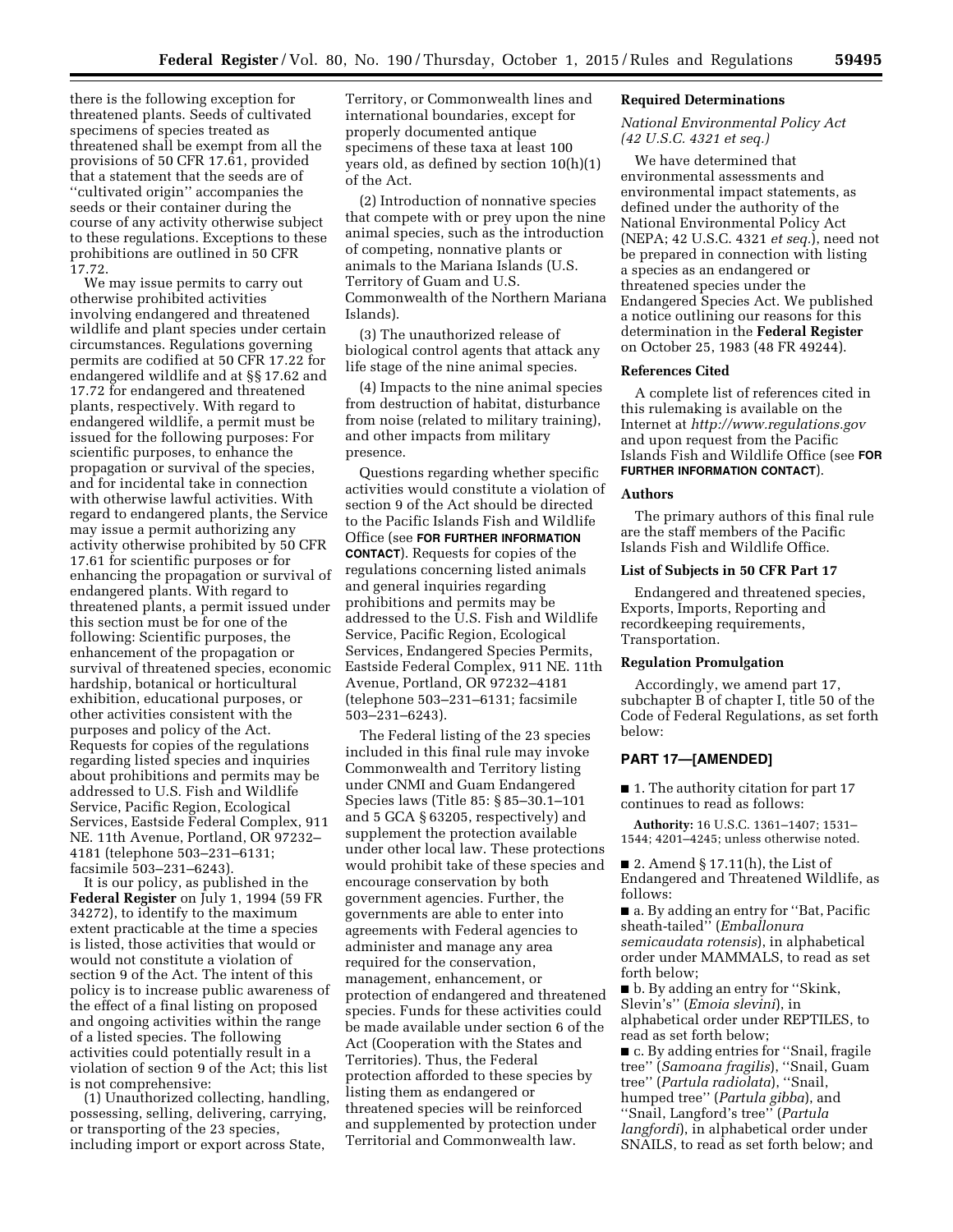■ d. By adding entries for "Butterfly, Mariana eight-spot'' (*Hypolimnas octocula marianensis*), ''Butterfly, Mariana wandering'' (*Vagrans egistina*),

—

and ''Damselfly, Rota blue'' (*Ischnura luta*), in alphabetical order under INSECTS, to read as set forth below:

**§ 17.11 Endangered and threatened wildlife.** 

\* \* \* \* \*

# (h) \* \* \*

| Species                                                                    |                                           |                                         | Vertebrate popu-<br>lation where en- | <b>Status</b> | When   | Critical  | Special   |
|----------------------------------------------------------------------------|-------------------------------------------|-----------------------------------------|--------------------------------------|---------------|--------|-----------|-----------|
| Common name                                                                | Scientific name                           | Historic range                          | dangered or<br>threatened            |               | listed | habitat   | rules     |
| <b>MAMMALS</b>                                                             |                                           |                                         |                                      |               |        |           |           |
|                                                                            |                                           |                                         |                                      |               |        |           |           |
| Bat, Pacific sheath-tailed<br>(Mariana subspecies)<br>(Payeyi, Paischeey). | Emballonura<br>semicaudata rotensis.      | U.S. Territory of Guam,<br>U.S. CNMI.   | Entire  E                            |               | 858    | <b>NA</b> | <b>NA</b> |
|                                                                            |                                           |                                         |                                      |               |        |           |           |
| REPTILES                                                                   |                                           |                                         |                                      |               |        |           |           |
|                                                                            |                                           |                                         |                                      |               |        |           |           |
| Skink, Slevin's (Gualiik<br>halumtanu, Gholuuf).                           | Emoia slevini                             | U.S. Territory of Guam,<br>U.S. CNMI.   | Entire  E                            |               | 858    | <b>NA</b> | <b>NA</b> |
|                                                                            |                                           |                                         |                                      |               |        |           |           |
| <b>SNAILS</b>                                                              |                                           |                                         |                                      |               |        |           |           |
|                                                                            |                                           |                                         |                                      |               |        |           |           |
| Snail, fragile tree<br>(Akaleha dogas,<br>Denden).                         | Samoana fragilis  U.S. Territory of Guam, | U.S. CNMI.                              | Entire  E                            |               | 858    | <b>NA</b> | NA        |
| Snail, Guam tree                                                           | Partula radiolata  U.S. Territory of Guam |                                         | Entire  E                            |               | 858    | NA.       | NA        |
| (Akaleha, Denden).<br>Snail, humped tree<br>(Akaleha, Denden).             | Partula gibba  U.S. Territory of Guam,    | U.S. CNMI.                              | Entire  E                            |               | 858    | <b>NA</b> | <b>NA</b> |
|                                                                            |                                           |                                         |                                      |               |        |           |           |
| Snail, Langford's tree<br>(Akaleha, Denden).                               |                                           | Partula langfordi  U.S. CNMI  Entire  E |                                      |               | 858    | <b>NA</b> | NA        |
|                                                                            |                                           |                                         |                                      |               |        |           |           |
| <b>INSECTS</b>                                                             |                                           |                                         |                                      |               |        |           |           |
|                                                                            |                                           |                                         |                                      |               |        |           |           |
| Butterfly, Mariana eight-<br>spot (Ababbang,<br>Libweibwogh).              | Hypolimnas octocula<br>marianensis.       | U.S. Territory of Guam,<br>U.S. CNMI.   | Entire  E                            |               | 858    | <b>NA</b> | <b>NA</b> |
| Butterfly, Mariana wan-<br>dering (Ababbang,<br>Libweibwogh).              | Vagrans egistina  U.S. Territory of Guam, | U.S. CNMI.                              | Entire  E                            |               | 858    | NA        | <b>NA</b> |
|                                                                            |                                           |                                         |                                      |               |        |           |           |
| Damselfly, Rota blue<br>(Dulalas Luta, Dulalas<br>Luuta).                  |                                           | Ischnura luta  U.S. CNMI  Entire  E     |                                      |               | 858    | <b>NA</b> | <b>NA</b> |
|                                                                            |                                           |                                         |                                      |               |        |           |           |

\* \* \* \* \*

■ 3. Amend § 17.12(h), the List of Endangered and Threatened Plants, as follows:

■ a. By adding entries for *Bulbophyllum guamense, Cycas micronesica, Dendrobium guamense, Eugenia* 

*bryanii, Hedyotis megalantha, Heritiera longipetiolata, Maesa walkeri, Nervilia jacksoniae, Phyllanthus saffordii, Psychotria malaspinae, Solanum guamense, Tabernaemontana rotensis, Tinospora homosepala,* and *Tuberolabium guamense,* in

alphabetical order under FLOWERING PLANTS, to read as set forth below:

**§ 17.12 Endangered and threatened plants.** 

\* \* \* \* \* (h) \* \* \*